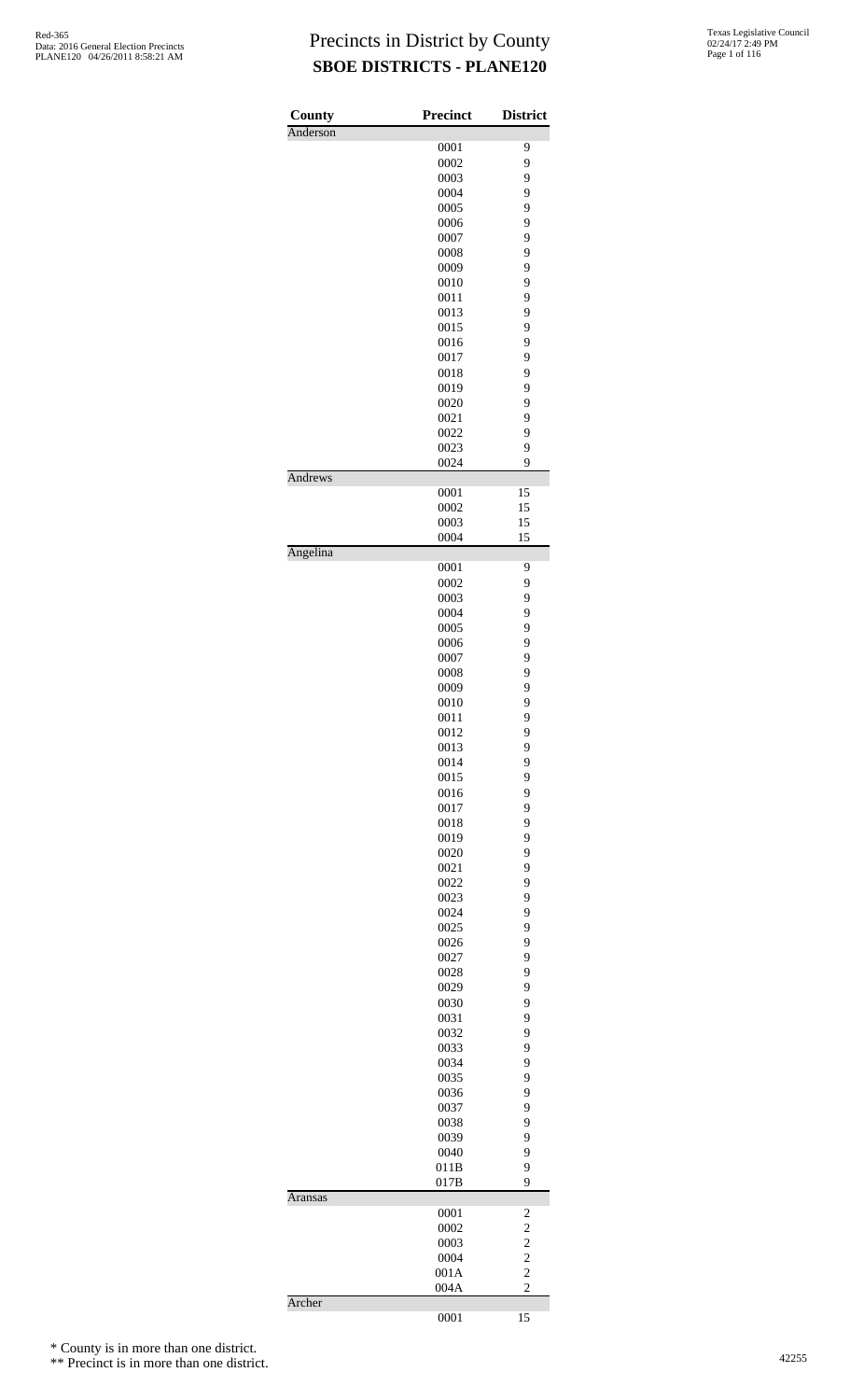| County         | <b>Precinct</b> | <b>District</b>   |
|----------------|-----------------|-------------------|
| Archer         | 0002            | 15                |
|                | 0003            | 15                |
|                | 0004            | 15                |
|                | 0005            | 15                |
|                | 0006            | 15                |
|                | 0007            | 15                |
|                | 0008            | 15                |
|                | 0009            | 15                |
|                | 0010            | 15                |
|                | 0011            | 15                |
| Armstrong      |                 |                   |
|                | 0101            | 15                |
|                | 0201            | 15                |
|                | 0202<br>0301    | 15<br>15          |
|                | 0303            | 15                |
|                | 0401            | 15                |
|                |                 |                   |
|                | 0402<br>0404    | 15<br>15          |
| Atascosa       |                 |                   |
|                | 0001            | 1                 |
|                | 0002            | $\mathbf{1}$      |
|                | 0003            | $\mathbf{1}$      |
|                | 0004            | 1                 |
|                | 0005            | $\mathbf{1}$      |
|                | 0006            | $\mathbf{1}$      |
|                | 0007            | $\mathbf{1}$      |
|                | 0008            | $\mathbf{1}$      |
|                | 0009            | 1                 |
|                | 0010            | $\mathbf{1}$      |
|                | 0011            | $\mathbf{1}$      |
|                | 0012            | $\mathbf{1}$      |
|                | 0013            | $\mathbf{1}$      |
|                | 0014            | 1                 |
|                | 0015            | $\mathbf{1}$      |
|                | 0016            | $\mathbf{1}$      |
|                | 0017            | $\mathbf{1}$      |
|                | 0018            | $\mathbf{1}$      |
|                | 0019            | 1                 |
|                | 0020            | $\mathbf{1}$      |
|                | 0021            | $\mathbf{1}$      |
|                | 0022            | $\mathbf{1}$      |
|                | 0023            | $\mathbf{1}$      |
| <b>Austin</b>  | 0024            | 1                 |
|                | 0101<br>0102    | 10                |
|                | 0103            | 10<br>10          |
|                |                 | 10                |
|                | 0104            | 10                |
|                | 0205            |                   |
|                | 0206            | 10<br>10          |
|                | 0207            |                   |
|                | 0208<br>0209    | 10<br>10          |
|                |                 | 10                |
|                | 0210            |                   |
|                | 0211            | 10                |
|                | 0312<br>0313    | 10<br>10          |
|                | 0314            | 10                |
|                |                 | 10                |
|                | 0415<br>0416    | 10                |
|                | 0417            | 10                |
|                | 0418            | 10                |
| <b>Bailey</b>  |                 |                   |
|                | 0001            | 15                |
|                | 0002            | 15                |
|                | 0003<br>0004    | 15<br>15          |
| <b>Bandera</b> |                 |                   |
|                | 0101            | 1                 |
|                | 0102            | 1                 |
|                | 0203            | 1                 |
|                | 0204            | $\mathbf{1}$<br>1 |
|                | 0305            | $\mathbf{1}$      |
|                | 0306            | $\mathbf{1}$      |
|                | 0407            |                   |
|                | 0408            | 1<br>$\mathbf{1}$ |
|                | 0409<br>0410    | 1                 |
|                |                 |                   |

\* County is in more than one district.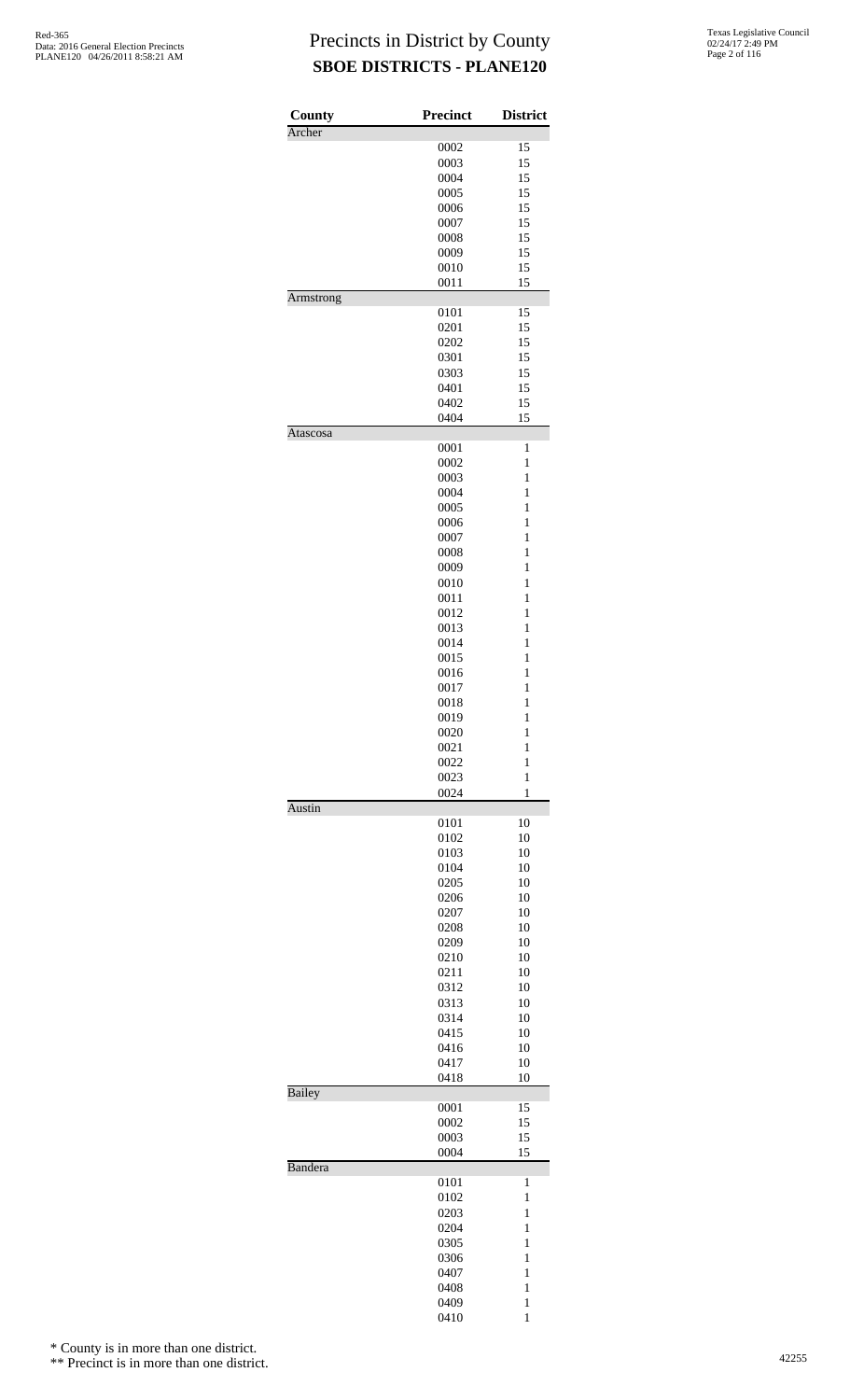| County         | <b>Precinct</b> | <b>District</b> |
|----------------|-----------------|-----------------|
| <b>Bastrop</b> |                 |                 |
|                | 1001<br>1002    | 10              |
|                | 1003            | 10<br>10        |
|                | 1004            | 10              |
|                | 2005            | 10              |
|                | 2006            | 10              |
|                | 2007            | 10              |
|                | 2008            | 10              |
|                | 2009            | 10              |
|                | 2010            | 10              |
|                | 2011<br>3012    | 10<br>10        |
|                | 3013            | 10              |
|                | 3014            | 10              |
|                | 3015            | 10              |
|                | 3016            | 10              |
|                | 4017            | 10              |
|                | 4018            | 10              |
|                | 4019<br>4020    | 10<br>10        |
|                | 4021            | 10              |
| Baylor         |                 |                 |
|                | 0001            | 15              |
|                | 0002            | 15              |
|                | 0003            | 15              |
|                | 0004            | 15              |
| Bee            | 0001            | 3               |
|                | 0002            | 3               |
|                | 0003            | 3               |
|                | 0004            | 3               |
|                | 0005            | 3               |
|                | 0006            | 3               |
|                | 0008            | 3               |
|                | 0009<br>0010    | 3<br>3          |
|                | 0011            | 3               |
|                | 0012            | 3               |
|                | 0013            | 3               |
|                | 0014            | 3               |
|                | 0016            | 3               |
|                | 0017            | 3               |
|                | 0018<br>0019    | 3<br>3          |
| Bell           |                 |                 |
|                | 0101            | 10              |
|                | 0102            | 10              |
|                | 0103            | 10              |
|                | 0104            | 10              |
|                | 0105<br>0106    | 10<br>10        |
|                | 0107            | 10              |
|                | 0108            | 10              |
|                | 0109            | 10              |
|                | 0110            | 10              |
|                | 0111            | 10              |
|                | 0113            | 10              |
|                | 0201<br>0202    | 10<br>10        |
|                | 0203            | 10              |
|                | 0204            | 10              |
|                | 0205            | 10              |
|                | 0206            | 10              |
|                | 0207            | 10              |
|                | 0208            | 10              |
|                | 0209            | 10<br>10        |
|                | 0210<br>0301    | 10              |
|                | 0302            | 10              |
|                | 0303            | 10              |
|                | 0304            | 10              |
|                | 0305            | 10              |
|                | 0306            | 10              |
|                | 0307            | 10              |
|                | 0308            | 10<br>10        |
|                | 0309<br>0310    | 10              |
|                | 0311            | 10              |

10

\* County is in more than one district.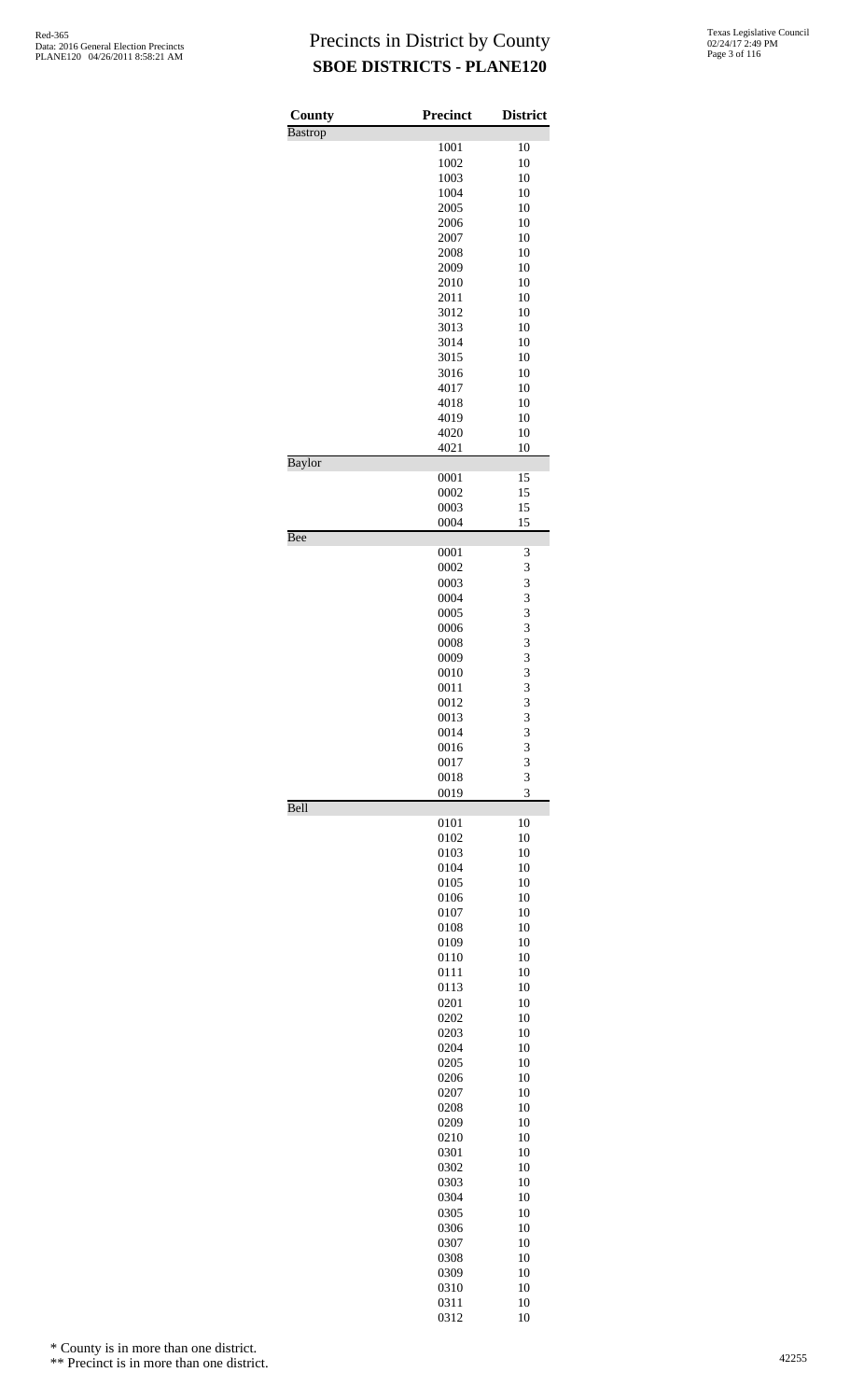| County             | <b>Precinct</b> | <b>District</b> |
|--------------------|-----------------|-----------------|
| Bell               | 0313            | 10              |
|                    | 0314            | 10              |
|                    | 0315            | 10              |
|                    | 0317            | 10              |
|                    | 0401<br>0402    | 10<br>10        |
|                    | 0404            | 10              |
|                    | 0405            | 10              |
|                    | 0406            | 10              |
|                    | 0408            | 10              |
|                    | 0409            | 10<br>10        |
|                    | 0410<br>0412    | 10              |
|                    | 0413            | 10              |
| Bexar <sup>*</sup> |                 |                 |
|                    | 1001<br>1002    | 3<br>3          |
|                    | 1003            | 3               |
|                    | 1004            | 3               |
|                    | 1005            | 3               |
|                    | 1006            | 3               |
|                    | 1007            | 3<br>3          |
|                    | 1008<br>1009    | 3               |
|                    | 1010            | 3               |
|                    | 1011            | 3               |
|                    | 1012            | 3               |
|                    | 1013            | 3               |
|                    | 1014<br>1015    | 3<br>3          |
|                    | 1016            | 3               |
|                    | 1017            | 3               |
|                    | 1018            | 3               |
|                    | 1019            | 3               |
|                    | 1020<br>1021    | 3               |
|                    | 1022            | 3<br>3          |
|                    | 1023            | 3               |
|                    | 1024            | $\overline{3}$  |
|                    | 1025            | 3               |
|                    | 1026            | 3               |
|                    | 1027<br>1028    | 3<br>3          |
|                    | 1029            | 3               |
|                    | 1030            | 3               |
|                    | 1031            | 3               |
|                    | 1032            | 3               |
|                    | 1033<br>1034    | 3<br>3          |
|                    | 1035            | 3               |
|                    | 1036            | 3               |
|                    | 1037            | 3               |
|                    | 1038            | 3               |
|                    | 1039            | 3               |
|                    | 1040<br>1041    | 3<br>3          |
|                    | 1042            | 3               |
|                    | 1043            | 3               |
|                    | 1044            | 3               |
|                    | 1045            | 3               |
|                    | 1046<br>1047    | 3<br>3          |
|                    | 1048            | 3               |
|                    | 1049            | 3               |
|                    | 1050            | 3               |
|                    | 1051            | 3               |
|                    | 1052            | 3               |
|                    | 1053<br>1054    | 3<br>3          |
|                    | 1055            | 3               |
|                    | 1056            | 3               |
|                    | 1057            | 3               |
|                    | 1058            | 3               |
|                    | 1059<br>1060    | 3<br>3          |
|                    | 1061            | 3               |
|                    | 1062            | 3               |
|                    | 1063            | 3               |

3

\* County is in more than one district.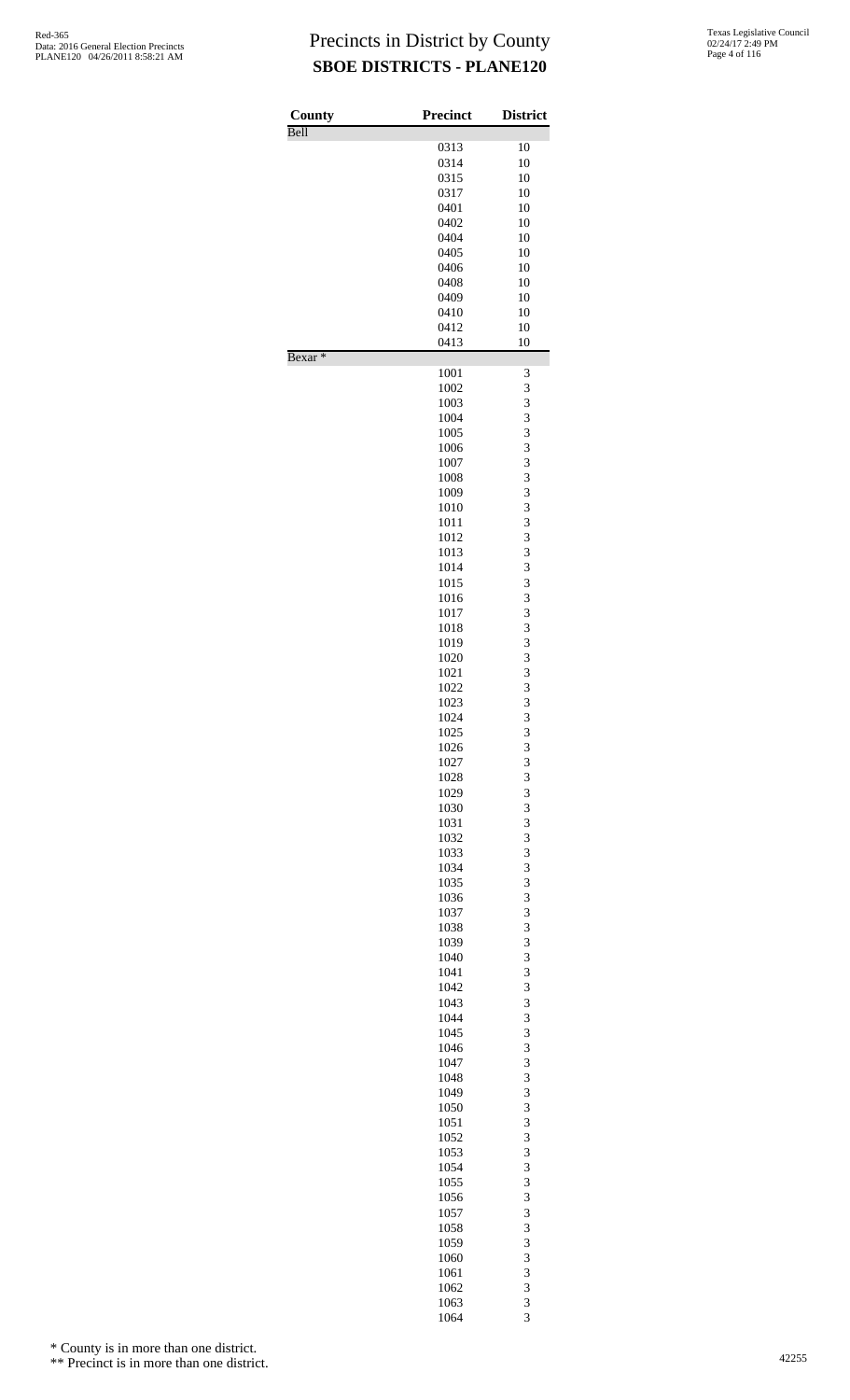| County             | <b>Precinct</b> | <b>District</b> |
|--------------------|-----------------|-----------------|
| Bexar <sup>*</sup> | 1065            | 3               |
|                    | 1066            | 3               |
|                    | 1067            | 3               |
|                    | 1068<br>1069    | 3<br>3          |
|                    | 1070            | 3               |
|                    | 1071            | 3               |
|                    | 1072            | 3               |
|                    | 1073            | 3               |
|                    | 1074<br>1075    | 3<br>3          |
|                    | 1076            | 3               |
|                    | 1077            | 3               |
|                    | 1078            | 3               |
|                    | 1079<br>1080    | 3<br>3          |
|                    | 1081            | 3               |
|                    | 1082            | 3               |
|                    | 1083            | 3               |
|                    | 1084            | 3               |
|                    | 1085<br>1086    | 3<br>3          |
|                    | 1087            | 3               |
|                    | 1088            | 3               |
|                    | 1089            | 3               |
|                    | 1090<br>1091    | 3<br>3          |
|                    | 1092            | 3               |
|                    | 1093            | 3               |
|                    | 1094            | 3               |
|                    | 1095            | 3               |
|                    | 1096<br>1097    | 3<br>3          |
|                    | 1098            | 3               |
|                    | 1099            | 3               |
|                    | 1100            | 3               |
|                    | 1101<br>1102    | 3<br>3          |
|                    | 1103            | 3               |
|                    | 1104            |                 |
|                    | 1105            | $\frac{3}{3}$   |
|                    | 1106            | 3               |
|                    | 1107<br>1108    | 3<br>3          |
|                    | 1109            | 3               |
|                    | 1110            | 3               |
|                    | 1111            | 3               |
|                    | 1112<br>1113    | 3<br>3          |
|                    | 1114            | 3               |
|                    | 1115            | 3               |
|                    | 1116            | 3               |
|                    | 1117            | 3               |
|                    | 1118<br>1119    | 3<br>3          |
|                    | 1120            | 3               |
|                    | 1121            | 3               |
|                    | 1122            | 3               |
|                    | 1123<br>1124    | 3<br>3          |
|                    | 1125            | 3               |
|                    | 1126            | 3               |
|                    | 1127            | 3               |
|                    | 1128            | 3               |
|                    | 1129<br>1130    | 3<br>3          |
|                    | 1131            | 3               |
|                    | 1132            | 3               |
|                    | 1133            | 3               |
|                    | 1134<br>1135    | 3<br>3          |
|                    | 1136            | 3               |
|                    | 1137            | 3               |
|                    | 1138            | 3               |
|                    | 1139            | 3<br>3          |
|                    | 2001<br>2002    | 3               |
|                    | 2003            | 3               |
|                    | 2004            | 3               |

\* County is in more than one district.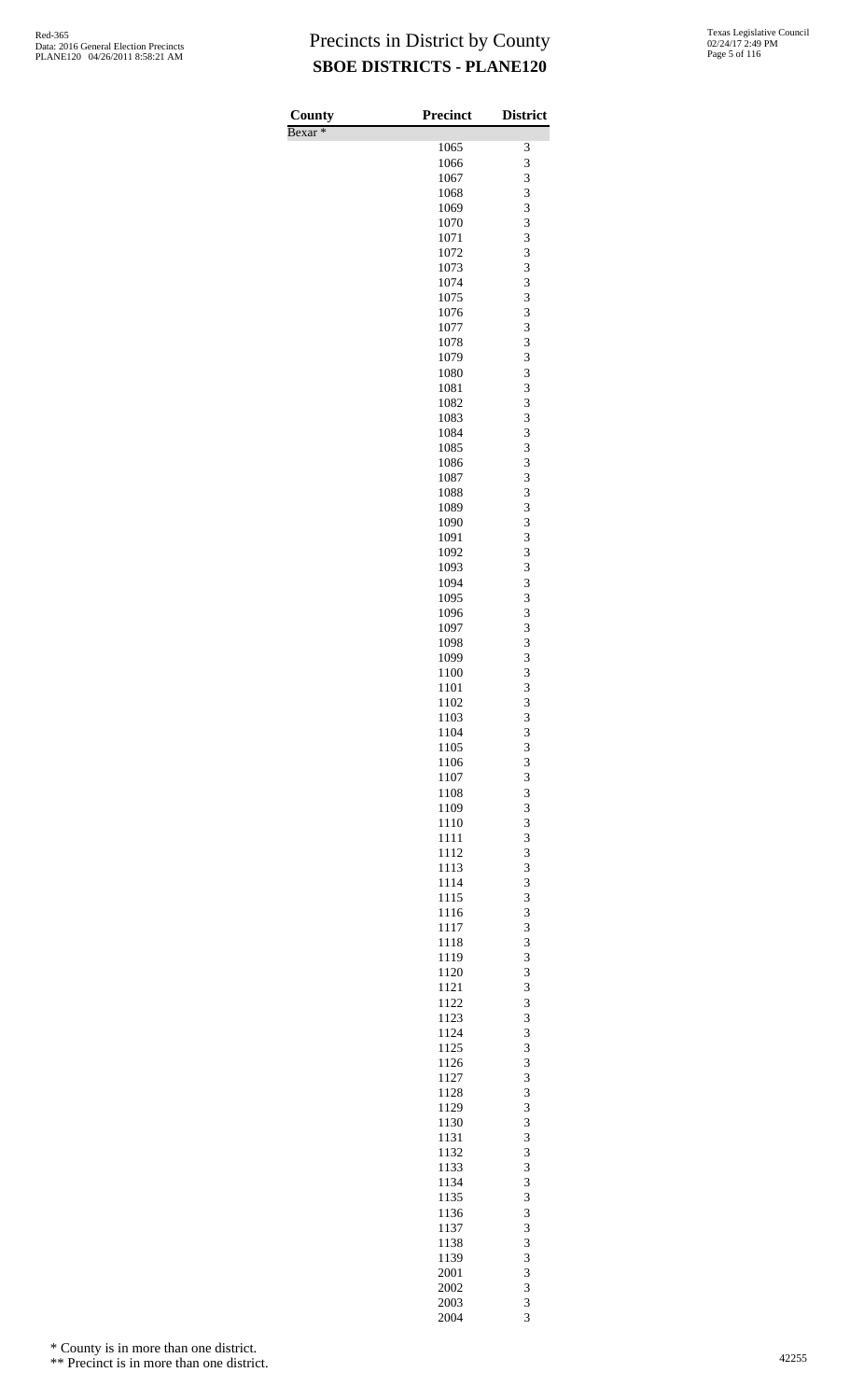| County             | <b>Precinct</b> | <b>District</b> |
|--------------------|-----------------|-----------------|
| Bexar <sup>*</sup> |                 |                 |
|                    | 2005            | 3               |
|                    | 2006            | 3               |
|                    | 2007<br>2008    | 3<br>3          |
|                    | 2009            | 3               |
|                    | 2010            | 3               |
|                    | 2011            | 3               |
|                    | 2012            | 3               |
|                    | 2013            | 3               |
|                    | 2014<br>2015    | 3<br>3          |
|                    | 2016            | 3               |
|                    | 2017            | 3               |
|                    | 2018            | 3               |
|                    | 2019            | 3               |
|                    | 2020            | 3               |
|                    | 2021            | 3<br>3          |
|                    | 2022<br>2023    | 3               |
|                    | 2024            | 3               |
|                    | 2025            | 3               |
|                    | 2026            | 3               |
|                    | 2027            | 3               |
|                    | 2028            | 3               |
|                    | 2029<br>2030    | 3<br>3          |
|                    | 2031            | 3               |
|                    | 2032            | 3               |
|                    | 2033            | 3               |
|                    | 2034            | 3               |
|                    | 2035            | 3               |
|                    | 2036            | 3               |
|                    | 2037<br>2038    | 5<br>3          |
|                    | 2039            | 3               |
|                    | 2040            | 3               |
|                    | 2041            | 3               |
|                    | 2042            | 3               |
|                    | 2043            | 3               |
|                    | 2044<br>2045    | 3<br>3          |
|                    | 2046            | 3               |
|                    | 2047            | 3               |
|                    | 2048            | 3               |
|                    | 2049            | 3               |
|                    | 2050            | 3               |
|                    | 2051            | 3               |
|                    | 2052<br>2053    | 3<br>3          |
|                    | 2054            | 3               |
|                    | 2055            | 3               |
|                    | 2056            | 3               |
|                    | 2057            | 3               |
|                    | 2058            | 3               |
|                    | 2059<br>2060    | 3<br>3          |
|                    | 2061            | 3               |
|                    | 2062            | 3               |
|                    | 2063            | 5               |
|                    | 2064            | 3               |
|                    | 2065            | 3               |
|                    | 2066            | 5<br>3          |
|                    | 2067<br>2068    | 3               |
|                    | 2069            | 3               |
|                    | 2070            | 3               |
|                    | 2071            | 3               |
|                    | 2072            | 3               |
|                    | 2073            | 3               |
|                    | 2074<br>2075    | 3<br>3          |
|                    | 2076            | 3               |
|                    | 2077            | 3               |
|                    | 2078            | 3               |
|                    | 2079            | 3               |
|                    | 2080            | 3               |
|                    | 2081            | 3               |
|                    | 2082<br>2083    | 3<br>3          |
|                    |                 |                 |

\* County is in more than one district.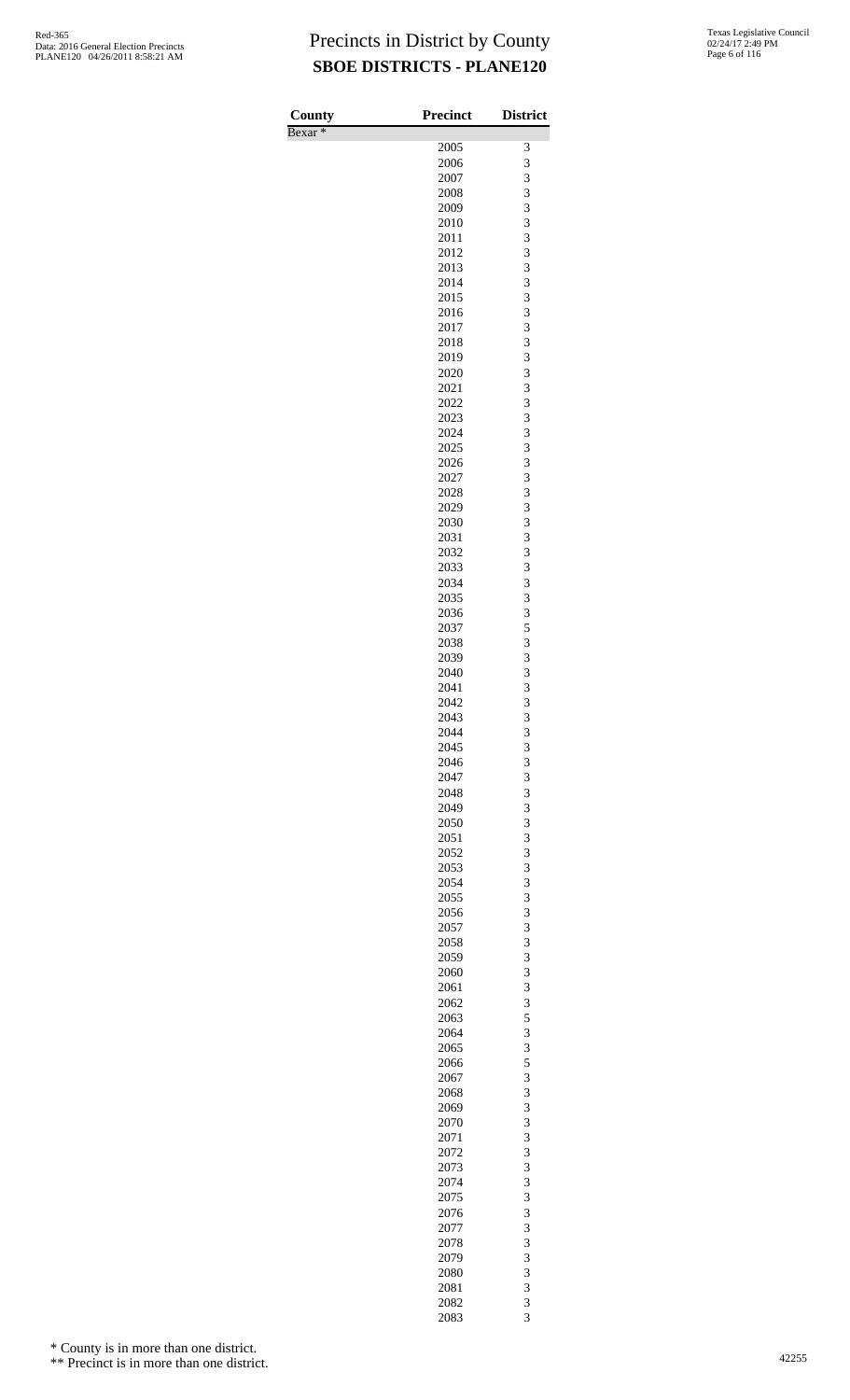| County             | <b>Precinct</b> | <b>District</b> |
|--------------------|-----------------|-----------------|
| Bexar <sup>*</sup> | 2084            | 5               |
|                    | 2085            | 3               |
|                    | 2086            | 3               |
|                    | 2087            | 3               |
|                    | 2088            | 3               |
|                    | 2089            | 3               |
|                    | 2090<br>2091    | 3<br>3          |
|                    | 2092            | 5               |
|                    | 2093            | 3               |
|                    | 2094            | 5               |
|                    | 2095            | 5               |
|                    | 2096            | 3               |
|                    | 2097            | 3<br>3          |
|                    | 2098<br>2099    | 5               |
|                    | 2100            | 3               |
|                    | 2101            | 5               |
|                    | 2102            | 3               |
|                    | 2103            | 3               |
|                    | 2104            | 3               |
|                    | 2105<br>2106    | 3<br>3          |
|                    | 2107            | 3               |
|                    | 2108            | 5               |
|                    | 2109            | 3               |
|                    | 2110            | 3               |
|                    | 2111            | 3<br>3          |
|                    | 2112<br>2113    | 3               |
|                    | 2114            | 3               |
|                    | 2115            | 5               |
|                    | 2116            | 3               |
|                    | 2117            | 3               |
|                    | 2118<br>2119    | 3<br>3          |
|                    | 2120            | 3               |
|                    | 2121            | 3               |
|                    | 2122            | 3               |
|                    | 2123            | 5               |
|                    | 2124            | 3               |
|                    | 2125<br>2126    | 3<br>3          |
|                    | 2127            | 3               |
|                    | 2128            | 3               |
|                    | 2129            | 3               |
|                    | 2130            | 3               |
|                    | 2131            | 3               |
|                    | 2132<br>2133    | 3<br>3          |
|                    | 2134            | 3               |
|                    | 2135            | 3               |
|                    | 2136            | 3               |
|                    | 2137            | 3               |
|                    | 2138            | 3               |
|                    | 2139<br>2140    | 3<br>3          |
|                    | 2141            | 3               |
|                    | 2142            | 3               |
|                    | 2143            | 3               |
|                    | 2144            | 3               |
|                    | 2145            | 3               |
|                    | 2146<br>2147    | 3<br>3          |
|                    | 2148            | 3               |
|                    | 2149            | 3               |
|                    | 2150            | 3               |
|                    | 2151            | 3               |
|                    | 2152            | 3<br>3          |
|                    | 2153<br>2154    | 5               |
|                    | 2155            | 3               |
|                    | 2156            | 3               |
|                    | 2157            | 3               |
|                    | 2158            | 3               |
|                    | 2159            | 3               |
|                    | 2160<br>2161    | 3<br>3          |
|                    | 2162            | 5               |

\* County is in more than one district.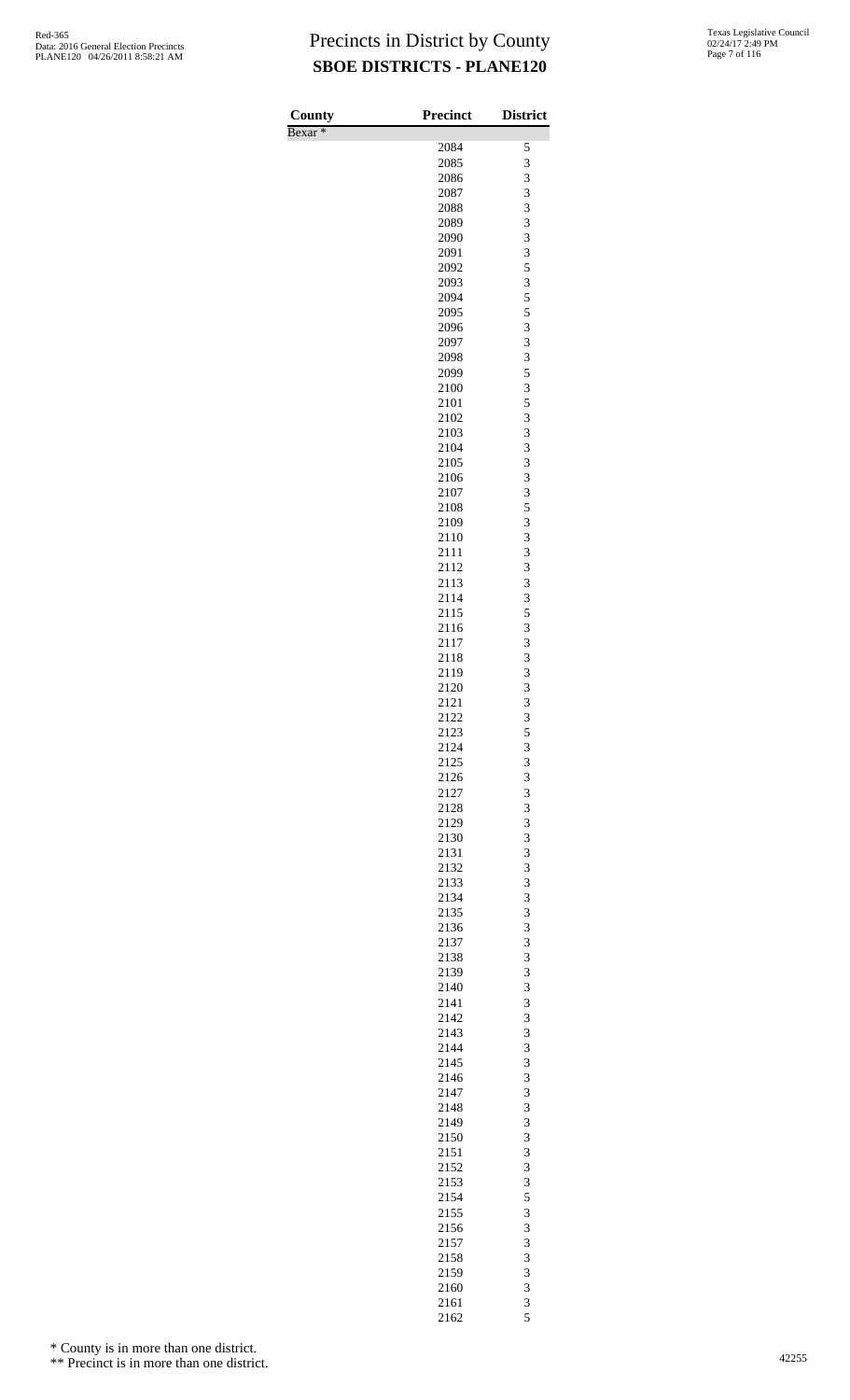| County             | <b>Precinct</b> | <b>District</b>         |
|--------------------|-----------------|-------------------------|
| Bexar <sup>*</sup> |                 |                         |
|                    | 3001            | 5                       |
|                    | 3002            | 3                       |
|                    | 3003            | 3                       |
|                    | 3004            | 5<br>5                  |
|                    | 3005<br>3006    | 5                       |
|                    | 3007            | 5                       |
|                    | 3008            | 5                       |
|                    | 3009            | 5                       |
|                    | 3010            | 3                       |
|                    | 3011            | 5                       |
|                    | 3012            | 5                       |
|                    | 3013<br>3014    | 3<br>5                  |
|                    | 3015            | 3                       |
|                    | 3016            | 5                       |
|                    | 3017            | 5                       |
|                    | 3018            | 5                       |
|                    | 3019            | $\overline{\mathbf{3}}$ |
|                    | 3020            | 5                       |
|                    | 3021            | 5                       |
|                    | 3022<br>3023    | 5<br>3                  |
|                    | 3024            | 5                       |
|                    | 3025            | 5                       |
|                    | 3026            | 5                       |
|                    | 3027            | 5                       |
|                    | 3028            | 5                       |
|                    | 3029            | $\overline{\mathbf{3}}$ |
|                    | 3030            | 5                       |
|                    | 3031            | 5<br>3                  |
|                    | 3032<br>3033    | 5                       |
|                    | 3034            | 5                       |
|                    | 3035            | 5                       |
|                    | 3036            | 3                       |
|                    | 3037            | 5                       |
|                    | 3038            | 5                       |
|                    | 3039            | 5                       |
|                    | 3040            | 5                       |
|                    | 3041<br>3042    | 5<br>5                  |
|                    | 3043            | 5                       |
|                    | 3044            | 5                       |
|                    | 3045            | 5                       |
|                    | 3046            | 5                       |
|                    | 3047            | 5                       |
|                    | 3048            | 5                       |
|                    | 3049            | 5                       |
|                    | 3050<br>3051    | 5<br>5                  |
|                    | 3052            | 5                       |
|                    | 3053            | 5                       |
|                    | 3054            | 5                       |
|                    | 3055            | 5                       |
|                    | 3056            | 3                       |
|                    | 3057            | 5                       |
|                    | 3058            | 3                       |
|                    | 3059            | 5                       |
|                    | 3060<br>3061    | 5<br>5                  |
|                    | 3062            | 5                       |
|                    | 3063            | 5                       |
|                    | 3064            | 5                       |
|                    | 3065            | 3                       |
|                    | 3066            | 5                       |
|                    | 3067            | 5                       |
|                    | 3068            | 5<br>5                  |
|                    | 3069<br>3070    | 5                       |
|                    | 3071            | 3                       |
|                    | 3072            | 5                       |
|                    | 3073            | 5                       |
|                    | 3074            | 5                       |
|                    | 3075            | 5                       |
|                    | 3076            | 5                       |
|                    | 3077            | 5                       |
|                    | 3078<br>3079    | 5<br>5                  |
|                    |                 |                         |

\* County is in more than one district.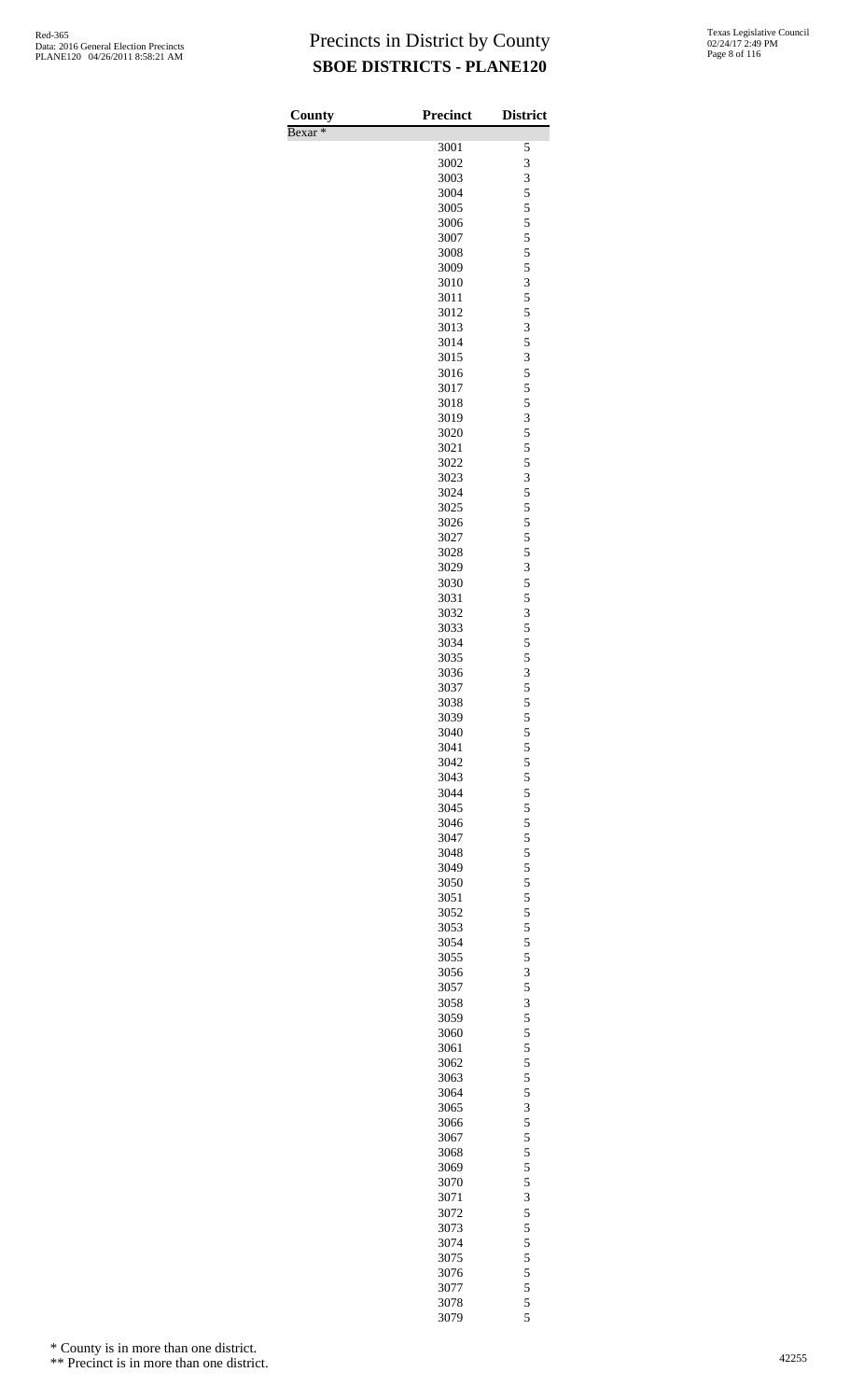Bexar \*

| County<br>$Bexar *$ | <b>Precinct</b> | <b>District</b>              |
|---------------------|-----------------|------------------------------|
|                     | 3080            | 5                            |
|                     | 3081            | 5                            |
|                     | 3082            | 5                            |
|                     | 3083            | 5                            |
|                     | 3084            | 5                            |
|                     | 3085            | 5                            |
|                     | 3086<br>3087    | 5<br>5                       |
|                     | 3088            | 5                            |
|                     | 3089            | 5                            |
|                     | 3090            | 5                            |
|                     | 3091            |                              |
|                     | 3092            | $\frac{5}{5}$                |
|                     | 3093            | 5                            |
|                     | 3094            | 5                            |
|                     | 3095<br>3096    | $\overline{\mathbf{3}}$<br>5 |
|                     | 3097            | 5                            |
|                     | 3098            | 5                            |
|                     | 3099            | 5                            |
|                     | 3100            | $\overline{5}$               |
|                     | 3101            | $\frac{5}{5}$                |
|                     | 3102            |                              |
|                     | 3103            | 5                            |
|                     | 3104            | 5<br>$\overline{5}$          |
|                     | 3105<br>3106    | 5                            |
|                     | 3107            | 3                            |
|                     | 3108            | 5                            |
|                     | 3109            | 3                            |
|                     | 3110            | 5                            |
|                     | 3111            | 5                            |
|                     | 3112            | 3                            |
|                     | 3113            | 3<br>5                       |
|                     | 3114<br>3115    | 5                            |
|                     | 3116            | 3                            |
|                     | 3117            | 5                            |
|                     | 3118            | 5                            |
|                     | 3119            |                              |
|                     | 3120            | $\frac{5}{5}$                |
|                     | 3121            | 5                            |
|                     | 3122            | 5                            |
|                     | 3123<br>3124    | 3<br>5                       |
|                     | 3125            | 5                            |
|                     | 3126            |                              |
|                     | 3127            | $\frac{5}{5}$                |
|                     | 3128            | 5                            |
|                     | 3129            | $\frac{3}{5}$                |
|                     | 3130            |                              |
|                     | 3131            | 5                            |
|                     | 3132            | 5                            |
|                     | 3133<br>3134    | 3<br>5                       |
|                     | 3135            | 3                            |
|                     | 3136            | 5                            |
|                     | 3137            | 5                            |
|                     | 3138            | 5                            |
|                     | 3139            | 3                            |
|                     | 3140            | 3                            |
|                     | 3141            | 3                            |
|                     | 3142<br>3143    | 5<br>3                       |
|                     | 3144            | 5                            |
|                     | 3145            | 5                            |
|                     | 3146            |                              |
|                     | 3147            | $rac{3}{5}$                  |
|                     | 3148            | 5                            |
|                     | 3149            | 3                            |
|                     | 3150            | 5                            |
|                     | 3151            | 5                            |
|                     | 3152<br>3153    | 3<br>5                       |
|                     | 3154            | 5                            |
|                     | 3155            | 3                            |
|                     | 3156            | 3                            |
|                     | 3157            | 5                            |
|                     | 3158            | 5                            |

\* County is in more than one district.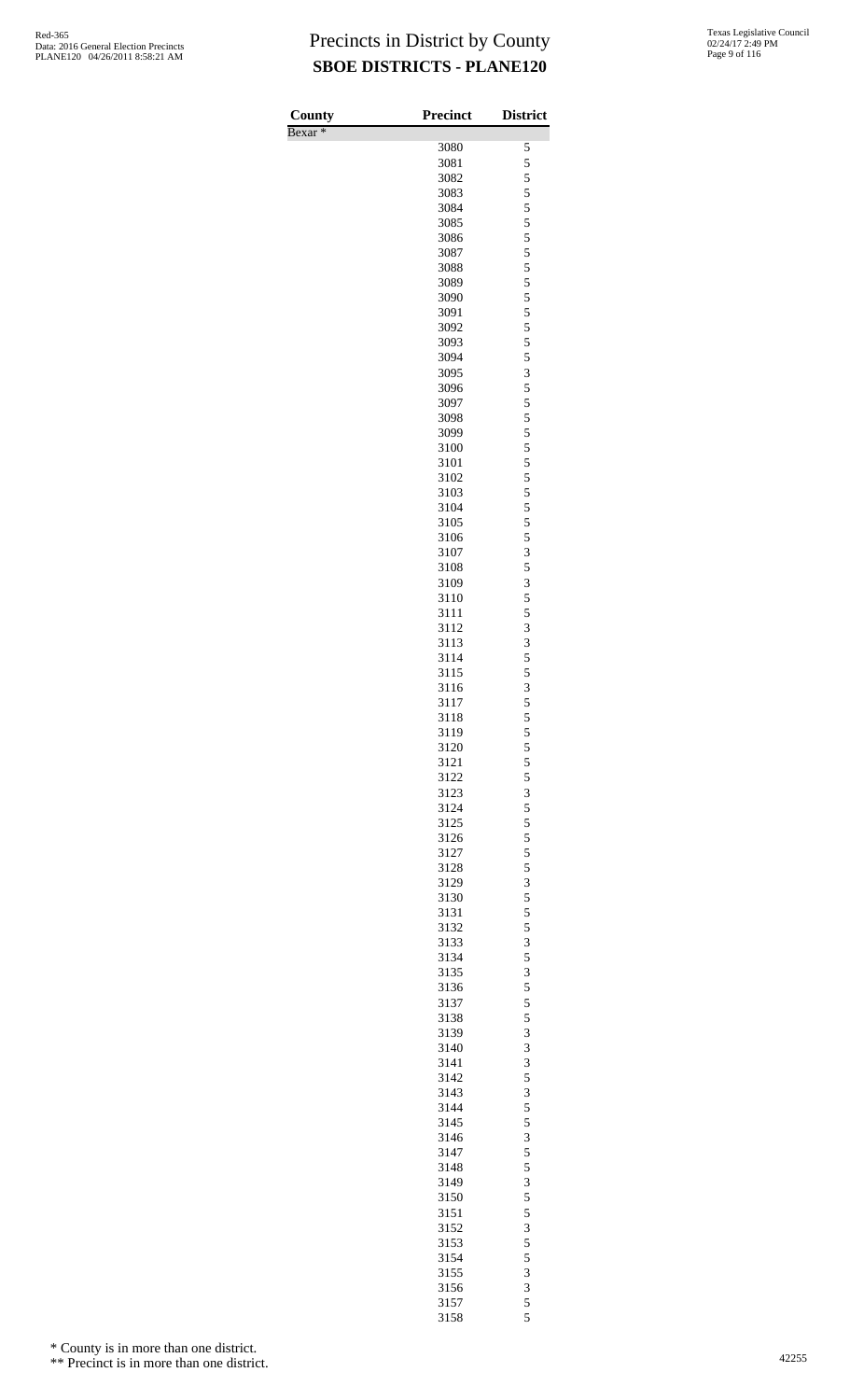| County             | Precinct     | <b>District</b> |
|--------------------|--------------|-----------------|
| Bexar <sup>*</sup> | 3159         | 3               |
|                    | 3160         | 5               |
|                    | 3161         | 5               |
|                    | 3162         | 5<br>5          |
|                    | 3163<br>3164 | 5               |
|                    | 3165         | 5               |
|                    | 3166         | 5               |
|                    | 3167         | 3               |
|                    | 3168<br>3169 | 5<br>5          |
|                    | 3170         | 5               |
|                    | 3171         | 3               |
|                    | 3172         | 3               |
|                    | 3173<br>3174 | 5<br>5          |
|                    | 3175         | 5               |
|                    | 3176         | 5               |
|                    | 3177         | 5               |
|                    | 3178         | 5               |
|                    | 3179<br>3180 | 5<br>5          |
|                    | 3181         | 5               |
|                    | 3182         | 5               |
|                    | 3183         | 5               |
|                    | 3184<br>3185 | 5<br>5          |
|                    | 3186         | 5               |
|                    | 3187         | 5               |
|                    | 3188         | 5               |
|                    | 3189         | 5<br>5          |
|                    | 3190<br>3191 | 5               |
|                    | 4001         | 3               |
|                    | 4002         | 3               |
|                    | 4003         | 3               |
|                    | 4004<br>4005 | 3<br>3          |
|                    | 4006         | 3               |
|                    | 4007         | 5               |
|                    | 4008         | 5               |
|                    | 4009<br>4010 | 3<br>3          |
|                    | 4011         | 3               |
|                    | 4012         | 3               |
|                    | 4013         | 3               |
|                    | 4014<br>4015 | 3<br>3          |
|                    | 4016         | 3               |
|                    | 4017         | 3               |
|                    | 4018         | 3               |
|                    | 4019<br>4020 | 3<br>3          |
|                    | 4021         | 3               |
|                    | 4022         | 5               |
|                    | 4023         | 3               |
|                    | 4024<br>4025 | 3<br>3          |
|                    | 4026         | 3               |
|                    | 4027         | 3               |
|                    | 4028         | 3               |
|                    | 4029<br>4030 | 3<br>3          |
|                    | 4031         | 3               |
|                    | 4032         | 3               |
|                    | 4033         | 3               |
|                    | 4034<br>4035 | 3<br>3          |
|                    | 4036         | 3               |
|                    | 4037         | 3               |
|                    | 4038         | 5               |
|                    | 4039         | 3               |
|                    | 4040<br>4041 | 3<br>3          |
|                    | 4042         | 3               |
|                    | 4043         | 3               |
|                    | 4044         | 3               |
|                    | 4045<br>4046 | 3<br>5          |
|                    |              |                 |

\* County is in more than one district.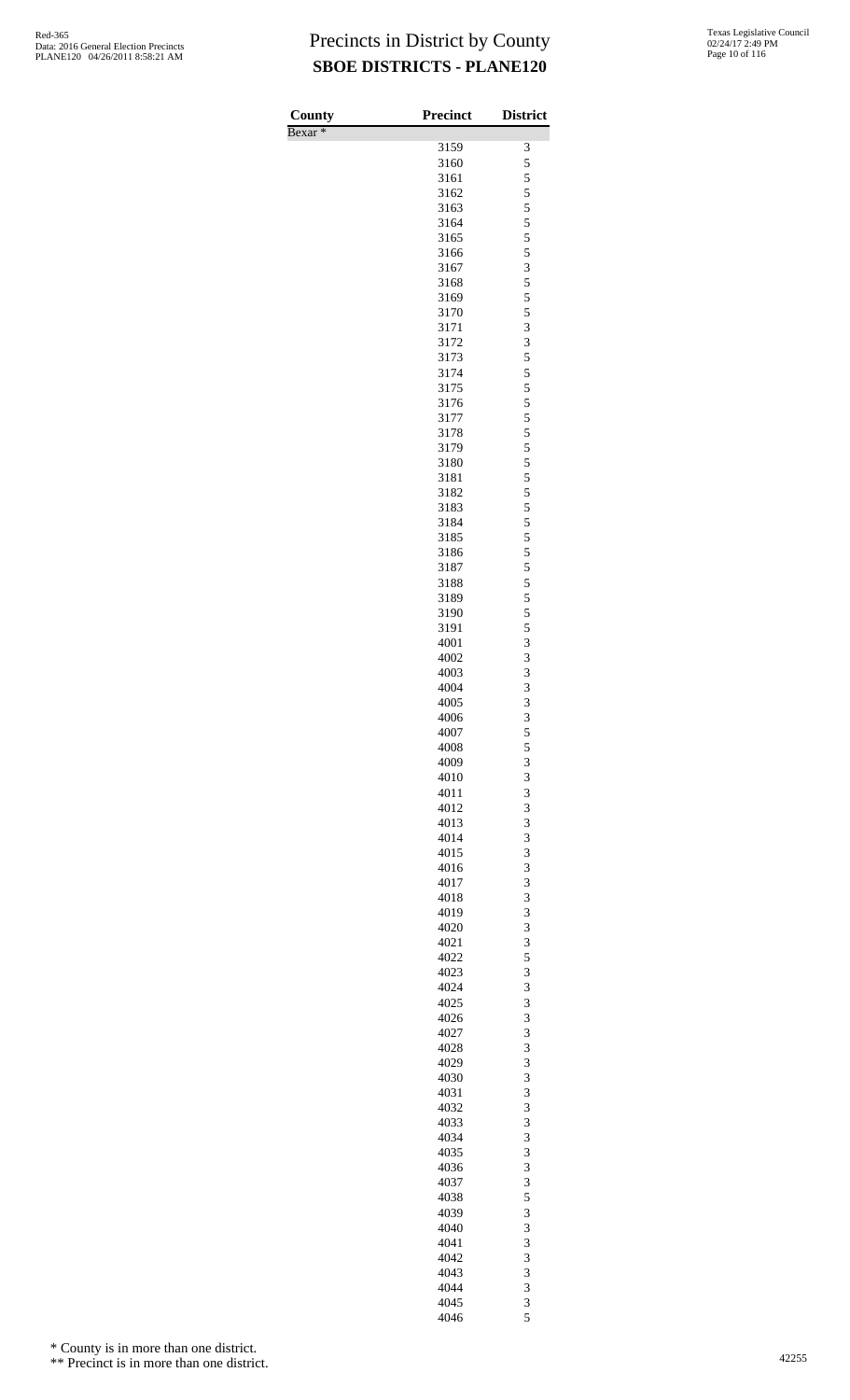| <b>County</b>      | Precinct     | <b>District</b> |
|--------------------|--------------|-----------------|
| Bexar <sup>*</sup> | 4047         | 3               |
|                    | 4048         | 3               |
|                    | 4049         | 3               |
|                    | 4050<br>4051 | 5<br>5          |
|                    | 4052         | 5               |
|                    | 4053         | 5               |
|                    | 4054<br>4055 | 5<br>5          |
|                    | 4056         | 5               |
|                    | 4057         | 5               |
|                    | 4058         | 5               |
|                    | 4059<br>4060 | 5<br>3          |
|                    | 4061         | 3               |
|                    | 4062         | 3               |
|                    | 4063<br>4064 | 3<br>3          |
|                    | 4065         | 3               |
|                    | 4066         | 3               |
|                    | 4067         | 5               |
|                    | 4068<br>4069 | 5<br>5          |
|                    | 4070         | 3               |
|                    | 4071         | 5               |
|                    | 4072<br>4073 | 5<br>5          |
|                    | 4074         | 3               |
|                    | 4075         | 3               |
|                    | 4076         | 3               |
|                    | 4077<br>4078 | 3<br>5          |
|                    | 4079         | 5               |
|                    | 4080         | 3               |
|                    | 4081         | 5               |
|                    | 4082<br>4083 | 3<br>3          |
|                    | 4084         | 3               |
|                    | 4085         | 5               |
|                    | 4086<br>4087 | $\frac{5}{5}$   |
|                    | 4088         | 3               |
|                    | 4089         | $\frac{5}{5}$   |
|                    | 4090         |                 |
|                    | 4091<br>4092 | 5<br>5          |
|                    | 4093         | 5               |
|                    | 4094         | 5               |
|                    | 4095<br>4096 | 5<br>3          |
|                    | 4097         | 5               |
|                    | 4098         | 5               |
|                    | 4099         | 3<br>5          |
|                    | 4100<br>4101 | 5               |
|                    | 4102         | 3               |
|                    | 4103         | 5               |
|                    | 4104<br>4105 | 5<br>5          |
|                    | 4106         | 3               |
|                    | 4107         | 5               |
|                    | 4108         | 5               |
|                    | 4109<br>4110 | 3<br>3          |
|                    | 4111         | 3               |
|                    | 4112         | 5               |
|                    | 4113         | 3<br>3          |
|                    | 4114<br>4115 | 5               |
|                    | 4116         | 5               |
|                    | 4117         | 5               |
|                    | 4118<br>4119 | 5<br>3          |
|                    | 4120         | 5               |
|                    | 4121         | 5               |
|                    | 4122         | 5               |
|                    | 4123<br>4124 | 3<br>3          |
|                    | 4125         | 3               |

\* County is in more than one district.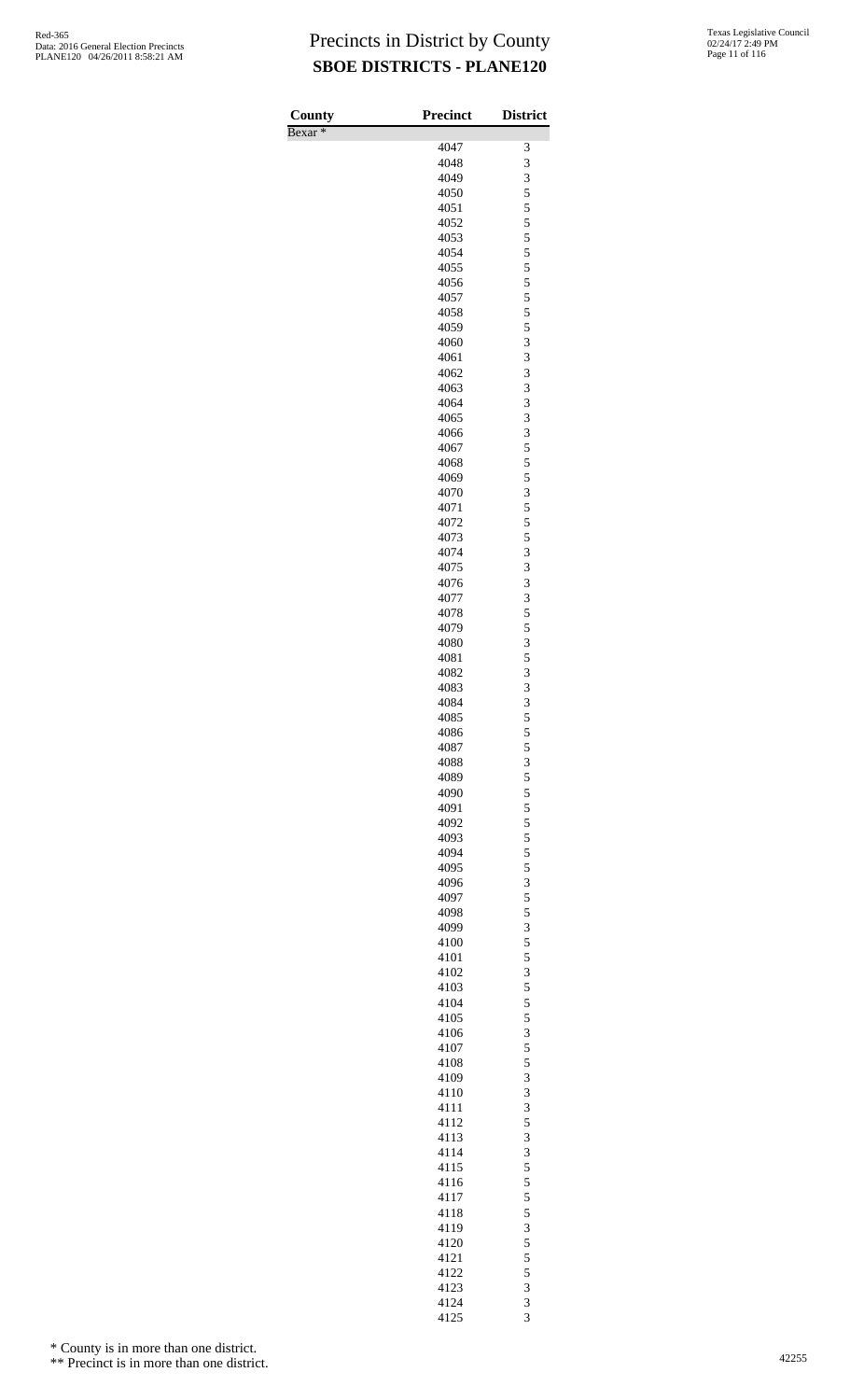| County<br>Bexar <sup>*</sup> | <b>Precinct</b> | <b>District</b> |
|------------------------------|-----------------|-----------------|
|                              | 4126            | 5               |
|                              | 4127            | 5               |
|                              | 4128            | 3               |
|                              | 4129<br>4130    | 3<br>5          |
|                              | 4131            | 5               |
|                              | 4132            | 5               |
|                              | 4133            | 3               |
|                              | 4134<br>4135    | 5<br>3          |
|                              | 4136            | 5               |
|                              | 4137            | 5               |
|                              | 4138            | 5               |
|                              | 4139<br>4140    | 3<br>5          |
|                              | 4141            | 3               |
|                              | 4142            | 3               |
|                              | 4143            | 3               |
|                              | 4144<br>4145    | 5<br>3          |
|                              | 4146            | 3               |
|                              | 4147            | 5               |
|                              | 4148            | 5               |
|                              | 4149            | 3               |
|                              | 4150<br>4151    | 3<br>5          |
|                              | 4152            | 3               |
|                              | 4153            | 5               |
|                              | 4154            | 3               |
|                              | 4155<br>4156    | 3<br>3          |
|                              | 4157            | 3               |
|                              | 4158            | 5               |
|                              | 4159            | 5               |
|                              | 4160<br>4161    | 3<br>3          |
|                              | 4162            | 5               |
|                              | 4163            | 3               |
|                              | 4164            | 5               |
|                              | 4165            | 3<br>3          |
|                              | 4166<br>4167    | 3               |
|                              | 4168            | 3               |
|                              | 4169            | 3               |
|                              | 4170            | 5               |
|                              | 4171<br>4172    | 5<br>5          |
|                              | 4173            | 5               |
|                              | 4174            | 3               |
|                              | 4175            | 5               |
|                              | 4176<br>4177    | 5<br>3          |
|                              | 4178            | 3               |
|                              | 4179            | 5               |
|                              | 4180            | 5               |
|                              | 4181<br>4182    | 3<br>3          |
|                              | 4183            | 3               |
|                              | 4184            | 3               |
|                              | 4185            | 5               |
|                              | 4186<br>4187    | 3<br>5          |
|                              | 4188            | 5               |
|                              | 4189            | 3               |
|                              | 4190            | 3               |
|                              | 4191<br>4192    | 3<br>3          |
|                              | 4193            | 3               |
|                              | 4194            | 5               |
|                              | 4195            | 3               |
|                              | 4196<br>4197    | 3<br>3          |
|                              | 4198            | 3               |
|                              | 4199            | 5               |
|                              | 4200            | 3               |
|                              | 4201            | 5               |
|                              | 4202<br>4203    | 3<br>3          |
|                              | 4204            | 3               |

\* County is in more than one district.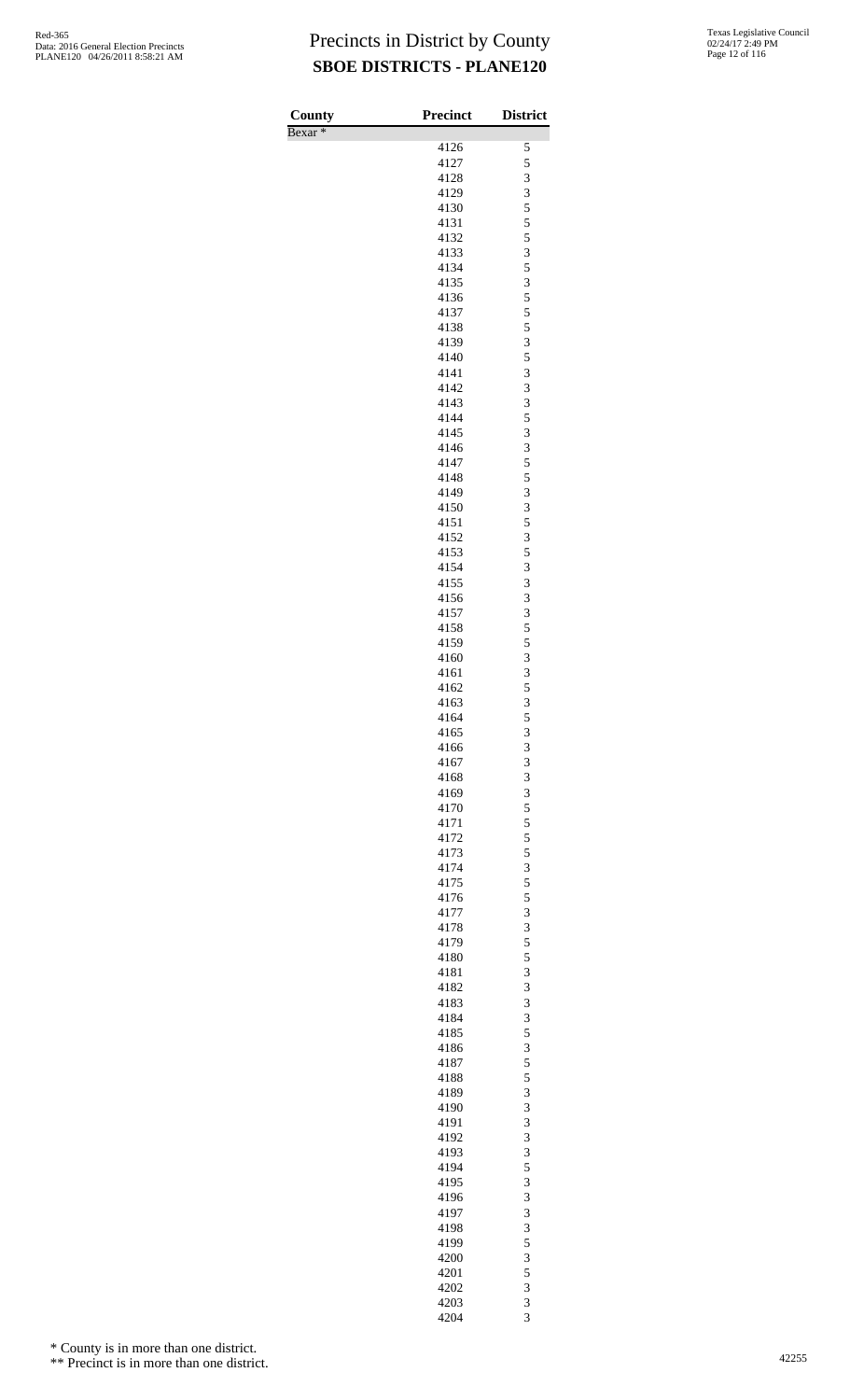| County             | <b>Precinct</b> | <b>District</b>         |
|--------------------|-----------------|-------------------------|
| Bexar <sup>*</sup> |                 |                         |
|                    | 4205            | 3                       |
|                    | 4206            | 5                       |
|                    | 4207<br>4208    | $\frac{5}{5}$           |
|                    | 4209            | 5                       |
|                    | 4210            | 5                       |
|                    | 4211            | $\overline{\mathbf{3}}$ |
|                    | 4212            | 5                       |
|                    | 4213            | 5                       |
|                    | 4214<br>4215    | 3<br>5                  |
|                    | 4216            | 3                       |
|                    | 4217            | 3                       |
|                    | 4218            | 3                       |
|                    | 4219            | 3                       |
|                    | 4220            | 3                       |
| Blanco             |                 |                         |
|                    | 0102<br>0201    | 5<br>5                  |
|                    | 0302            | 5                       |
|                    | 0303            | 5                       |
|                    | 0304            | 5                       |
|                    | 0401            | 5                       |
| Borden             |                 |                         |
|                    | 0004<br>001A    | 15<br>15                |
|                    | 001B            | 15                      |
|                    | 002A            | 15                      |
|                    | 002B            | 15                      |
|                    | 003A            | 15                      |
|                    | 003B            | 15                      |
| <b>Bosque</b>      |                 |                         |
|                    | 0001<br>0002    | 14<br>14                |
|                    | 0003            | 14                      |
|                    | 0004            | 14                      |
|                    | 0005            | 14                      |
|                    | 0006            | 14                      |
|                    | 0007            | 14                      |
|                    | 0008<br>0009    | 14<br>14                |
|                    | 0010            | 14                      |
|                    | 0011            | 14                      |
| <b>Bowie</b>       |                 |                         |
|                    | 0007            | 9                       |
|                    | 0009<br>0010    | 9<br>9                  |
|                    | 0011            | 9                       |
|                    | 0012            | 9                       |
|                    | 0013            | 9                       |
|                    | 0014            | 9                       |
|                    | 0015            | 9                       |
|                    | 0016            | 9                       |
|                    | 0017<br>0018    | 9<br>9                  |
|                    | 0019            | 9                       |
|                    | 001A            | 9                       |
|                    | 001B            | 9                       |
|                    | 0020            | 9                       |
|                    | 0021            | 9                       |
|                    | 0022<br>0024    | 9<br>9                  |
|                    | 0025            | 9                       |
|                    | 0027            | 9                       |
|                    | 0028            | 9                       |
|                    | 0029            | 9                       |
|                    | 002A            | 9                       |
|                    | 002B            | 9                       |
|                    | 002C<br>002D    | 9<br>9                  |
|                    | 0030            | 9                       |
|                    | 003A            | 9                       |
|                    | 003B            | 9                       |
|                    | 004A            | 9                       |
|                    | 004B            | 9                       |
|                    | 004C            | 9                       |
|                    | 004D<br>004E    | 9<br>9                  |
|                    | 005A            | 9                       |

\* County is in more than one district.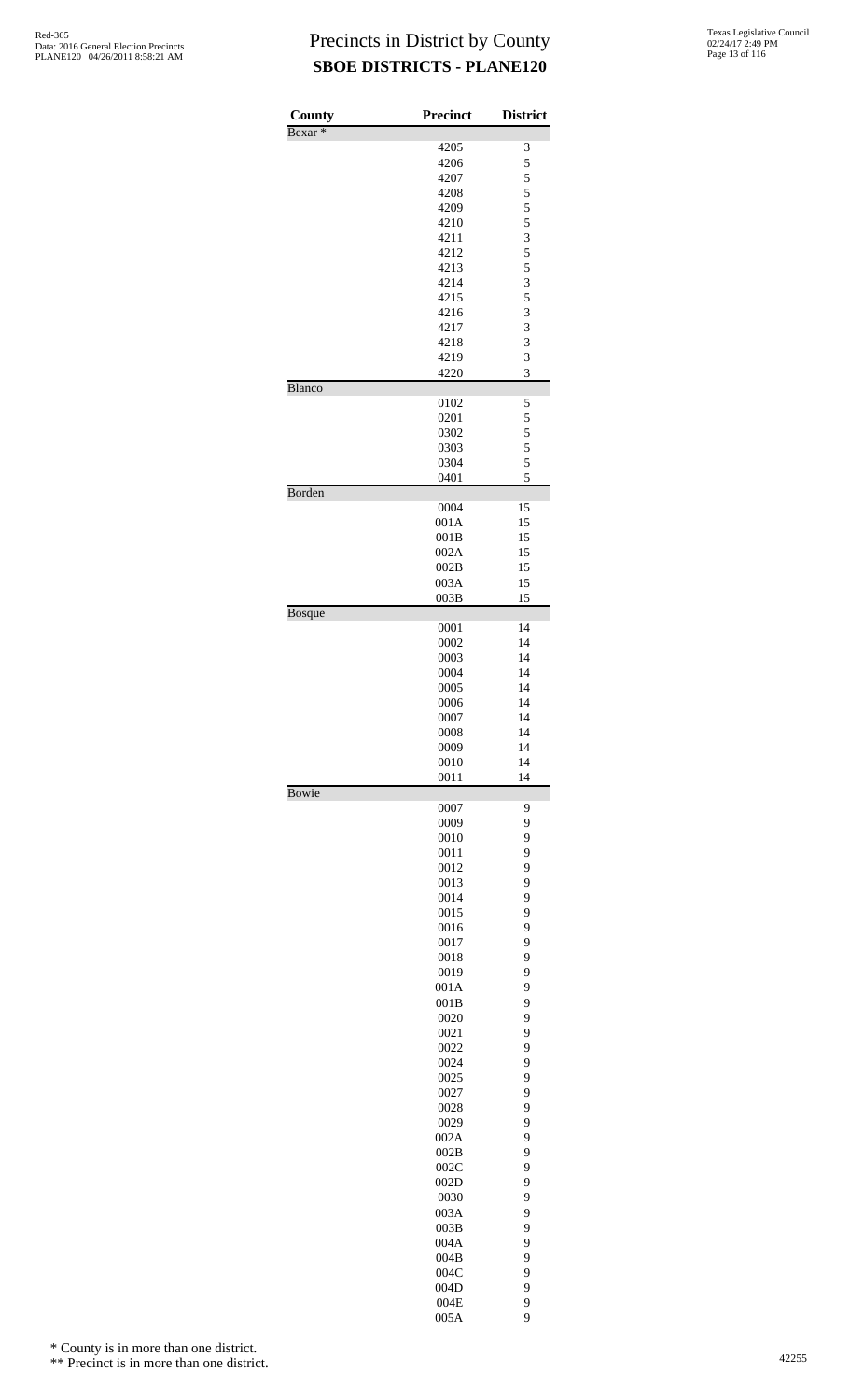| County        | <b>Precinct</b> | <b>District</b>                  |
|---------------|-----------------|----------------------------------|
| Bowie         |                 |                                  |
|               | 005B<br>005C    | 9<br>9                           |
|               | 006A            | 9                                |
|               | 006B            | 9                                |
|               | 008A            | 9                                |
|               | 008B            | 9                                |
|               | 008C            | 9                                |
| Brazoria      |                 |                                  |
|               | 0001            | 7                                |
|               | 0002            | $\overline{7}$                   |
|               | 0003            | $\overline{7}$                   |
|               | 0004            | $\overline{7}$                   |
|               | 0005            | $\overline{7}$                   |
|               | 0006            | $\overline{7}$                   |
|               | 0007            | $\overline{7}$                   |
|               | 0008            | $\overline{7}$                   |
|               | 0009            | $\overline{7}$                   |
|               | 0010            | $\overline{7}$                   |
|               | 0011            | $\overline{7}$                   |
|               | 0012            | $\overline{7}$                   |
|               | 0013            | $\overline{7}$                   |
|               | 0014            | $\overline{7}$                   |
|               | 0015            | $\overline{7}$                   |
|               | 0016            | $\overline{7}$                   |
|               | 0017            | $\overline{7}$                   |
|               | 0019            | $\overline{7}$                   |
|               | 0020            | $\overline{7}$                   |
|               | 0021            | $\overline{7}$                   |
|               | 0022            | $\overline{7}$                   |
|               | 0023            | $\overline{7}$                   |
|               | 0024            | $\overline{7}$                   |
|               | 0025            | $\overline{7}$                   |
|               | 0026            | $\overline{7}$                   |
|               | 0027            | $\overline{7}$                   |
|               | 0028            | $\overline{7}$                   |
|               | 0029            | $\overline{7}$                   |
|               | 0030            | 7                                |
|               | 0031            | $\overline{7}$                   |
|               | 0032            | 7                                |
|               | 0033            | 7                                |
|               | 0034            | $\overline{7}$<br>7              |
|               | 0035            |                                  |
|               | 0036            | $\overline{7}$                   |
|               | 0038<br>0039    | $\overline{7}$<br>$\overline{7}$ |
|               | 0040            | $\overline{7}$                   |
|               | 0042            | $\overline{7}$                   |
|               | 0043            | $\overline{7}$                   |
|               | 0044            | $\overline{7}$                   |
|               | 0045            | $\overline{7}$                   |
|               | 0046            | $\overline{7}$                   |
|               | 0047            | $\overline{7}$                   |
|               | 0048            | $\overline{7}$                   |
|               | 0049            | $\overline{7}$                   |
|               | 0050            | $\overline{7}$                   |
|               | 0051            | $\overline{7}$                   |
|               | 0052            | $\overline{7}$                   |
|               | 0053            | $\overline{7}$                   |
|               | 0054            | $\overline{7}$                   |
|               | 0055            | $\overline{7}$                   |
|               | 0056            | $\overline{7}$                   |
|               | 0057            | $\overline{7}$                   |
|               | 0058            | $\overline{7}$                   |
|               | 0059            | $\overline{7}$                   |
|               | 0060            | $\overline{7}$                   |
|               | 0061            | $\overline{7}$                   |
|               | 0062            | $\overline{7}$                   |
|               | 0063            | $\overline{7}$                   |
|               | 0064            | $\overline{7}$                   |
|               | 0067            | $\overline{7}$                   |
|               | 0068            | $\overline{7}$                   |
| <b>Brazos</b> |                 |                                  |
|               | 0001            | 8                                |
|               | 0002            | 8                                |
|               | 0003            | 8                                |
|               | 0004            | 8                                |
|               | 0005            | 8                                |
|               | 0006            | 8                                |
|               | 0007            | 8                                |

\* County is in more than one district.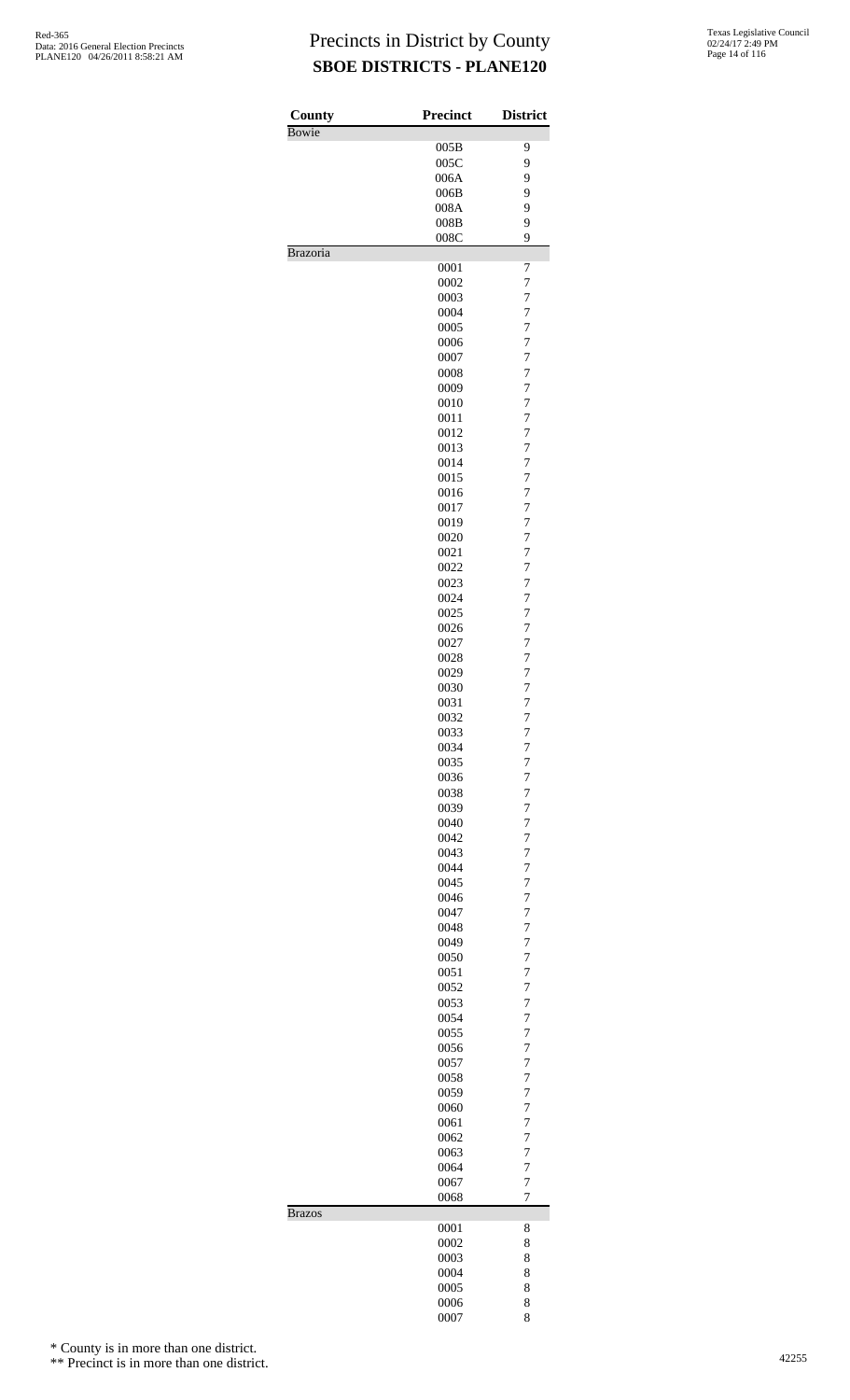| County          | <b>Precinct</b> | <b>District</b>              |
|-----------------|-----------------|------------------------------|
| <b>Brazos</b>   |                 |                              |
|                 | 0008            | 8                            |
|                 | 0009<br>0010    | 8<br>8                       |
|                 | 0011            | 8                            |
|                 | 0012            | 8                            |
|                 | 0013            | 8                            |
|                 | 0014            | 8                            |
|                 | 0015<br>0016    | 8<br>8                       |
|                 | 0017            | 8                            |
|                 | 0018            | 8                            |
|                 | 0019            | 8                            |
|                 | 0020            | 8                            |
|                 | 0021<br>0022    | 8<br>8                       |
|                 | 0023            | 8                            |
|                 | 0024            | 8                            |
|                 | 0025            | 8                            |
|                 | 0026            | 8                            |
|                 | 0027            | 8                            |
|                 | 0028<br>0029    | 8<br>8                       |
|                 | 0030            | 8                            |
|                 | 0031            | 8                            |
|                 | 0032            | 8                            |
|                 | 0033            | 8                            |
|                 | 0034<br>0035    | 8<br>8                       |
|                 | 0036            | 8                            |
|                 | 0037            | 8                            |
|                 | 0038            | 8                            |
|                 | 0039            | 8                            |
|                 | 0040<br>0041    | 8<br>8                       |
|                 | 0042            | 8                            |
|                 | 0043            | 8                            |
|                 | 0044            | 8                            |
|                 | 0045            | 8                            |
|                 | 0046<br>0047    | 8                            |
|                 | 0048            | 8<br>8                       |
|                 | 0049            | 8                            |
|                 | 0050            | 8                            |
|                 | 0051            | 8                            |
|                 | 0052            | 8                            |
|                 | 0053<br>0056    | 8<br>8                       |
|                 | 0057            | 8                            |
|                 | 0058            | 8                            |
|                 | 0059            | 8                            |
|                 | 0060            | 8                            |
|                 | 0061<br>0062    | 8<br>8                       |
|                 | 0063            | 8                            |
|                 | 0064            | 8                            |
|                 | 0065            | 8                            |
|                 | 0067            | 8                            |
|                 | 0068<br>0069    | 8<br>8                       |
|                 | 0070            | 8                            |
|                 | 0071            | 8                            |
|                 | 0072            | 8                            |
|                 | 0074            | 8                            |
|                 | 0077<br>0078    | 8<br>8                       |
|                 | 0079            | 8                            |
|                 | 0080            | 8                            |
|                 | 0081            | 8                            |
|                 | 0082            | 8                            |
| <b>Brewster</b> | 0083            | 8                            |
|                 | 0001            | $\mathbf{1}$                 |
|                 | 0002            | $\mathbf{1}$                 |
|                 | 0003            | $\mathbf{1}$                 |
|                 | 0004            | $\mathbf{1}$                 |
|                 | 0005            | $\mathbf{1}$<br>$\mathbf{1}$ |
|                 | 0006<br>0007    | $\mathbf{1}$                 |
|                 | 0008            | $\mathbf{1}$                 |

\* County is in more than one district.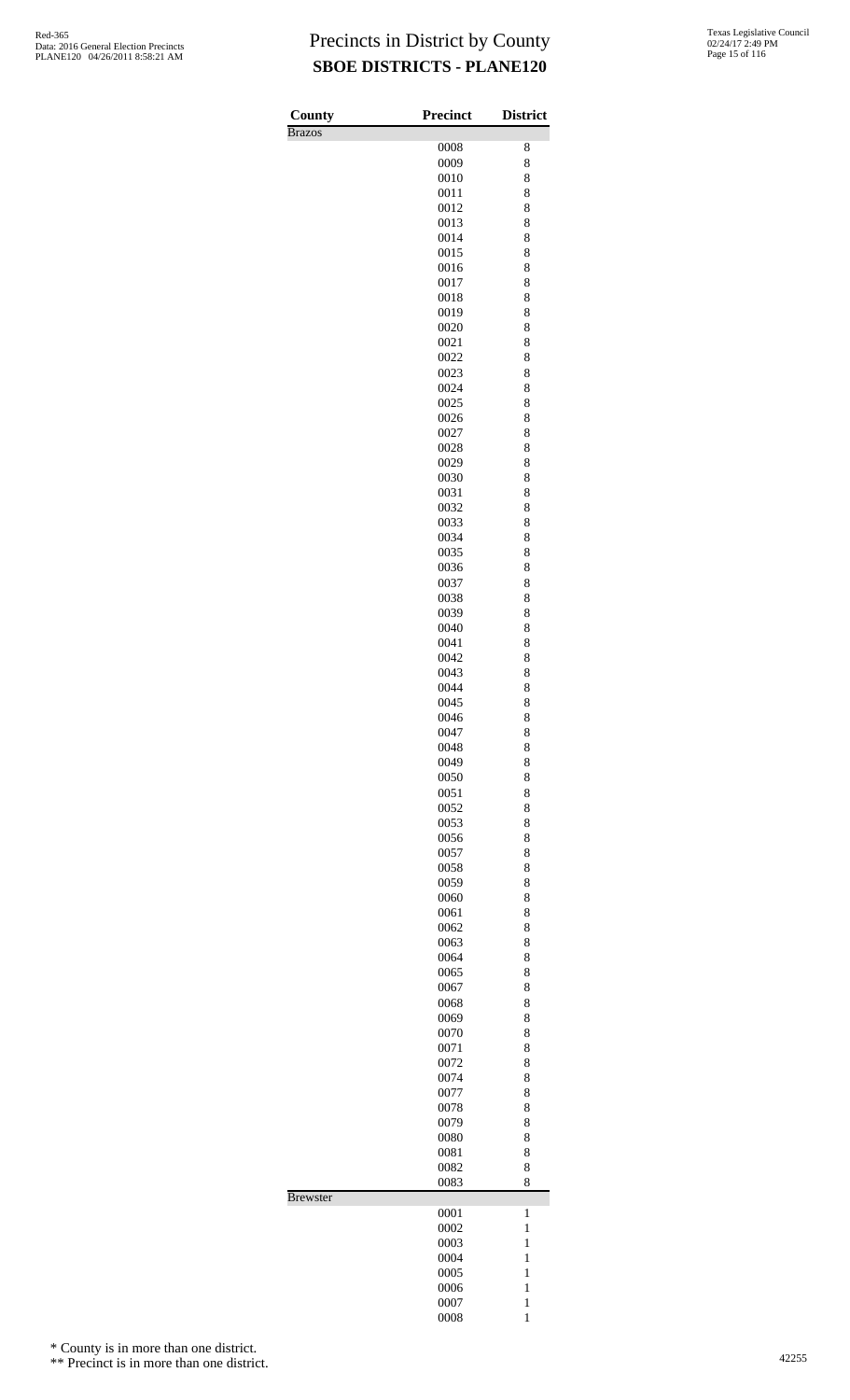| County          | <b>Precinct</b> | <b>District</b>                            |
|-----------------|-----------------|--------------------------------------------|
| <b>Briscoe</b>  |                 |                                            |
|                 | 0001<br>0002    | 15<br>15                                   |
|                 | 0003            | 15                                         |
|                 | 0004            | 15                                         |
|                 | 0006            | 15                                         |
| <b>Brooks</b>   |                 |                                            |
|                 | 0001            | 3                                          |
|                 | 0002            | 3<br>3                                     |
|                 | 0003<br>0004    | 3                                          |
|                 | 0005            | 3                                          |
|                 | 0006            | 3                                          |
|                 | 0007            | 3                                          |
|                 | 0008            | 3                                          |
|                 | 0009            | 3                                          |
| <b>Brown</b>    | 0101            | 14                                         |
|                 | 0105            | 14                                         |
|                 | 0109            | 14                                         |
|                 | 0113            | 14                                         |
|                 | 0202            | 14                                         |
|                 | 0204            | 14                                         |
|                 | 0212<br>0214    | 14<br>14                                   |
|                 | 0215            | 14                                         |
|                 | 0303            | 14                                         |
|                 | 0306            | 14                                         |
|                 | 0307            | 14                                         |
|                 | 0308            | 14                                         |
|                 | 0316            | 14                                         |
|                 | 0318            | 14<br>14                                   |
|                 | 0410<br>0411    | 14                                         |
|                 | 0417            | 14                                         |
| <b>Burleson</b> |                 |                                            |
|                 | 0113            | 10                                         |
|                 | 0114            | 10                                         |
|                 | 0203<br>0204    | 10<br>10                                   |
|                 | 0207            | 10                                         |
|                 | 0211            | 10                                         |
|                 | 0215            | 10                                         |
|                 | 0301            | 10                                         |
|                 | 0305            | 10                                         |
|                 | 0308            | 10                                         |
|                 | 0309<br>0406    | 10<br>10                                   |
|                 | 0410            | 10                                         |
| <b>Burnet</b>   |                 |                                            |
|                 | 0001            | 10                                         |
|                 | 0002<br>0003    | 10<br>10                                   |
|                 | 0004            | 10                                         |
|                 | 0005            | 10                                         |
|                 | 0006            | 10                                         |
|                 | 0007            | 10                                         |
|                 | 0008            | 10                                         |
|                 | 0009<br>0010    | 10<br>10                                   |
|                 | 0011            | 10                                         |
|                 | 0012            | 10                                         |
|                 | 0013            | 10                                         |
|                 | 0014            | 10                                         |
|                 | 0015            | 10                                         |
|                 | 0016<br>0017    | 10<br>10                                   |
|                 | 0018            | 10                                         |
|                 | 0019            | 10                                         |
|                 | 0020            | 10                                         |
| Caldwell        |                 |                                            |
|                 | 0100            | 5                                          |
|                 | 0101<br>0102    | 5<br>5                                     |
|                 | 0103            | 5                                          |
|                 | 0104            |                                            |
|                 | 0105            | $\begin{array}{c} 5 \\ 5 \\ 5 \end{array}$ |
|                 | 0107            |                                            |
|                 | 0108            | 5                                          |
|                 | 0109            | 5                                          |

\* County is in more than one district.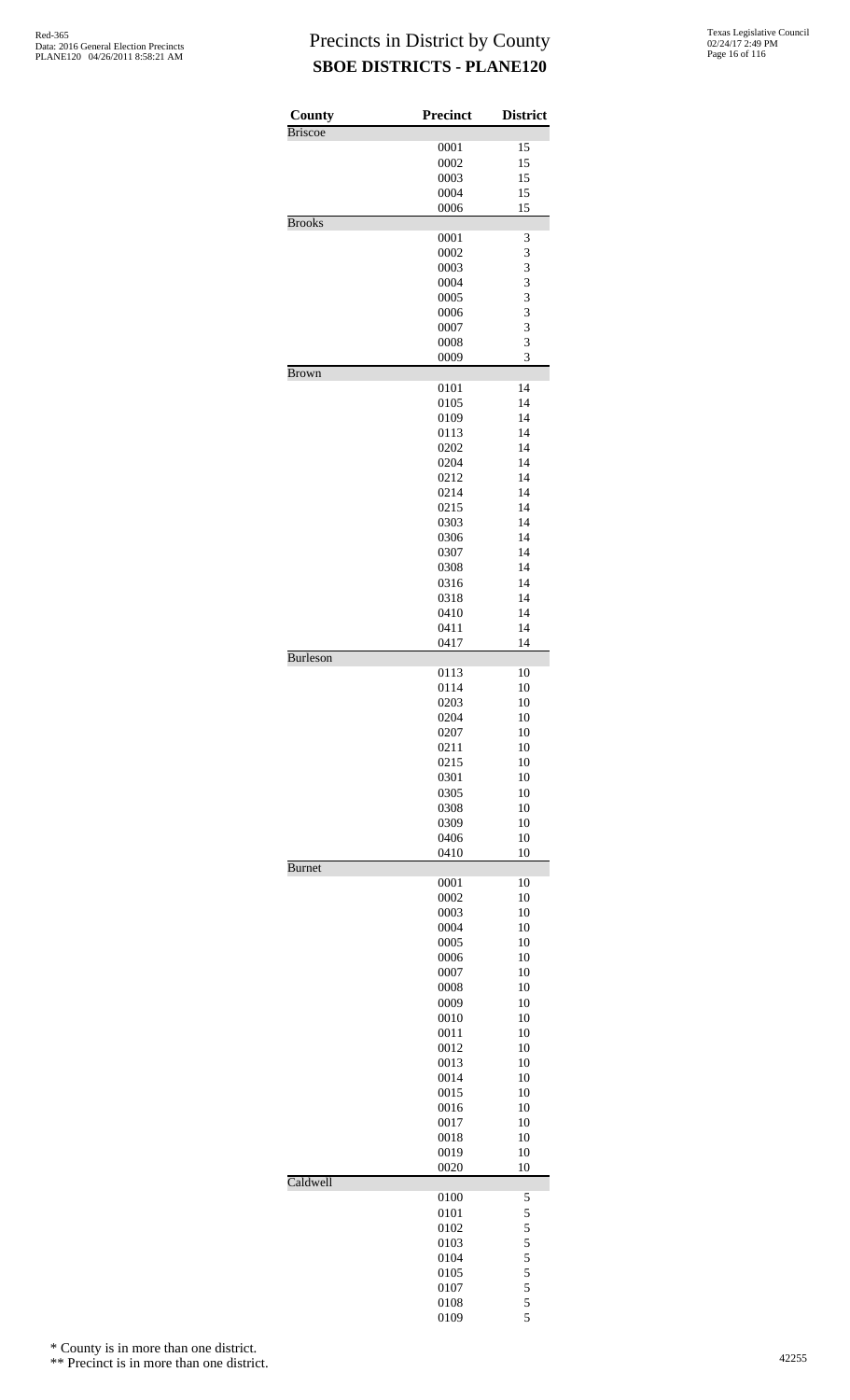| County   | <b>Precinct</b> | <b>District</b>                  |
|----------|-----------------|----------------------------------|
| Caldwell |                 |                                  |
|          | 0110<br>0111    | 5<br>5                           |
|          | 0112            | 5                                |
|          | 0113            | 5                                |
|          | 0114            | 5                                |
|          | 0115            | 5                                |
|          | 0116            | 5                                |
|          | 0117<br>0118    | 5<br>5                           |
|          | 0201            | 5                                |
|          | 0202            | 5                                |
|          | 0203            | 5                                |
|          | 0204            | 5                                |
|          | 0205            | 5                                |
|          | 0206<br>0301    | 5<br>5                           |
|          | 0302            | 5                                |
|          | 0303            | 5                                |
|          | 0305            | 5                                |
|          | 0306            | 5                                |
|          | 0307            | 5                                |
|          | 0400<br>0401    | 5<br>5                           |
|          | 0402            | 5                                |
|          | 0404            | 5                                |
|          | 0405            | 5                                |
|          | 0407            | 5                                |
|          | 0408            | 5                                |
|          | 0409            | 5<br>5                           |
|          | 0410<br>0411    | 5                                |
|          | 0412            | 5                                |
| Calhoun  | 0001            | 2                                |
|          | 0002            | $\overline{c}$                   |
|          | 0003            | $\overline{c}$                   |
|          | 0004            | $\overline{\mathbf{c}}$          |
|          | 0005            | $\overline{c}$                   |
|          | 0006            | $\overline{c}$                   |
|          | 0007            | $\frac{2}{2}$                    |
|          | 0008<br>0009    | $\overline{\mathbf{c}}$          |
|          | 0010            | $\overline{c}$                   |
|          | 0011            | $\overline{c}$                   |
|          | 0012            | $\overline{c}$                   |
|          | 0013            | $\overline{c}$                   |
|          | 0014<br>0015    | $\overline{c}$<br>$\overline{c}$ |
|          | 0016            | $\overline{c}$                   |
|          | 0017            | $\overline{c}$                   |
|          | 0018            | $\overline{c}$                   |
|          | 0019            | $\overline{c}$                   |
|          | 0020            | $\overline{c}$<br>$\overline{c}$ |
|          | 0021<br>0022    | $\overline{c}$                   |
|          | 0023            | $\overline{c}$                   |
|          | 0024            | $\overline{c}$                   |
| Callahan | 0025            | $\overline{c}$                   |
|          | 0001            | 15                               |
|          | 0002            | 15                               |
|          | 0003            | 15                               |
|          | 0004<br>0005    | 15<br>15                         |
|          | 0006            | 15                               |
|          | 0007            | 15                               |
| Cameron  | 0001            | $\overline{\mathbf{c}}$          |
|          | 0002            | $\overline{c}$                   |
|          | 0003            | $\overline{c}$                   |
|          | 0004            | $\overline{c}$                   |
|          | 0005            | $\overline{c}$                   |
|          | 0006<br>0007    | $\overline{c}$<br>$\overline{c}$ |
|          | 0008            | $\overline{c}$                   |
|          | 0009            | $\overline{c}$                   |
|          | 0010            | $\overline{\mathbf{c}}$          |
|          | 0011            | $\overline{c}$                   |
|          | 0012            | $\overline{c}$                   |

\* County is in more than one district.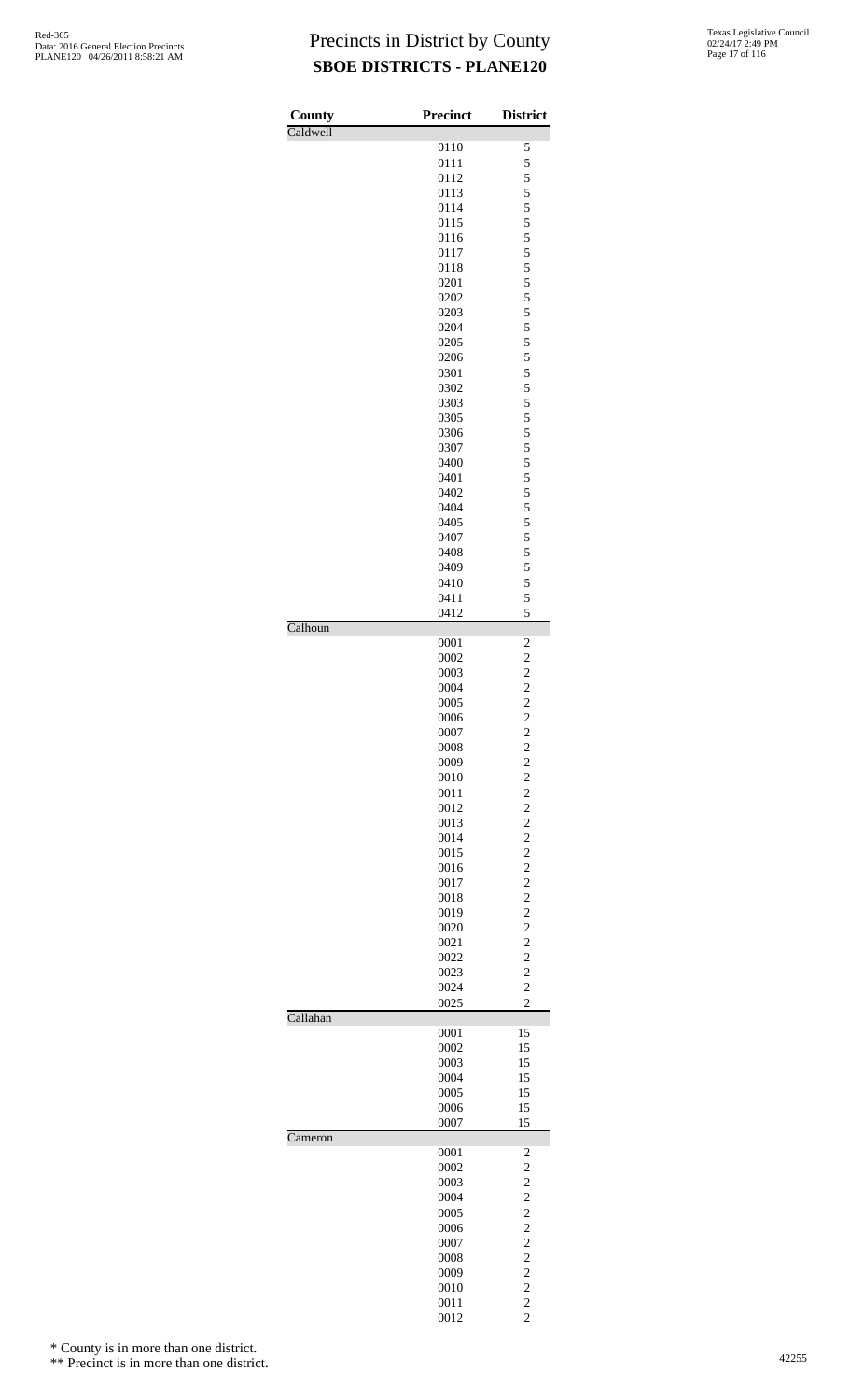| County  | Precinct     | <b>District</b>                  |
|---------|--------------|----------------------------------|
| Cameron |              |                                  |
|         | 0013         | $\overline{\mathbf{c}}$          |
|         | 0014<br>0015 | $\overline{c}$<br>$\overline{c}$ |
|         | 0016         | $\overline{c}$                   |
|         | 0017         | $\overline{c}$                   |
|         | 0018         | $\overline{c}$                   |
|         | 0019         | $\overline{c}$                   |
|         | 0020         | $\overline{c}$                   |
|         | 0021         | $\overline{c}$<br>$\overline{c}$ |
|         | 0022<br>0023 | $\overline{c}$                   |
|         | 0024         | $\overline{c}$                   |
|         | 0025         | $\overline{c}$                   |
|         | 0026         | $\overline{c}$                   |
|         | 0027         | $\overline{c}$                   |
|         | 0028<br>0029 | $\overline{c}$<br>$\overline{c}$ |
|         | 0030         | $\overline{c}$                   |
|         | 0031         | $\overline{c}$                   |
|         | 0032         | $\overline{c}$                   |
|         | 0033         | $\overline{c}$                   |
|         | 0034         | $\overline{c}$                   |
|         | 0035<br>0036 | $\overline{c}$<br>$\overline{c}$ |
|         | 0037         | $\overline{c}$                   |
|         | 0038         | $\overline{c}$                   |
|         | 0039         | $\overline{c}$                   |
|         | 0040         | $\overline{c}$                   |
|         | 0041         | $\overline{c}$                   |
|         | 0042<br>0043 | $\overline{c}$<br>$\overline{c}$ |
|         | 0044         | $\overline{c}$                   |
|         | 0045         | $\overline{c}$                   |
|         | 0046         | $\overline{c}$                   |
|         | 0047         | $\overline{c}$                   |
|         | 0048         | $\overline{c}$                   |
|         | 0049<br>0050 | $\overline{c}$<br>$\overline{c}$ |
|         | 0051         | $\overline{c}$                   |
|         | 0052         | $\overline{\mathbf{c}}$          |
|         | 0053         | $\overline{\mathbf{c}}$          |
|         | 0054         | $\overline{c}$                   |
|         | 0055<br>0056 | $\overline{c}$<br>$\overline{c}$ |
|         | 0057         | $\overline{c}$                   |
|         | 0058         | $\overline{c}$                   |
|         | 0059         | $\overline{c}$                   |
|         | 0060         | $\overline{c}$                   |
|         | 0061<br>0062 | $\overline{c}$<br>$\overline{c}$ |
|         | 0063         | $\overline{c}$                   |
|         | 0064         | $\overline{c}$                   |
|         | 0065         | $\overline{c}$                   |
|         | 0066         | $\overline{c}$                   |
|         | 0067<br>0068 | $\overline{c}$<br>$\overline{c}$ |
|         | 0069         | $\overline{c}$                   |
|         | 0070         | $\overline{c}$                   |
|         | 0071         | $\overline{c}$                   |
|         | 0072         | $\overline{c}$                   |
|         | 0073<br>0074 | $\overline{c}$<br>$\overline{c}$ |
|         | 0075         | $\overline{c}$                   |
|         | 0076         | $\overline{c}$                   |
|         | 0077         | $\overline{c}$                   |
|         | 0078         | $\overline{c}$                   |
|         | 0079<br>0080 | $\overline{c}$<br>$\overline{c}$ |
|         | 0081         | $\overline{c}$                   |
|         | 0082         | $\overline{c}$                   |
|         | 0083         | $\overline{c}$                   |
|         | 0084         | $\overline{c}$                   |
|         | 0085         | $\overline{c}$                   |
|         | 0086<br>0087 | $\overline{c}$<br>$\overline{c}$ |
|         | 0095         | $\overline{c}$                   |
|         | 0096         | $\overline{c}$                   |
|         | 0097         | $\overline{c}$                   |
|         | 0098         | $\overline{c}$                   |

\* County is in more than one district.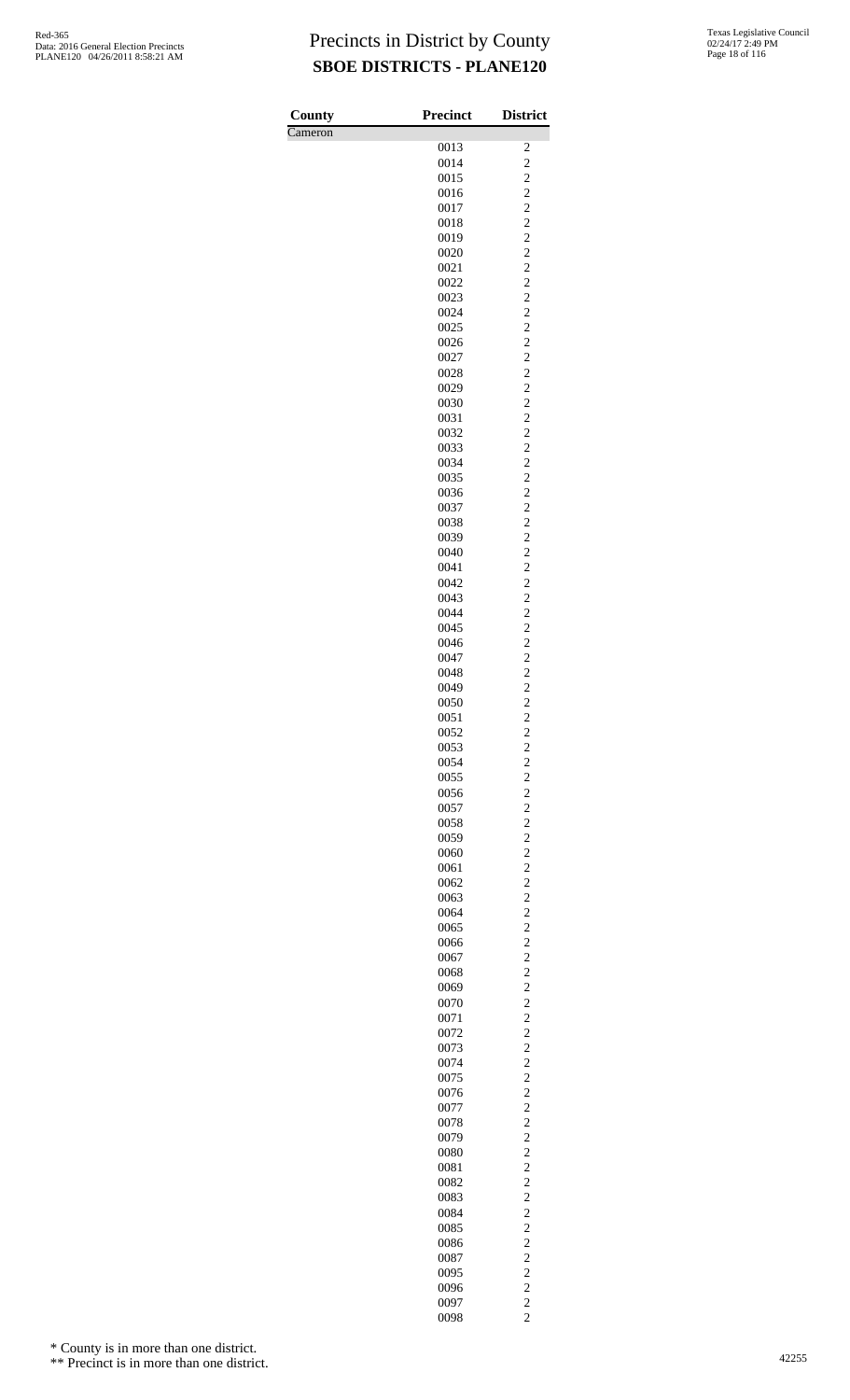| County   | Precinct     | <b>District</b>         |
|----------|--------------|-------------------------|
| Cameron  |              |                         |
|          | 0099         | $\overline{\mathbf{c}}$ |
|          | 0100         | $\overline{\mathbf{c}}$ |
|          | 0101         | $\overline{c}$          |
|          | 0102         | $\frac{2}{2}$           |
|          | 0103         |                         |
|          | 0104         | $\overline{c}$          |
|          | 0105         | $\overline{\mathbf{c}}$ |
|          | 0106<br>0107 | $\overline{c}$          |
|          | 0108         | $\frac{2}{2}$           |
|          | 0109         | $\overline{c}$          |
| Camp     |              |                         |
|          | 1001         | 9                       |
|          | 2002         | 9                       |
|          | 3003         | 9                       |
|          | 4004         | 9                       |
| Carson   |              |                         |
|          | 0101         | 15                      |
|          | 0102         | 15                      |
|          | 0103         | 15                      |
|          | 0201         | 15                      |
|          | 0301         | 15                      |
|          | 0302         | 15                      |
|          | 0401<br>0402 | 15<br>15                |
| Cass     |              |                         |
|          | 0001         | 9                       |
|          | 0002         | 9                       |
|          | 0004         | 9                       |
|          | 0005         | 9                       |
|          | 0006         | 9                       |
|          | 0007         | 9                       |
|          | 0009         | 9                       |
|          | 0011         | 9                       |
|          | 0012         | 9                       |
|          | 0014         | 9                       |
|          | 0015         | 9                       |
|          | 0016         | 9                       |
|          | 0017         | 9                       |
|          | 0018         | 9                       |
|          | 0019         | 9                       |
|          | 0021<br>013T | 9<br>9                  |
|          | 020E         | 9                       |
| Castro   |              |                         |
|          | 0101         | 15                      |
|          | 0105         | 15                      |
|          | 0201         | 15                      |
|          | 0206         | 15                      |
|          | 0301         | 15                      |
|          | 0307         | 15                      |
|          | 0401         | 15                      |
|          | 0408         | 15                      |
| Chambers | 0001         | 7                       |
|          | 0002         | $\overline{7}$          |
|          | 0003         | $\overline{7}$          |
|          | 0004         | $\overline{7}$          |
|          | 0005         | $\overline{7}$          |
|          | 0006         | $\overline{7}$          |
|          | 0007         | $\overline{7}$          |
|          | 0008         | $\overline{7}$          |
|          | 0009         | $\overline{7}$          |
|          | 0010         | $\overline{7}$          |
|          | 0011         | $\overline{7}$          |
|          | 0012         | $\overline{7}$          |
|          | 0013         | $\overline{7}$          |
| Cherokee | 0014         | $\overline{7}$          |
|          | 0012         | 9                       |
|          | 0013         | 9                       |
|          | 0014         | 9                       |
|          | 0015         | 9                       |
|          | 0022         | 9                       |
|          | 0023         | 9                       |
|          | 0024         | 9                       |
|          | 0025         | 9                       |
|          | 0026         | 9                       |
|          | 0027         | 9                       |

\* County is in more than one district.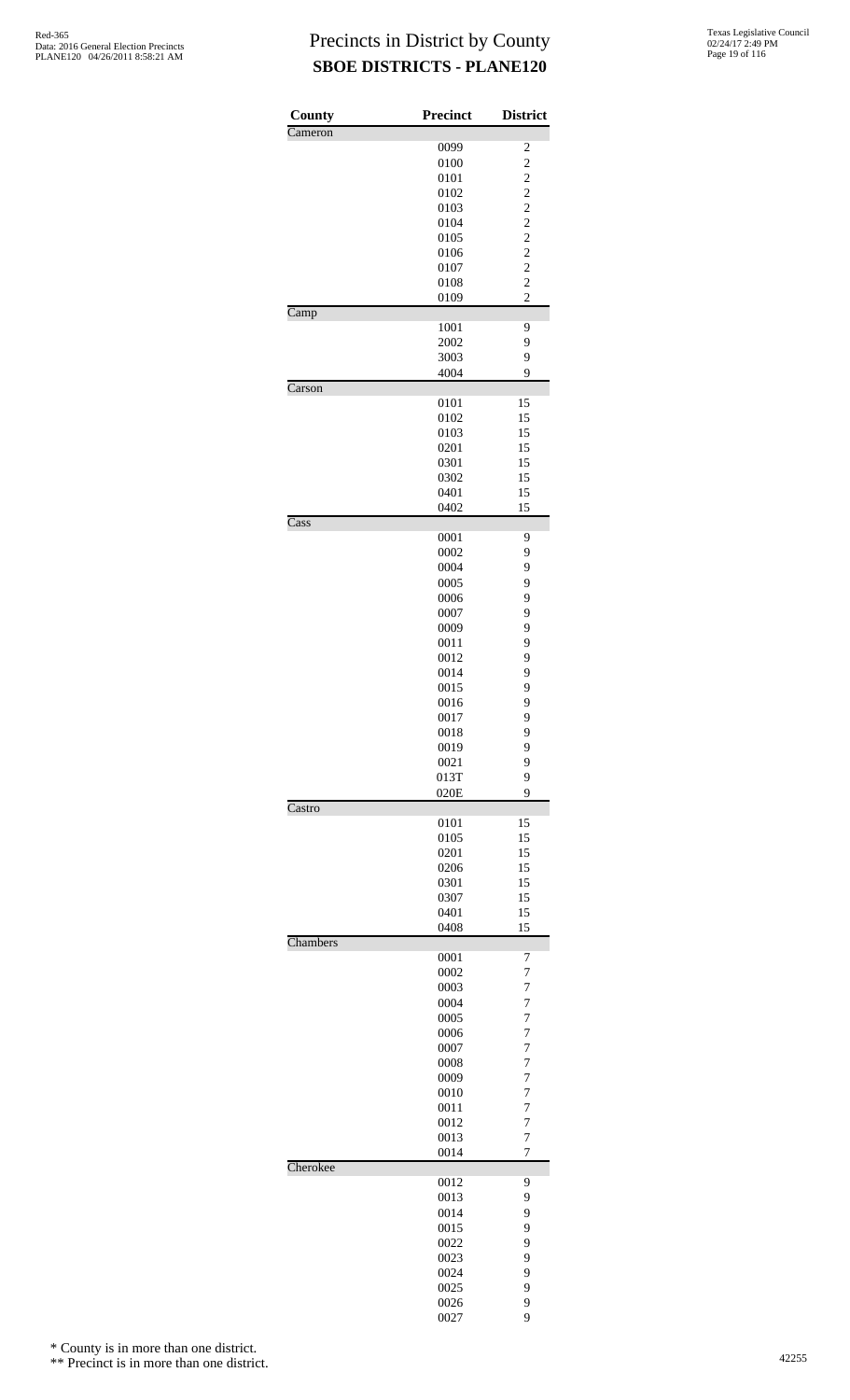| County    | Precinct     | <b>District</b> |
|-----------|--------------|-----------------|
| Cherokee  |              |                 |
|           | 0028<br>0032 | 9<br>9          |
|           | 0033         | 9               |
|           | 0034         | 9               |
|           | 0035         | 9               |
|           | 0036         | 9               |
|           | 0037         | 9               |
|           | 0038         | 9               |
|           | 0042         | 9               |
|           | 0043         | 9               |
|           | 0044         | 9               |
|           | 0045         | 9               |
|           | 0046         | 9               |
|           | 0047         | 9               |
|           | 0048         | 9               |
| Childress |              |                 |
|           | 0101<br>0201 | 15<br>15        |
|           | 0301         | 15              |
|           | 0401         | 15              |
| Clay      |              |                 |
|           | 0001         | 15              |
|           | 0006         | 15              |
|           | 0008         | 15              |
|           | 0009         | 15              |
|           | 0010         | 15              |
|           | 0011         | 15              |
|           | 0012         | 15              |
|           | 0013         | 15              |
|           | 0014         | 15              |
|           | 0015         | 15              |
|           | 0017         | 15              |
|           | 0020<br>0024 | 15<br>15        |
|           | 0026         | 15              |
|           | 0027         | 15              |
|           | 0032         | 15              |
| Cochran   |              |                 |
|           | 0101         | 15              |
|           | 0202         | 15              |
|           | 0303         | 15              |
|           | 0306         | 15              |
|           | 0404         | 15              |
| Coke      |              |                 |
|           | 0001         | 15              |
|           | 0002         | 15              |
|           | 0003<br>0004 | 15<br>15        |
| Coleman   |              |                 |
|           | 0001         | 15              |
|           | 0002         | 15              |
|           | 0003         | 15              |
|           | 0004         | 15              |
|           | 002E         | 15              |
| Collin    |              |                 |
|           | 0001         | 12              |
|           | 0002         | 12              |
|           | 0003         | 12              |
|           | 0004         | 12              |
|           | 0005<br>0006 | 12<br>12        |
|           | 0007         | 12              |
|           | 0008         | 12              |
|           | 0009         | 12              |
|           | 0010         | 12              |
|           | 0011         | 12              |
|           | 0012         | 12              |
|           | 0013         | 12              |
|           | 0014         | 12              |
|           | 0015         | 12              |
|           | 0016         | 12              |
|           | 0017         | 12              |
|           | 0018         | 12              |
|           | 0019         | 12              |
|           | 0020         | 12              |
|           | 0021         | 12              |
|           | 0022         | 12<br>12        |
|           | 0023<br>0024 | 12              |

\* County is in more than one district.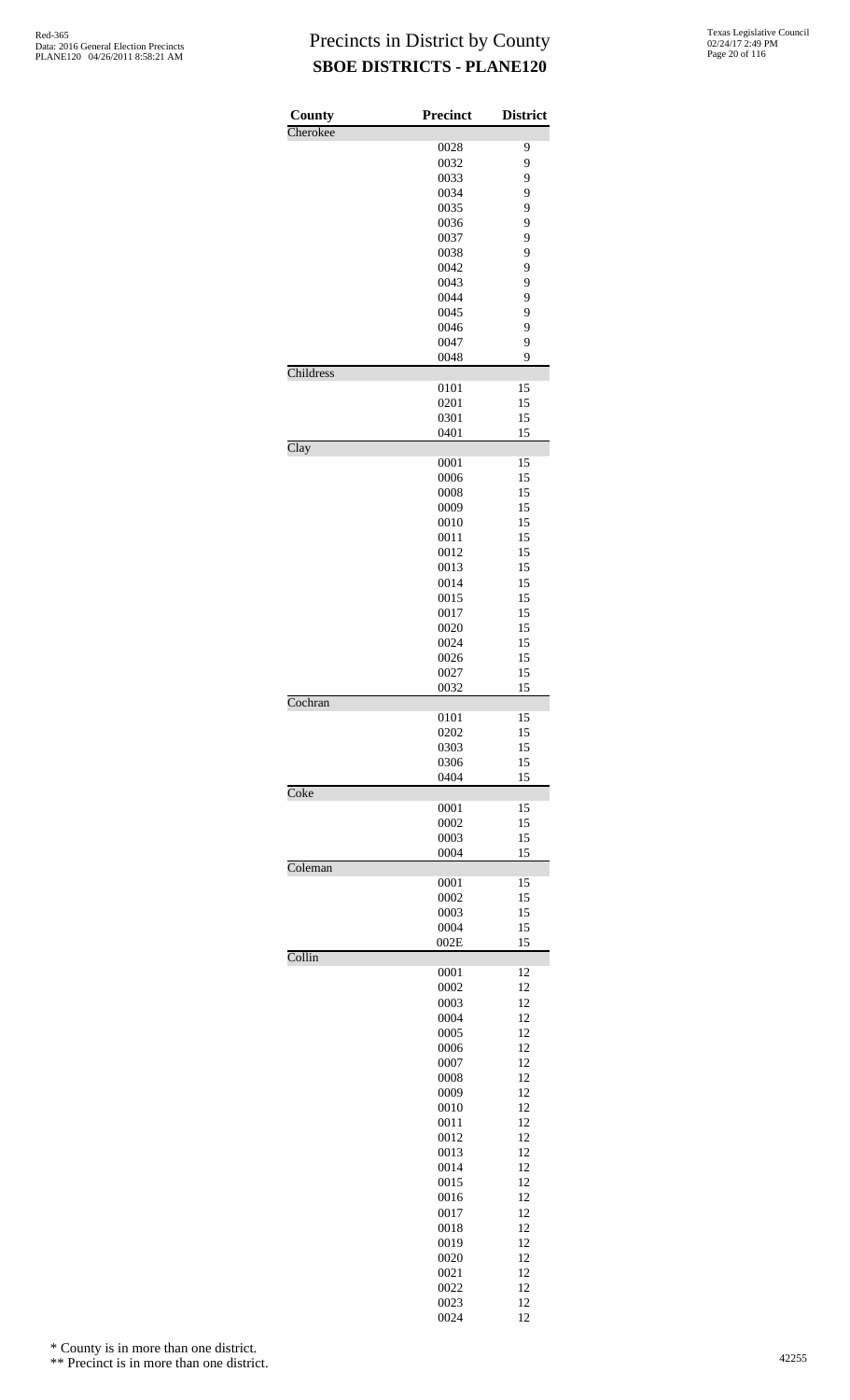Collin

| County                     | <b>Precinct</b> | <b>District</b> |
|----------------------------|-----------------|-----------------|
| $\overline{\text{Collin}}$ |                 |                 |
|                            | 0025<br>0026    | 12<br>12        |
|                            | 0027            | 12              |
|                            | 0028            | 12              |
|                            | 0029            | 12              |
|                            | 0030            | 12              |
|                            | 0031            | 12              |
|                            | 0032            | 12              |
|                            | 0033<br>0034    | 12<br>12        |
|                            | 0035            | 12              |
|                            | 0036            | 12              |
|                            | 0037            | 12              |
|                            | 0038            | 12              |
|                            | 0039            | 12              |
|                            | 0040<br>0041    | 12<br>12        |
|                            | 0042            | 12              |
|                            | 0043            | 12              |
|                            | 0044            | 12              |
|                            | 0045            | 12              |
|                            | 0046            | 12              |
|                            | 0047            | 12<br>12        |
|                            | 0048<br>0049    | 12              |
|                            | 0050            | 12              |
|                            | 0051            | 12              |
|                            | 0052            | 12              |
|                            | 0053            | 12              |
|                            | 0054            | 12              |
|                            | 0055            | 12              |
|                            | 0056<br>0057    | 12<br>12        |
|                            | 0058            | 12              |
|                            | 0059            | 12              |
|                            | 0060            | 12              |
|                            | 0061            | 12              |
|                            | 0062            | 12              |
|                            | 0063<br>0064    | 12<br>12        |
|                            | 0065            | 12              |
|                            | 0066            | 12              |
|                            | 0067            | 12              |
|                            | 0068            | 12              |
|                            | 0069            | 12              |
|                            | 0070<br>0071    | 12<br>12        |
|                            | 0072            | 12              |
|                            | 0073            | 12              |
|                            | 0074            | 12              |
|                            | 0075            | 12              |
|                            | 0076            | 12              |
|                            | 0077            | 12              |
|                            | 0078<br>0079    | 12<br>12        |
|                            | 0080            | 12              |
|                            | 0081            | 12              |
|                            | 0082            | 12              |
|                            | 0083            | 12              |
|                            | 0084            | 12              |
|                            | 0085            | 12              |
|                            | 0086<br>0087    | 12<br>12        |
|                            | 0088            | 12              |
|                            | 0089            | 12              |
|                            | 0090            | 12              |
|                            | 0091            | 12              |
|                            | 0092            | 12              |
|                            | 0093            | 12              |
|                            | 0094<br>0095    | 12<br>12        |
|                            | 0096            | 12              |
|                            | 0097            | 12              |
|                            | 0098            | 12              |
|                            | 0099            | 12              |
|                            | 0100            | 12              |
|                            | 0101            | 12              |
|                            | 0102<br>0103    | 12<br>12        |
|                            |                 |                 |

\* County is in more than one district.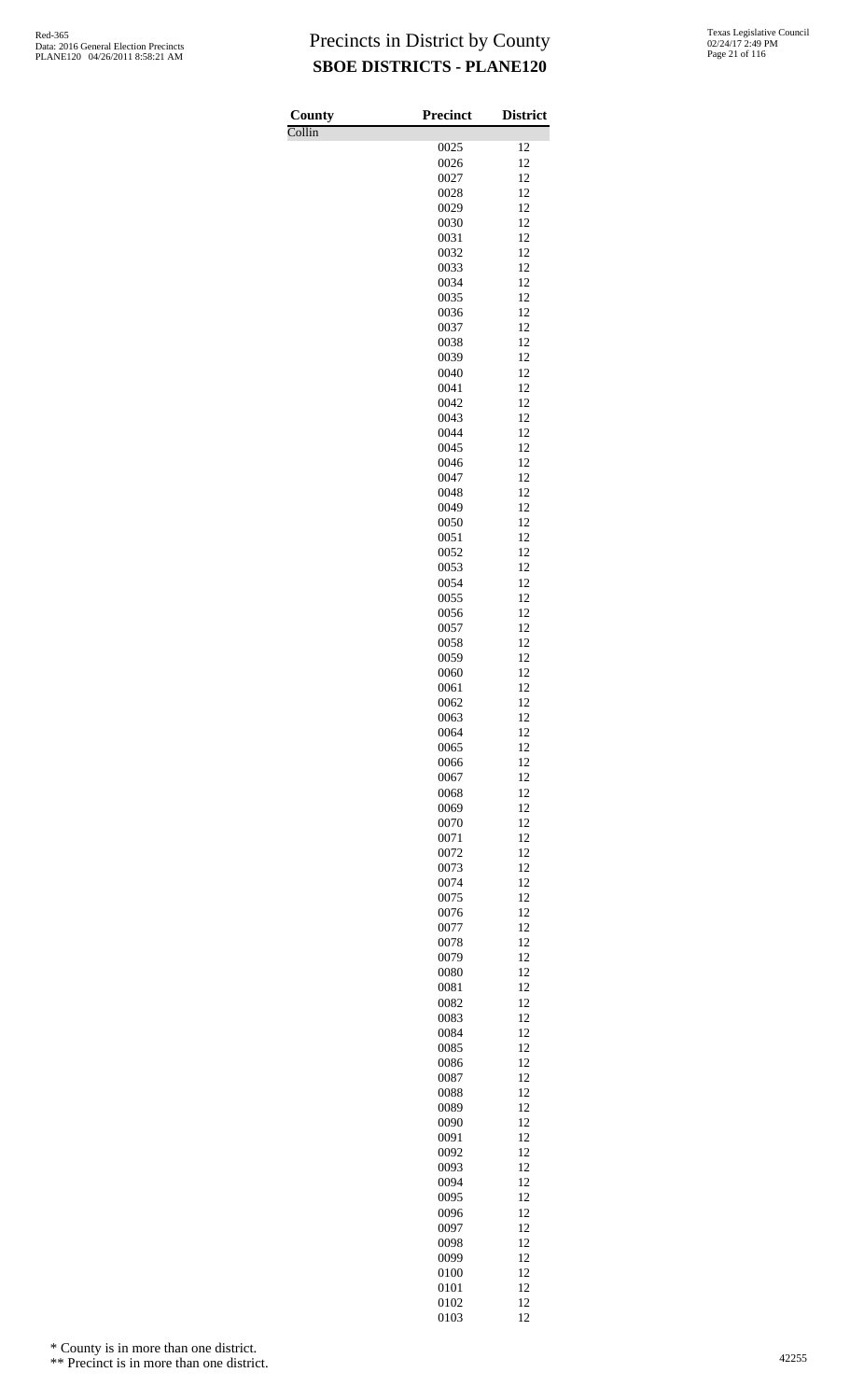Collin

| County                     | <b>Precinct</b> | <b>District</b> |
|----------------------------|-----------------|-----------------|
| $\overline{\text{Collin}}$ |                 |                 |
|                            | 0104<br>0105    | 12<br>12        |
|                            | 0106            | 12              |
|                            | 0107            | 12              |
|                            | 0108            | 12              |
|                            | 0109            | 12              |
|                            | 0110<br>0111    | 12<br>12        |
|                            | 0112            | 12              |
|                            | 0113            | 12              |
|                            | 0114            | 12              |
|                            | 0115            | 12              |
|                            | 0116<br>0117    | 12<br>12        |
|                            | 0118            | 12              |
|                            | 0119            | 12              |
|                            | 0120            | 12              |
|                            | 0121            | 12              |
|                            | 0122<br>0123    | 12<br>12        |
|                            | 0124            | 12              |
|                            | 0125            | 12              |
|                            | 0126            | 12              |
|                            | 0127            | 12              |
|                            | 0128<br>0129    | 12<br>12        |
|                            | 0130            | 12              |
|                            | 0131            | 12              |
|                            | 0132            | 12              |
|                            | 0133            | 12              |
|                            | 0134<br>0135    | 12<br>12        |
|                            | 0136            | 12              |
|                            | 0137            | 12              |
|                            | 0138            | 12              |
|                            | 0139            | 12              |
|                            | 0140<br>0141    | 12<br>12        |
|                            | 0142            | 12              |
|                            | 0143            | 12              |
|                            | 0144            | 12              |
|                            | 0145            | 12              |
|                            | 0146<br>0147    | 12<br>12        |
|                            | 0148            | 12              |
|                            | 0149            | 12              |
|                            | 0150            | 12              |
|                            | 0151            | 12              |
|                            | 0152            | 12<br>12        |
|                            | 0153<br>0154    | 12              |
|                            | 0155            | 12              |
|                            | 0156            | 12              |
|                            | 0157            | 12              |
|                            | 0158<br>0159    | 12<br>12        |
|                            | 0160            | 12              |
|                            | 0161            | 12              |
|                            | 0162            | 12              |
|                            | 0163            | 12              |
|                            | 0164<br>0165    | 12<br>12        |
|                            | 0166            | 12              |
|                            | 0167            | 12              |
|                            | 0168            | 12              |
|                            | 0169            | 12              |
|                            | 0170            | 12              |
|                            | 0171<br>0172    | 12<br>12        |
|                            | 0173            | 12              |
|                            | 0174            | 12              |
|                            | 0175            | 12              |
|                            | 0176            | 12              |
|                            | 0177            | 12              |
|                            | 0178<br>0179    | 12<br>12        |
|                            | 0180            | 12              |
|                            | 0181            | 12              |
|                            | 0182            | 12              |

\* County is in more than one district.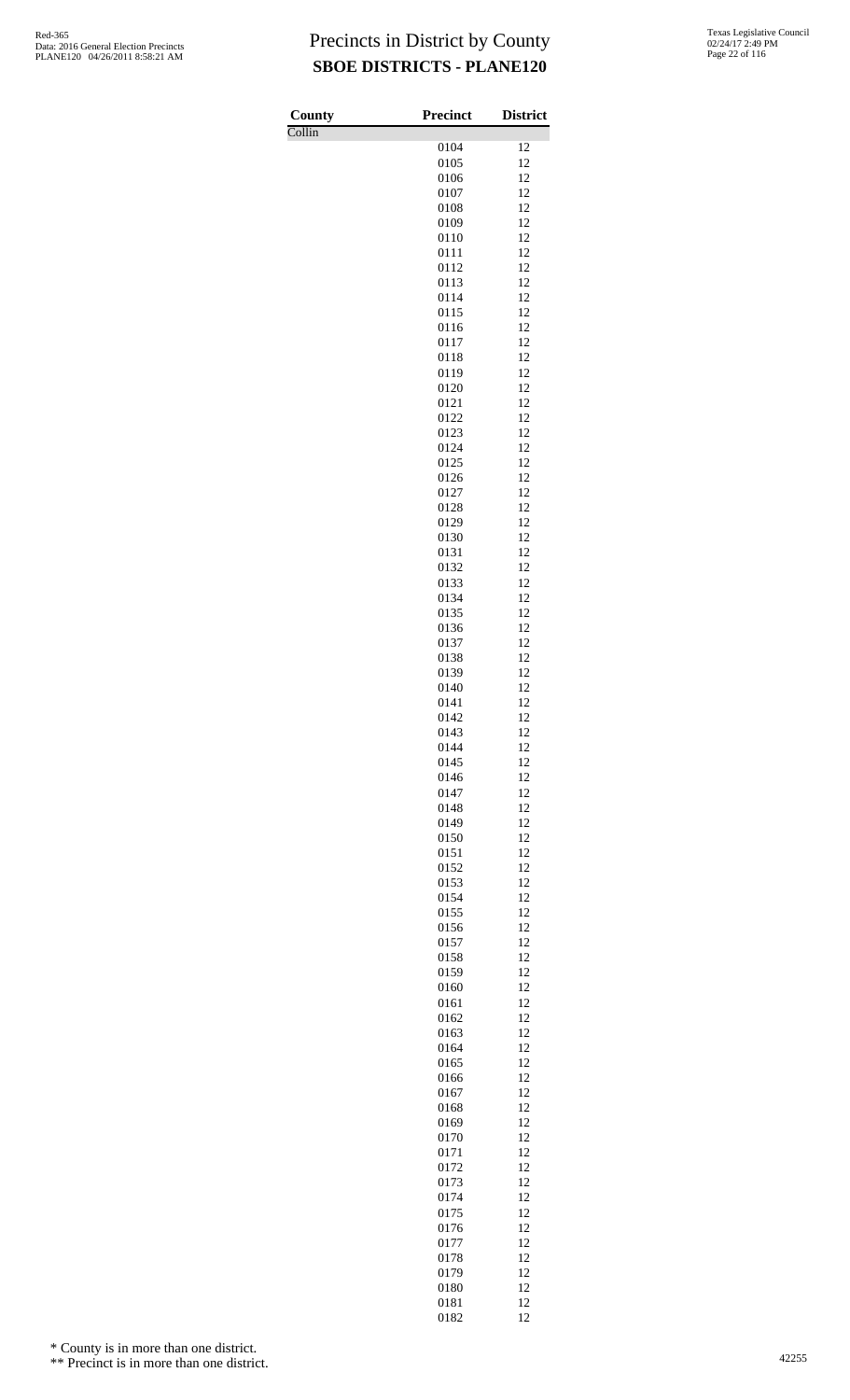| Texas Legislative Council |
|---------------------------|
| 02/24/17 2:49 PM          |
| Page 23 of 116            |

| County        | <b>Precinct</b> | <b>District</b>         |
|---------------|-----------------|-------------------------|
| Collin        |                 |                         |
|               | 0183            | 12<br>12                |
|               | 0184            |                         |
|               | 0185<br>0186    | 12<br>12                |
|               | 0187            | 12                      |
|               | 0188            | 12                      |
|               | 0189            | 12                      |
|               | 0190            | 12                      |
|               | 0191            | 12                      |
|               | 0192            | 12                      |
|               | 0193            | 12                      |
|               | 0194            | 12                      |
|               | 0195            | 12                      |
|               | 0196            | 12                      |
|               | 0197            | 12                      |
|               | 0198            | 12                      |
|               | 0199            | 12                      |
|               | 0200            | 12                      |
|               | 0201            | 12                      |
|               | 0202            | 12                      |
|               | 0203            | 12                      |
|               | 0204            | 12                      |
|               | 0205            | 12                      |
|               | 0206            | 12                      |
|               | 0207            | 12                      |
|               | 0208            | 12                      |
|               | 0209            | 12                      |
|               | 0210            | 12                      |
|               | 0211            | 12                      |
|               | 0212            | 12                      |
|               | 0213            | 12                      |
| Collingsworth | 0214            | 12                      |
|               | 0101            | 15                      |
|               | 0201            | 15                      |
|               | 0202            | 15                      |
|               | 0301            | 15                      |
|               | 0302            | 15                      |
|               | 0401            | 15                      |
|               | 0402            | 15                      |
| Colorado      | 0101            | $\overline{\mathbf{c}}$ |
|               | 0102            | $\overline{\mathbf{c}}$ |
|               | 0103            | $\overline{c}$          |
|               | 0201            | $\overline{c}$          |
|               | 0202            | $\overline{c}$          |
|               | 0301            | $\overline{c}$          |
|               | 0302            | $\overline{c}$          |
|               | 0303            | $\overline{c}$          |
|               | 0304            | $\overline{c}$          |
|               | 0305            | $\overline{c}$          |
|               | 0401            | $\overline{c}$          |
|               | 0402            | $\overline{c}$          |
| Comal         | 0101            |                         |
|               | 0102            | 5<br>5                  |
|               | 0103            | 5                       |
|               | 0104            | 5                       |
|               | 0105            | 5                       |
|               | 0106            | 5                       |
|               | 0201            | 5                       |
|               | 0202            | 5                       |
|               | 0203            | 5                       |
|               | 0204            | 5                       |
|               | 0205            | 5                       |
|               | 0206            | 5                       |
|               | 0301            | 5                       |
|               | 0302            | 5                       |
|               | 0303            | 5                       |
|               | 0304            | 5                       |
|               | 0305            | 5                       |
|               | 0401            | 5                       |
|               | 0402            | 5                       |
|               | 0403            | 5                       |
|               | 0404            | 5                       |
|               | 0405            | 5                       |
| Comanche      | 0406            | 5                       |
|               | 0001            | 14                      |

\* County is in more than one district.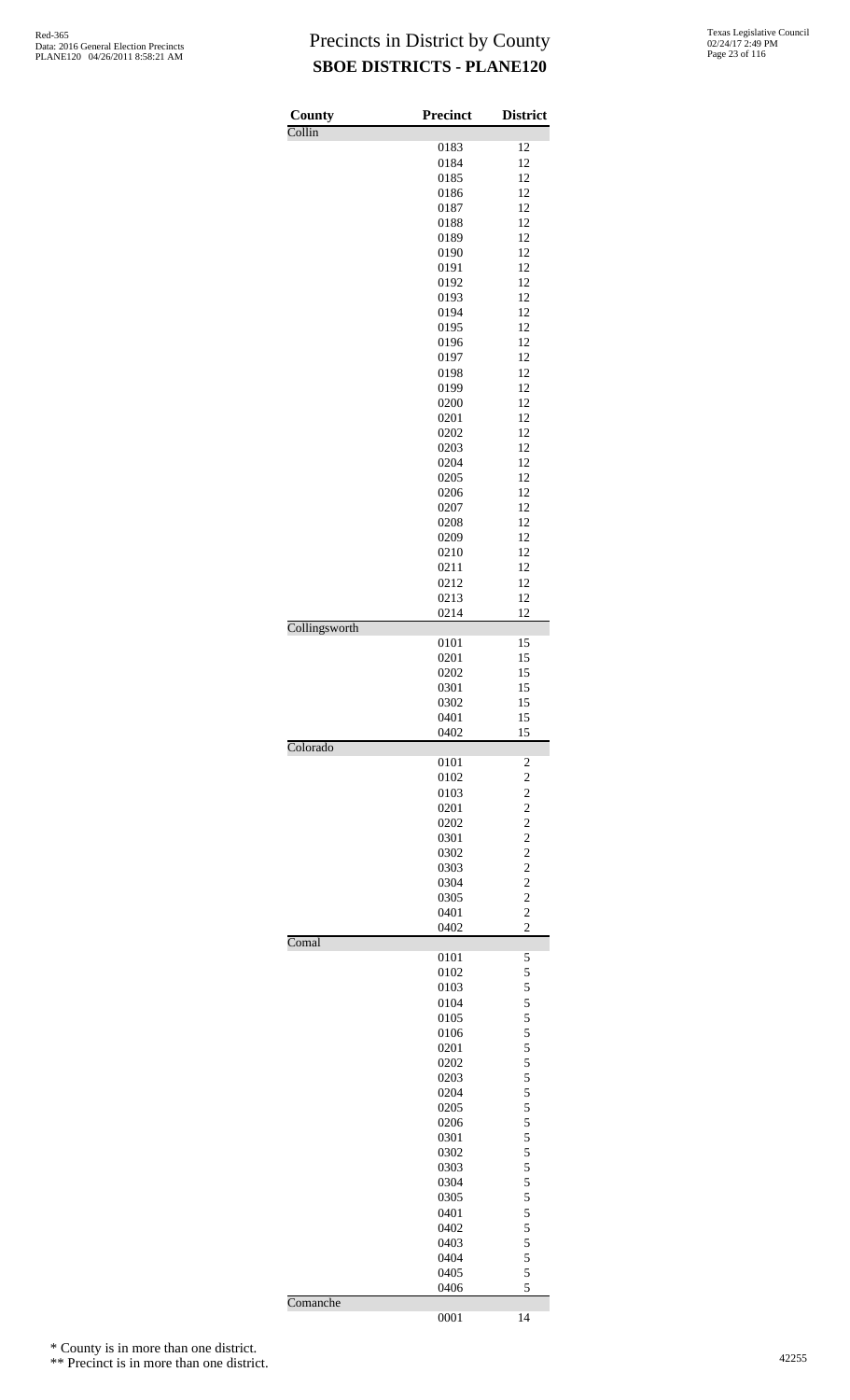| County   | <b>Precinct</b> | <b>District</b> |
|----------|-----------------|-----------------|
| Comanche |                 |                 |
|          | 0002            | 14              |
|          | 0004            | 14              |
|          | 0005<br>0006    | 14<br>14        |
|          | 0007            | 14              |
|          | 0009            | 14              |
|          | 0010            | 14              |
|          | 0011            | 14              |
|          | 0012            | 14              |
|          | 0013            | 14              |
|          | 0014            | 14              |
|          | 0015            | 14              |
| Concho   | 0016            | 14              |
|          | 0101            | 1               |
|          | 0102            | 1               |
|          | 0203            | 1               |
|          | 0204            | $\mathbf{1}$    |
|          | 0205            | 1               |
|          | 0306            | 1               |
|          | 0407            | 1               |
| Cooke    | 0408            | $\mathbf{1}$    |
|          | 0001            | 15              |
|          | 0002            | 15              |
|          | 0003            | 15              |
|          | 0004            | 15              |
|          | 0005            | 15              |
|          | 0006            | 15              |
|          | 0007            | 15              |
|          | 0008            | 15              |
|          | 0009<br>0010    | 15<br>15        |
|          | 0011            | 15              |
|          | 0012            | 15              |
|          | 0014            | 15              |
|          | 0015            | 15              |
|          | 0017            | 15              |
|          | 0018            | 15              |
|          | 0019            | 15              |
|          | 0020            | 15<br>15        |
|          | 0021<br>0022    | 15              |
|          | 0024            | 15              |
|          | 0025            | 15              |
|          | 0026            | 15              |
|          | 0027            | 15              |
|          | 0028            | 15              |
|          | 0030            | 15              |
|          | 0031            | 15              |
|          | 0033<br>0034    | 15<br>15        |
|          | 0035            | 15              |
|          | 0037            | 15              |
| Coryell  |                 |                 |
|          | 0101            | 14              |
|          | 0102            | 14              |
|          | 0103            | 14              |
|          | 0104            | 14<br>14        |
|          | 0205<br>0206    | 14              |
|          | 0207            | 14              |
|          | 0308            | 14              |
|          | 0309            | 14              |
|          | 0310            | 14              |
|          | 0311            | 14              |
|          | 0412            | 14              |
|          | 0413            | 14              |
|          | 0414<br>0415    | 14<br>14        |
|          | 0416            | 14              |
| Cottle   |                 |                 |
|          | 0101            | 15              |
|          | 0102            | 15              |
|          | 0201            | 15              |
|          | 0301            | 15              |
|          | 0401            | 15              |
| Crane    | 0001            |                 |
|          |                 | $\mathbf{1}$    |

\* County is in more than one district.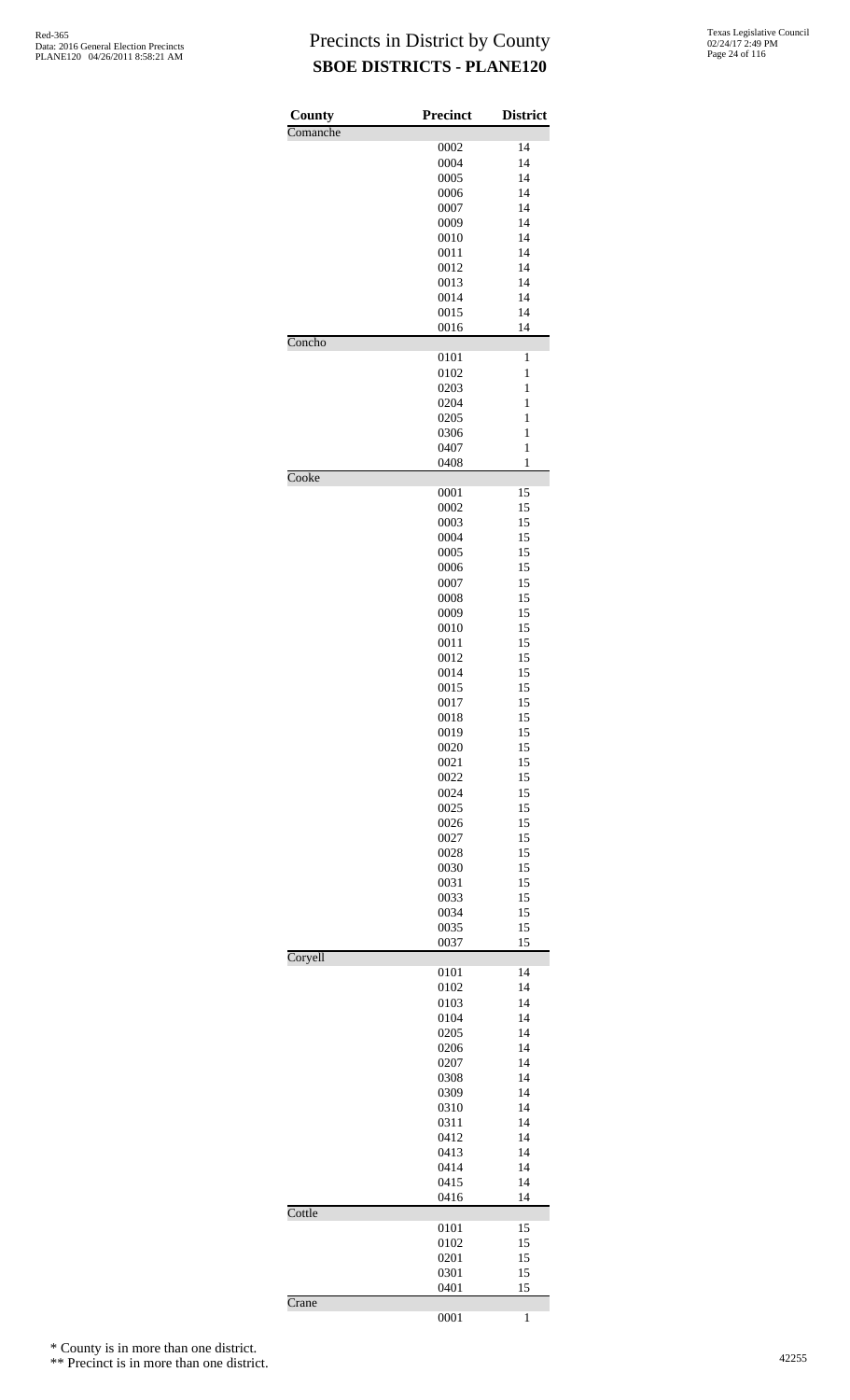| County              | <b>Precinct</b> | <b>District</b> |
|---------------------|-----------------|-----------------|
| Crane               | 0002            | 1               |
|                     | 0003            | $\mathbf{1}$    |
|                     | 0004            | 1               |
| Crockett            |                 |                 |
|                     | 0001            | 1               |
|                     | 0002            | $\mathbf{1}$    |
|                     | 0003            | $\mathbf{1}$    |
|                     | 0004            | 1               |
| Crosby              | 0011            | 15              |
|                     | 0027            | 15              |
|                     | 0039            | 15              |
|                     | 0044            | 15              |
| Culberson           |                 |                 |
|                     | 0001            | 1               |
|                     | 0002            | $\mathbf{1}$    |
|                     | 0004            | $\mathbf{1}$    |
|                     | $03 - 3$        | 1               |
|                     | $03 - 5$        | 1               |
| Dallam              |                 |                 |
|                     | 0001            | 15              |
|                     | 0002<br>0003    | 15<br>15        |
|                     | 0004            | 15              |
|                     | 0005            | 15              |
|                     | 0006            | 15              |
|                     | 0007            | 15              |
|                     | 0008            | 15              |
|                     | 0009            | 15              |
| Dallas <sup>*</sup> |                 |                 |
|                     | 1000            | 12              |
|                     | 1001            | 12              |
|                     | 1002            | 12              |
|                     | 1003            | 12<br>12        |
|                     | 1004<br>1005    | 12              |
|                     | 1006            | 12              |
|                     | 1007            | 12              |
|                     | 1008            | 12              |
|                     | 1009            | 12              |
|                     | 1010            | 12              |
|                     | 1011            | 12              |
|                     | 1012            | 12              |
|                     | 1013            | 12              |
|                     | 1014            | 13              |
|                     | 1015            | 13              |
|                     | 1016            | 12              |
|                     | 1017            | 12<br>13        |
|                     | 1018<br>1019    | 12              |
|                     | 1020            | 12              |
|                     | 1021            | 12              |
|                     | 1022            | 12              |
|                     | 1023            | 12              |
|                     | 1026            | 12              |
|                     | 1027            | 12              |
|                     | 1028            | 12              |
|                     | 1029            | 12              |
|                     | 1030            | 12              |
|                     | 1032            | 12              |
|                     | 1033            | 12              |
|                     | 1035            | 12<br>12        |
|                     | 1036<br>1037    | 12              |
|                     | 1038            | 12              |
|                     | 1039            | 12              |
|                     | 1040            | 12              |
|                     | 1041            | 12              |
|                     | 1042            | 12              |
|                     | 1043            | 12              |
|                     | 1044            | 12              |
|                     | 1045            | 12              |
|                     | 1046            | 12              |
|                     | 1047            | 12              |
|                     | 1048            | 12              |
|                     | 1049            | 12              |
|                     | 1050            | 12<br>12        |
|                     | 1051<br>1052    | 12              |

\* County is in more than one district.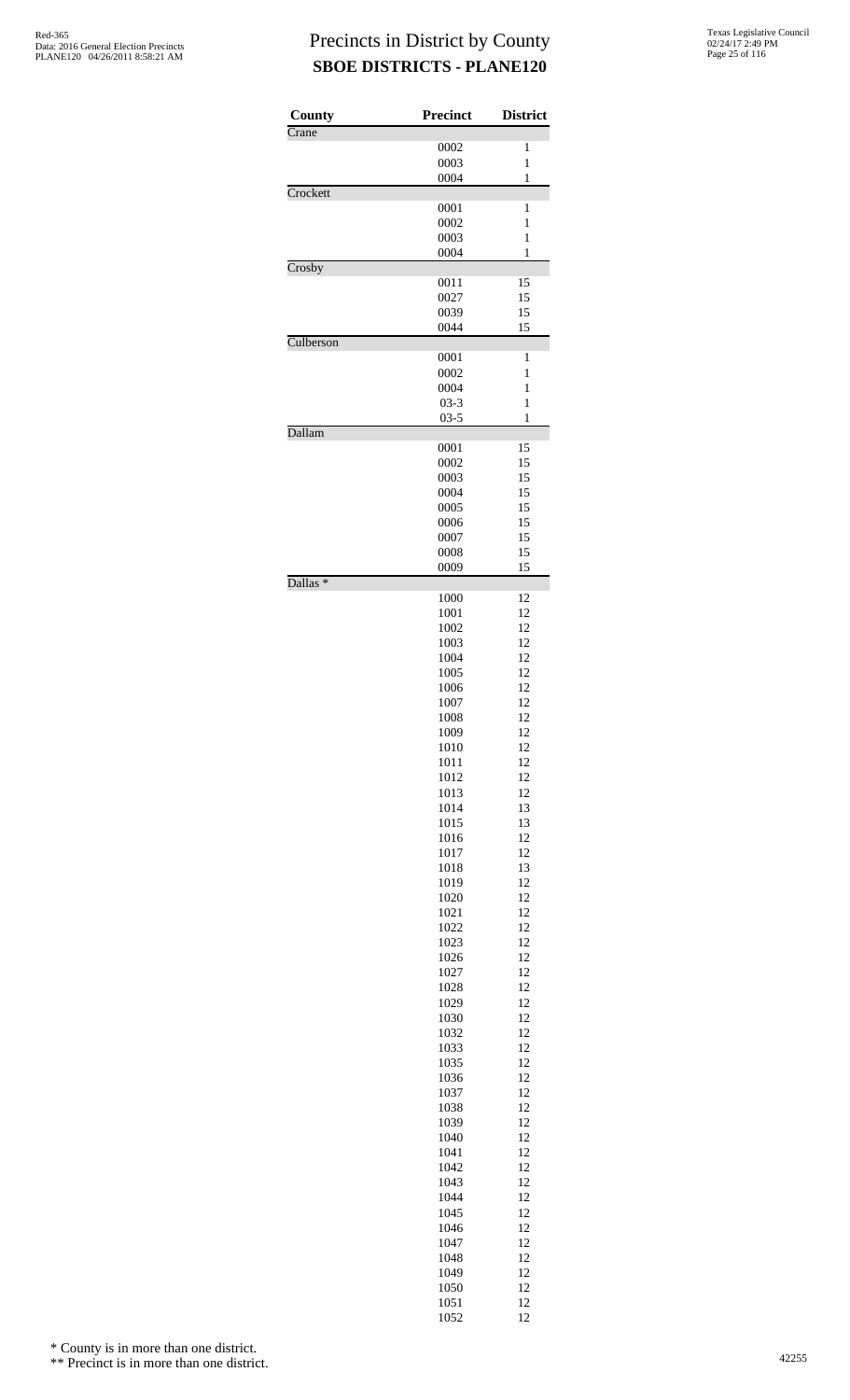Dallas \*

| County<br>$D$ allas $*$ | Precinct     | <b>District</b> |
|-------------------------|--------------|-----------------|
|                         | 1054         | 13              |
|                         | 1055         | 13              |
|                         | 1056         | 13              |
|                         | 1057<br>1058 | 13<br>12        |
|                         | 1059         | 12              |
|                         | 1060         | 12              |
|                         | 1061         | 12              |
|                         | 1062<br>1063 | 12<br>13        |
|                         | 1064         | 13              |
|                         | 1065<br>**   | 12              |
|                         | 1065<br>**   | 13              |
|                         | 1067         | 12              |
|                         | 1068<br>1069 | 12<br>12        |
|                         | 1070         | 13              |
|                         | **<br>1071   | 12              |
|                         | **<br>1071   | 13              |
|                         | 1073         | 13              |
|                         | 1074<br>1075 | 13<br>13        |
|                         | 1076         | 12              |
|                         | 1077         | 13              |
|                         | 1078         | 13              |
|                         | 1079<br>1080 | 13<br>13        |
|                         | 1081         | 13              |
|                         | 1082         | 13              |
|                         | 1083         | 13              |
|                         | 1084         | 13              |
|                         | 1085<br>1086 | 13<br>13        |
|                         | **<br>1087   | 12              |
|                         | **<br>1087   | 13              |
|                         | 1088         | 13              |
|                         | 1089<br>1090 | 13<br>13        |
|                         | 1091         | 13              |
|                         | 1092         | 13              |
|                         | 1093         | 13              |
|                         | 1094         | 13              |
|                         | 1095<br>1096 | 13<br>13        |
|                         | 1097         | 13              |
|                         | 1098         | 13              |
|                         | 1099         | 13              |
|                         | 1100         | 13<br>13        |
|                         | 1101<br>1102 | 13              |
|                         | 1103         | 13              |
|                         | 1104         | 13              |
|                         | 1105         | 13              |
|                         | 1106<br>1107 | 13<br>13        |
|                         | 1108         | 13              |
|                         | 1109         | 13              |
|                         | 1110         | 13              |
|                         | 1111         | 13              |
|                         | 1112         | 13<br>13        |
|                         | 1113<br>1114 | 13              |
|                         | 1115         | 13              |
|                         | 1116         | 13              |
|                         | 1117         | 12              |
|                         | 1118<br>1119 | 13<br>13        |
|                         | 1120         | 13              |
|                         | 1121         | 13              |
|                         | 1122         | 12              |
|                         | 1124         | 13              |
|                         | 1125         | 13<br>12        |
|                         | 1126<br>1127 | 12              |
|                         | 1128         | 12              |
|                         | 1129         | 12              |
|                         | 1130         | 13              |
|                         | 1131<br>1132 | 13<br>13        |

\* County is in more than one district.

<sup>\*\*</sup> Precinct is in more than one district.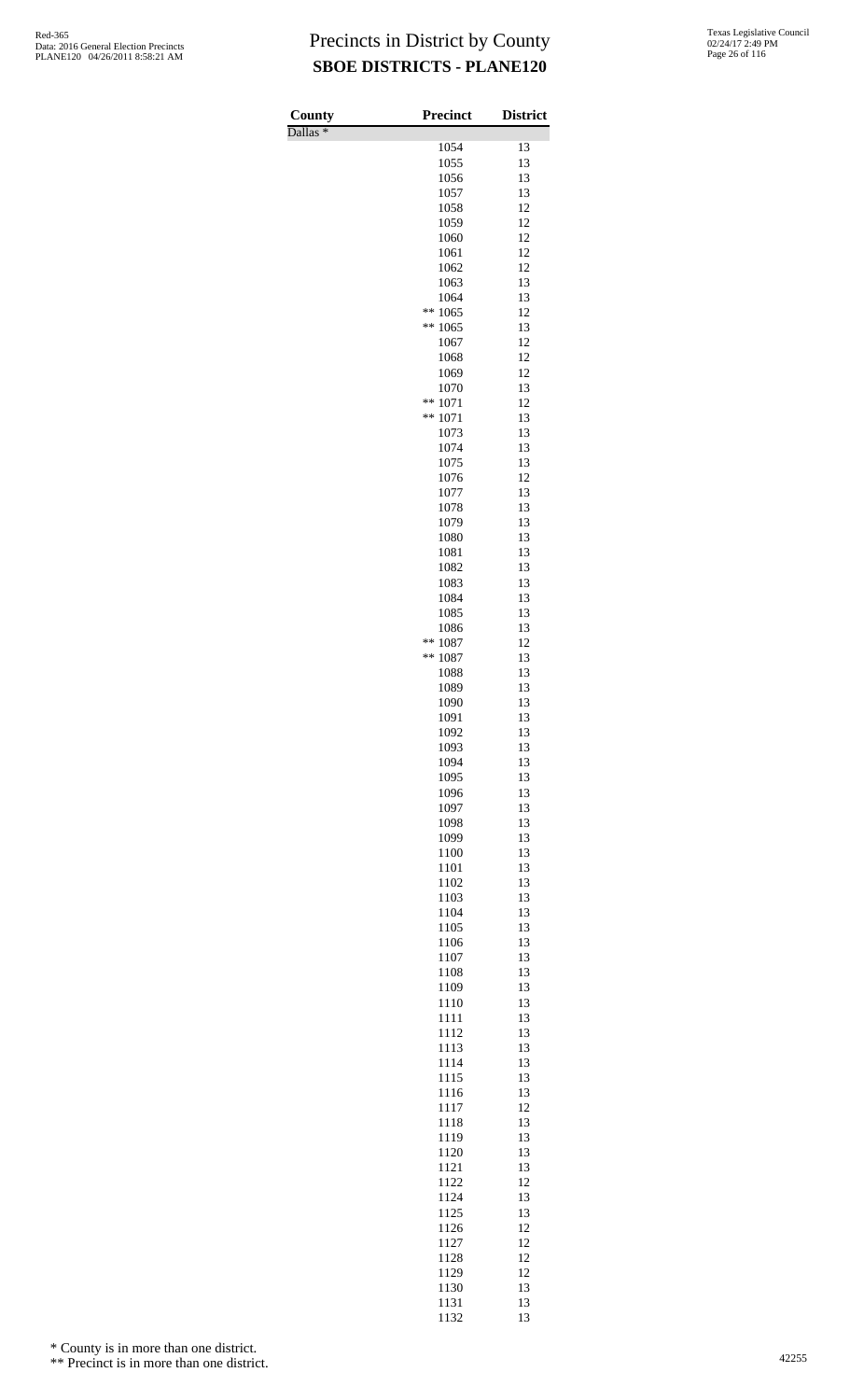| County              | Precinct     | <b>District</b> |
|---------------------|--------------|-----------------|
| Dallas <sup>*</sup> | 1133         | 13              |
|                     | 1134         | 13              |
|                     | 1135         | 13              |
|                     | 1136         | 13              |
|                     | 1137<br>1138 | 13<br>13        |
|                     | 1139         | 12              |
|                     | 1140         | 13              |
|                     | 1141         | 13              |
|                     | 1300<br>1301 | 12<br>12        |
|                     | 1302         | 12              |
|                     | 1303         | 13              |
|                     | 1304         | 12              |
|                     | 1305<br>1307 | 12<br>13        |
|                     | 1308         | 12              |
|                     | 1309         | 13              |
|                     | 1310         | 12              |
|                     | 1311         | 12              |
|                     | 1312<br>1313 | 12<br>13        |
|                     | 1314         | 13              |
|                     | 1315         | 13              |
|                     | 1316         | 12              |
|                     | 1317<br>1500 | 13<br>12        |
|                     | 1501         | 12              |
|                     | 1502         | 12              |
|                     | 1503         | 12              |
|                     | 1504         | 12<br>12        |
|                     | 1700<br>1701 | 12              |
|                     | 1702         | 12              |
|                     | 1703         | 12              |
|                     | 1704         | 12              |
|                     | 1705<br>1706 | 12<br>12        |
|                     | 1707         | 12              |
|                     | 1708         | 12              |
|                     | 1709         | 12              |
|                     | 1710<br>1711 | 12<br>12        |
|                     | 1712         | 12              |
|                     | 1713         | 12              |
|                     | 1714         | 12              |
|                     | 1715<br>1716 | 12<br>12        |
|                     | 1717         | 12              |
|                     | 1718         | 12              |
|                     | 1719         | 12              |
|                     | 1720<br>1721 | 12<br>12        |
|                     | 1722         | 12              |
|                     | 1723         | 12              |
|                     | 1724         | 12              |
|                     | 1725<br>1726 | 12<br>12        |
|                     | 1727         | 12              |
|                     | 1728         | 12              |
|                     | 1729         | 12              |
|                     | 1730         | 12<br>12        |
|                     | 1731<br>2000 | 13              |
|                     | 2001         | 11              |
|                     | 2002         | 11              |
|                     | 2003<br>2004 | 11<br>11        |
|                     | 2005         | 11              |
|                     | 2006         | 11              |
|                     | 2007         | 11              |
|                     | 2008         | 12              |
|                     | 2009<br>2010 | 12<br>12        |
|                     | 2011         | 12              |
|                     | 2012         | 12              |
|                     | 2013         | 12              |
|                     | 2014<br>2015 | 12<br>11        |

\* County is in more than one district.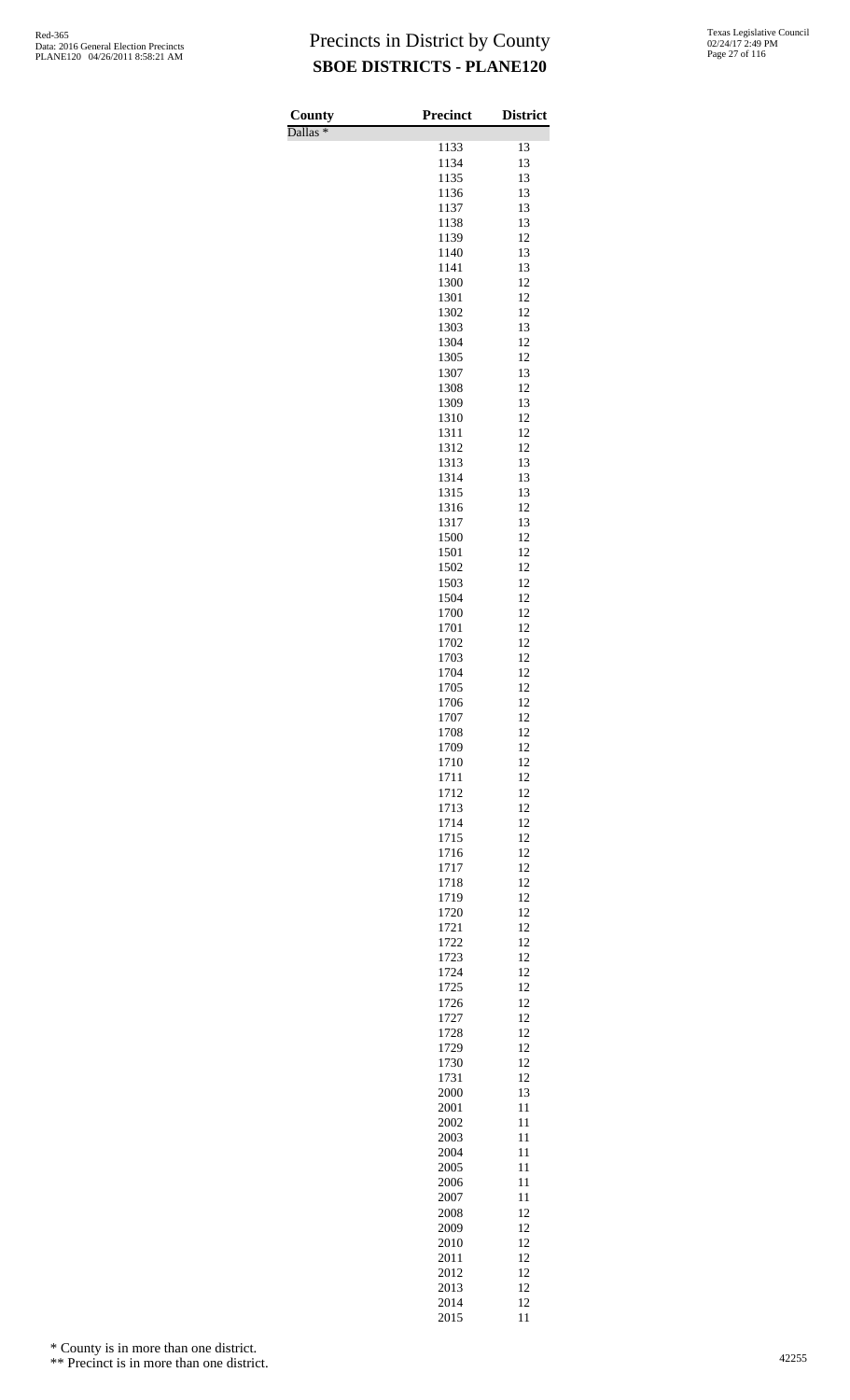Dallas \*

| County              | <b>Precinct</b> | <b>District</b> |
|---------------------|-----------------|-----------------|
| Dallas <sup>*</sup> | 2016            | 12              |
|                     | 2017            | 12              |
|                     | 2018            | 12              |
|                     | 2019            | 12              |
|                     | 2020            | 12              |
|                     | 2021<br>2022    | 12<br>12        |
|                     | 2023            | 12              |
|                     | 2024            | 12              |
|                     | 2025            | 12              |
|                     | 2026            | 12              |
|                     | 2027<br>2028    | 12<br>11        |
|                     | 2029            | 12              |
|                     | 2030            | 12              |
|                     | 2031            | 12              |
|                     | 2032            | 12              |
|                     | 2033<br>2034    | 12<br>12        |
|                     | 2035            | 12              |
|                     | 2036            | 12              |
|                     | 2037            | 12              |
|                     | 2038            | 12              |
|                     | 2039            | 12              |
|                     | 2040<br>2041    | 12<br>11        |
|                     | 2042            | 12              |
|                     | 2043            | 12              |
|                     | 2044            | 12              |
|                     | 2045            | 12              |
|                     | 2046<br>2047    | 12<br>12        |
|                     | 2048            | 11              |
|                     | 2049            | 12              |
|                     | 2050            | 12              |
|                     | 2051            | 12              |
|                     | 2052<br>2053    | 12<br>11        |
|                     | 2054            | 11              |
|                     | 2055            | 11              |
|                     | 2056            | 12              |
|                     | 2057            | 12              |
|                     | 2058<br>2059    | 12<br>12        |
|                     | 2060            | 12              |
|                     | 2061            | 12              |
|                     | 2062            | 12              |
|                     | 2063            | 12              |
|                     | 2064<br>2065    | 12<br>12        |
|                     | 2066            | 12              |
|                     | 2067            | 12              |
|                     | 2068            | 12              |
|                     | 2069            | 12              |
|                     | 2070<br>2071    | 12<br>12        |
|                     | 2072            | 12              |
|                     | 2073            | 12              |
|                     | 2074            | 11              |
|                     | 2076            | 13              |
|                     | 2077            | 11<br>11        |
|                     | 2078<br>2079    | 11              |
|                     | 2200            | 12              |
|                     | 2201            | 12              |
|                     | 2202            | 12              |
|                     | 2203<br>2220    | 12<br>12        |
|                     | 2221            | 12              |
|                     | 2222            | 12              |
|                     | 2223            | 12              |
|                     | 2224            | 12              |
|                     | 2225            | 12              |
|                     | 2226<br>2300    | 12<br>11        |
|                     | 2301            | 11              |
|                     | 2302            | 11              |
|                     | 2303            | 11              |
|                     | 2305            | 11              |

\* County is in more than one district.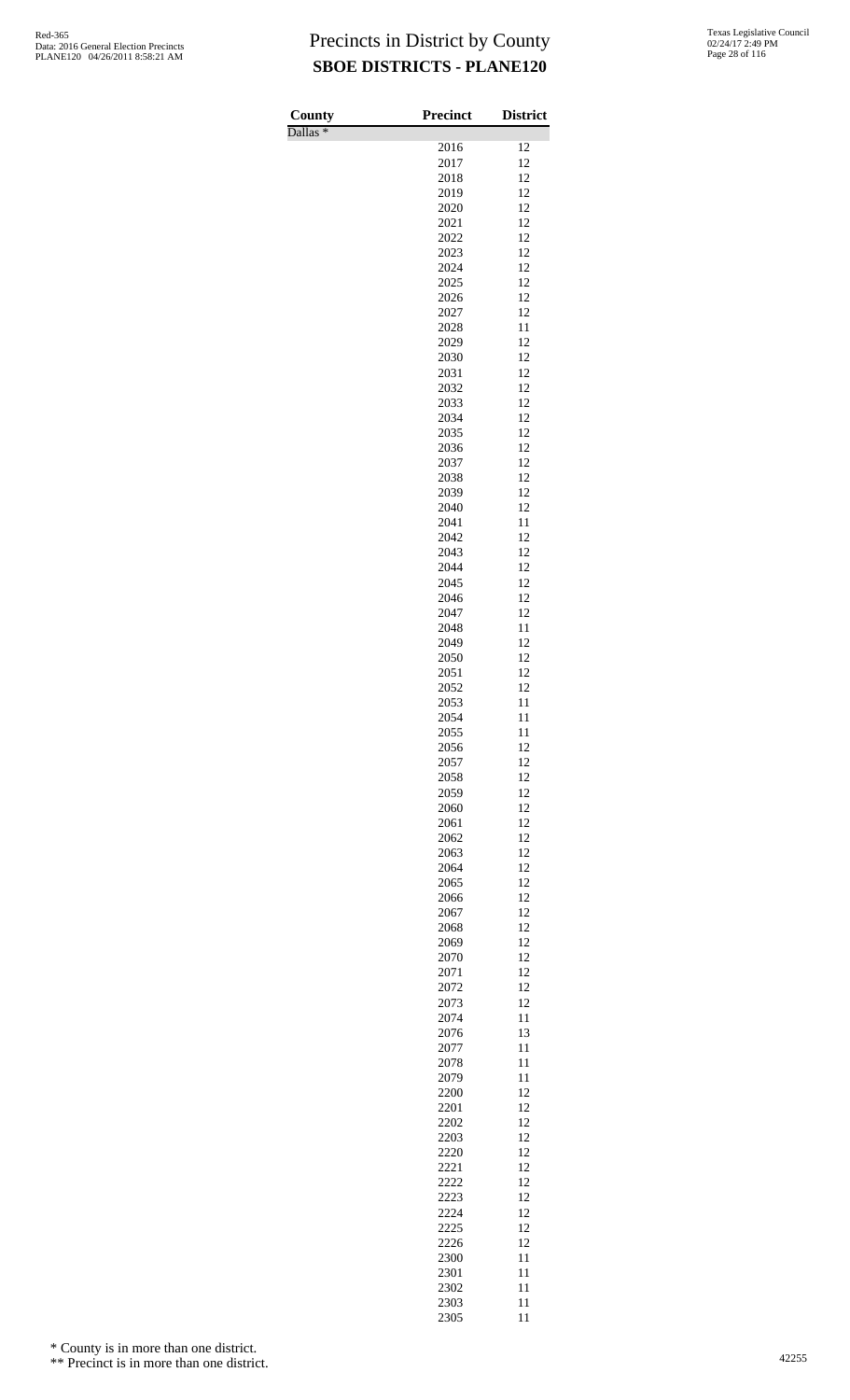Dallas \*

| County<br>$\overline{\text{Dallas}}$ * | <b>Precinct</b> | <b>District</b> |
|----------------------------------------|-----------------|-----------------|
|                                        | 2306            | 11              |
|                                        | 2307            | 11              |
|                                        | 2308            | 11              |
|                                        | 2309            | 13              |
|                                        | 2310            | 11              |
|                                        | 2311<br>2312    | 11<br>11        |
|                                        | 2400            | 11              |
|                                        | 2401            | 11              |
|                                        | 2402            | 11              |
|                                        | 2403            | 11              |
|                                        | 2404            | 11              |
|                                        | 2405            | 11              |
|                                        | 2406<br>2407    | 11<br>11        |
|                                        | 2408            | 11              |
|                                        | 2409            | 11              |
|                                        | 2410            | 11              |
|                                        | 2411            | 11              |
|                                        | 2500            | 12              |
|                                        | 2501<br>2502    | 12<br>12        |
|                                        | 2503            | 12              |
|                                        | 2504            | 12              |
|                                        | 2505            | 12              |
|                                        | 2506            | 12              |
|                                        | 2507            | 12              |
|                                        | 2508            | 12<br>12        |
|                                        | 2509<br>2510    | 12              |
|                                        | 2511            | 12              |
|                                        | 2512            | 12              |
|                                        | 2513            | 12              |
|                                        | 2514            | 12              |
|                                        | 2601            | 11              |
|                                        | 2602<br>2603    | 11<br>11        |
|                                        | 2604            | 11              |
|                                        | 2605            | 11              |
|                                        | 2606            | 11              |
|                                        | 2700            | 12              |
|                                        | 2701            | 12              |
|                                        | 2702            | 12              |
|                                        | 2703<br>2704    | 12<br>12        |
|                                        | 2705            | 12              |
|                                        | 2706            | 12              |
|                                        | 2707            | 12              |
|                                        | 2708            | 12              |
|                                        | 2709            | 12              |
|                                        | 2710<br>2711    | 12<br>12        |
|                                        | 2712            | 12              |
|                                        | 2713            | 12              |
|                                        | 2714            | 12              |
|                                        | 2715            | 12              |
|                                        | 2716            | 12              |
|                                        | 2717            | 12              |
|                                        | 2800<br>2801    | 11<br>11        |
|                                        | 2802            | 11              |
|                                        | 2803            | 11              |
|                                        | 2804            | 11              |
|                                        | 2805            | 11              |
|                                        | 2806            | 11              |
|                                        | 2807            | 11              |
|                                        | 2808<br>2809    | 11<br>11        |
|                                        | 2810            | 11              |
|                                        | 2900            | 11              |
|                                        | 2901            | 11              |
|                                        | 2902            | 11              |
|                                        | 2903            | 11              |
|                                        | 2904            | 11              |
|                                        | 2905            | 11<br>11        |
|                                        | 2910<br>2911    | 11              |
|                                        | 2920            | 12              |
|                                        | 2921            | 12              |

\* County is in more than one district.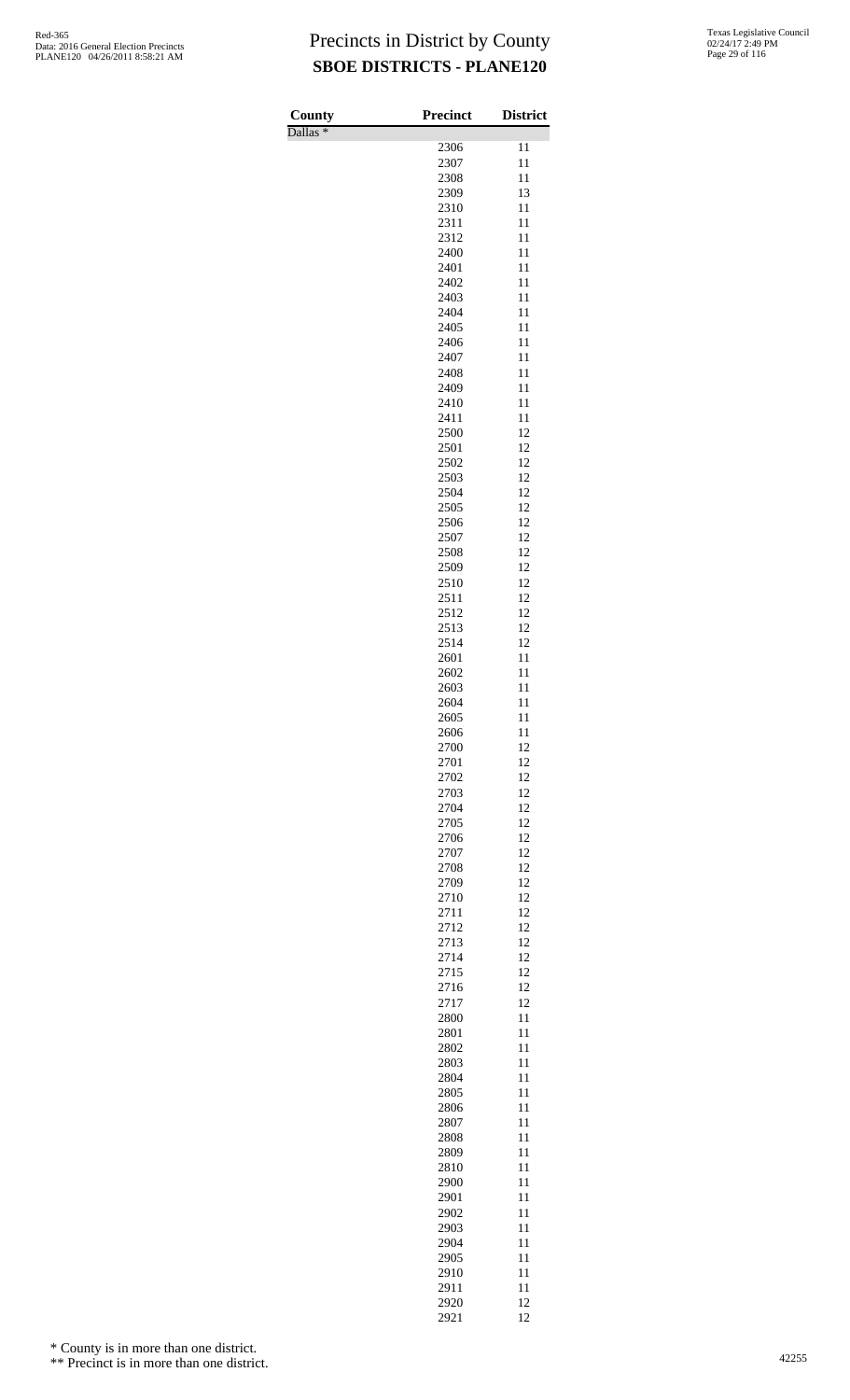Dallas \*

| County<br>Dallas $*$ | <b>Precinct</b> | <b>District</b> |
|----------------------|-----------------|-----------------|
|                      | 2922            | 12              |
|                      | 2923            | 12              |
|                      | 2924            | 12              |
|                      | 2925            | 12              |
|                      | 2926            | 12              |
|                      | 2927            | 12              |
|                      | 2928            | 12              |
|                      | 2929<br>2940    | 12<br>12        |
|                      | 2941            | 12              |
|                      | 2942            | 12              |
|                      | 3000            | 12              |
|                      | 3001            | 13              |
|                      | 3002            | 13              |
|                      | 3003            | 13              |
|                      | 3004            | 13              |
|                      | 3005            | 13              |
|                      | 3006<br>3007    | 12<br>12        |
|                      | ** 3008         | 12              |
|                      | ** 3008         | 13              |
|                      | 3009            | 12              |
|                      | 3010            | 12              |
|                      | 3011            | 12              |
|                      | 3012            | 13              |
|                      | 3013            | 12              |
|                      | 3014<br>3015    | 12<br>12        |
|                      | ** 3016         | 12              |
|                      | ** 3016         | 13              |
|                      | 3017            | 13              |
|                      | 3018            | 13              |
|                      | 3019            | 13              |
|                      | 3020            | 13              |
|                      | 3021            | 13              |
|                      | 3022            | 13              |
|                      | 3023<br>3024    | 13<br>13        |
|                      | 3025            | 13              |
|                      | 3026            | 13              |
|                      | 3027            | 13              |
|                      | 3028            | 13              |
|                      | 3029            | 13              |
|                      | 3030            | 13              |
|                      | 3031            | 12              |
|                      | 3032            | 13<br>13        |
|                      | 3033<br>3034    | 13              |
|                      | 3035            | 13              |
|                      | 3036            | 13              |
|                      | 3037            | 13              |
|                      | 3038            | 13              |
|                      | 3039            | 13              |
|                      | 3040            | 13              |
|                      | 3041            | 13              |
|                      | 3042<br>3043    | 13<br>13        |
|                      | 3044            | 13              |
|                      | 3045            | 13              |
|                      | 3046            | 13              |
|                      | 3047            | 13              |
|                      | 3048            | 13              |
|                      | 3049            | 13              |
|                      | 3050            | 13              |
|                      | 3051<br>3052    | 13<br>13        |
|                      | 3053            | 13              |
|                      | 3054            | 13              |
|                      | 3055            | 13              |
|                      | 3056            | 13              |
|                      | 3057            | 13              |
|                      | 3058            | 13              |
|                      | 3059            | 13              |
|                      | 3060            | 13              |
|                      | 3061            | 13              |
|                      | 3062<br>3063    | 13<br>13        |
|                      | 3064            | 13              |
|                      | 3065            | 13              |

\* County is in more than one district.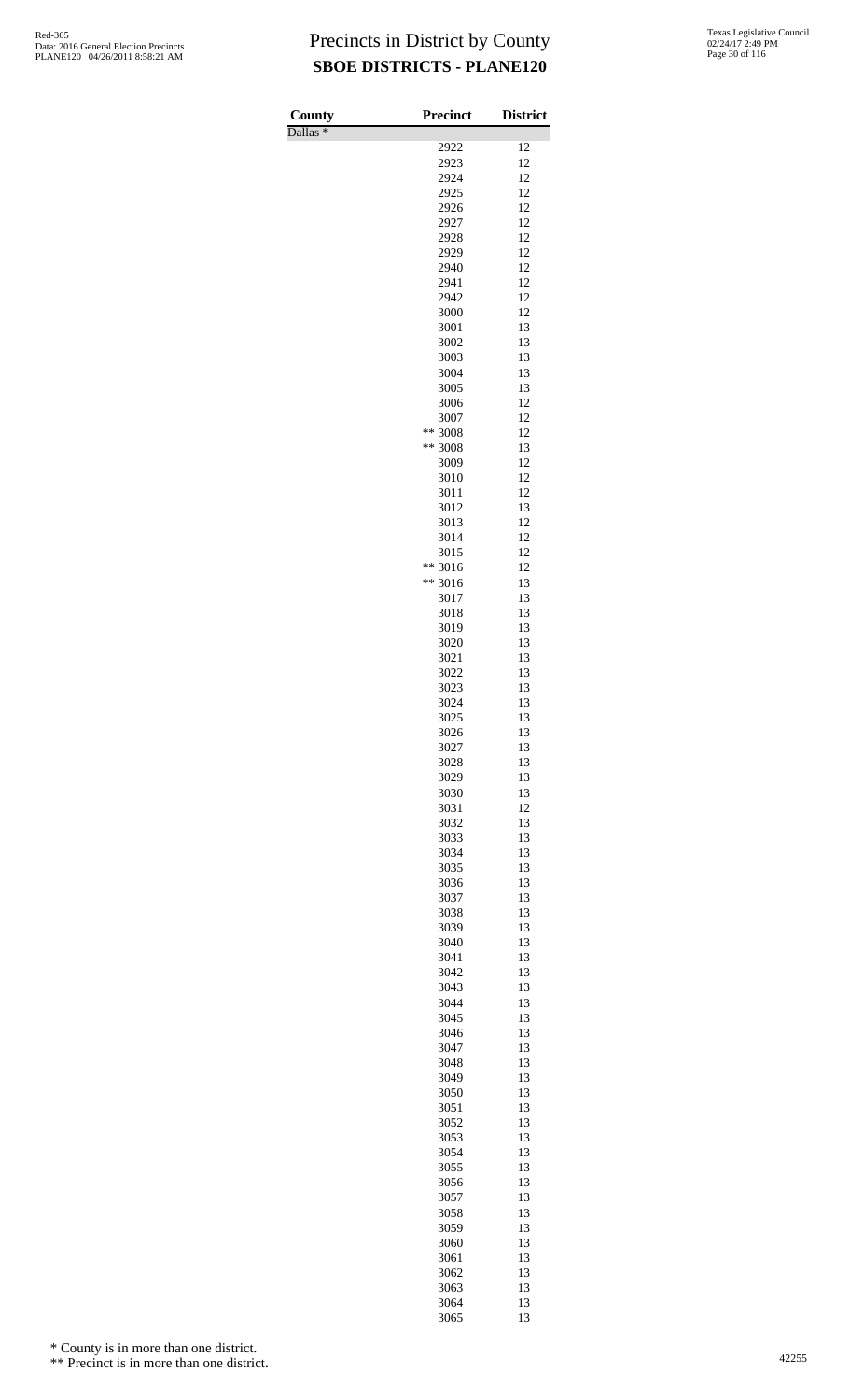Dallas \*

| County<br>$\overline{\text{Dallas}}$ $*$ | <b>Precinct</b> | <b>District</b> |
|------------------------------------------|-----------------|-----------------|
|                                          | 3066            | 13              |
|                                          | 3067            | 13              |
|                                          | 3068            | 13              |
|                                          | 3069            | 13              |
|                                          | 3070            | 13              |
|                                          | 3071            | 13              |
|                                          | 3072            | 13<br>13        |
|                                          | 3073<br>3074    | 13              |
|                                          | 3075            | 13              |
|                                          | 3076            | 13              |
|                                          | 3077            | 13              |
|                                          | 3078            | 13              |
|                                          | 3079            | 12              |
|                                          | 3080            | 12              |
|                                          | 3081<br>3082    | 12<br>13        |
|                                          | 3083            | 13              |
|                                          | 3084            | 13              |
|                                          | 3086            | 12              |
|                                          | 3087            | 13              |
|                                          | 3088            | 13              |
|                                          | 3089            | 13              |
|                                          | 3090            | 12              |
|                                          | 3091<br>3092    | 13<br>13        |
|                                          | 3093            | 13              |
|                                          | 3094            | 13              |
|                                          | 3095            | 13              |
|                                          | 3096            | 13              |
|                                          | 3097            | 13              |
|                                          | 3098            | 13              |
|                                          | 3099            | 13              |
|                                          | 3100<br>3101    | 13<br>13        |
|                                          | 3102            | 13              |
|                                          | 3103            | 13              |
|                                          | 3104            | 13              |
|                                          | 3105            | 13              |
|                                          | 3106            | 13              |
|                                          | 3107            | 13              |
|                                          | 3108            | 13              |
|                                          | 3109            | 13              |
|                                          | 3110<br>3111    | 13<br>13        |
|                                          | 3112            | 13              |
|                                          | 3113            | 13              |
|                                          | 3200            | 13              |
|                                          | 3201            | 13              |
|                                          | 3202            | 13              |
|                                          | 3203            | 13              |
|                                          | 3204            | 13              |
|                                          | 3205            | 13<br>13        |
|                                          | 3206<br>3207    | 13              |
|                                          | 3208            | 13              |
|                                          | 3209            | 13              |
|                                          | 3210            | 13              |
|                                          | 3211            | 13              |
|                                          | 3300            | 12              |
|                                          | 3301            | 12              |
|                                          | 3302<br>3303    | 12<br>12        |
|                                          | 3304            | 12              |
|                                          | 3305            | 12              |
|                                          | 3306            | 12              |
|                                          | 3307            | 12              |
|                                          | 3308            | 12              |
|                                          | 3309            | 12              |
|                                          | 3310            | 12              |
|                                          | 3311            | 12              |
|                                          | 3312<br>3313    | 12<br>12        |
|                                          | 3314            | 12              |
|                                          | 3315            | 12              |
|                                          | 3316            | 12              |
|                                          | 3317            | 12              |
|                                          | 3318            | 12              |
|                                          | 3400            | 12              |

\* County is in more than one district.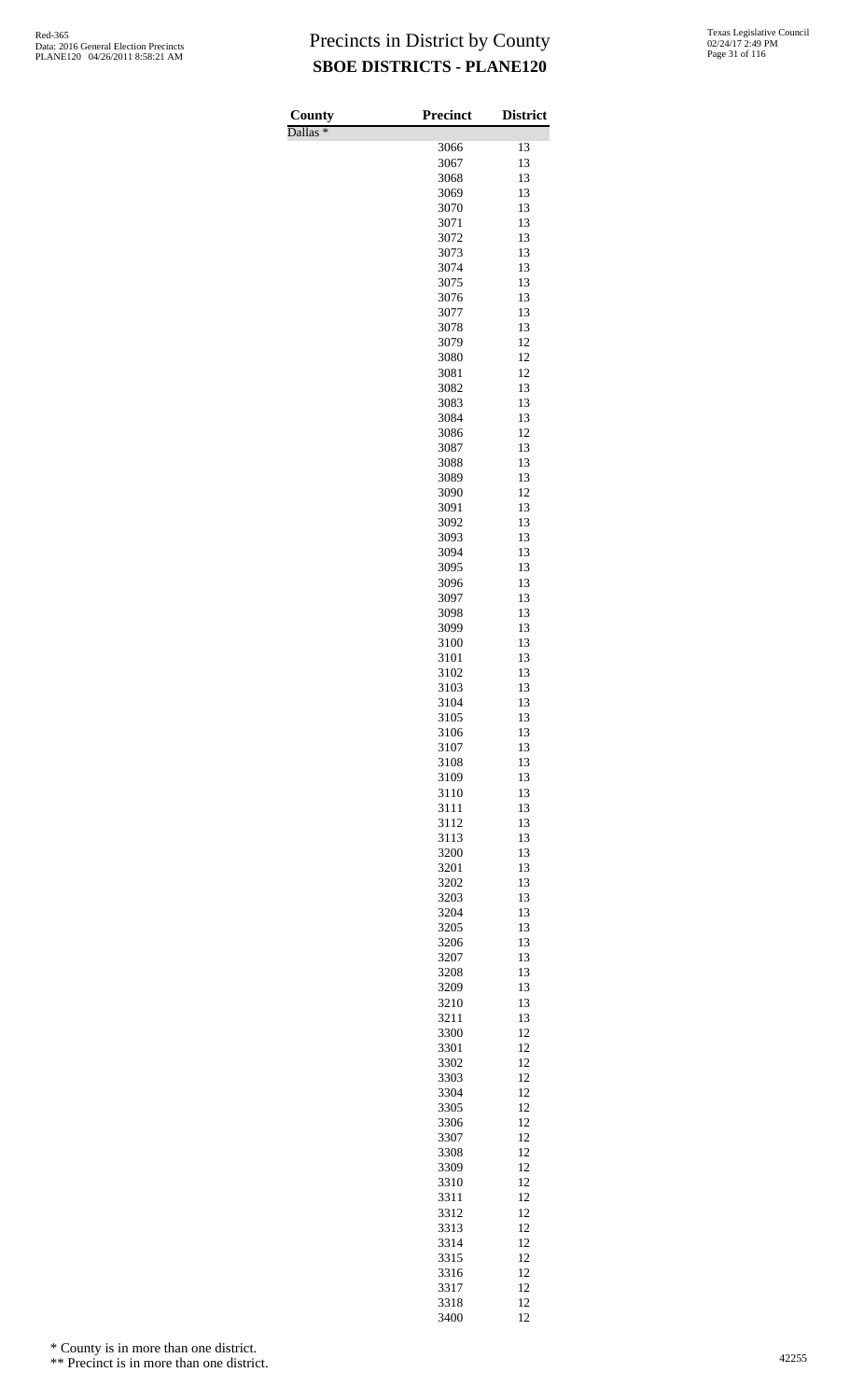Dallas \*

| County<br>$\overline{\text{Dallas}}$ $*$ | <b>Precinct</b>      | <b>District</b> |
|------------------------------------------|----------------------|-----------------|
|                                          | 3401                 | 13              |
|                                          | 3402                 | 13              |
|                                          | 3404                 | 13              |
|                                          | 3405                 | 12              |
|                                          | 3406<br>3407         | 12<br>13        |
|                                          | 3408                 | 13              |
|                                          | 3409                 | 13              |
|                                          | 3410                 | 13              |
|                                          | 3411                 | 13              |
|                                          | 3500                 | 12              |
|                                          | 3501<br>3600         | 12<br>13        |
|                                          | 3601                 | 13              |
|                                          | 3602                 | 13              |
|                                          | 3603                 | 13              |
|                                          | 3604                 | 13              |
|                                          | 3605<br>3606         | 13<br>13        |
|                                          | 3607                 | 13              |
|                                          | 3608                 | 13              |
|                                          | 3609                 | 13              |
|                                          | 3610                 | 13              |
|                                          | 3611                 | 13              |
|                                          | 3612<br>3613         | 13<br>13        |
|                                          | 3614                 | 13              |
|                                          | 3615                 | 13              |
|                                          | 3616                 | 13              |
|                                          | 3617                 | 13              |
|                                          | 3618                 | 13              |
|                                          | 3619<br>3620         | 13<br>13        |
|                                          | 3621                 | 13              |
|                                          | 3700                 | 12              |
|                                          | 3701                 | 12              |
|                                          | 3702                 | 12              |
|                                          | 3703<br>3800         | 12<br>13        |
|                                          | 3801                 | 13              |
|                                          | 3802                 | 13              |
|                                          | 3803                 | 13              |
|                                          | 3805                 | 13              |
|                                          | 3806<br>3807         | 13<br>13        |
|                                          | 3808                 | 13              |
|                                          | 3809                 | 13              |
|                                          | 3900                 | 13              |
|                                          | 3920                 | 12              |
|                                          | 3921<br>3922         | 12<br>12        |
|                                          | 3940                 | 13              |
|                                          | 3950                 | 13              |
|                                          | 4000                 | 13              |
|                                          | 4001                 | 13              |
|                                          | 4002                 | 13              |
|                                          | ** 4003<br>** $4003$ | 11<br>13        |
|                                          | 4004                 | 13              |
|                                          | 4005                 | 11              |
|                                          | $** 4006$            | 11              |
|                                          | $** 4006$            | 13              |
|                                          | 4007<br>4008         | 12<br>13        |
|                                          | ** 4009              | 12              |
|                                          | ** 4009              | 13              |
|                                          | 4010                 | 13              |
|                                          | 4011                 | 13              |
|                                          | 4012                 | 13<br>12        |
|                                          | 4013<br>4014         | 12              |
|                                          | 4015                 | 13              |
|                                          | 4016                 | 13              |
|                                          | 4017                 | 12              |
|                                          | 4018                 | 12              |
|                                          | 4019<br>4020         | 13<br>13        |
|                                          | 4021                 | 13              |
|                                          | 4022                 | 13              |

\* County is in more than one district.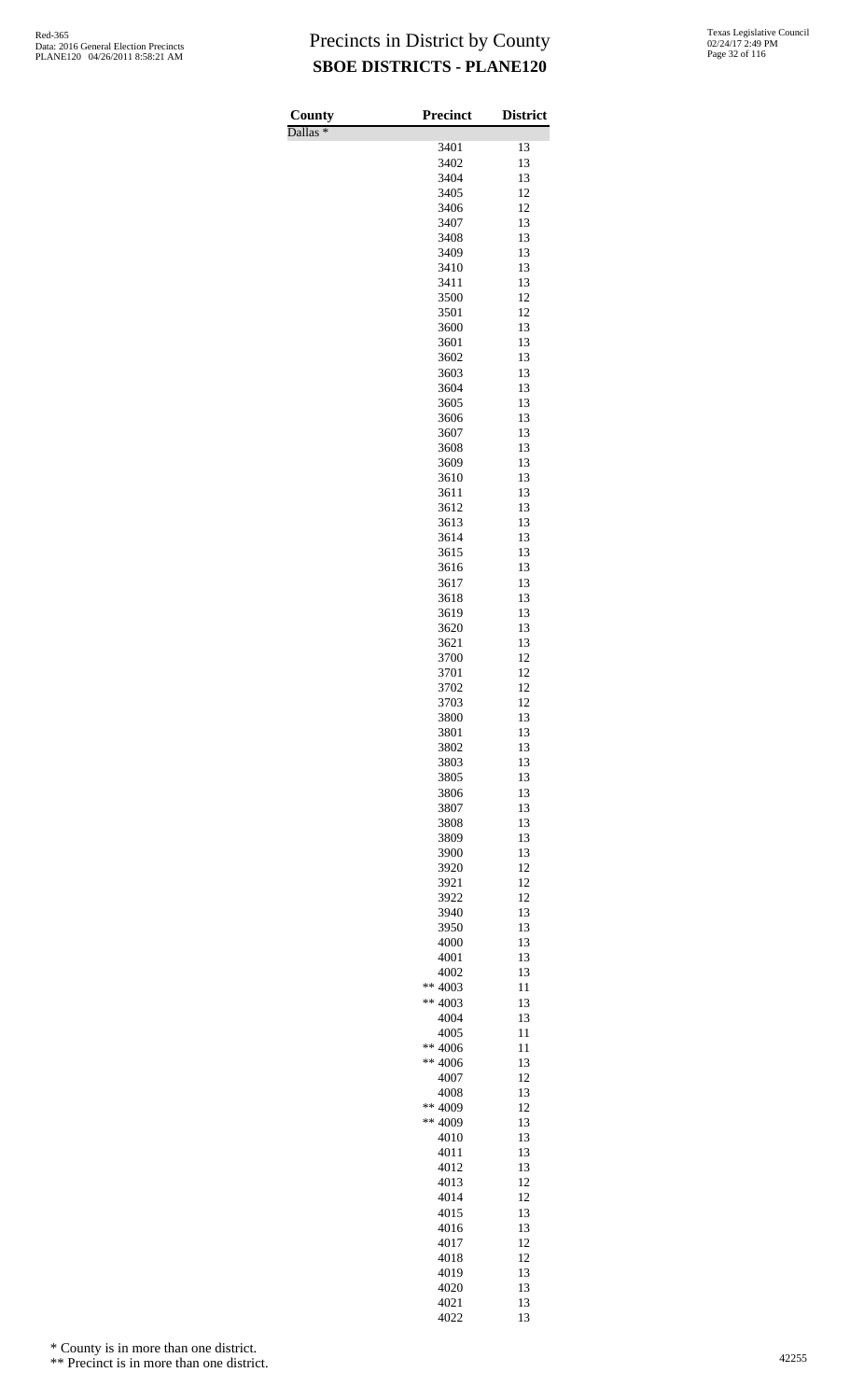Dallas \*

| County        | Precinct     | <b>District</b> |
|---------------|--------------|-----------------|
| $D$ allas $*$ | 4023         | 13              |
|               | 4024         | 13              |
|               | 4025         | 13              |
|               | 4026         | 13              |
|               | 4027         | 13              |
|               | 4028         | 13              |
|               | 4029         | 13              |
|               | 4030         | 13<br>13        |
|               | 4031<br>4032 | 13              |
|               | 4033         | 13              |
|               | 4035         | 13              |
|               | 4036         | 13              |
|               | 4037         | 13              |
|               | 4038         | 13              |
|               | 4039         | 13              |
|               | 4040         | 13              |
|               | 4041<br>4043 | 13<br>13        |
|               | 4044         | 13              |
|               | 4046         | 13              |
|               | 4047         | 13              |
|               | 4048         | 13              |
|               | 4049         | 13              |
|               | 4050         | 13              |
|               | 4051         | 13              |
|               | 4052<br>4053 | 13<br>13        |
|               | 4054         | 13              |
|               | 4055         | 13              |
|               | 4056         | 13              |
|               | 4057         | 13              |
|               | 4058         | 13              |
|               | 4059         | 13              |
|               | 4060         | 13              |
|               | 4061         | 13              |
|               | 4062<br>4063 | 13<br>13        |
|               | 4065         | 13              |
|               | 4066         | 13              |
|               | 4067         | 13              |
|               | 4068         | 13              |
|               | 4069         | 13              |
|               | 4070         | 13              |
|               | 4071         | 13              |
|               | 4072<br>4073 | 13<br>13        |
|               | 4074         | 13              |
|               | 4075         | 13              |
|               | 4076         | 13              |
|               | 4077         | 13              |
|               | 4078         | 13              |
|               | 4079         | 13              |
|               | 4080         | 13              |
|               | 4081         | 13<br>13        |
|               | 4082         | 13              |
|               | 4083<br>4084 | 13              |
|               | 4085         | 13              |
|               | 4086         | 13              |
|               | 4087         | 13              |
|               | 4088         | 13              |
|               | 4090         | 13              |
|               | 4091         | 13              |
|               | 4092<br>4093 | 12<br>13        |
|               | 4094         | 11              |
|               | 4095         | 11              |
|               | 4096         | 11              |
|               | ** 4097      | 12              |
|               | ** 4097      | 13              |
|               | 4098         | 13              |
|               | 4099         | 12              |
|               | 4100         | 13              |
|               | 4101         | 13              |
|               | 4102<br>4103 | 13<br>13        |
|               | 4104         | 13              |
|               | 4105         | 13              |

\* County is in more than one district.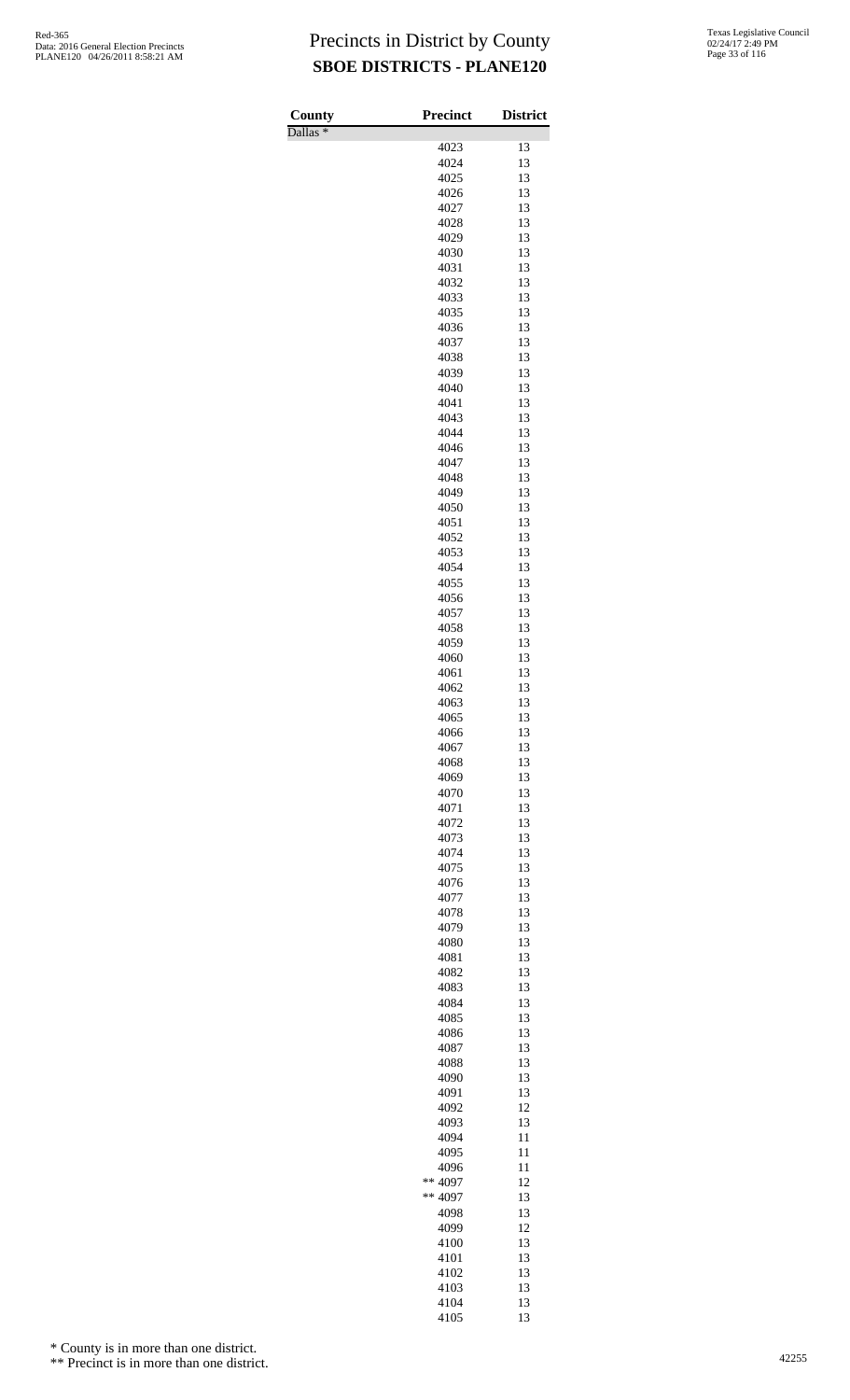Dallas \*

| County              | Precinct     | <b>District</b> |
|---------------------|--------------|-----------------|
| Dallas <sup>*</sup> | 4106         | 13              |
|                     | 4107         | 13              |
|                     | 4108         | 13              |
|                     | 4109         | 13              |
|                     | 4110         | 13              |
|                     | 4111<br>4112 | 13<br>13        |
|                     | 4113         | 13              |
|                     | 4114         | 13              |
|                     | 4115         | 13              |
|                     | 4116         | 13              |
|                     | 4117<br>4118 | 13<br>13        |
|                     | 4119         | 13              |
|                     | 4120         | 13              |
|                     | 4121         | 11              |
|                     | 4122         | 13              |
|                     | 4123<br>4124 | 13<br>13        |
|                     | 4125         | 12              |
|                     | 4300         | 13              |
|                     | 4500         | 13              |
|                     | 4501         | 13              |
|                     | 4502<br>4503 | 13<br>13        |
|                     | 4504         | 13              |
|                     | 4505         | 13              |
|                     | 4506         | 13              |
|                     | 4507         | 13              |
|                     | 4508<br>4509 | 13<br>13        |
|                     | 4510         | 13              |
|                     | 4511         | 13              |
|                     | 4512         | 13              |
|                     | 4513         | 13              |
|                     | 4514<br>4515 | 13<br>13        |
|                     | 4516         | 13              |
|                     | 4517         | 13              |
|                     | 4518         | 13              |
|                     | 4519         | 13              |
|                     | 4520<br>4521 | 13<br>13        |
|                     | 4522         | 13              |
|                     | 4523         | 13              |
|                     | 4525         | 13              |
|                     | 4527         | 13              |
|                     | 4528<br>4529 | 13<br>13        |
|                     | 4530         | 13              |
|                     | 4531         | 13              |
|                     | 4532         | 13              |
|                     | 4533         | 13              |
|                     | 4534<br>4535 | 13<br>13        |
|                     | 4536         | 13              |
|                     | 4537         | 13              |
|                     | 4538         | 13              |
|                     | 4539         | 13              |
|                     | 4540<br>4541 | 13<br>13        |
|                     | 4542         | 13              |
|                     | 4600         | 13              |
|                     | 4601         | 13              |
|                     | 4602         | 13              |
|                     | 4603<br>4604 | 13<br>13        |
|                     | 4605         | 13              |
|                     | 4606         | 13              |
|                     | 4607         | 13              |
|                     | 4608         | 13              |
|                     | 4609<br>4610 | 13<br>13        |
|                     | 4611         | 13              |
|                     | 4612         | 13              |
|                     | 4613         | 13              |
|                     | 4614         | 11              |
|                     | 4615<br>4616 | 13<br>13        |
|                     |              |                 |

\* County is in more than one district.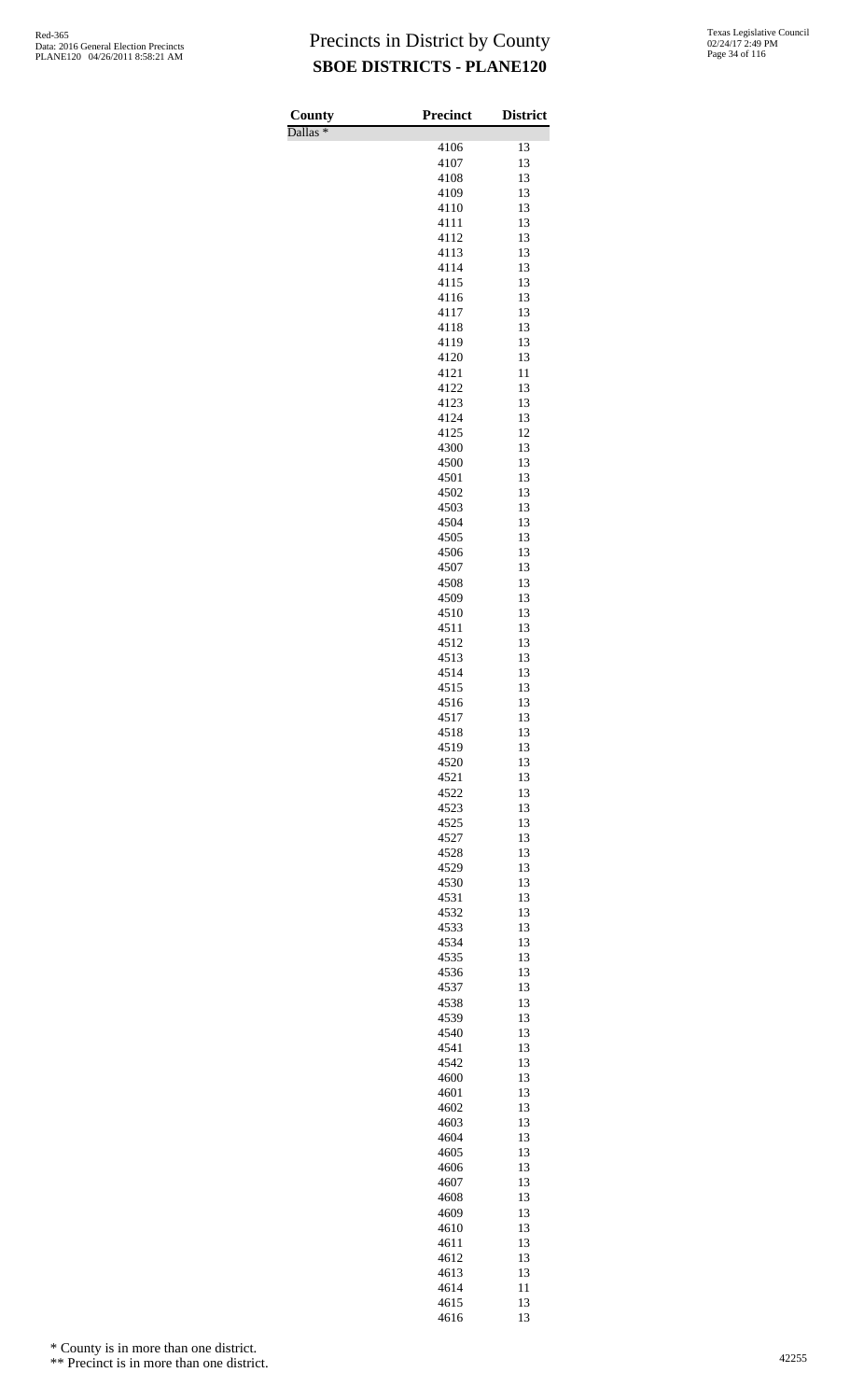| County              | <b>Precinct</b> | <b>District</b>                  |
|---------------------|-----------------|----------------------------------|
| Dallas <sup>*</sup> | 4617            | 13                               |
|                     | 4618            | 11                               |
|                     | 4619            | 11                               |
|                     | 4620<br>4621    | 11<br>11                         |
|                     | 4622            | 11                               |
|                     | 4623            | 11                               |
|                     | 4624            | 11                               |
|                     | 4625<br>4626    | 11<br>11                         |
|                     | 4627            | 11                               |
|                     | 4628            | 11                               |
|                     | 4629<br>4630    | 11<br>11                         |
|                     | 4631            | 11                               |
|                     | 4632            | 11                               |
|                     | 4633            | 11                               |
|                     | 4634<br>4635    | 11<br>11                         |
|                     | 4636            | 11                               |
|                     | 4637            | 11                               |
|                     | 4639            | 11                               |
|                     | 4640<br>4641    | 11<br>11                         |
|                     | 4642            | 11                               |
|                     | 4644            | 11                               |
|                     | 4645<br>4646    | 11<br>13                         |
|                     | 4647            | 11                               |
|                     | 4648            | 11                               |
|                     | 4649            | 13                               |
|                     | 4650<br>4651    | 13<br>13                         |
|                     | 4652            | 13                               |
|                     | 4653            | 13                               |
|                     | 4654<br>4655    | 13<br>13                         |
|                     | 4656            | 13                               |
|                     | 4657            | 13                               |
|                     | 4658            | 11                               |
|                     | 4659<br>4660    | 11<br>11                         |
|                     | 4661            | 11                               |
|                     | 4662            | 13                               |
|                     | 4663<br>4664    | 13<br>11                         |
| Dawson              |                 |                                  |
|                     | 0001<br>0002    | 15<br>15                         |
|                     | 0003            | 15                               |
|                     | 0004            | 15                               |
|                     | 0005            | 15                               |
|                     | 0011<br>0012    | 15<br>15                         |
|                     | 0013            | 15                               |
| De Witt             | 0017            | 15                               |
|                     | 0101            | $\overline{\mathbf{c}}$          |
|                     | 0102            | $\overline{c}$                   |
|                     | 0201<br>0202    | $\overline{c}$<br>$\overline{c}$ |
|                     | 0203            | $\overline{c}$                   |
|                     | 0301            | $\frac{2}{2}$                    |
|                     | 0302            |                                  |
|                     | 0303<br>0401    | $\overline{2}$<br>$\overline{c}$ |
|                     | 0402            | $\overline{2}$                   |
| Deaf Smith          |                 | 15                               |
|                     | 0001<br>0002    | 15                               |
|                     | 0003            | 15                               |
| Delta               | 0004            | 15                               |
|                     | 0001            | 9                                |
|                     | 0003            | 9                                |
|                     | 0004            | 9                                |
|                     | 0005<br>0007    | 9<br>9                           |
|                     | 0009            | 9                                |

\* County is in more than one district.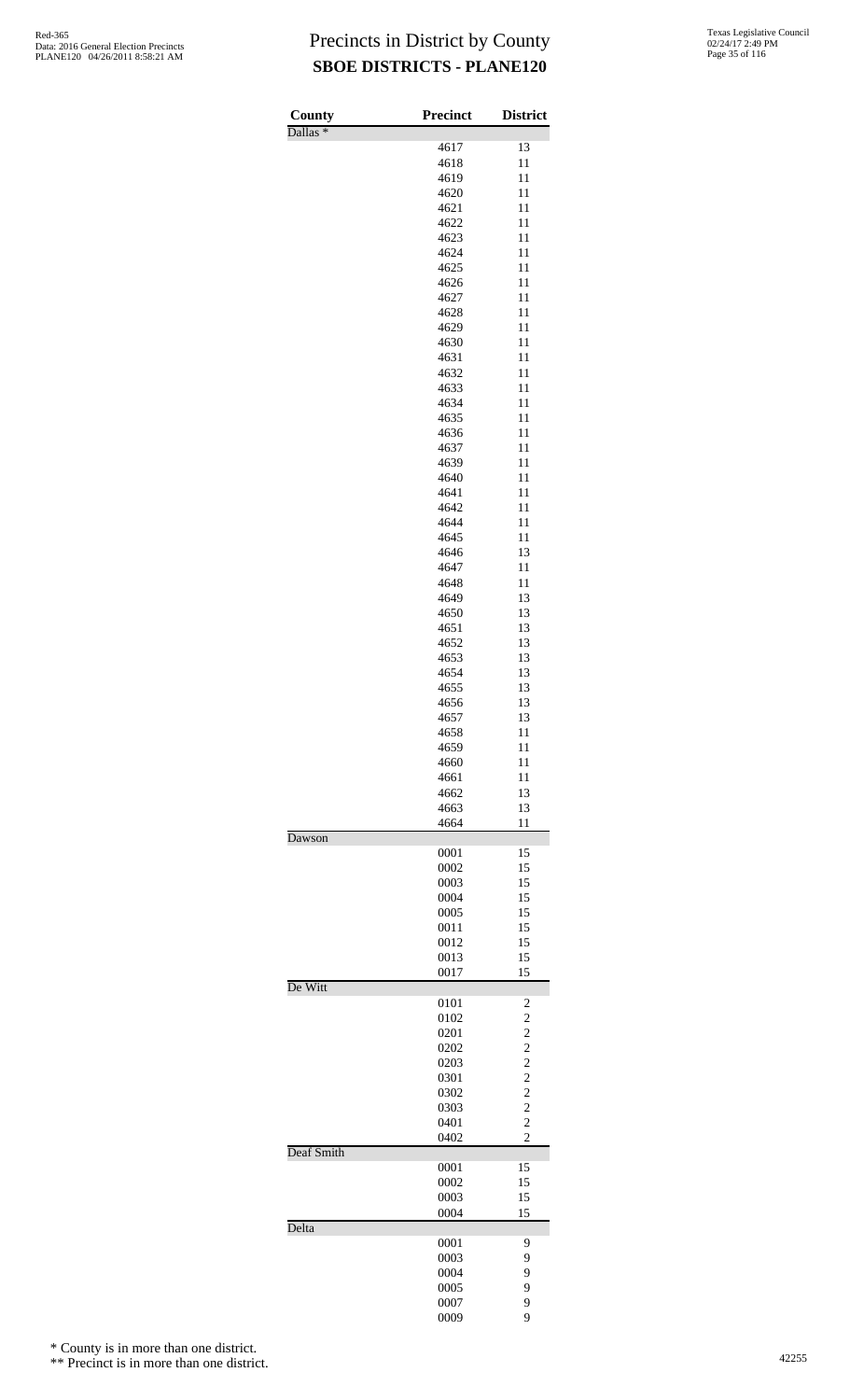Delta<sup>1</sup>

Denton

| County | <b>Precinct</b> | <b>District</b> |
|--------|-----------------|-----------------|
| Delta  | 0010            | 9               |
| Denton |                 |                 |
|        | 1000<br>1001    | 14<br>14        |
|        | 1002            | 14              |
|        | 1003            | 14              |
|        | 1004<br>1005    | 14<br>14        |
|        | 1006            | 14              |
|        | 1007            | 14              |
|        | 1008            | 14<br>14        |
|        | 1009<br>1010    | 14              |
|        | 1011            | 14              |
|        | 1012            | 14              |
|        | 1013<br>1014    | 14<br>14        |
|        | 1015            | 14              |
|        | 1016            | 14              |
|        | 1017<br>1018    | 14<br>14        |
|        | 1019            | 14              |
|        | 1020            | 14              |
|        | 1021            | 14              |
|        | 1022<br>1023    | 14<br>14        |
|        | 1024            | 14              |
|        | 1025            | 14              |
|        | 1026<br>1027    | 14<br>14        |
|        | 1028            | 14              |
|        | 1029            | 14              |
|        | 1030            | 14              |
|        | 1031<br>1032    | 14<br>14        |
|        | 1033            | 14              |
|        | 1034            | 14              |
|        | 1035            | 14              |
|        | 1036<br>1037    | 14<br>14        |
|        | 1038            | 14              |
|        | 1039            | 14              |
|        | 1040<br>2000    | 14<br>14        |
|        | 2001            | 14              |
|        | 2002            | 14              |
|        | 2003            | 14              |
|        | 2004<br>2005    | 14<br>14        |
|        | 2006            | 14              |
|        | 2007            | 14              |
|        | 2008            | 14              |
|        | 2009<br>2010    | 14<br>14        |
|        | 2011            | 14              |
|        | 2012            | 14              |
|        | 2013<br>2014    | 14<br>14        |
|        | 2015            | 14              |
|        | 2016            | 14              |
|        | 2017            | 14              |
|        | 2018<br>2019    | 14<br>14        |
|        | 2020            | 14              |
|        | 2021            | 14              |
|        | 2022            | 14              |
|        | 2023<br>2024    | 14<br>14        |
|        | 2025            | 14              |
|        | 2026            | 14              |
|        | 2027<br>2028    | 14<br>14        |
|        | 2029            | 14              |
|        | 2030            | 14              |
|        | 2031            | 14              |
|        | 2032<br>2033    | 14<br>14        |
|        | 2096            | 14              |
|        | 2097            | 14              |

\* County is in more than one district.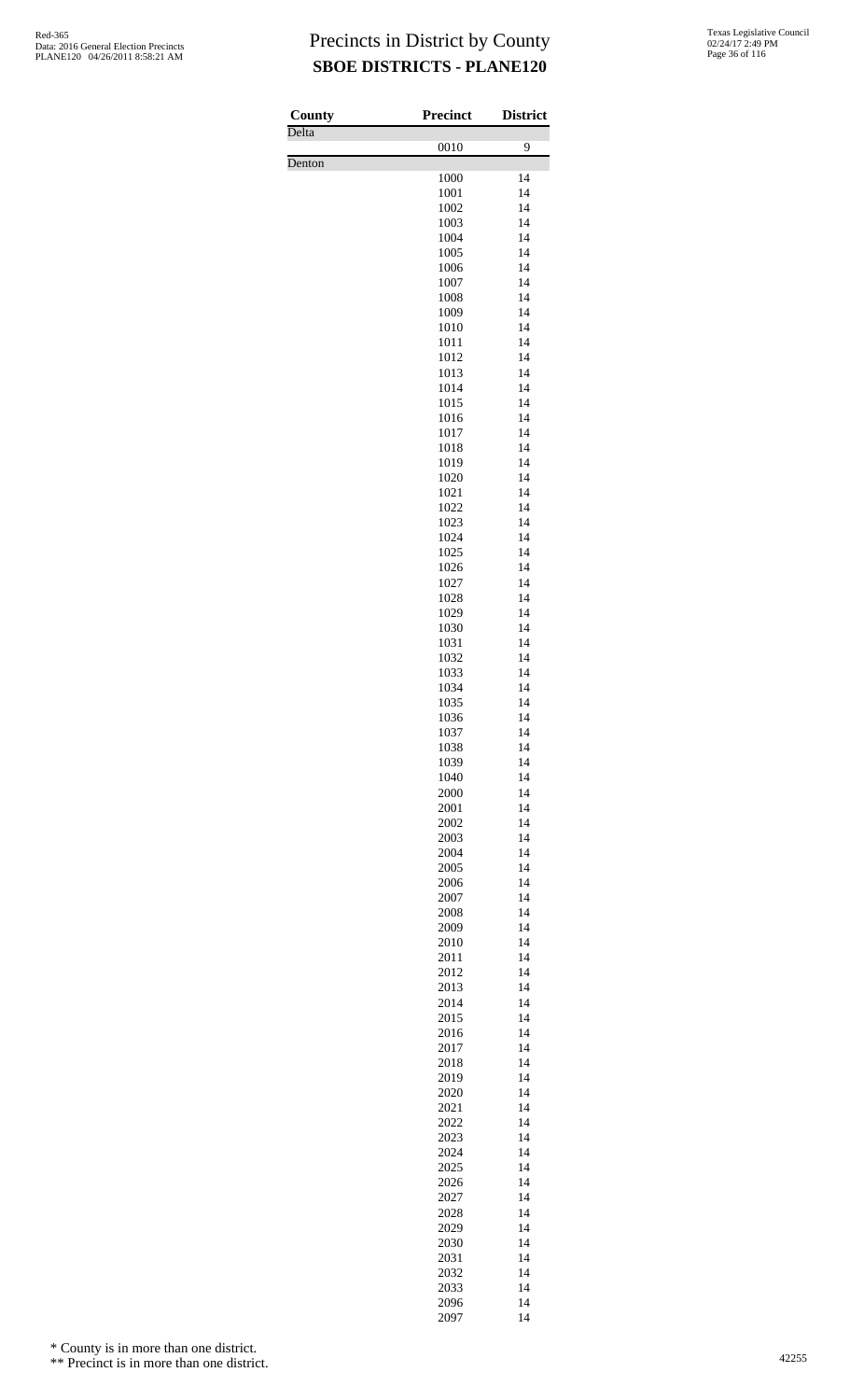| County | <b>Precinct</b> | <b>District</b> |
|--------|-----------------|-----------------|
| Denton |                 |                 |
|        | 2098            | 14              |
|        | 2099<br>3000    | 14<br>14        |
|        | 3001            | 14              |
|        | 3002            | 14              |
|        | 3003            | 14              |
|        | 3004            | 14              |
|        | 3005            | 14              |
|        | 3006            | 14              |
|        | 3007<br>3008    | 14<br>14        |
|        | 3009            | 14              |
|        | 3010            | 14              |
|        | 3011            | 14              |
|        | 3012            | 14              |
|        | 3013            | 14              |
|        | 3014<br>3015    | 14<br>14        |
|        | 3016            | 14              |
|        | 3017            | 14              |
|        | 3018            | 14              |
|        | 3019            | 14              |
|        | 3020            | 14              |
|        | 3021            | 14<br>14        |
|        | 3022<br>3023    | 14              |
|        | 3024            | 14              |
|        | 3025            | 14              |
|        | 3026            | 14              |
|        | 3027            | 14              |
|        | 3028            | 14              |
|        | 3029<br>3030    | 14<br>14        |
|        | 3031            | 14              |
|        | 3032            | 14              |
|        | 3098            | 14              |
|        | 3099            | 14              |
|        | 4000            | 14              |
|        | 4001<br>4002    | 14<br>14        |
|        | 4003            | 14              |
|        | 4004            | 14              |
|        | 4005            | 14              |
|        | 4006            | 14              |
|        | 4007            | 14              |
|        | 4008            | 14<br>14        |
|        | 4009<br>4010    | 14              |
|        | 4011            | 14              |
|        | 4012            | 14              |
|        | 4013            | 14              |
|        | 4014            | 14              |
|        | 4015            | 14              |
|        | 4016<br>4017    | 14<br>14        |
|        | 4018            | 14              |
|        | 4019            | 14              |
|        | 4020            | 14              |
|        | 4021            | 14              |
|        | 4022<br>4023    | 14<br>14        |
|        | 4024            | 14              |
|        | 4025            | 14              |
|        | 4026            | 14              |
|        | 4027            | 14              |
|        | 4028            | 14              |
|        | 4029            | 14              |
|        | 4030<br>4031    | 14<br>14        |
|        | 4032            | 14              |
|        | 4033            | 14              |
|        | 4034            | 14              |
|        | 4035            | 14              |
|        | 4036            | 14              |
|        | 4037<br>4038    | 14<br>14        |
|        | 4039            | 14              |
|        | 4040            | 14              |
|        | 4041            | 14              |

\* County is in more than one district.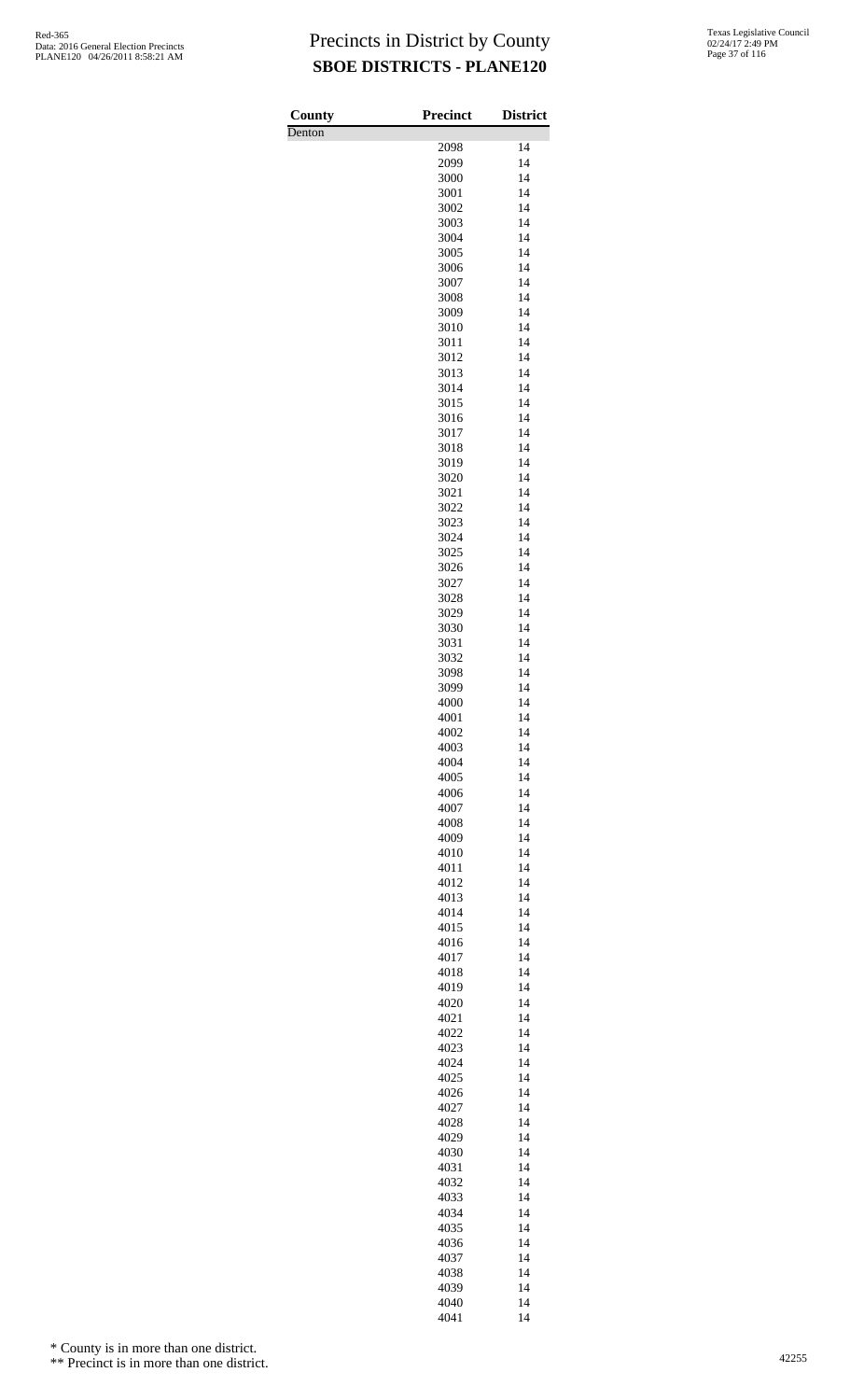| County   | <b>Precinct</b> | <b>District</b>              |
|----------|-----------------|------------------------------|
| Denton   |                 |                              |
|          | 4042<br>4043    | 14<br>14                     |
| Dickens  |                 |                              |
|          | 0001            | 15                           |
|          | 0002            | 15                           |
|          | 0003            | 15                           |
|          | 0004<br>0005    | 15<br>15                     |
|          | 0006            | 15                           |
| Dimmit   |                 |                              |
|          | 0001            | 1                            |
|          | 0002<br>0003    | 1<br>$\mathbf{1}$            |
|          | 0004            | $\mathbf{1}$                 |
|          | 0005            | 1                            |
|          | 0006            | $\mathbf{1}$                 |
| Donley   | 0007            | 1                            |
|          | 0101            | 15                           |
|          | 0102            | 15                           |
|          | 0201            | 15                           |
|          | 0301            | 15                           |
|          | 0303<br>0401    | 15<br>15                     |
| Duval    |                 |                              |
|          | 0001            | 3                            |
|          | 0002            | 3                            |
|          | 0003<br>0004    | 3<br>3                       |
|          | 0005            | 3                            |
|          | 0006            | 3                            |
|          | 0007            | 3                            |
|          | 0008            | $\overline{\mathbf{3}}$      |
| Eastland | 0009            | 3                            |
|          | 0001            | 14                           |
|          | 0002            | 14                           |
|          | 0003            | 14                           |
|          | 0004<br>0005    | 14<br>14                     |
|          | 0006            | 14                           |
|          | 0007            | 14                           |
|          | 0008            | 14                           |
| Ector    | 0009            | 14                           |
|          | 0101            | 1                            |
|          | 0102            | 1                            |
|          | 0103            | $\mathbf{1}$                 |
|          | 0104            | $\mathbf{1}$                 |
|          | 0106<br>0107    | 1<br>$\mathbf{1}$            |
|          | 0108            | $\mathbf{1}$                 |
|          | 0109            | $\mathbf{1}$                 |
|          | 0110            | $\mathbf{1}$                 |
|          | 0111<br>0201    | 1<br>1                       |
|          | 0202            | 1                            |
|          | 0203            | $\mathbf{1}$                 |
|          | 0204            | $\mathbf{1}$                 |
|          | 0205<br>0206    | 1<br>$\mathbf{1}$            |
|          | 0207            | $\mathbf{1}$                 |
|          | 0208            | $\mathbf{1}$                 |
|          | 0209            | $\mathbf{1}$                 |
|          | 0301            | 1                            |
|          | 0302<br>0303    | $\mathbf{1}$<br>1            |
|          | 0304            | $\mathbf{1}$                 |
|          | 0305            | $\mathbf{1}$                 |
|          | 0306            | 1                            |
|          | 0307            | $\mathbf{1}$                 |
|          | 0308<br>0309    | $\mathbf{1}$<br>$\mathbf{1}$ |
|          | 0311            | $\mathbf{1}$                 |
|          | 0312            | 1                            |
|          | 0401            | 1                            |
|          | 0402            | 1                            |
|          | 0403<br>0404    | $\mathbf{1}$<br>$\mathbf{1}$ |

\* County is in more than one district.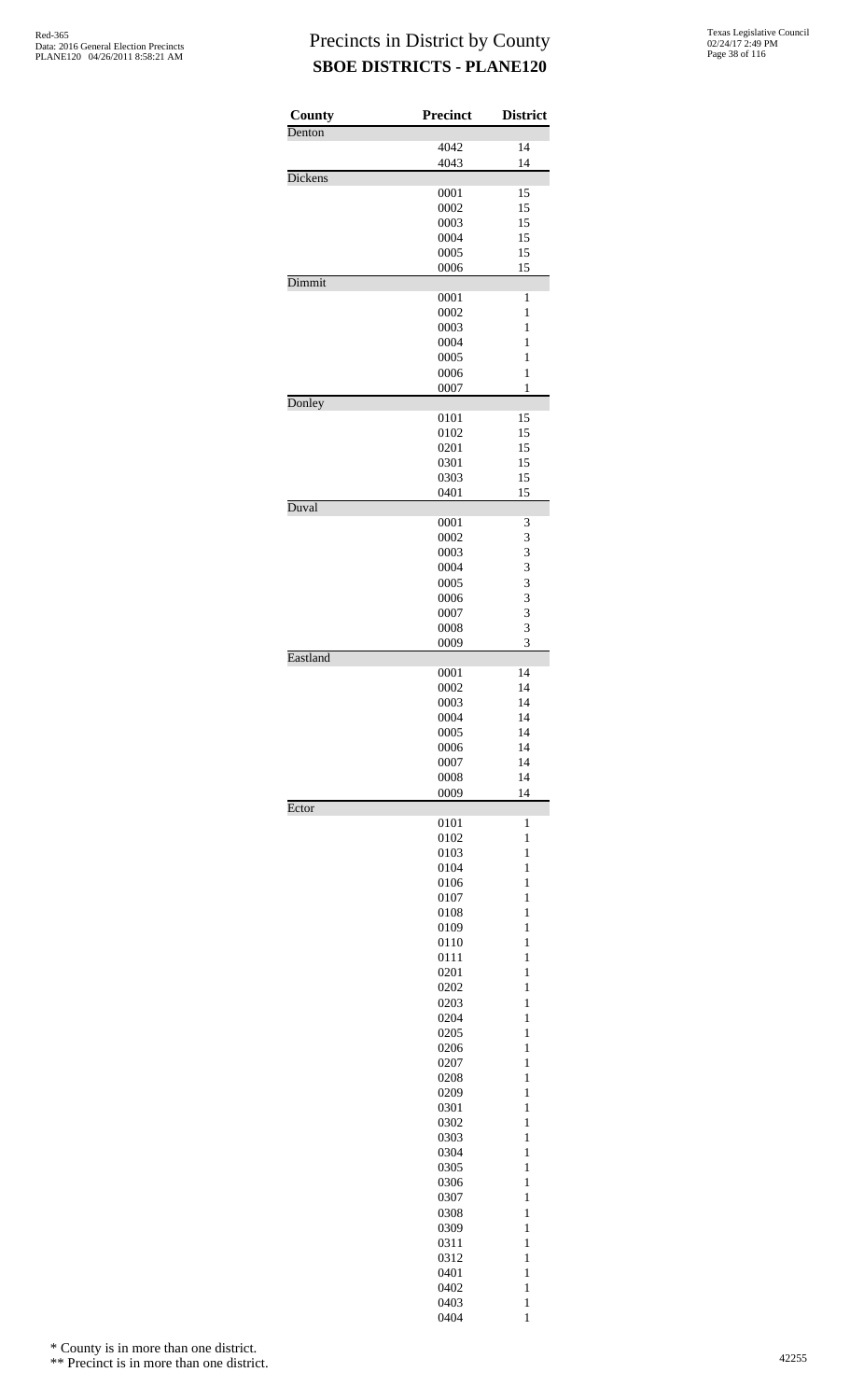| County  | <b>Precinct</b> | <b>District</b>              |
|---------|-----------------|------------------------------|
| Ector   |                 | $\mathbf{1}$                 |
|         | 0405<br>0406    | $\mathbf{1}$                 |
|         |                 |                              |
|         | 0407            | 1                            |
|         | 0408            | $\mathbf{1}$<br>$\mathbf{1}$ |
|         | 0409<br>0412    | $\,1$                        |
| Edwards |                 |                              |
|         | 0001            | $\mathbf{1}$                 |
|         | 0002            | $\mathbf{1}$                 |
|         | 0003            | $\mathbf{1}$                 |
|         | 0004            | $\,1$                        |
| El Paso |                 | $\mathbf{1}$                 |
|         | 0001<br>0002    | $\,1$                        |
|         | 0003            | $\mathbf{1}$                 |
|         | 0004            | $\mathbf{1}$                 |
|         | 0005            | $\mathbf{1}$                 |
|         | 0006            | $\mathbf{1}$                 |
|         | 0007            | $\mathbf{1}$                 |
|         | 0008            | $\mathbf{1}$                 |
|         | 0009            | $\mathbf{1}$                 |
|         | 0010            |                              |
|         |                 | $\mathbf{1}$                 |
|         | 0011<br>0012    | 1<br>$\mathbf{1}$            |
|         |                 | $\mathbf{1}$                 |
|         | 0013            |                              |
|         | 0014            | $\mathbf{1}$                 |
|         | 0015            | $\mathbf{1}$                 |
|         | 0016            | $\mathbf{1}$                 |
|         | 0017            | $\mathbf{1}$                 |
|         | 0018            | $\mathbf{1}$                 |
|         | 0019            | $\mathbf{1}$                 |
|         | 0020            | $\mathbf{1}$                 |
|         | 0021            | 1                            |
|         | 0022            | $\mathbf{1}$                 |
|         | 0023            | $\mathbf{1}$                 |
|         | 0024            | $\mathbf{1}$                 |
|         | 0025            | $\mathbf{1}$                 |
|         | 0026            | $\mathbf{1}$                 |
|         | 0027            | 1                            |
|         | 0028            | $\mathbf{1}$                 |
|         | 0029            | $\mathbf{1}$                 |
|         | 0030            | $\mathbf{1}$                 |
|         | 0031            | $\mathbf{1}$                 |
|         | 0032            | $\mathbf{1}$                 |
|         | 0033            | $\mathbf{1}$                 |
|         | 0034            | $\mathbf{1}$                 |
|         | 0035            | $\mathbf{1}$                 |
|         | 0036            | 1                            |
|         | 0037            | $\mathbf{1}$                 |
|         | 0038            | $\mathbf{1}$                 |
|         | 0039            | $\mathbf{1}$                 |
|         | 0040            | $\mathbf{1}$                 |
|         | 0041            | $\mathbf{1}$                 |
|         | 0042            | $\mathbf{1}$                 |
|         | 0043            | $\mathbf{1}$                 |
|         | 0044            | $\mathbf{1}$                 |
|         | 0045            | $\mathbf{1}$                 |
|         | 0046            | 1                            |
|         | 0047            | $\mathbf{1}$                 |
|         | 0048            | $\mathbf{1}$                 |
|         | 0049            | $\mathbf{1}$                 |
|         | 0050            | $\mathbf{1}$                 |
|         | 0051            | $\mathbf{1}$                 |
|         | 0052            | $\mathbf{1}$                 |
|         | 0053            | $\mathbf{1}$                 |
|         | 0054            | $\mathbf{1}$                 |
|         | 0055            | $\mathbf{1}$                 |
|         |                 |                              |
|         | 0056            | $\mathbf{1}$                 |
|         | 0057            | $\mathbf{1}$                 |
|         | 0058            | $\mathbf{1}$                 |
|         | 0059            | $\mathbf{1}$                 |
|         | 0060            | $\mathbf{1}$                 |
|         | 0061            | $\mathbf{1}$                 |
|         | 0062            | $\mathbf{1}$                 |
|         | 0063            | $\mathbf{1}$                 |
|         | 0064            | $\mathbf{1}$                 |
|         | 0065            | $\mathbf{1}$                 |
|         | 0066            | $\mathbf{1}$                 |
|         | 0067            | $\mathbf{1}$                 |

\* County is in more than one district.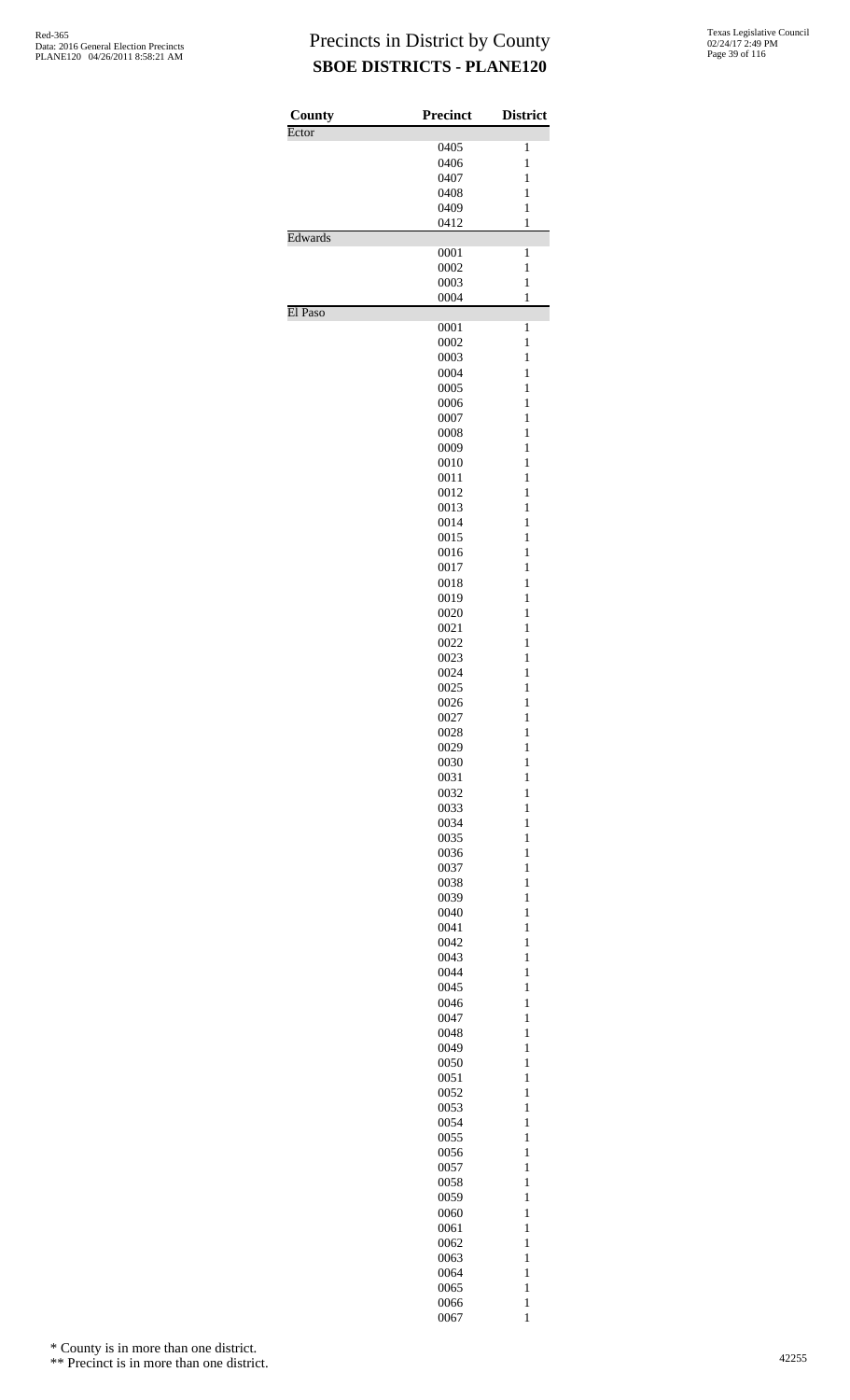| County  | <b>Precinct</b> | <b>District</b>              |
|---------|-----------------|------------------------------|
| El Paso |                 |                              |
|         | 0068<br>0069    | 1<br>$\mathbf{1}$            |
|         | 0070            | $\mathbf{1}$                 |
|         | 0071            | 1                            |
|         | 0072            | $\mathbf{1}$                 |
|         | 0073<br>0074    | $\mathbf{1}$<br>$\mathbf{1}$ |
|         | 0075            | $\mathbf{1}$                 |
|         | 0076            | $\mathbf{1}$                 |
|         | 0077            | $\mathbf{1}$                 |
|         | 0078            | $\mathbf{1}$                 |
|         | 0079<br>0080    | $\mathbf{1}$<br>$\mathbf{1}$ |
|         | 0081            | $\mathbf{1}$                 |
|         | 0082            | $\mathbf{1}$                 |
|         | 0083            | $\mathbf{1}$                 |
|         | 0084            | $\mathbf{1}$                 |
|         | 0085            | $\mathbf{1}$<br>$\mathbf{1}$ |
|         | 0086<br>0087    | $\mathbf{1}$                 |
|         | 0088            | $\mathbf{1}$                 |
|         | 0089            | $\mathbf{1}$                 |
|         | 0090            | $\mathbf{1}$                 |
|         | 0091<br>0092    | 1<br>$\mathbf{1}$            |
|         | 0093            | $\mathbf{1}$                 |
|         | 0094            | $\mathbf{1}$                 |
|         | 0095            | $\mathbf{1}$                 |
|         | 0096            | $\mathbf{1}$                 |
|         | 0097            | $\mathbf{1}$<br>$\mathbf{1}$ |
|         | 0098<br>0099    | $\mathbf{1}$                 |
|         | 0100            | $\mathbf{1}$                 |
|         | 0101            | 1                            |
|         | 0102            | $\mathbf{1}$                 |
|         | 0103            | $\mathbf{1}$<br>$\mathbf{1}$ |
|         | 0104<br>0105    | $\mathbf{1}$                 |
|         | 0106            | $\mathbf{1}$                 |
|         | 0107            | $\mathbf{1}$                 |
|         | 0108            | $\mathbf{1}$                 |
|         | 0109            | $\mathbf{1}$<br>$\mathbf{1}$ |
|         | 0110<br>0111    | $\mathbf{1}$                 |
|         | 0112            | $\mathbf{1}$                 |
|         | 0113            | $\mathbf{1}$                 |
|         | 0114            | $\mathbf{1}$                 |
|         | 0115            | $\mathbf{1}$<br>$\mathbf{1}$ |
|         | 0116<br>0117    | $\mathbf{1}$                 |
|         | 0118            | $\mathbf{1}$                 |
|         | 0119            | $\mathbf{1}$                 |
|         | 0120            | $\mathbf{1}$                 |
|         | 0121            | $\mathbf{1}$<br>$\mathbf{1}$ |
|         | 0122<br>0123    | $\mathbf{1}$                 |
|         | 0124            | $\mathbf{1}$                 |
|         | 0125            | $\mathbf{1}$                 |
|         | 0126            | $\mathbf{1}$                 |
|         | 0127            | $\mathbf{1}$                 |
|         | 0128<br>0129    | $\mathbf{1}$<br>$\mathbf{1}$ |
|         | 0130            | $\mathbf{1}$                 |
|         | 0131            | $\mathbf{1}$                 |
|         | 0132            | $\mathbf{1}$                 |
|         | 0133<br>0134    | $\mathbf{1}$<br>$\mathbf{1}$ |
|         | 0135            | $\mathbf{1}$                 |
|         | 0136            | $\mathbf{1}$                 |
|         | 0137            | $\mathbf{1}$                 |
|         | 0138            | $\mathbf{1}$                 |
|         | 0139            | $\mathbf{1}$                 |
|         | 0140<br>0141    | $\mathbf{1}$<br>$\mathbf{1}$ |
|         | 0142            | $\mathbf{1}$                 |
|         | 0143            | $\mathbf{1}$                 |
|         | 0144            | $\mathbf{1}$                 |
|         | 0145            | $\mathbf{1}$                 |
|         | 0146            | $\mathbf 1$                  |

\* County is in more than one district.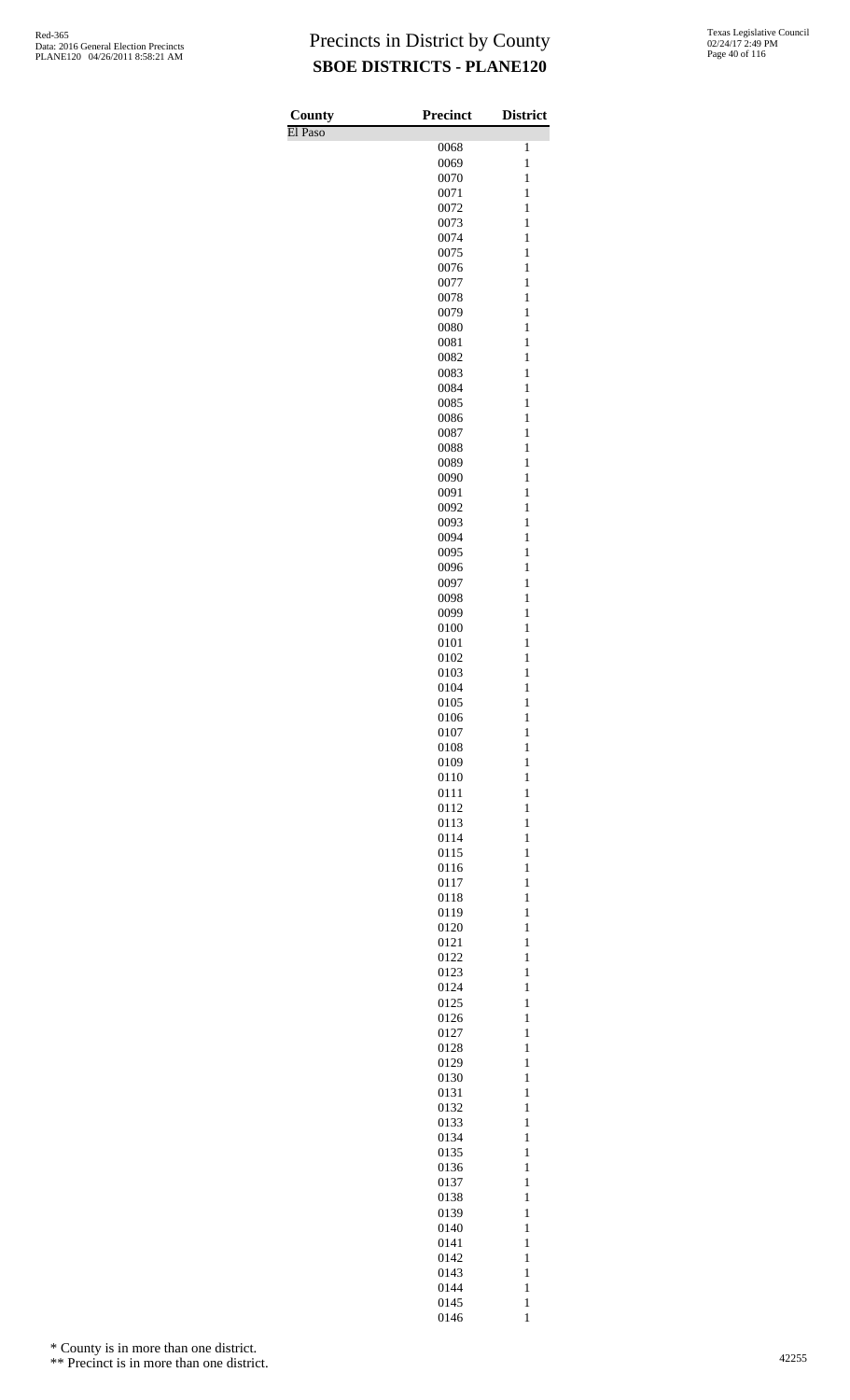| County  | <b>Precinct</b> | <b>District</b>              |
|---------|-----------------|------------------------------|
| El Paso | 0147            | 1                            |
|         | 0148            | $\mathbf{1}$                 |
|         | 0149            | $\mathbf{1}$                 |
|         | 0150            | $\mathbf{1}$                 |
|         | 0151<br>0152    | $\mathbf{1}$<br>$\mathbf{1}$ |
|         | 0153            | $\mathbf{1}$                 |
|         | 0154            | $\mathbf{1}$                 |
|         | 0155            | $\mathbf{1}$                 |
|         | 0156            | $\mathbf{1}$                 |
|         | 0157<br>0158    | $\mathbf{1}$<br>$\mathbf{1}$ |
|         | 0159            | $\mathbf{1}$                 |
|         | 0160            | $\mathbf{1}$                 |
|         | 0161            | $\mathbf{1}$                 |
|         | 0162<br>0163    | $\mathbf{1}$<br>$\mathbf{1}$ |
|         | 0164            | $\mathbf{1}$                 |
|         | 0165            | $\mathbf{1}$                 |
|         | 0166            | $\mathbf{1}$                 |
|         | 0167            | $\mathbf{1}$                 |
|         | 0168<br>0169    | $\mathbf{1}$<br>$\mathbf{1}$ |
|         | 0170            | $\mathbf{1}$                 |
|         | 0171            | $\mathbf{1}$                 |
|         | 0172            | $\mathbf{1}$                 |
|         | 0173            | $\mathbf{1}$                 |
|         | 0174<br>0175    | $\mathbf{1}$<br>$\mathbf{1}$ |
|         | 0176            | $\mathbf{1}$                 |
|         | 0177            | $\mathbf{1}$                 |
|         | 0178            | $\mathbf{1}$                 |
|         | 0179            | $\mathbf{1}$                 |
|         | 0180            | $\mathbf{1}$<br>$\mathbf{1}$ |
|         | 0181<br>0182    | $\mathbf{1}$                 |
|         | 0183            | $\mathbf{1}$                 |
|         | 0184            | $\mathbf{1}$                 |
|         | 0185            | 1                            |
|         | 0186            | 1<br>$\mathbf{1}$            |
|         | 0187<br>0188    | $\mathbf{1}$                 |
|         | 0189            | $\mathbf{1}$                 |
|         | 0190            | $\mathbf{1}$                 |
|         | 0191            | $\mathbf{1}$                 |
| Ellis   | 0101            | 14                           |
|         | 0102            | 14                           |
|         | 0103            | 14                           |
|         | 0104            | 14                           |
|         | 0105            | 14                           |
|         | 0106<br>0107    | 14<br>14                     |
|         | 0108            | 14                           |
|         | 0109            | 14                           |
|         | 0110            | 14                           |
|         | 0111            | 14                           |
|         | 0112<br>0113    | 14<br>14                     |
|         | 0114            | 14                           |
|         | 0115            | 14                           |
|         | 0116            | 14                           |
|         | 0117            | 14                           |
|         | 0118<br>0119    | 14<br>14                     |
|         | 0120            | 14                           |
|         | 0121            | 14                           |
|         | 0122            | 14                           |
|         | 0123            | 14                           |
|         | 0124<br>0125    | 14<br>14                     |
|         | 0126            | 14                           |
|         | 0127            | 14                           |
|         | 0128            | 14                           |
|         | 0129            | 14                           |
|         | 0130<br>0131    | 14<br>14                     |
|         | 0132            | 14                           |
|         | 0133            | 14                           |

\* County is in more than one district.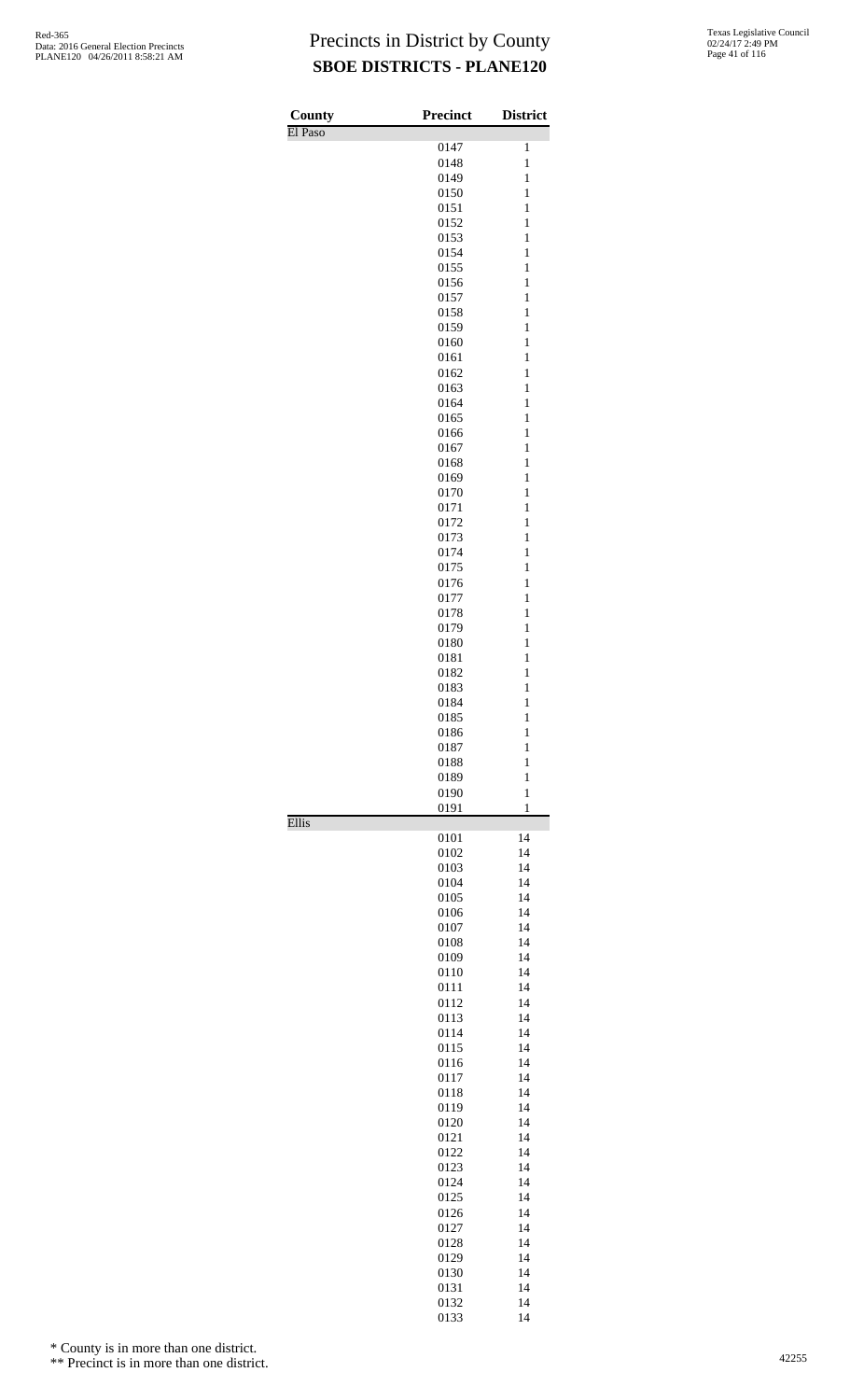| County  | Precinct     | <b>District</b> |
|---------|--------------|-----------------|
| Ellis   |              |                 |
|         | 0134         | 14              |
|         | 0135         | 14              |
|         | 0136<br>0137 | 14<br>14        |
|         | 0138         | 14              |
|         | 0139         | 14              |
|         | 0140         | 14              |
|         | 0141         | 14              |
|         | 0142         | 14              |
|         | 0143         | 14              |
|         | 0144         | 14<br>14        |
|         | 0145<br>0146 | 14              |
|         | 0147         | 14              |
|         | 0148         | 14              |
|         | 0149         | 14              |
| Erath   |              |                 |
|         | 0010         | 14              |
|         | 0011<br>0012 | 14<br>14        |
|         | 0018         | 14              |
|         | 0019         | 14              |
|         | 0020         | 14              |
|         | 0021         | 14              |
|         | 0023         | 14              |
|         | 0024         | 14              |
|         | 0025         | 14              |
|         | 0030<br>0031 | 14<br>14        |
|         | 0032         | 14              |
|         | 0033         | 14              |
|         | 0034         | 14              |
|         | 0035         | 14              |
|         | 0041         | 14              |
|         | 0044         | 14              |
|         | 0045<br>0046 | 14<br>14        |
|         | 0047         | 14              |
| Falls   |              |                 |
|         | 0101         | 10              |
|         | 0104         | 10              |
|         | 0105         | 10<br>10        |
|         | 0201<br>0203 | 10              |
|         | 0204         | 10              |
|         | 0301         | 10              |
|         | 0302         | 10              |
|         | 0303         | 10              |
|         | 0304         | 10              |
|         | 0403         | 10              |
|         | 0404<br>0405 | 10<br>10        |
| Fannin  |              |                 |
|         | 0001         | 9               |
|         | 0002         | 9               |
|         | 0003         | 9               |
|         | 0004         | 9               |
|         | 0005<br>0006 | 9<br>9          |
|         | 0007         | 9               |
|         | 0009         | 9               |
|         | 0010         | 9               |
|         | 0011         | 9               |
|         | 0012         | 9               |
|         | 0013         | 9               |
|         | 0015         | 9               |
|         | 0016<br>0018 | 9<br>9          |
|         | 0019         | 9               |
| Fayette |              |                 |
|         | 0002         | 10              |
|         | 0003         | 10              |
|         | 0004         | 10<br>10        |
|         | 0005<br>0006 | 10              |
|         | 0007         | 10              |
|         | 0008         | 10              |
|         | 0009         | 10              |
|         | 0010         | 10              |

\* County is in more than one district.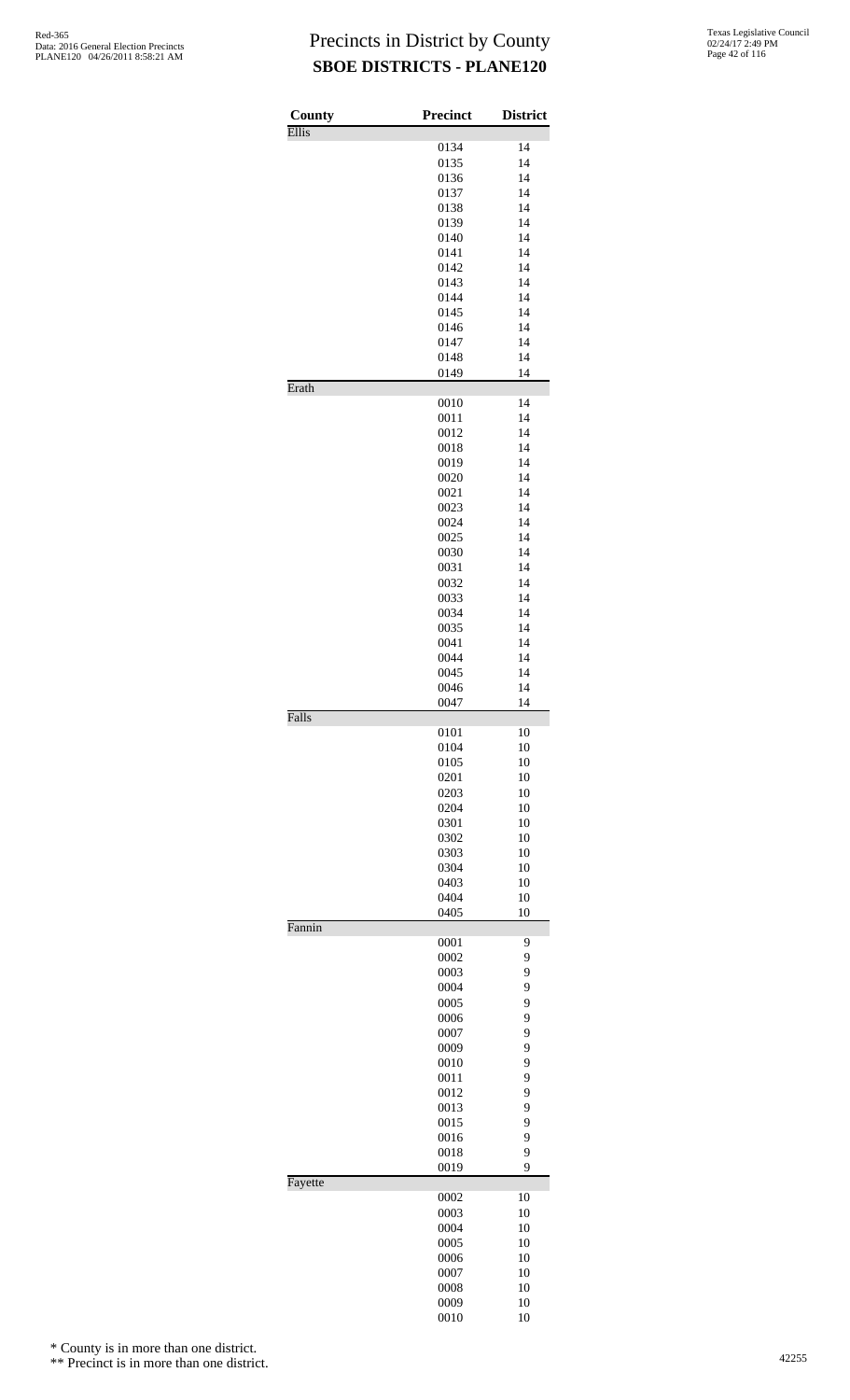| County                 | <b>Precinct</b> | <b>District</b>                                     |
|------------------------|-----------------|-----------------------------------------------------|
| Fayette                | 0011            | 10                                                  |
|                        | 0012            | 10                                                  |
|                        | 0013            | 10                                                  |
|                        | 0014            | 10                                                  |
|                        | 0015            | 10                                                  |
|                        | 0016            | 10                                                  |
|                        | 0017            | 10                                                  |
|                        | 001E<br>001N    | 10<br>10                                            |
|                        | 001W            | 10                                                  |
|                        | 0020            | 10                                                  |
|                        | 0021            | 10                                                  |
|                        | 0022            | 10                                                  |
|                        | 0023            | 10                                                  |
|                        | 0024<br>0025    | 10<br>10                                            |
|                        | 0026            | 10                                                  |
| Fisher                 |                 |                                                     |
|                        | 0001            | 15                                                  |
|                        | 0004            | 15                                                  |
|                        | 0010            | 15                                                  |
|                        | 0012            | 15                                                  |
| Floyd                  | 0001            | 15                                                  |
|                        | 0009            | 15                                                  |
|                        | 0018            | 15                                                  |
|                        | 0023            | 15                                                  |
|                        | 0024            | 15                                                  |
|                        | 024B            | 15                                                  |
| Foard                  |                 |                                                     |
|                        | 0101<br>0201    | 15<br>15                                            |
|                        | 0301            | 15                                                  |
|                        | 0401            | 15                                                  |
| Fort Bend <sup>*</sup> |                 |                                                     |
|                        | 1001            | 7                                                   |
|                        | 1002<br>1003    | $\overline{7}$<br>$\overline{\mathbf{4}}$           |
|                        | 1007            | 7                                                   |
|                        | 1008            | 7                                                   |
|                        | 1010            | $\overline{7}$                                      |
|                        | 1012            | $\overline{7}$                                      |
|                        | 1013            | $\overline{7}$                                      |
|                        | 1015            | 7                                                   |
|                        | 1018<br>1021    | 7<br>$\overline{7}$                                 |
|                        | 1024            | 7                                                   |
|                        | 1025            | $\overline{7}$                                      |
|                        | 1037            | 7                                                   |
|                        | 1040            | 7                                                   |
|                        | 1048            | $\overline{7}$                                      |
|                        | 1054            | $\overline{7}$                                      |
|                        | 1058<br>1067    | $\overline{7}$<br>7                                 |
|                        | 1068            | 7                                                   |
|                        | 1072            | $\overline{7}$                                      |
|                        | 1073            | 7                                                   |
|                        | 1074            | $\overline{7}$                                      |
|                        | 1076            | 7                                                   |
|                        | 1085            | 7<br>$\overline{7}$                                 |
|                        | 1087<br>1094    | $\overline{\mathcal{L}}$                            |
|                        | 1097            | $\overline{7}$                                      |
|                        | 1103            | 7                                                   |
|                        | 1109            | 7                                                   |
|                        | 1114            | $\overline{4}$                                      |
|                        | 1118            | 7                                                   |
|                        | 1120            | $\overline{7}$<br>7                                 |
|                        | 1128<br>1134    | $\overline{4}$                                      |
|                        | 1141            | $\overline{7}$                                      |
|                        | 1152            | 7                                                   |
|                        | 2016            | $\overline{7}$                                      |
|                        | 2017            | $\overline{4}$                                      |
|                        | 2022            | 7                                                   |
|                        | 2023<br>2031    | $\overline{\mathcal{L}}$<br>$\overline{\mathbf{4}}$ |
|                        | 2033            | $\overline{4}$                                      |
|                        | 2034            | $\overline{4}$                                      |

\* County is in more than one district.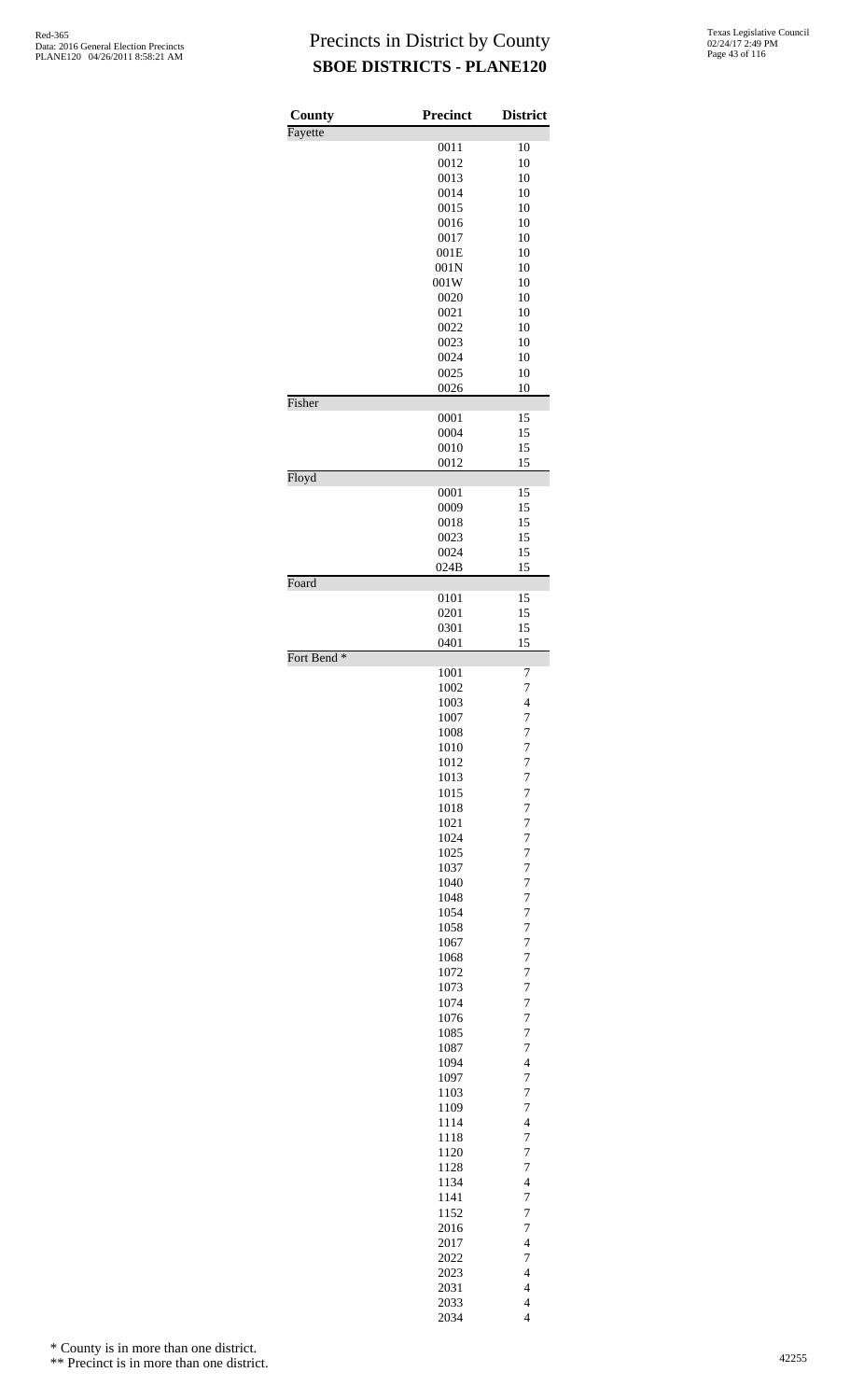| County                 | <b>Precinct</b> | <b>District</b>                                      |
|------------------------|-----------------|------------------------------------------------------|
| Fort Bend <sup>*</sup> |                 |                                                      |
|                        | 2036            | $\overline{4}$                                       |
|                        | 2043            | 7                                                    |
|                        | 2050<br>2051    | $\overline{4}$<br>$\overline{4}$                     |
|                        | 2052            | $\overline{4}$                                       |
|                        | 2055            | $\overline{\mathcal{L}}$                             |
|                        | 2056            | $\overline{4}$                                       |
|                        | 2059            | $\overline{4}$                                       |
|                        | 2060            | 7                                                    |
|                        | 2061            | $\overline{7}$                                       |
|                        | 2066            | 7                                                    |
|                        | 2070<br>2075    | $\overline{\mathcal{L}}$<br>$\overline{\mathcal{L}}$ |
|                        | 2077            | $\overline{4}$                                       |
|                        | 2078            | $\overline{7}$                                       |
|                        | 2081            | $\overline{4}$                                       |
|                        | 2088            | $\overline{4}$                                       |
|                        | 2089            | $\overline{4}$                                       |
|                        | 2090            | $\overline{4}$                                       |
|                        | 2091            | $\overline{4}$                                       |
|                        | 2092            | 7                                                    |
|                        | 2093<br>2096    | $\overline{7}$<br>$\overline{7}$                     |
|                        | 2099            | $\overline{7}$                                       |
|                        | 2100            | $\overline{7}$                                       |
|                        | 2101            | 7                                                    |
|                        | 2106            | 7                                                    |
|                        | 2108            | $\overline{4}$                                       |
|                        | 2112            | $\overline{4}$                                       |
|                        | 2115            | $\overline{4}$                                       |
|                        | 2116<br>2123    | $\overline{4}$<br>$\overline{4}$                     |
|                        | 2136            | $\overline{\mathcal{L}}$                             |
|                        | 2137            | 7                                                    |
|                        | 2138            | $\overline{4}$                                       |
|                        | 2139            | 7                                                    |
|                        | 2151            | $\overline{7}$                                       |
|                        | 3004            | $\overline{7}$                                       |
|                        | 3005            | $\overline{7}$                                       |
|                        | 3006<br>3009    | 7<br>$\overline{7}$                                  |
|                        | 3014            | $\overline{7}$                                       |
|                        | 3019            | $\overline{7}$                                       |
|                        | 3032            | 7                                                    |
|                        | 3038            | $\overline{7}$                                       |
|                        | 3041            | 7                                                    |
|                        | 3053            | $\overline{7}$                                       |
|                        | 3057            | $\overline{7}$                                       |
|                        | 3063            | $\overline{7}$                                       |
|                        | 3069            | $\overline{7}$<br>$\overline{7}$                     |
|                        | 3083<br>3095    | $\overline{7}$                                       |
|                        | 3098            | $\overline{7}$                                       |
|                        | 3104            | 7                                                    |
|                        | 3113            | $\overline{7}$                                       |
|                        | 3122            | 7                                                    |
|                        | 3130            | $\overline{7}$                                       |
|                        | 3132            | $\overline{7}$                                       |
|                        | 3133            | $\overline{7}$                                       |
|                        | 3142<br>3143    | $\overline{7}$<br>$\overline{7}$                     |
|                        | 3144            | $\overline{7}$                                       |
|                        | 3145            | $\overline{7}$                                       |
|                        | 3146            | 7                                                    |
|                        | 3148            | $\overline{7}$                                       |
|                        | 3149            | 7                                                    |
|                        | 3150            | $\overline{7}$                                       |
|                        | 4011<br>4020    | $\overline{7}$<br>$\overline{7}$                     |
|                        |                 | $\overline{7}$                                       |
|                        | 4026<br>4027    | $\overline{7}$                                       |
|                        | 4028            | $\overline{7}$                                       |
|                        | 4029            | $\overline{7}$                                       |
|                        | 4030            | 7                                                    |
|                        | 4035            | $\overline{7}$                                       |
|                        | 4039            | 7                                                    |
|                        | 4042            | $\overline{7}$                                       |
|                        | 4044            | $\overline{7}$                                       |
|                        | 4045            | $\overline{7}$                                       |

\* County is in more than one district.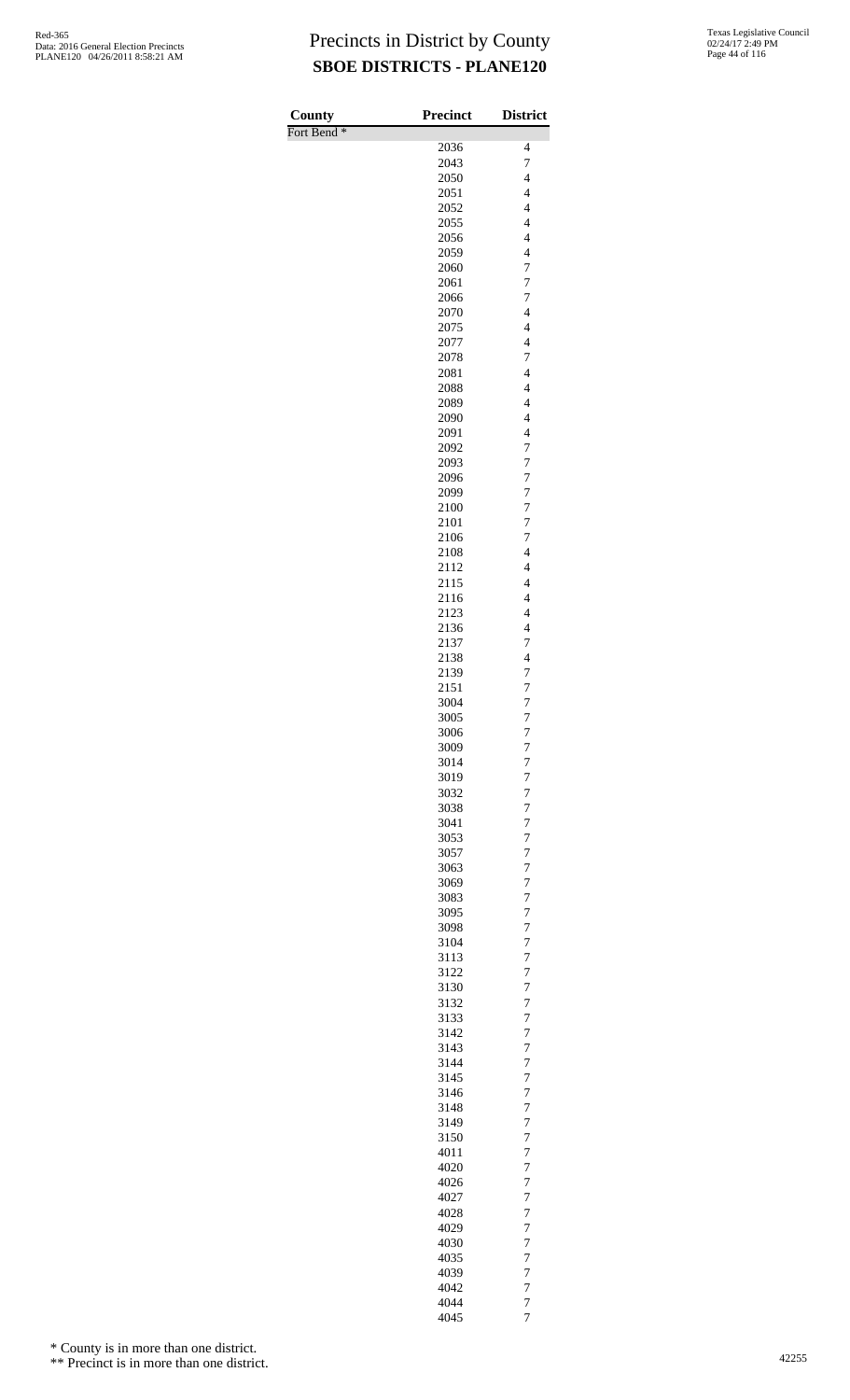| County                 | <b>Precinct</b> | <b>District</b>     |
|------------------------|-----------------|---------------------|
| Fort Bend <sup>*</sup> |                 |                     |
|                        | 4046            | 7                   |
|                        | 4047<br>4049    | $\overline{7}$<br>7 |
|                        | 4062            | 7                   |
|                        | 4064            | $\overline{7}$      |
|                        | 4065            | $\overline{7}$      |
|                        | 4071            | $\overline{7}$      |
|                        | 4079            | 7                   |
|                        | 4080            | 7                   |
|                        | 4082<br>4084    | $\overline{7}$<br>7 |
|                        | 4086            | $\overline{7}$      |
|                        | 4102            | 7                   |
|                        | 4105            | 7                   |
|                        | 4107            | $\overline{7}$      |
|                        | 4110            | $\overline{7}$      |
|                        | 4111            | $\overline{7}$      |
|                        | 4117<br>4119    | 7<br>7              |
|                        | 4121            | $\overline{7}$      |
|                        | 4124            | 7                   |
|                        | 4125            | $\overline{7}$      |
|                        | 4126            | 7                   |
|                        | 4127            | 7                   |
|                        | 4129            | $\overline{7}$      |
|                        | 4131            | $\overline{7}$      |
|                        | 4135<br>4140    | $\overline{7}$<br>7 |
|                        | 4147            | $\overline{7}$      |
| Franklin               |                 |                     |
|                        | 0101            | 9                   |
|                        | 0102            | 9                   |
|                        | 0201<br>0202    | 9<br>9              |
|                        | 0301            | 9                   |
|                        | 0302            | 9                   |
|                        | 0401            | 9                   |
|                        | 0402            | 9                   |
| Freestone              |                 |                     |
|                        | 0001<br>0002    | 10<br>10            |
|                        | 0003            | 10                  |
|                        | 0004            | 10                  |
|                        | 0005            | 10                  |
|                        | 0006            | 10                  |
|                        | 0007            | 10                  |
|                        | 0008<br>0009    | 10<br>10            |
|                        | 0010            | 10                  |
|                        | 0011            | 10                  |
|                        | 0012            | 10                  |
|                        | 0013            | 10                  |
|                        | 0014            | 10                  |
| Frio                   | 0015            | 10                  |
|                        | 0001            | $\mathbf{1}$        |
|                        | 0002            | 1                   |
|                        | 0003            | 1                   |
|                        | 0004            | $\mathbf{1}$        |
|                        | 0005            | $\mathbf{1}$        |
|                        | 0006<br>0008    | 1<br>1              |
|                        | 0009            | $\mathbf{1}$        |
|                        | 0010            | $\mathbf{1}$        |
| Gaines                 |                 |                     |
|                        | 0002            | 15                  |
|                        | 0003<br>0004    | 15<br>15            |
|                        | 0005            | 15                  |
|                        | 0006            | 15                  |
|                        | 0007            | 15                  |
|                        | 0008            | 15                  |
|                        | 0009            | 15                  |
| Galveston              | 0103            | 7                   |
|                        | 0104            | 7                   |
|                        | 0105            | $\overline{7}$      |
|                        | 0142            | 7                   |
|                        | 0144            | $\overline{7}$      |

\* County is in more than one district.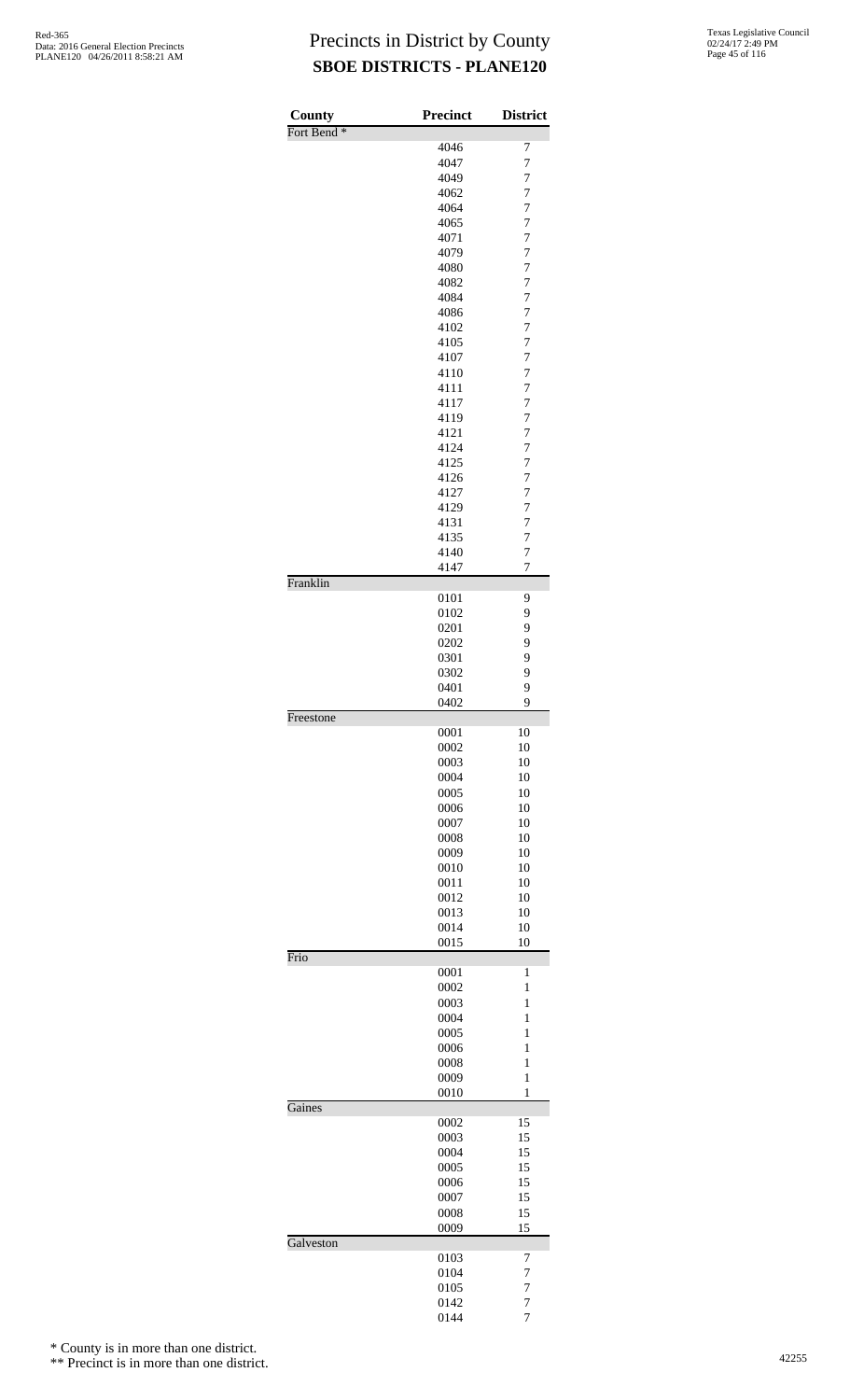| County    | <b>Precinct</b> | <b>District</b>                  |
|-----------|-----------------|----------------------------------|
| Galveston |                 |                                  |
|           | 0146<br>0148    | 7<br>$\overline{7}$              |
|           | 0150            | 7                                |
|           | 0151            | $\overline{7}$                   |
|           | 0152            | 7                                |
|           | 0159            | 7                                |
|           | 0165            | $\overline{7}$                   |
|           | 0166            | 7                                |
|           | 0167<br>0168    | $\overline{7}$<br>7              |
|           | 0169            | 7                                |
|           | 0170            | $\overline{7}$                   |
|           | 0172            | 7                                |
|           | 0192            | $\overline{7}$                   |
|           | 0193<br>0197    | 7<br>7                           |
|           | 0218            | $\overline{7}$                   |
|           | 0219            | 7                                |
|           | 0220            | $\overline{7}$                   |
|           | 0221            | 7                                |
|           | 0223            | 7                                |
|           | 0224<br>0225    | $\overline{7}$<br>7              |
|           | 0226            | $\overline{7}$                   |
|           | 0227            | 7                                |
|           | 0228            | 7                                |
|           | 0232            | $\overline{7}$                   |
|           | 0258            | 7<br>$\overline{7}$              |
|           | 0263<br>0274    | 7                                |
|           | 0275            | 7                                |
|           | 0276            | $\overline{7}$                   |
|           | 0277            | 7                                |
|           | 0278            | $\overline{7}$                   |
|           | 0279<br>0280    | 7<br>7                           |
|           | 0281            | $\overline{7}$                   |
|           | 0283            | $\overline{7}$                   |
|           | 0301            | 7                                |
|           | 0306            | 7                                |
|           | 0309<br>0311    | $\overline{7}$<br>7              |
|           | 0312            | $\overline{7}$                   |
|           | 0314            | $\overline{7}$                   |
|           | 0315            | 7                                |
|           | 0316            | 7                                |
|           | 0330<br>0331    | $\overline{7}$<br>$\overline{7}$ |
|           | 0334            | $\overline{7}$                   |
|           | 0336            | 7                                |
|           | 0338            | 7                                |
|           | 0340            | $\overline{7}$                   |
|           | 0341<br>0343    | $\overline{7}$<br>$\overline{7}$ |
|           | 0345            | 7                                |
|           | 0347            | 7                                |
|           | 0389            | $\overline{7}$                   |
|           | 0391            | $\overline{7}$                   |
|           | 0394<br>0398    | $\overline{7}$<br>7              |
|           | 0399            | 7                                |
|           | 0401            | $\overline{7}$                   |
|           | 0439            | $\overline{7}$                   |
|           | 0453<br>0454    | $\overline{7}$<br>7              |
|           | 0455            | 7                                |
|           | 0456            | $\overline{7}$                   |
|           | 0457            | $\overline{7}$                   |
|           | 0460            | $\overline{7}$                   |
|           | 0461<br>0462    | 7<br>7                           |
|           | 0464            | $\overline{7}$                   |
|           | 0471            | 7                                |
|           | 0482            | $\overline{7}$                   |
|           | 0487            | 7                                |
|           | 0488<br>0490    | 7<br>$\overline{7}$              |
|           | 1051            | $\overline{7}$                   |
|           | 1651            | $\overline{7}$                   |

\* County is in more than one district.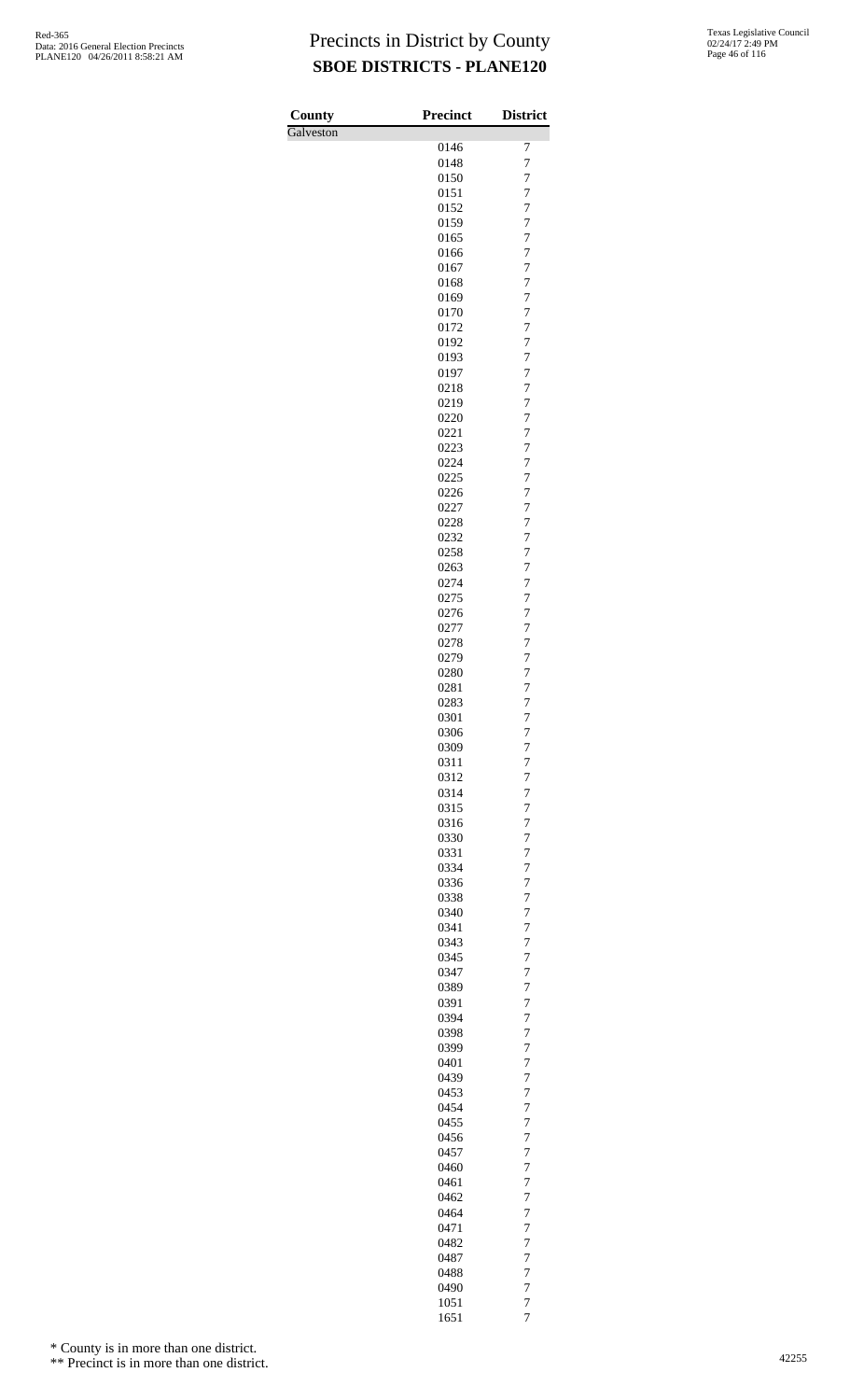| County    | Precinct     | <b>District</b>                            |
|-----------|--------------|--------------------------------------------|
| Galveston |              |                                            |
|           | 2321         | 7                                          |
|           | 2322         | $\overline{7}$                             |
|           | 2323<br>2801 | 7<br>$\overline{7}$                        |
|           | 3061         | $\overline{7}$                             |
|           | 3301         | $\overline{7}$                             |
|           | 3311         | $\overline{7}$                             |
|           | 4391         | 7                                          |
| Garza     |              |                                            |
|           | 0001         | 15                                         |
|           | 0002         | 15<br>15                                   |
|           | 0003<br>0004 | 15                                         |
|           | 0005         | 15                                         |
|           | 0006         | 15                                         |
| Gillespie |              |                                            |
|           | 0001         | 5                                          |
|           | 0002         | 5                                          |
|           | 0003         | 5                                          |
|           | 0004<br>0005 | 5<br>5                                     |
|           | 0006         | 5                                          |
|           | 0007         |                                            |
|           | 0008         | $\frac{5}{5}$                              |
|           | 0009         | 5                                          |
|           | 0010         | 5                                          |
|           | 0012         | 5                                          |
|           | 0013         | 5                                          |
|           | 0015         | 5                                          |
| Glasscock | 0001         | 1                                          |
|           | 0002         | 1                                          |
|           | 0003         | 1                                          |
|           | 0004         | 1                                          |
| Goliad    |              |                                            |
|           | 0011         | $\overline{\mathbf{c}}$                    |
|           | 0012         | $\begin{array}{c} 2 \\ 2 \\ 2 \end{array}$ |
|           | 0021<br>0022 |                                            |
|           | 0031         | $\overline{\mathbf{c}}$                    |
|           | 0032         |                                            |
|           | 0041         |                                            |
|           | 0042         | $\begin{array}{c} 2 \\ 2 \\ 2 \end{array}$ |
|           | 0043         |                                            |
| Gonzales  |              |                                            |
|           | 0001         | 3                                          |
|           | 0002<br>0003 | 3<br>3                                     |
|           | 0005         | 3                                          |
|           | 0007         | 3                                          |
|           | 0008         | 3                                          |
|           | 0009         | 3                                          |
|           | 0010         | 3                                          |
|           | 0011         | 3                                          |
|           | 0012         | 3<br>3                                     |
|           | 0013<br>0014 | 3                                          |
|           | 0015         | 3                                          |
|           | 04/6         | 3                                          |
| Gray      |              |                                            |
|           | 0001         | 15                                         |
|           | 0002         | 15                                         |
|           | 0003<br>0004 | 15<br>15                                   |
|           | 0005         | 15                                         |
|           | 0006         | 15                                         |
|           | 0007         | 15                                         |
| Grayson   |              |                                            |
|           | 0101         | 9                                          |
|           | 0102         | 9                                          |
|           | 0103         | 9                                          |
|           | 0104         | 9                                          |
|           | 0105<br>0106 | 9<br>9                                     |
|           | 0107         | 9                                          |
|           | 0108         | 9                                          |
|           | 0201         | 9                                          |
|           | 0202         | 9                                          |
|           | 0203         | 9                                          |

\* County is in more than one district.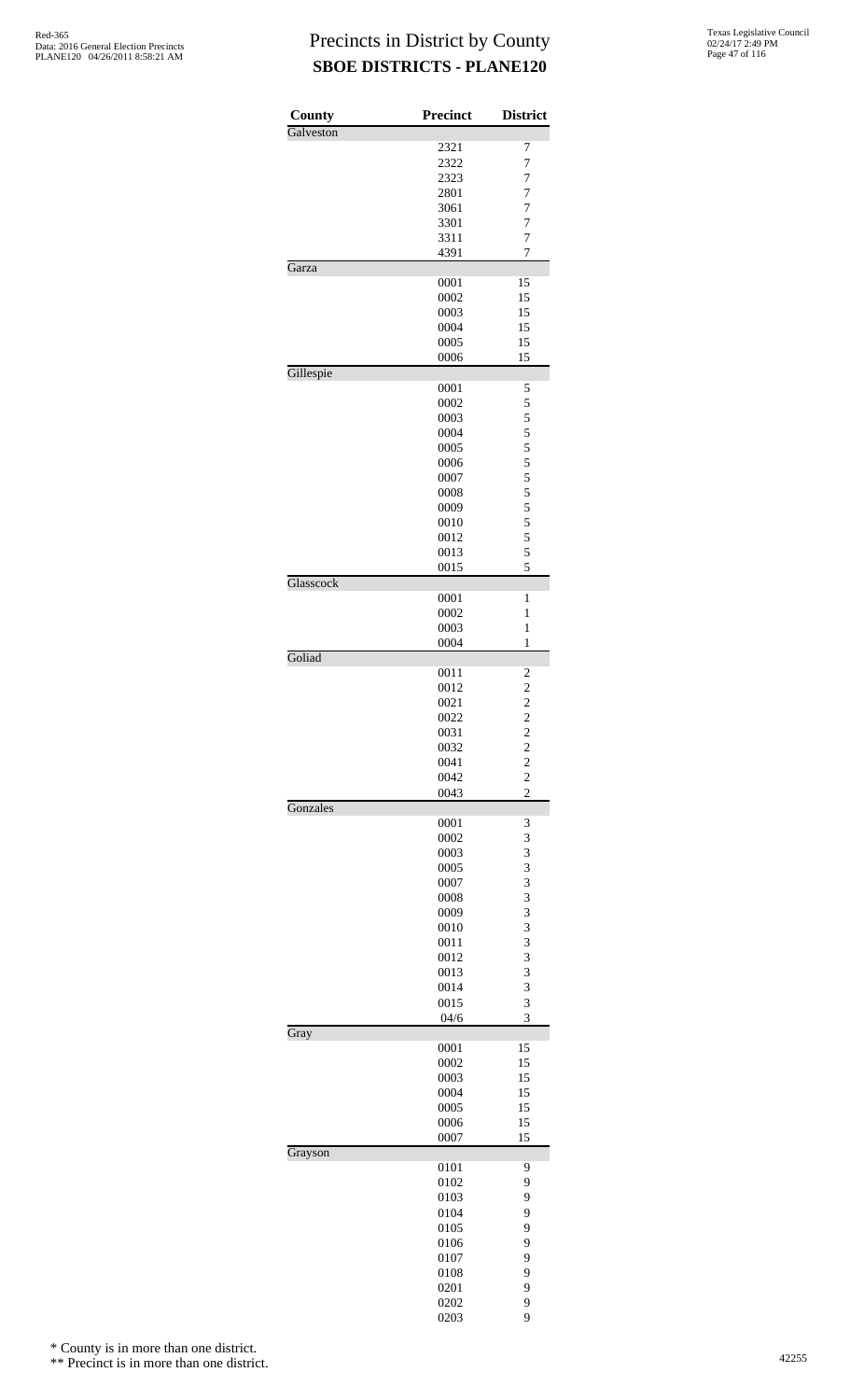| County    | <b>Precinct</b> | <b>District</b> |
|-----------|-----------------|-----------------|
| Grayson   |                 |                 |
|           | 0204<br>0205    | 9<br>9          |
|           | 0206            | 9               |
|           | 0207            | 9               |
|           | 0208            | 9               |
|           | 0209            | 9               |
|           | 0210            | 9               |
|           | 0301            | 9               |
|           | 0302            | 9               |
|           | 0303            | 9               |
|           | 0304            | 9               |
|           | 0305            | 9               |
|           | 0306            | 9               |
|           | 0307            | 9               |
|           | 0308            | 9               |
|           | 0309            | 9               |
|           | 0401            | 9               |
|           | 0402            | 9               |
|           | 0403            | 9               |
|           | 0404            | 9               |
|           | 0405            | 9               |
|           | 0406            | 9               |
|           | 0407            | 9               |
|           | 0408            | 9<br>9          |
| Gregg     | 0409            |                 |
|           | 0001            | 9               |
|           | 0002<br>0003    | 9<br>9          |
|           | 0004            | 9               |
|           | 0005            | 9               |
|           | 0006            | 9               |
|           | 0007            | 9               |
|           | 0008            | 9               |
|           | 0009            | 9               |
|           | 0010            | 9               |
|           | 0011            | 9               |
|           | 0012            | 9               |
|           | 0013            | 9               |
|           | 0014            | 9               |
|           | 0015            | 9               |
|           | 0016            | 9               |
|           | 0017            | 9               |
|           | 0018            | 9               |
|           | 0019            | 9               |
|           | 0020            | 9               |
| Grimes    | 0021            | 9               |
|           | 0001            | 8               |
|           | 0002            | 8               |
|           | 0003            | 8               |
|           | 0004            | 8               |
|           | 0005            | 8               |
|           | 0006            | 8               |
|           | 0007            | 8               |
|           | 0008            | 8               |
|           | 0009            | 8               |
|           | 0010            | 8               |
|           | 0011            | 8               |
|           | 0012            | 8               |
|           | 0014            | 8               |
| Guadalupe | 0015            | 8               |
|           | 0101            | 5               |
|           | 0102            | 5               |
|           | 0103            | 5               |
|           | 0104            | 5               |
|           | 0105            | 5               |
|           | 0106            | 5               |
|           | 0107            | 5               |
|           | 0108            | 5               |
|           | 0109            | 5               |
|           | 0110            | 5               |
|           | 0111            | 5<br>5          |
|           | 0112<br>0113    | 5               |
|           | 0114            | 5               |
|           | 0115            | 5               |
|           | 0116            | 5               |

\* County is in more than one district.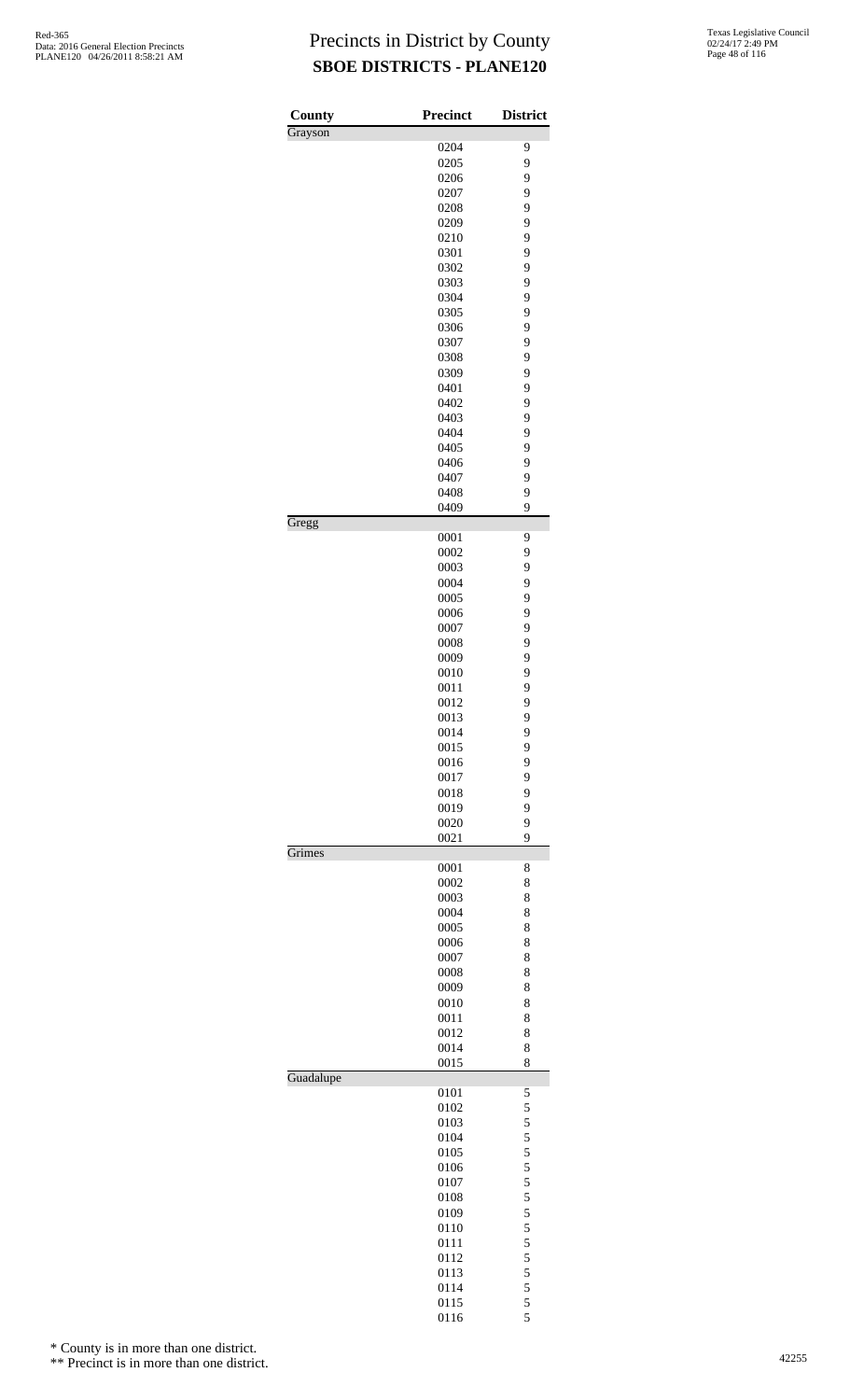| County    | <b>Precinct</b> | <b>District</b> |
|-----------|-----------------|-----------------|
| Guadalupe |                 |                 |
|           | 0117            | 5               |
|           | 0118            | 5               |
|           | 0119            | 5               |
|           | 0120            | 5               |
|           | 0121            | 5<br>5          |
|           | 0122            | 5               |
|           | 0123<br>0124    | 5               |
|           | 0125            | 5               |
|           | 0126            | 5               |
|           | 0127            | 5               |
|           | 0201            | 5               |
|           | 0202            | 5               |
|           | 0203            | 5               |
|           | 0204            | 5               |
|           | 0205            | 5               |
|           | 0206            | 5               |
|           | 0207            | 5               |
|           | 0208            | 5               |
|           | 0209            | 5               |
|           | 0210            | 5               |
|           | 0211            | 5               |
|           | 0212            | 5               |
|           | 0213            | 5               |
|           | 0214            | 5               |
|           | 0215            | 5               |
|           | 0216            | 5               |
|           | 0217            | 5               |
|           | 0218            | 5               |
|           | 0219            | 5               |
|           | 0220            | 5               |
|           | 0221            | 5               |
|           | 0222            | 5               |
|           | 0223            | 5               |
|           | 0224            | 5               |
|           | 0225            | 5               |
|           | 0226            | 5               |
|           | 0301            | 5<br>5          |
|           | 0302<br>0303    |                 |
|           | 0304            | 5<br>5          |
|           | 0305            | 5               |
|           | 0306            | 5               |
|           | 0401            | 5               |
|           | 0402            | 5               |
|           | 0403            | 5               |
|           | 0404            | 5               |
|           | 0405            | 5               |
|           | 0406            | 5               |
|           | 0407            | 5               |
|           | 0408            | 5               |
|           | 0409            | 5               |
|           | 0410            | 5               |
| Hale      |                 |                 |
|           | 0101            | 15              |
|           | 0102            | 15              |
|           | 0103            | 15              |
|           | 0104            | 15              |
|           | 0105            | 15              |
|           | 0110            | 15              |
|           | 0111            | 15              |
|           | 0112            | 15              |
|           | 0202<br>0203    | 15              |
|           | 0204            | 15<br>15        |
|           | 0205            | 15              |
|           | 0206            | 15              |
|           | 0213            | 15              |
|           | 0214            | 15              |
|           | 0215            | 15              |
|           | 0304            | 15              |
|           | 0305            | 15              |
|           | 0306            | 15              |
|           | 0307            | 15              |
|           | 0308            | 15              |
|           | 0316            | 15              |
|           | 0317            | 15              |
|           | 0318            | 15              |

15

\* County is in more than one district.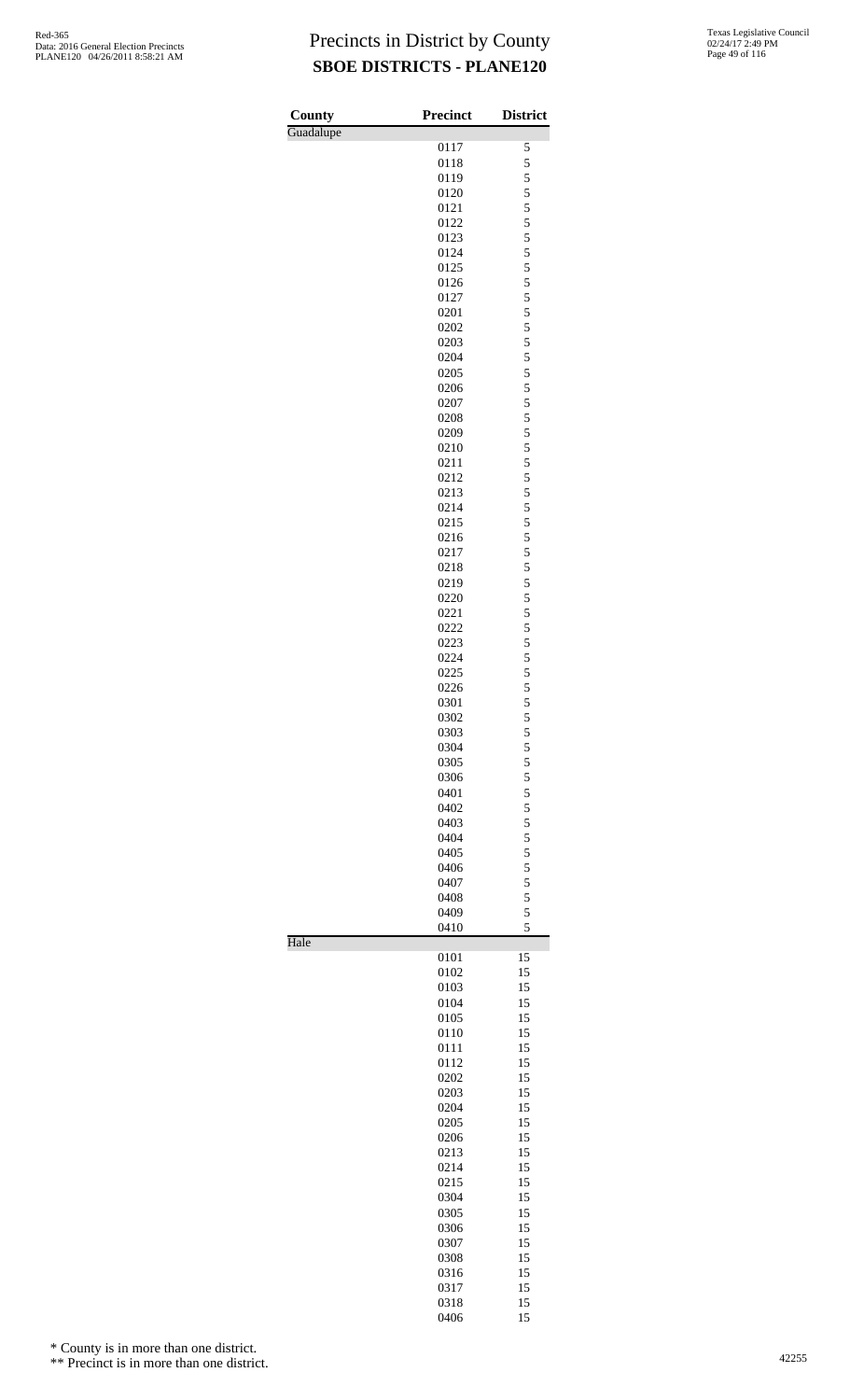| County              | Precinct     | <b>District</b>                  |
|---------------------|--------------|----------------------------------|
| Hale                |              |                                  |
|                     | 0407         | 15                               |
|                     | 0408<br>0409 | 15<br>15                         |
|                     | 0419         | 15                               |
|                     | 0420         | 15                               |
| Hall                |              |                                  |
|                     | 0101<br>0201 | 15<br>15                         |
|                     | 0202         | 15                               |
|                     | 0301         | 15                               |
|                     | 0302         | 15                               |
|                     | 0401         | 15                               |
| Hamilton            | 0402         | 15                               |
|                     | 0001         | 14                               |
|                     | 0004         | 14                               |
|                     | 0005         | 14                               |
|                     | 0007         | 14                               |
|                     | 0009<br>0012 | 14<br>14                         |
|                     | 0014         | 14                               |
|                     | 0015         | 14                               |
|                     | 0017         | 14                               |
|                     | 0022         | 14                               |
| Hansford            | 0023         | 14                               |
|                     | 0001         | 15                               |
|                     | 0002         | 15                               |
|                     | 0003         | 15                               |
|                     | 0004         | 15                               |
|                     | 0005<br>0006 | 15<br>15                         |
|                     | 0007         | 15                               |
|                     | 0009         | 15                               |
| Hardeman            |              |                                  |
|                     | 0001<br>0002 | 15<br>15                         |
|                     | 0003         | 15                               |
|                     | 0004         | 15                               |
| Hardin              | 0001         | 7                                |
|                     | 0002         | $\overline{7}$                   |
|                     | 0003         | 7                                |
|                     | 0004         | $\overline{7}$                   |
|                     | 0005         | $\overline{7}$                   |
|                     | 0006<br>0007 | $\overline{7}$<br>$\overline{7}$ |
|                     | 0008         | $\overline{7}$                   |
|                     | 0009         | $\overline{7}$                   |
|                     | 0010         | $\overline{7}$                   |
|                     | 0011         | $\overline{7}$                   |
|                     | 0012         | $\overline{7}$                   |
|                     | 0013<br>0014 | $\overline{7}$<br>$\overline{7}$ |
|                     | 0015         | $\overline{7}$                   |
|                     | 0016         | $\overline{7}$                   |
|                     | 0017         | $\overline{7}$                   |
|                     | 0018         | 7<br>$\overline{7}$              |
| Harris <sup>*</sup> | 0019         |                                  |
|                     | 0001         | 6                                |
|                     | 0002         | 6                                |
|                     | 0003<br>0004 | 6<br>6                           |
|                     | 0005         | 6                                |
|                     | 0006         | 8                                |
|                     | 0007         | $\overline{4}$                   |
|                     | 0008         | 6                                |
|                     | 0009         | $\overline{4}$                   |
|                     | 0010         | $\overline{4}$                   |
|                     | 0011<br>0012 | $\overline{4}$<br>8              |
|                     | 0013         | 8                                |
|                     | 0014         | 6                                |
|                     | 0015         | 6                                |
|                     | 0016         | $\overline{4}$                   |
|                     | 0017<br>0018 | $\overline{4}$<br>6              |
|                     | 0019         | $\overline{\mathcal{L}}$         |

\* County is in more than one district.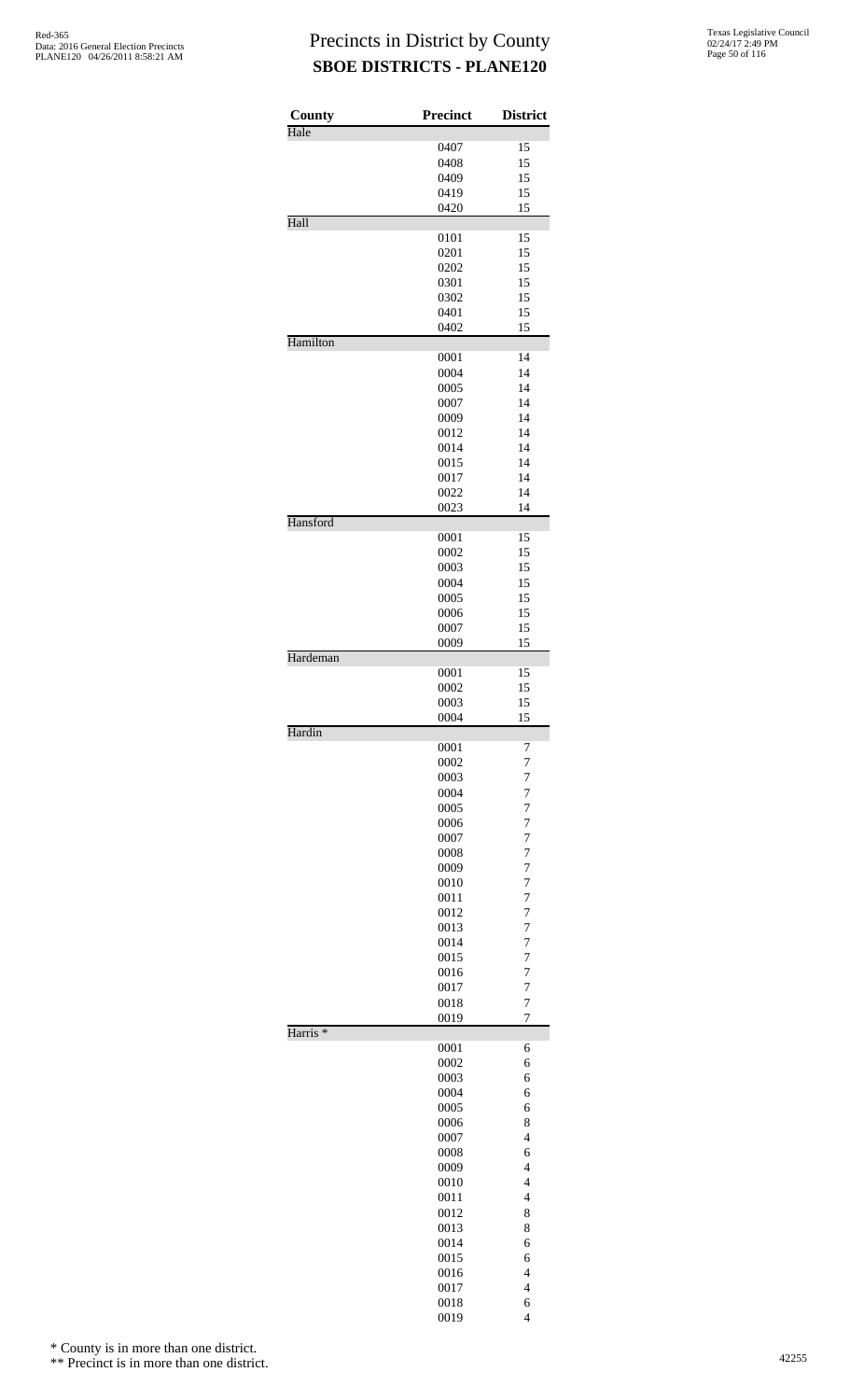Harris \*

| County              | Precinct     | <b>District</b>                                      |
|---------------------|--------------|------------------------------------------------------|
| Harris <sup>*</sup> |              |                                                      |
|                     | 0020<br>0021 | 4<br>$\overline{4}$                                  |
|                     | 0022         | $\overline{\mathcal{L}}$                             |
|                     | 0023         | $\overline{\mathcal{L}}$                             |
|                     | 0024         | $\overline{4}$                                       |
|                     | 0025         | $\overline{\mathcal{L}}$                             |
|                     | 0026<br>0027 | $\overline{\mathcal{L}}$<br>$\overline{\mathcal{L}}$ |
|                     | 0028         | 8                                                    |
|                     | 0029         | $\overline{4}$                                       |
|                     | 0030         | $\overline{\mathcal{L}}$                             |
|                     | 0031         | $\overline{\mathcal{L}}$                             |
|                     | 0032<br>0033 | 6<br>6                                               |
|                     | 0034         | 6                                                    |
|                     | 0035         | $\overline{\mathcal{L}}$                             |
|                     | 0036         | $\overline{\mathcal{L}}$                             |
|                     | 0037         | 6                                                    |
|                     | 0038<br>0039 | 6<br>6                                               |
|                     | 0040         | 6                                                    |
|                     | 0041         | 8                                                    |
|                     | 0042         | $\overline{\mathcal{L}}$                             |
|                     | 0043         | 6                                                    |
|                     | 0044         | 6                                                    |
|                     | 0045<br>0046 | $\overline{4}$<br>6                                  |
|                     | 0047         | $\overline{4}$                                       |
|                     | 0048         | $\overline{4}$                                       |
|                     | 0049         | 8                                                    |
|                     | 0050         | 6                                                    |
|                     | 0051<br>0052 | 8<br>6                                               |
|                     | 0053         | 6                                                    |
|                     | 0054         | 6                                                    |
|                     | 0055         | 6                                                    |
|                     | 0056<br>0057 | 6<br>6                                               |
|                     | 0058         | 6                                                    |
|                     | 0059         | 6                                                    |
|                     | 0060         | 6                                                    |
|                     | 0061         | $\overline{\mathcal{L}}$                             |
|                     | 0062<br>0063 | $\overline{\mathcal{L}}$<br>8                        |
|                     | 0064         | $\overline{4}$                                       |
|                     | 0065         | $\overline{\mathcal{L}}$                             |
|                     | 0066         | $\overline{\mathcal{L}}$                             |
|                     | 0067         | $\overline{4}$<br>$\overline{\mathcal{L}}$           |
|                     | 0068<br>0069 | $\overline{4}$                                       |
|                     | 0070         | 6                                                    |
|                     | 0071         | 6                                                    |
|                     | 0072         | $\overline{4}$                                       |
|                     | 0073<br>0074 | $\overline{\mathcal{L}}$                             |
|                     | 0075         | 6<br>6                                               |
|                     | 0076         | 8                                                    |
|                     | 0077         | $\overline{4}$                                       |
|                     | 0078         | $\overline{\mathcal{L}}$                             |
|                     | 0079<br>0080 | $\overline{4}$<br>$\overline{\mathcal{L}}$           |
|                     | 0081         | $\overline{\mathcal{L}}$                             |
|                     | 0082         | 6                                                    |
|                     | 0083         | $\overline{\mathcal{L}}$                             |
|                     | 0084         | 8<br>$\overline{4}$                                  |
|                     | 0085<br>0086 | 6                                                    |
|                     | 0087         | 6                                                    |
|                     | 0088         | 8                                                    |
|                     | 0089         | 6                                                    |
|                     | 0090         | 8                                                    |
|                     | 0091<br>0092 | 8<br>8                                               |
|                     | 0093         | $\overline{\mathcal{L}}$                             |
|                     | 0094         | $\overline{4}$                                       |
|                     | 0095         | 6                                                    |
|                     | 0096<br>0097 | $\overline{\mathcal{L}}$<br>8                        |
|                     | 0098         | 8                                                    |

\* County is in more than one district.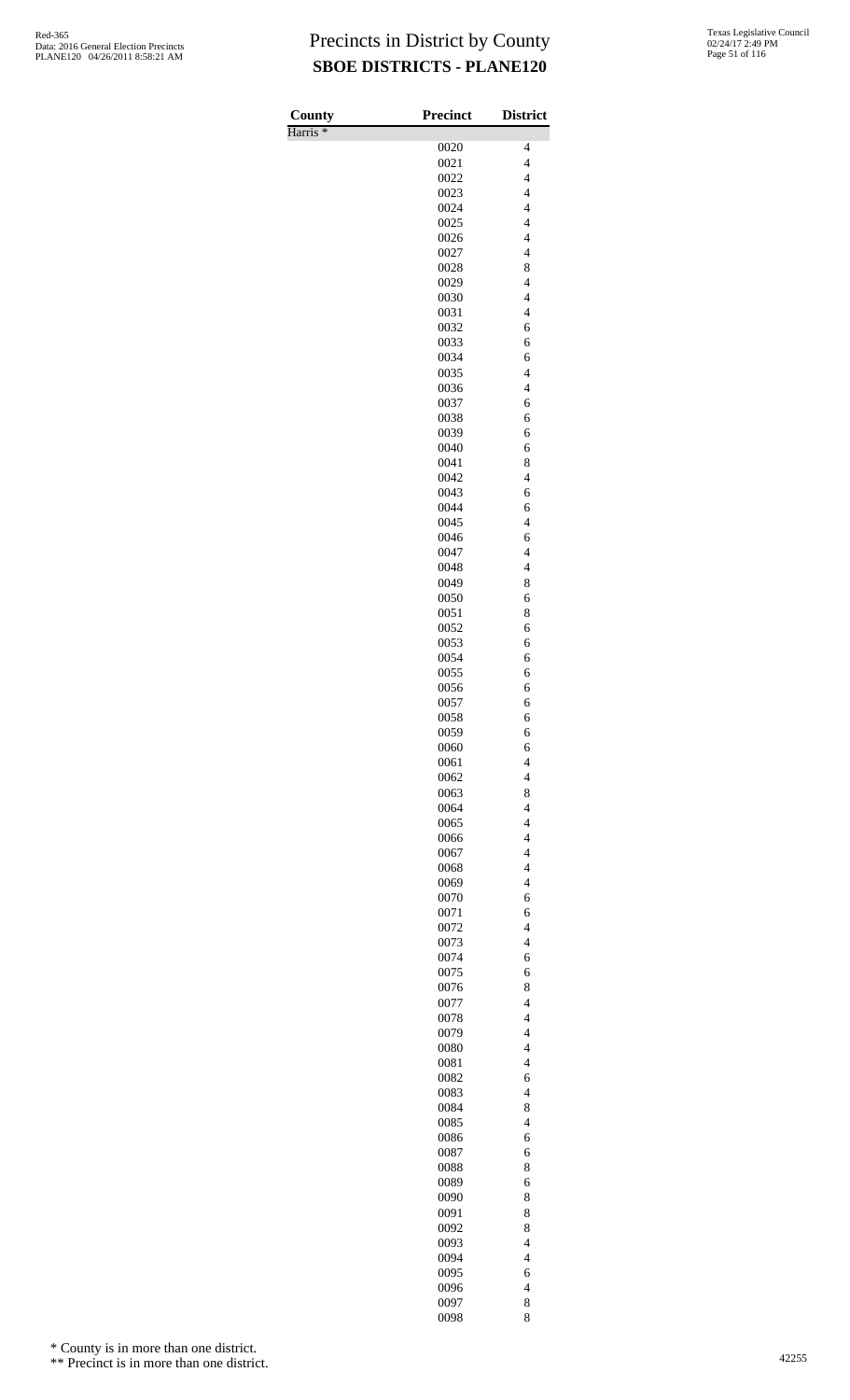Harris \*

| County              | <b>Precinct</b> | <b>District</b>                                      |
|---------------------|-----------------|------------------------------------------------------|
| Harris <sup>*</sup> |                 |                                                      |
|                     | 0099<br>0100    | 8<br>8                                               |
|                     | 0101            | $\overline{\mathcal{L}}$                             |
|                     | 0102            | 8                                                    |
|                     | 0103            | 8                                                    |
|                     | 0104            | $\overline{\mathcal{L}}$                             |
|                     | 0105<br>0106    | $\overline{\mathcal{L}}$<br>$\overline{4}$           |
|                     | 0107            | $\overline{4}$                                       |
|                     | 0108            | 8                                                    |
|                     | 0109            | $\overline{4}$                                       |
|                     | 0110            | 8                                                    |
|                     | 0111            | 6                                                    |
|                     | 0112<br>0113    | 6<br>6                                               |
|                     | 0114            | 6                                                    |
|                     | 0115            | $\overline{\mathcal{L}}$                             |
|                     | 0116            | 6                                                    |
|                     | 0117            | 6                                                    |
|                     | 0118<br>0119    | $\overline{4}$<br>8                                  |
|                     | 0120            | 6                                                    |
|                     | 0121            | 8                                                    |
|                     | 0122            | $\overline{\mathcal{L}}$                             |
|                     | 0123            | 6                                                    |
|                     | 0124            | 6                                                    |
|                     | 0125<br>0126    | 6<br>6                                               |
|                     | 0127            | 6                                                    |
|                     | 0128            | 6                                                    |
|                     | 0129            | 6                                                    |
|                     | 0130            | 6                                                    |
|                     | 0131            | $\overline{\mathcal{L}}$<br>$\overline{4}$           |
|                     | 0132<br>0133    | 6                                                    |
|                     | 0134            | $\overline{\mathcal{L}}$                             |
|                     | 0135            | 6                                                    |
|                     | 0136            | $\overline{\mathcal{L}}$                             |
|                     | 0137            | 6                                                    |
|                     | 0138<br>0139    | 4<br>6                                               |
|                     | 0140            | $\overline{4}$                                       |
|                     | 0141            | 8                                                    |
|                     | 0142            | $\overline{\mathcal{L}}$                             |
|                     | 0143            | 8                                                    |
|                     | 0144<br>0145    | $\overline{4}$<br>$\overline{\mathcal{L}}$           |
|                     | 0146            | $\overline{\mathcal{L}}$                             |
|                     | 0147            | $\overline{\mathcal{L}}$                             |
|                     | 0148            | 6                                                    |
|                     | 0149            | 8                                                    |
|                     | 0150<br>0151    | $\overline{4}$<br>$\overline{\mathcal{L}}$           |
|                     | 0152            | $\overline{\mathcal{L}}$                             |
|                     | 0153            | $\overline{4}$                                       |
|                     | 0154            | $\overline{4}$                                       |
|                     | 0155            | 6                                                    |
|                     | 0156<br>0157    | $\overline{\mathcal{L}}$<br>$\overline{\mathcal{L}}$ |
|                     | 0158            | $\overline{\mathcal{L}}$                             |
|                     | 0159            | $\overline{\mathcal{L}}$                             |
|                     | 0160            | $\overline{\mathcal{L}}$                             |
|                     | 0161            | $\overline{\mathcal{L}}$                             |
|                     | 0162            | $\overline{\mathcal{L}}$<br>$\overline{4}$           |
|                     | 0163<br>0164    | $\overline{4}$                                       |
|                     | 0165            | 6                                                    |
|                     | 0166            | 6                                                    |
|                     | 0167            | $\overline{\mathcal{L}}$                             |
|                     | 0168            | $\overline{4}$                                       |
|                     | 0169<br>0170    | $\overline{4}$<br>8                                  |
|                     | 0171            | $\overline{\mathcal{L}}$                             |
|                     | 0172            | $\overline{\mathcal{L}}$                             |
|                     | 0173            | 6                                                    |
|                     | 0174            | 8                                                    |
|                     | 0175<br>0176    | 6<br>6                                               |
|                     | 0177            | 6                                                    |

\* County is in more than one district.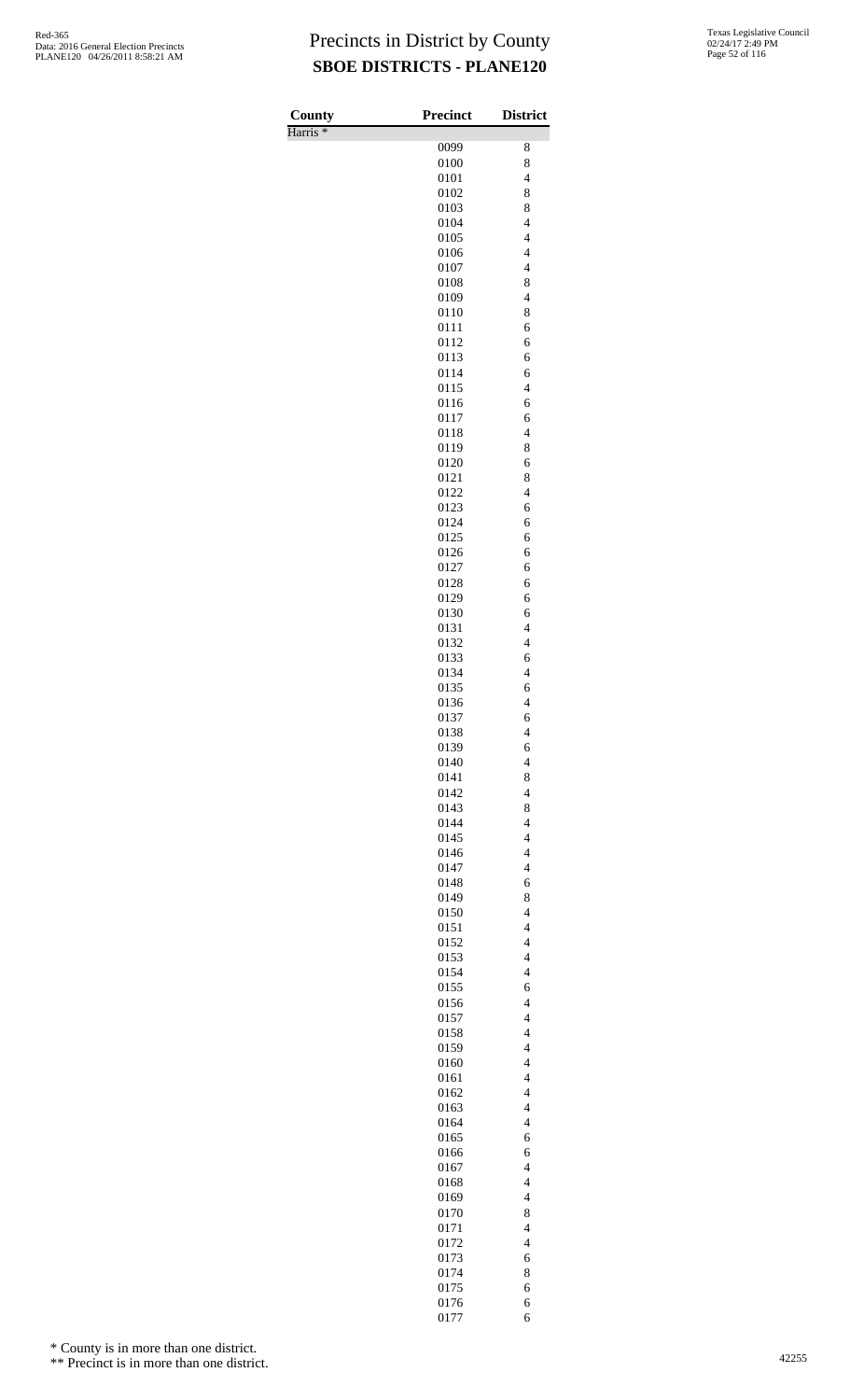| County              | Precinct     | <b>District</b>                                      |
|---------------------|--------------|------------------------------------------------------|
| Harris <sup>*</sup> | 0178         | 6                                                    |
|                     | 0179         | 6                                                    |
|                     | 0180         | $\overline{\mathcal{L}}$                             |
|                     | 0181         | $\overline{4}$                                       |
|                     | 0182         | 6                                                    |
|                     | 0183<br>0184 | 6<br>$\overline{\mathcal{L}}$                        |
|                     | 0185         | $\overline{\mathcal{L}}$                             |
|                     | 0186         | $\overline{4}$                                       |
|                     | 0187         | $\overline{\mathcal{L}}$                             |
|                     | 0188         | $\overline{\mathcal{L}}$                             |
|                     | 0189         | $\overline{\mathcal{L}}$<br>$\overline{\mathcal{L}}$ |
|                     | 0190<br>0191 | $\overline{\mathcal{L}}$                             |
|                     | 0192         | $\overline{\mathbf{4}}$                              |
|                     | 0193         | $\overline{\mathbf{4}}$                              |
|                     | 0194         | $\overline{\mathcal{L}}$                             |
|                     | 0195<br>0196 | $\overline{\mathcal{L}}$<br>$\overline{\mathcal{L}}$ |
|                     | 0197         | $\overline{4}$                                       |
|                     | 0198         | $\overline{4}$                                       |
|                     | 0199         | 8                                                    |
|                     | 0200         | 6<br>$\overline{4}$                                  |
|                     | 0201<br>0202 | $\overline{\mathbf{4}}$                              |
|                     | 0203         | $\overline{\mathbf{4}}$                              |
|                     | 0204         | 6                                                    |
|                     | 0205         | $\overline{4}$                                       |
|                     | 0206<br>0207 | 6<br>$\overline{4}$                                  |
|                     | 0208         | $\overline{\mathcal{L}}$                             |
|                     | 0209         | 6                                                    |
|                     | 0210         | $\overline{\mathcal{L}}$                             |
|                     | 0211         | $\overline{4}$                                       |
|                     | 0212<br>0213 | $\overline{\mathbf{4}}$<br>6                         |
|                     | 0214         | 6                                                    |
|                     | 0215         | 6                                                    |
|                     | 0216         | $\overline{4}$                                       |
|                     | 0217<br>0218 | 6<br>$\overline{\mathcal{L}}$                        |
|                     | 0219         | $\overline{\mathcal{L}}$                             |
|                     | 0220         | 8                                                    |
|                     | 0221         | $\overline{\mathcal{L}}$                             |
|                     | 0222         | 6<br>$\overline{4}$                                  |
|                     | 0223<br>0224 | 6                                                    |
|                     | 0225         | 6                                                    |
|                     | 0226         | $\overline{4}$                                       |
|                     | 0227         | 6                                                    |
|                     | 0228<br>0229 | $\overline{\mathbf{4}}$<br>$\overline{4}$            |
|                     | 0230         | $\overline{\mathcal{L}}$                             |
|                     | 0231         | $\overline{\mathcal{L}}$                             |
|                     | 0232         | 6                                                    |
|                     | 0233         | 6                                                    |
|                     | 0234<br>0235 | 6<br>$\overline{\mathcal{L}}$                        |
|                     | 0236         | $\overline{4}$                                       |
|                     | 0237         | $\overline{\mathbf{4}}$                              |
|                     | 0238         | $\overline{\mathbf{4}}$                              |
|                     | 0239<br>0240 | $\overline{4}$<br>$\overline{\mathcal{L}}$           |
|                     | 0241         | $\overline{\mathcal{L}}$                             |
|                     | 0242         | 8                                                    |
|                     | 0243         | $\overline{\mathbf{4}}$                              |
|                     | 0244         | 6                                                    |
|                     | 0245<br>0246 | 6<br>6                                               |
|                     | 0247         | $\overline{4}$                                       |
|                     | 0248         | 8                                                    |
|                     | 0249         | 8                                                    |
|                     | 0250<br>0251 | 8<br>8                                               |
|                     | 0252         | $\overline{4}$                                       |
|                     | 0253         | $\overline{\mathbf{4}}$                              |
|                     | 0254         | $\overline{\mathcal{L}}$                             |
|                     | 0255         | $\overline{\mathcal{L}}$                             |
|                     | 0256         | 6                                                    |

\* County is in more than one district.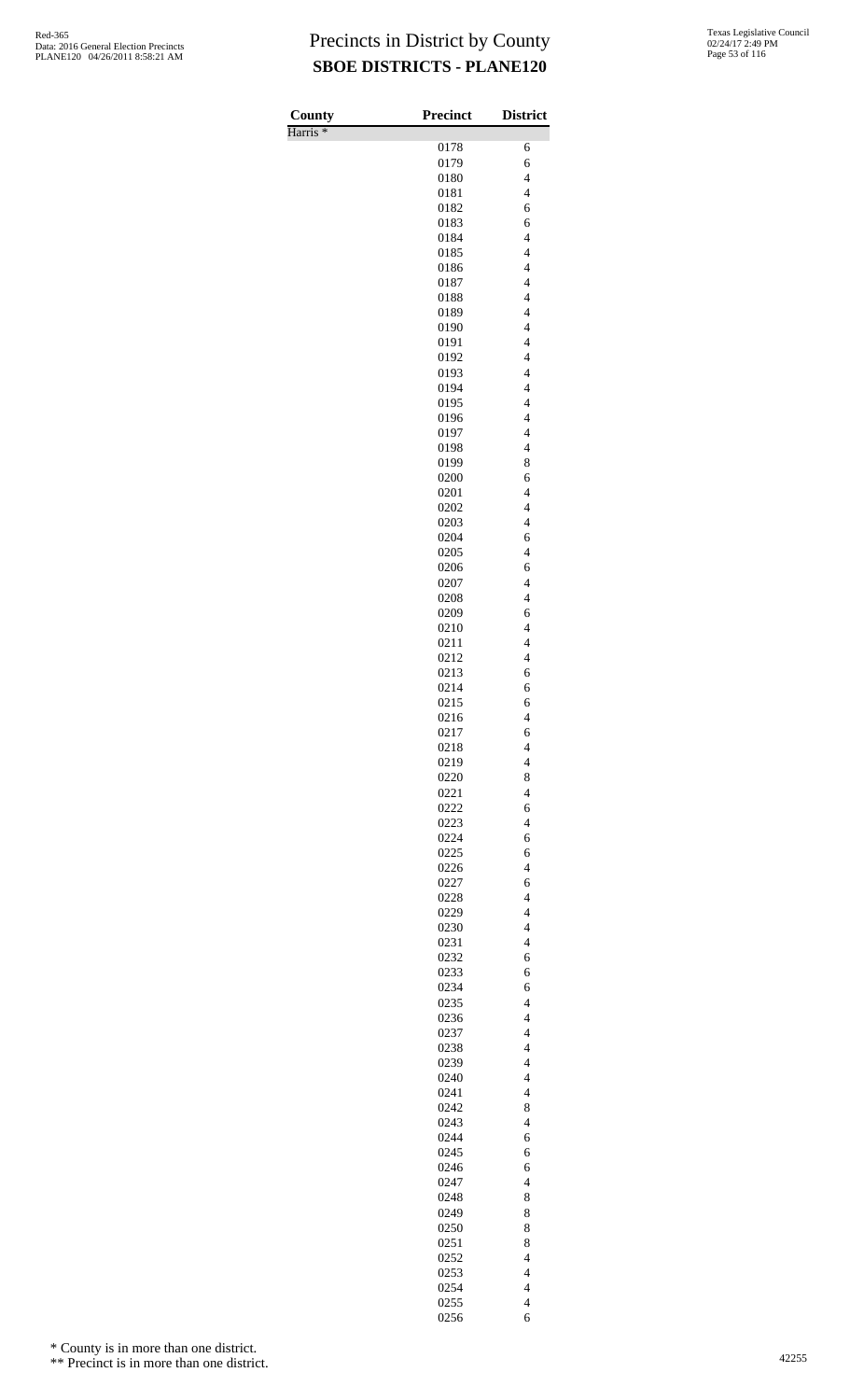| County              | <b>Precinct</b> | <b>District</b>                                      |
|---------------------|-----------------|------------------------------------------------------|
| Harris <sup>*</sup> |                 |                                                      |
|                     | 0257            | 4                                                    |
|                     | 0258<br>0259    | 6<br>$\overline{\mathcal{L}}$                        |
|                     | 0260            | 6                                                    |
|                     | 0261            | $\overline{4}$                                       |
|                     | 0262            | 6                                                    |
|                     | 0263            | 6                                                    |
|                     | 0264            | 6                                                    |
|                     | 0265            | 6<br>$\overline{4}$                                  |
|                     | 0266<br>0267    | $\overline{\mathcal{L}}$                             |
|                     | 0268            | 6                                                    |
|                     | 0269            | 6                                                    |
|                     | 0270            | $\overline{4}$                                       |
|                     | 0271            | $\overline{4}$                                       |
|                     | 0272<br>0273    | 6<br>6                                               |
|                     | 0274            | 6                                                    |
|                     | 0275            | $\overline{4}$                                       |
|                     | 0276            | $\overline{4}$                                       |
|                     | 0277            | $\overline{4}$                                       |
|                     | 0278            | $\overline{\mathcal{L}}$                             |
|                     | 0279<br>0280    | 8<br>$\overline{4}$                                  |
|                     | 0281            | 6                                                    |
|                     | 0282            | 6                                                    |
|                     | 0283            | $\overline{\mathcal{L}}$                             |
|                     | 0284            | 6                                                    |
|                     | 0285            | $\overline{4}$                                       |
|                     | 0286<br>0287    | $\overline{4}$<br>$\overline{4}$                     |
|                     | 0288            | $\overline{\mathcal{L}}$                             |
|                     | 0289            | $\overline{4}$                                       |
|                     | 0290            | 8                                                    |
|                     | 0291            | $\overline{4}$                                       |
|                     | 0292            | $\overline{\mathbf{4}}$<br>$\overline{\mathcal{L}}$  |
|                     | 0293<br>0294    | $\overline{\mathcal{L}}$                             |
|                     | 0295            | 4                                                    |
|                     | 0296            | 6                                                    |
|                     | 0297            | 6                                                    |
|                     | 0298            | 6                                                    |
|                     | 0299<br>0300    | 6<br>6                                               |
|                     | 0301            | $\overline{4}$                                       |
|                     | 0302            | 8                                                    |
|                     | 0303            | 6                                                    |
|                     | 0304            | 6                                                    |
|                     | 0305            | 8                                                    |
|                     | 0306<br>0307    | 8<br>8                                               |
|                     | 0308            | $\overline{\mathcal{L}}$                             |
|                     | 0309            | 6                                                    |
|                     | 0310            | 6                                                    |
|                     | 0311            | 6                                                    |
|                     | 0312<br>0313    | 6<br>$\overline{4}$                                  |
|                     | 0314            | 6                                                    |
|                     | 0315            | 6                                                    |
|                     | 0316            | 6                                                    |
|                     | 0317            | 6                                                    |
|                     | 0318            | $\overline{\mathcal{L}}$<br>$\overline{\mathcal{L}}$ |
|                     | 0319<br>0320    | $\overline{4}$                                       |
|                     | 0321            | $\overline{4}$                                       |
|                     | 0322            | $\overline{\mathcal{L}}$                             |
|                     | 0323            | $\overline{\mathcal{L}}$                             |
|                     | 0324            | $\overline{\mathcal{L}}$                             |
|                     | 0325<br>0326    | $\overline{4}$<br>$\overline{4}$                     |
|                     | 0327            | $\overline{\mathcal{L}}$                             |
|                     | 0328            | $\overline{\mathcal{L}}$                             |
|                     | 0329            | $\overline{4}$                                       |
|                     | 0330            | 6                                                    |
|                     | 0331            | 8                                                    |
|                     | 0332<br>0333    | $\overline{\mathcal{L}}$<br>8                        |
|                     | 0334            | $\overline{\mathcal{L}}$                             |
|                     | 0335            | 6                                                    |

\* County is in more than one district.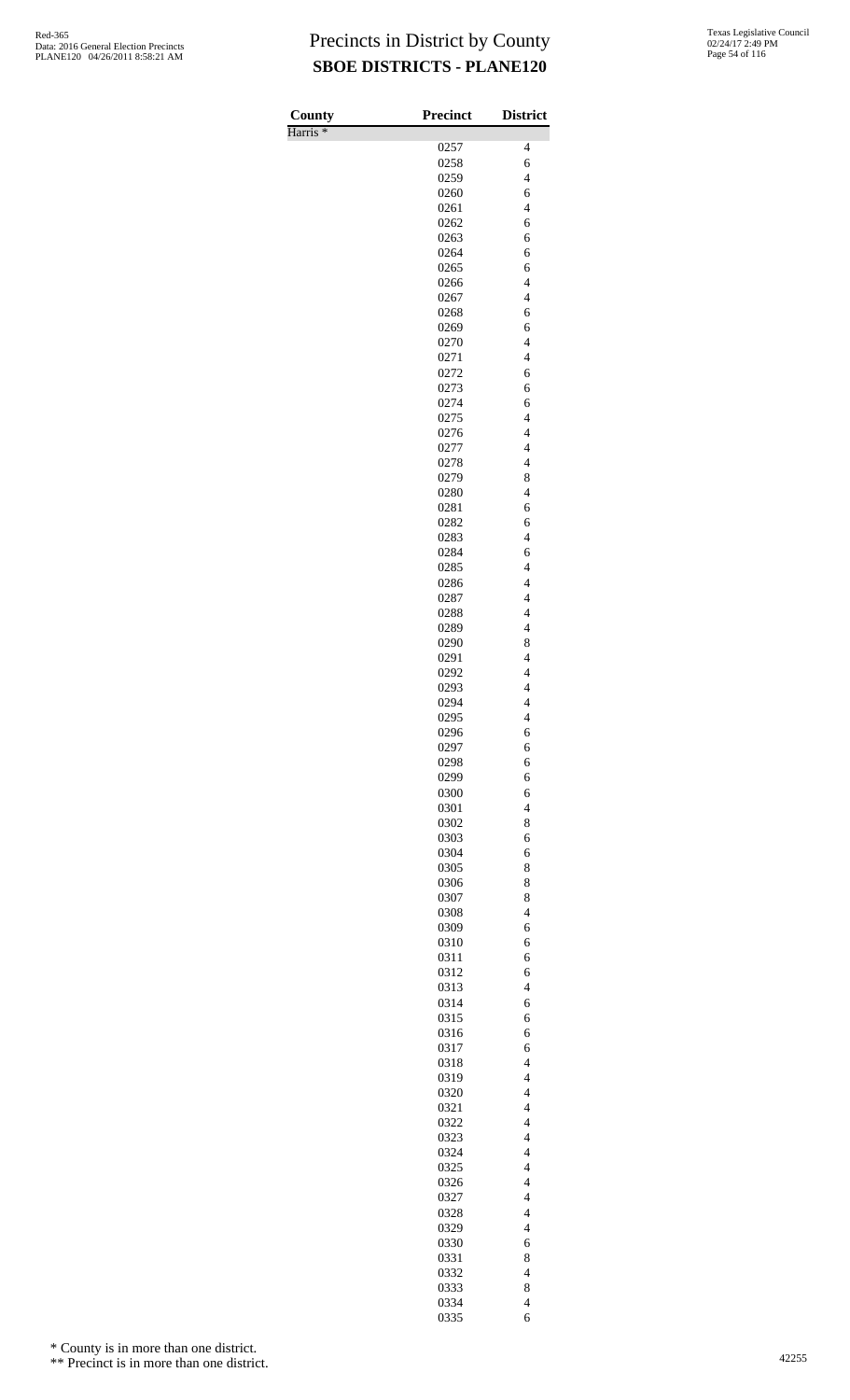| County              | <b>Precinct</b> | <b>District</b>                                     |
|---------------------|-----------------|-----------------------------------------------------|
| Harris <sup>*</sup> |                 |                                                     |
|                     | 0336<br>0337    | 4<br>$\overline{\mathbf{4}}$                        |
|                     | 0338            | 6                                                   |
|                     | 0339            | $\overline{4}$                                      |
|                     | 0340            | 8                                                   |
|                     | 0341            | $\overline{\mathbf{4}}$                             |
|                     | 0342<br>0343    | $\overline{\mathbf{4}}$<br>$\overline{\mathcal{L}}$ |
|                     | 0344            | $\overline{4}$                                      |
|                     | 0345            | 6                                                   |
|                     | 0346            | 8                                                   |
|                     | 0347<br>0348    | 8<br>8                                              |
|                     | 0349            | 8                                                   |
|                     | 0350            | 6                                                   |
|                     | 0351            | 8                                                   |
|                     | 0352<br>0353    | 8<br>$\overline{\mathcal{L}}$                       |
|                     | 0354            | $\overline{4}$                                      |
|                     | 0355            | $\overline{4}$                                      |
|                     | 0356            | 6                                                   |
|                     | 0357<br>0358    | 8<br>$\overline{\mathcal{L}}$                       |
|                     | 0359            | $\overline{4}$                                      |
|                     | 0360            | 6                                                   |
|                     | 0361            | 6                                                   |
|                     | 0362<br>0363    | 6<br>$\overline{4}$                                 |
|                     | 0364            | 6                                                   |
|                     | 0365            | $\overline{4}$                                      |
|                     | 0366            | $\overline{4}$                                      |
|                     | 0367            | $\overline{\mathcal{L}}$                            |
|                     | 0368<br>0369    | $\overline{4}$<br>$\overline{4}$                    |
|                     | 0370            | 6                                                   |
|                     | 0371            | $\overline{\mathbf{4}}$                             |
|                     | 0372            | $\overline{\mathbf{4}}$                             |
|                     | 0373<br>0374    | $\overline{\mathcal{L}}$<br>4                       |
|                     | 0375            | 4                                                   |
|                     | 0376            | $\overline{\mathcal{L}}$                            |
|                     | 0377            | 8                                                   |
|                     | 0378<br>0379    | 8<br>$\overline{4}$                                 |
|                     | 0380            | 8                                                   |
|                     | 0381            | $\overline{\mathcal{L}}$                            |
|                     | 0382            | 8                                                   |
|                     | 0383<br>0384    | 6<br>$\overline{4}$                                 |
|                     | 0385            | 6                                                   |
|                     | 0386            | 8                                                   |
|                     | 0387            | 8                                                   |
|                     | 0388            | 8<br>$\overline{4}$                                 |
|                     | 0389<br>0390    | $\overline{4}$                                      |
|                     | 0391            | 8                                                   |
|                     | 0392            | $\overline{\mathcal{L}}$                            |
|                     | 0393            | 8<br>$\overline{4}$                                 |
|                     | 0394<br>0395    | 6                                                   |
|                     | 0396            | $\overline{\mathcal{L}}$                            |
|                     | 0397            | $\overline{\mathcal{L}}$                            |
|                     | 0398            | 6<br>8                                              |
|                     | 0399<br>0400    | 6                                                   |
|                     | 0401            | $\overline{\mathcal{L}}$                            |
|                     | 0402            | $\overline{\mathcal{L}}$                            |
|                     | 0403            | 6<br>8                                              |
|                     | 0404<br>0405    | 6                                                   |
|                     | 0406            | $\overline{\mathcal{L}}$                            |
|                     | 0407            | 6                                                   |
|                     | 0408            | $\overline{4}$                                      |
|                     | 0409<br>0410    | $\overline{4}$<br>$\overline{4}$                    |
|                     | 0411            | $\overline{\mathbf{4}}$                             |
|                     | 0412            | $\overline{\mathbf{4}}$                             |
|                     | 0413            | $\overline{\mathcal{L}}$                            |
|                     | 0414            | 8                                                   |

\* County is in more than one district.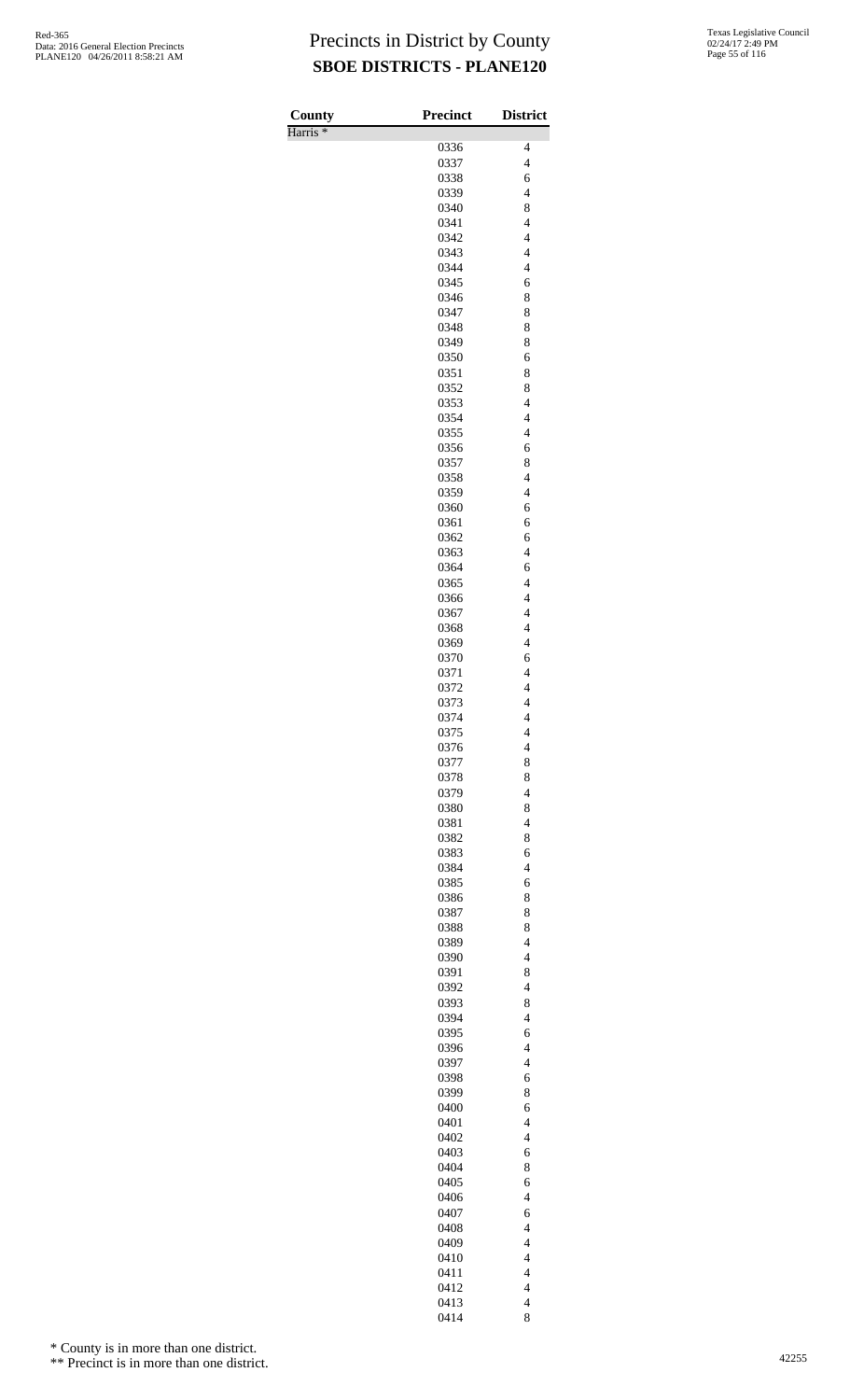| County              | <b>Precinct</b> | <b>District</b>               |
|---------------------|-----------------|-------------------------------|
| Harris <sup>*</sup> |                 |                               |
|                     | 0415            | 8                             |
|                     | 0416<br>0417    | 8<br>$\overline{\mathcal{L}}$ |
|                     | 0418            | $\overline{4}$                |
|                     | 0419            | 8                             |
|                     | 0420            | 8                             |
|                     | 0421            | 8                             |
|                     | 0422            | $\overline{\mathcal{L}}$      |
|                     | 0423            | $\overline{\mathcal{L}}$      |
|                     | 0424            | 6                             |
|                     | 0425<br>0426    | 6<br>6                        |
|                     | 0427            | 6                             |
|                     | 0428            | 6                             |
|                     | 0429            | $\overline{4}$                |
|                     | 0430            | 6                             |
|                     | 0431            | 6                             |
|                     | 0432            | 6                             |
|                     | 0433<br>0434    | 6<br>6                        |
|                     | 0435            | 6                             |
|                     | 0436            | 6                             |
|                     | 0437            | 6                             |
|                     | 0438            | 6                             |
|                     | 0439            | 6                             |
|                     | 0440            | 6                             |
|                     | 0441            | 6                             |
|                     | 0442            | 6                             |
|                     | 0443<br>0444    | 6<br>6                        |
|                     | 0445            | 6                             |
|                     | 0446            | 6                             |
|                     | 0447            | 8                             |
|                     | 0448            | $\overline{\mathcal{L}}$      |
|                     | 0449            | $\overline{4}$                |
|                     | 0450            | $\overline{\mathbf{4}}$       |
|                     | 0451            | 6                             |
|                     | 0452<br>0453    | 6                             |
|                     | 0454            | 4<br>4                        |
|                     | 0455            | $\overline{\mathcal{L}}$      |
|                     | 0456            | 8                             |
|                     | 0457            | $\overline{\mathcal{L}}$      |
|                     | 0458            | $\overline{4}$                |
|                     | 0459            | 8                             |
|                     | 0460            | $\overline{\mathbf{4}}$       |
|                     | 0461            | 6                             |
|                     | 0462<br>0463    | $\overline{4}$<br>6           |
|                     | 0464            | 6                             |
|                     | 0465            | 6                             |
|                     | 0466            | 6                             |
|                     | 0467            | $\overline{4}$                |
|                     | 0468            | $\overline{4}$                |
|                     | 0469            | 8                             |
|                     | 0470            | 8                             |
|                     | 0471            | 8                             |
|                     | 0472<br>0473    | 6<br>8                        |
|                     | 0474            | 8                             |
|                     | 0475            | $\overline{\mathbf{4}}$       |
|                     | 0476            | 8                             |
|                     | 0477            | 6                             |
|                     | 0478            | 6                             |
|                     | 0479            | 6                             |
|                     | 0480            | 6                             |
|                     | 0481<br>0482    | 6<br>6                        |
|                     | 0483            | 6                             |
|                     | 0484            | 6                             |
|                     | 0485            | 6                             |
|                     | 0486            | 6                             |
|                     | 0487            | 6                             |
|                     | 0488            | 6                             |
|                     | 0489            | $\overline{4}$                |
|                     | 0490            | $\overline{\mathbf{4}}$       |
|                     | 0491<br>0492    | 6<br>6                        |
|                     | 0493            | 6                             |

\* County is in more than one district.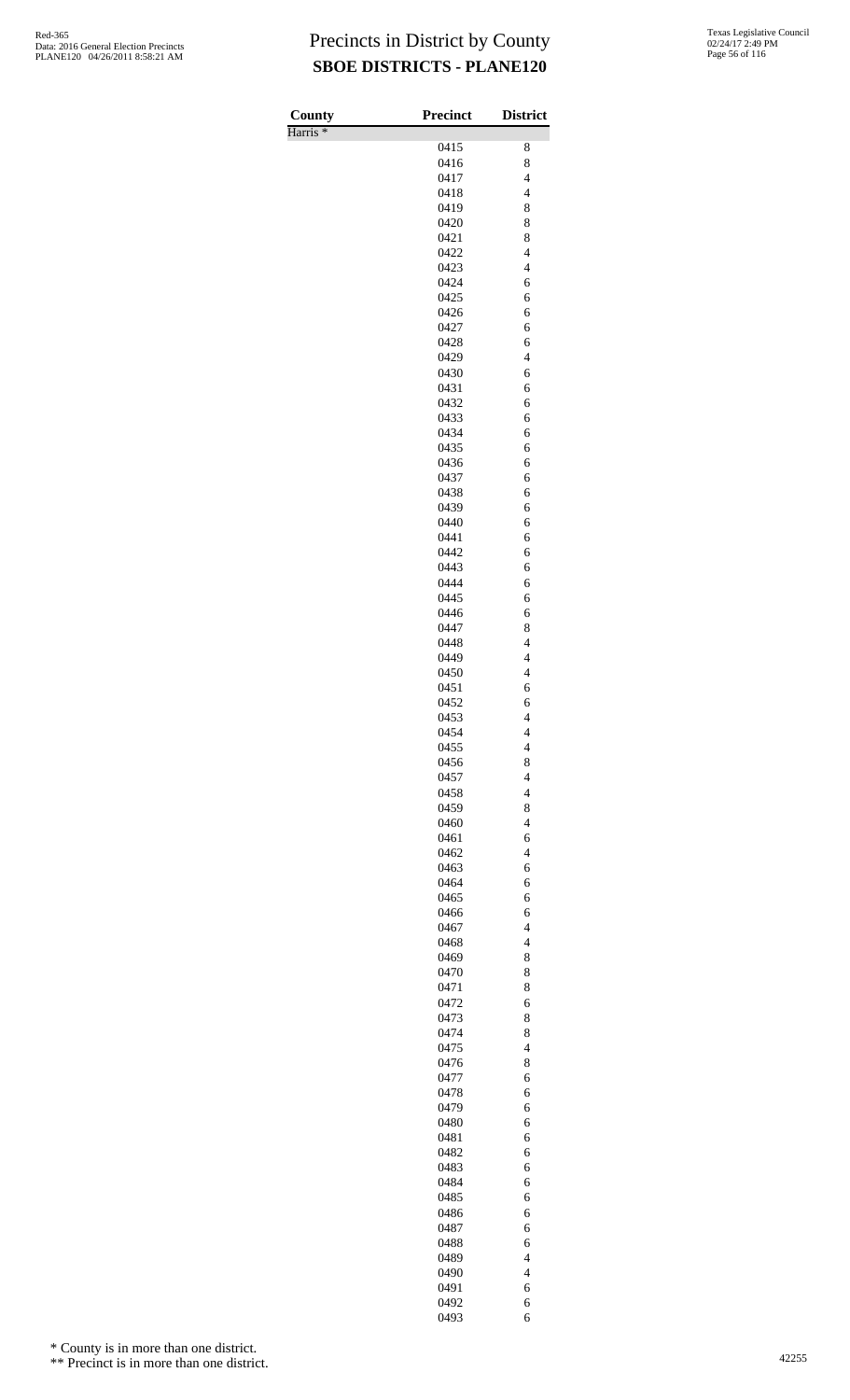Harris \*

| County              | <b>Precinct</b> | <b>District</b>                            |
|---------------------|-----------------|--------------------------------------------|
| Harris <sup>*</sup> |                 |                                            |
|                     | 0494<br>0495    | 4<br>6                                     |
|                     | 0496            | 6                                          |
|                     | 0497            | $\overline{4}$                             |
|                     | 0498            | 6                                          |
|                     | 0499            | 6                                          |
|                     | 0500            | 6                                          |
|                     | 0501            | 6                                          |
|                     | 0502            | 8                                          |
|                     | 0503<br>0504    | 6<br>6                                     |
|                     | 0505            | $\overline{\mathcal{L}}$                   |
|                     | 0506            | $\overline{\mathcal{L}}$                   |
|                     | 0507            | 6                                          |
|                     | 0508            | 6                                          |
|                     | 0509            | 6                                          |
|                     | 0510            | 6                                          |
|                     | 0511            | 8                                          |
|                     | 0512            | 6                                          |
|                     | 0513<br>0514    | 6<br>6                                     |
|                     | 0515            | 6                                          |
|                     | 0516            | 6                                          |
|                     | 0517            | 6                                          |
|                     | 0518            | 6                                          |
|                     | 0519            | 6                                          |
|                     | 0520            | $\overline{\mathcal{L}}$                   |
|                     | 0521            | 8                                          |
|                     | 0522            | 6                                          |
|                     | 0523<br>0524    | 6<br>6                                     |
|                     | 0525            | $\overline{\mathcal{L}}$                   |
|                     | 0526            | $\overline{\mathcal{L}}$                   |
|                     | 0527            | $\overline{4}$                             |
|                     | 0528            | $\overline{\mathcal{L}}$                   |
|                     | 0529            | 6                                          |
|                     | 0530            | $\overline{4}$                             |
|                     | 0531            | 8                                          |
|                     | 0532<br>0533    | 8<br>8                                     |
|                     | 0534            | 8                                          |
|                     | 0535            | $\overline{\mathcal{L}}$                   |
|                     | 0536            | $\overline{\mathcal{L}}$                   |
|                     | 0537            | 8                                          |
|                     | 0538            | $\overline{4}$                             |
|                     | 0539            | 6                                          |
|                     | 0540            | $\overline{\mathcal{L}}$                   |
|                     | 0541            | $\overline{\mathcal{L}}$<br>$\overline{4}$ |
|                     | 0542<br>0543    | $\overline{4}$                             |
|                     | 0544            | $\overline{\mathcal{L}}$                   |
|                     | 0545            | 8                                          |
|                     | 0546            | 8                                          |
|                     | 0547            | 6                                          |
|                     | 0548            | 6                                          |
|                     | 0549            | $\overline{4}$                             |
|                     | 0550            | $\overline{4}$                             |
|                     | 0551            | 6                                          |
|                     | 0552<br>0553    | 6<br>6                                     |
|                     | 0554            | $\overline{4}$                             |
|                     | 0555            | $\overline{\mathcal{L}}$                   |
|                     | 0556            | $\overline{4}$                             |
|                     | 0557            | 6                                          |
|                     | 0558            | 6                                          |
|                     | 0559            | 6                                          |
|                     | 0560            | $\overline{4}$                             |
|                     | 0561<br>0562    | 8<br>$\overline{4}$                        |
|                     | 0563            | 8                                          |
|                     | 0564            | $\overline{\mathcal{L}}$                   |
|                     | 0565            | 6                                          |
|                     | 0566            | 6                                          |
|                     | 0567            | 6                                          |
|                     | 0568            | 8                                          |
|                     | 0569            | 6                                          |
|                     | 0570            | 6                                          |
|                     | 0571<br>0572    | $\overline{\mathcal{L}}$<br>6              |
|                     |                 |                                            |

\* County is in more than one district.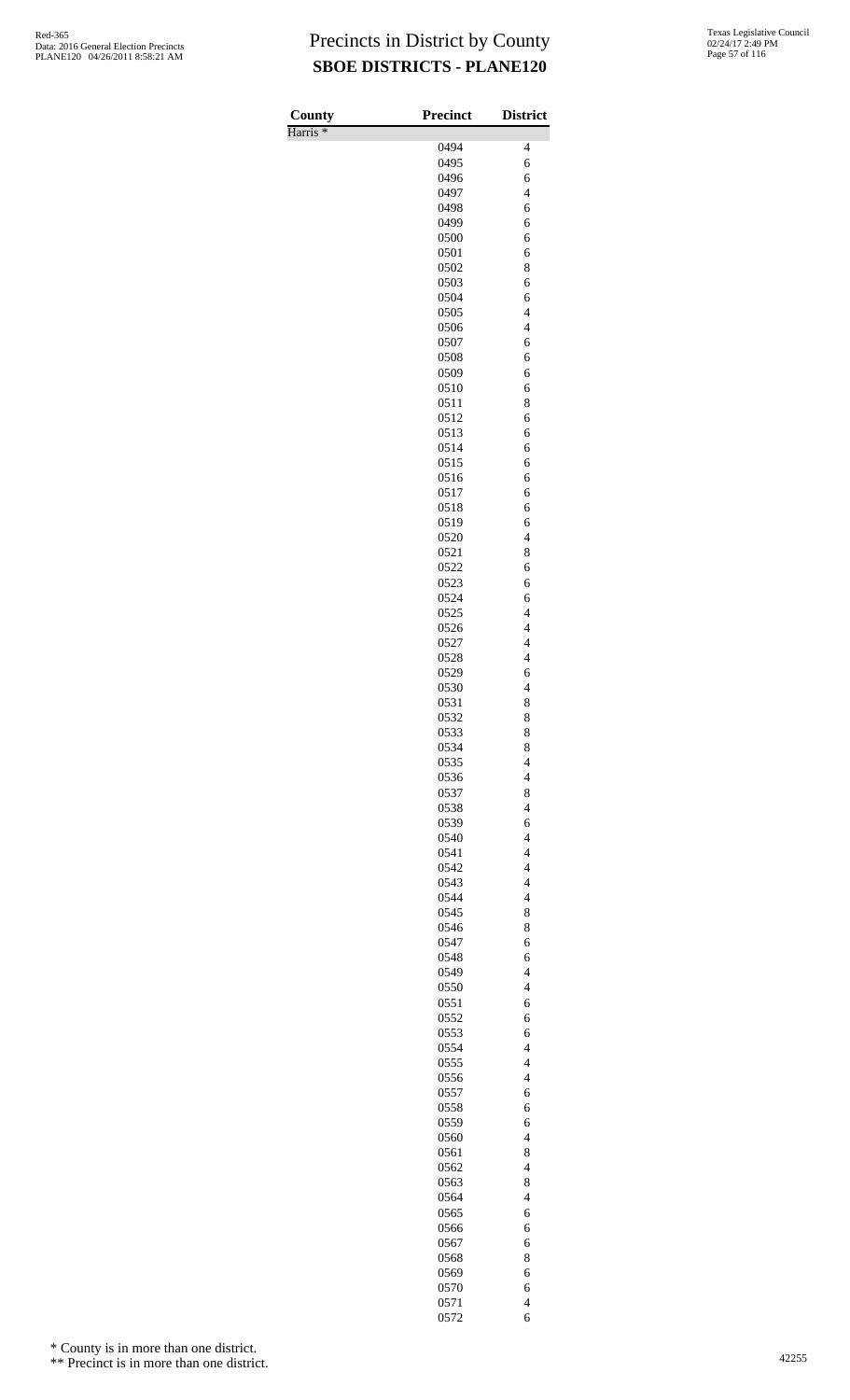| County              | <b>Precinct</b> | <b>District</b>                            |
|---------------------|-----------------|--------------------------------------------|
| Harris <sup>*</sup> |                 |                                            |
|                     | 0573            | 4                                          |
|                     | 0574<br>0575    | $\overline{\mathbf{4}}$<br>6               |
|                     | 0576            | $\overline{4}$                             |
|                     | 0577            | 6                                          |
|                     | 0578            | $\overline{\mathbf{4}}$                    |
|                     | 0579            | $\overline{\mathbf{4}}$                    |
|                     | 0580            | $\overline{\mathcal{L}}$                   |
|                     | 0581<br>0582    | $\overline{4}$<br>$\overline{4}$           |
|                     | 0583            | $\overline{\mathbf{4}}$                    |
|                     | 0584            | $\overline{\mathcal{L}}$                   |
|                     | 0585            | $\overline{4}$                             |
|                     | 0586            | 8                                          |
|                     | 0587            | $\overline{4}$                             |
|                     | 0588<br>0589    | 8<br>8                                     |
|                     | 0590            | 8                                          |
|                     | 0591            | $\overline{4}$                             |
|                     | 0592            | 6                                          |
|                     | 0593            | 6                                          |
|                     | 0594<br>0595    | $\overline{\mathcal{L}}$<br>$\overline{4}$ |
|                     | 0596            | 8                                          |
|                     | 0597            | 6                                          |
|                     | 0598            | 8                                          |
|                     | 0599            | $\overline{\mathbf{4}}$                    |
|                     | 0600            | 6                                          |
|                     | 0601<br>0602    | 6<br>6                                     |
|                     | 0603            | 8                                          |
|                     | 0604            | 8                                          |
|                     | 0605            | $\overline{\mathcal{L}}$                   |
|                     | 0606            | $\overline{4}$                             |
|                     | 0607<br>0608    | $\overline{4}$<br>$\overline{\mathbf{4}}$  |
|                     | 0609            | 6                                          |
|                     | 0610            | 6                                          |
|                     | 0611            | 4                                          |
|                     | 0612            | 8                                          |
|                     | 0613<br>0614    | $\overline{\mathcal{L}}$<br>6              |
|                     | 0615            | 6                                          |
|                     | 0616            | 6                                          |
|                     | 0617            | 8                                          |
|                     | 0618            | 8                                          |
|                     | 0619<br>0620    | 6<br>6                                     |
|                     | 0621            | 6                                          |
|                     | 0622            | 6                                          |
|                     | 0623            | 6                                          |
|                     | 0624<br>0625    | 8<br>6                                     |
|                     | 0626            | 6                                          |
|                     | 0627            | $\overline{4}$                             |
|                     | 0628            | 6                                          |
|                     | 0629            | $\overline{4}$                             |
|                     | 0630            | $\overline{4}$                             |
|                     | 0631<br>0632    | 6<br>$\overline{4}$                        |
|                     | 0633            | 6                                          |
|                     | 0634            | 8                                          |
|                     | 0635            | 8                                          |
|                     | 0636            | 8<br>$\overline{4}$                        |
|                     | 0637<br>0638    | $\overline{\mathcal{L}}$                   |
|                     | 0639            | 8                                          |
|                     | 0640            | 6                                          |
|                     | 0641            | 6                                          |
|                     | 0642            | 6                                          |
|                     | 0643<br>0644    | 6<br>6                                     |
|                     | 0645            | 6                                          |
|                     | 0646            | 6                                          |
|                     | 0647            | 6                                          |
|                     | 0648            | 6                                          |
|                     | 0649<br>0650    | $\overline{\mathcal{L}}$<br>6              |
|                     | 0651            | 6                                          |

\* County is in more than one district.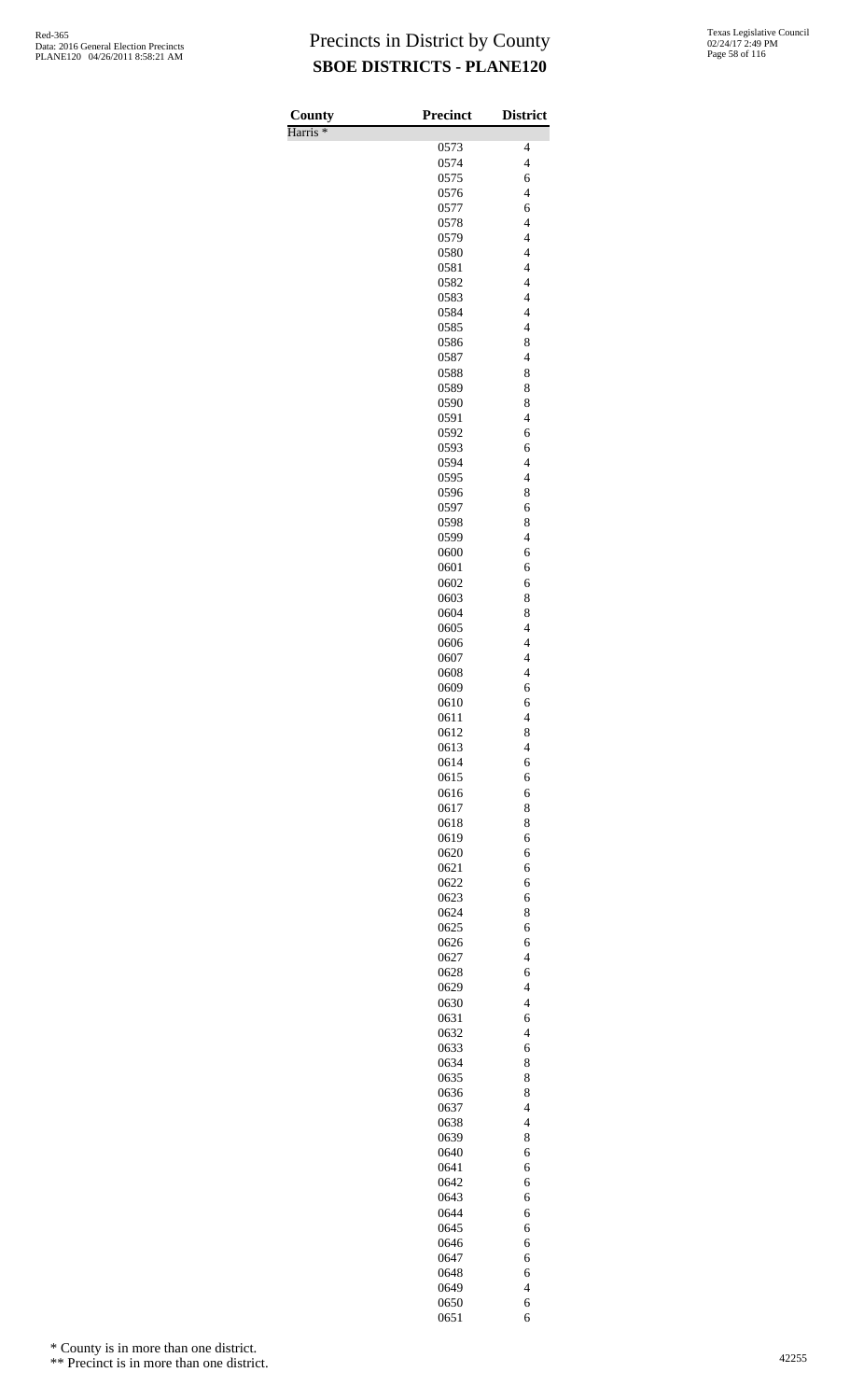Harris \*

| County              | <b>Precinct</b> | <b>District</b>               |
|---------------------|-----------------|-------------------------------|
| Harris <sup>*</sup> |                 |                               |
|                     | 0652            | 4                             |
|                     | 0653            | $\overline{\mathcal{L}}$      |
|                     | 0654            | 8                             |
|                     | 0655            | 8<br>$\overline{4}$           |
|                     | 0656<br>0657    | $\overline{\mathcal{L}}$      |
|                     | 0658            | 8                             |
|                     | 0659            | 8                             |
|                     | 0660            | $\overline{4}$                |
|                     | 0661            | 6                             |
|                     | 0662            | 8                             |
|                     | 0663            | $\overline{\mathcal{L}}$      |
|                     | 0664            | $\overline{4}$                |
|                     | 0665            | 8                             |
|                     | 0666            | 8                             |
|                     | 0667            | 6                             |
|                     | 0668            | 6                             |
|                     | 0669            | 6                             |
|                     | 0670            | 8                             |
|                     | 0671            | 6                             |
|                     | 0672            | 6                             |
|                     | 0673            | 8                             |
|                     | 0674            | 8                             |
|                     | 0675            | $\overline{4}$                |
|                     | 0676            | 6<br>$\overline{\mathcal{L}}$ |
|                     | 0677<br>0678    | $\overline{\mathcal{L}}$      |
|                     | 0679            | 8                             |
|                     | 0680            | $\overline{4}$                |
|                     | 0681            | 6                             |
|                     | 0682            | 8                             |
|                     | 0683            | $\overline{4}$                |
|                     | 0684            | 6                             |
|                     | 0685            | 6                             |
|                     | 0686            | 6                             |
|                     | 0687            | 6                             |
|                     | 0688            | 6                             |
|                     | 0689            | 6                             |
|                     | 0690            | 6                             |
|                     | 0691            | 6                             |
|                     | 0692            | 8                             |
|                     | 0693            | $\overline{\mathcal{L}}$      |
|                     | 0694            | 6                             |
|                     | 0695            | 8                             |
|                     | 0696            | 8                             |
|                     | 0697            | $\overline{\mathcal{L}}$      |
|                     | 0698            | $\overline{\mathcal{L}}$      |
|                     | 0699            | 8                             |
|                     | 0700            | 8                             |
|                     | 0701            | 6<br>$\overline{\mathcal{L}}$ |
|                     | 0702<br>0703    | 8                             |
|                     | 0704            | 8                             |
|                     | 0705            | $\overline{4}$                |
|                     | 0706            | 6                             |
|                     | 0707            | 6                             |
|                     | 0708            | $\overline{\mathcal{L}}$      |
|                     | 0709            | 6                             |
|                     | 0710            | 6                             |
|                     | 0711            | 6                             |
|                     | 0712            | 8                             |
|                     | 0713            | 6                             |
|                     | 0714            | $\overline{4}$                |
|                     | 0715            | 8                             |
|                     | 0716            | 8                             |
|                     | 0717            | $\overline{\mathcal{L}}$      |
|                     | 0718            | 8                             |
|                     | 0719            | $\overline{4}$                |
|                     | 0720            | 8                             |
|                     | 0721            | 8                             |
|                     | 0722            | $\overline{\mathcal{L}}$      |
|                     | 0723            | $\overline{\mathcal{L}}$      |
|                     | 0724            | 8                             |
|                     | 0725            | $\overline{4}$                |
|                     | 0726            | 6                             |
|                     | 0727            | 6                             |
|                     | 0728<br>0729    | 8<br>$\overline{4}$           |
|                     | 0730            | 6                             |
|                     |                 |                               |

\* County is in more than one district.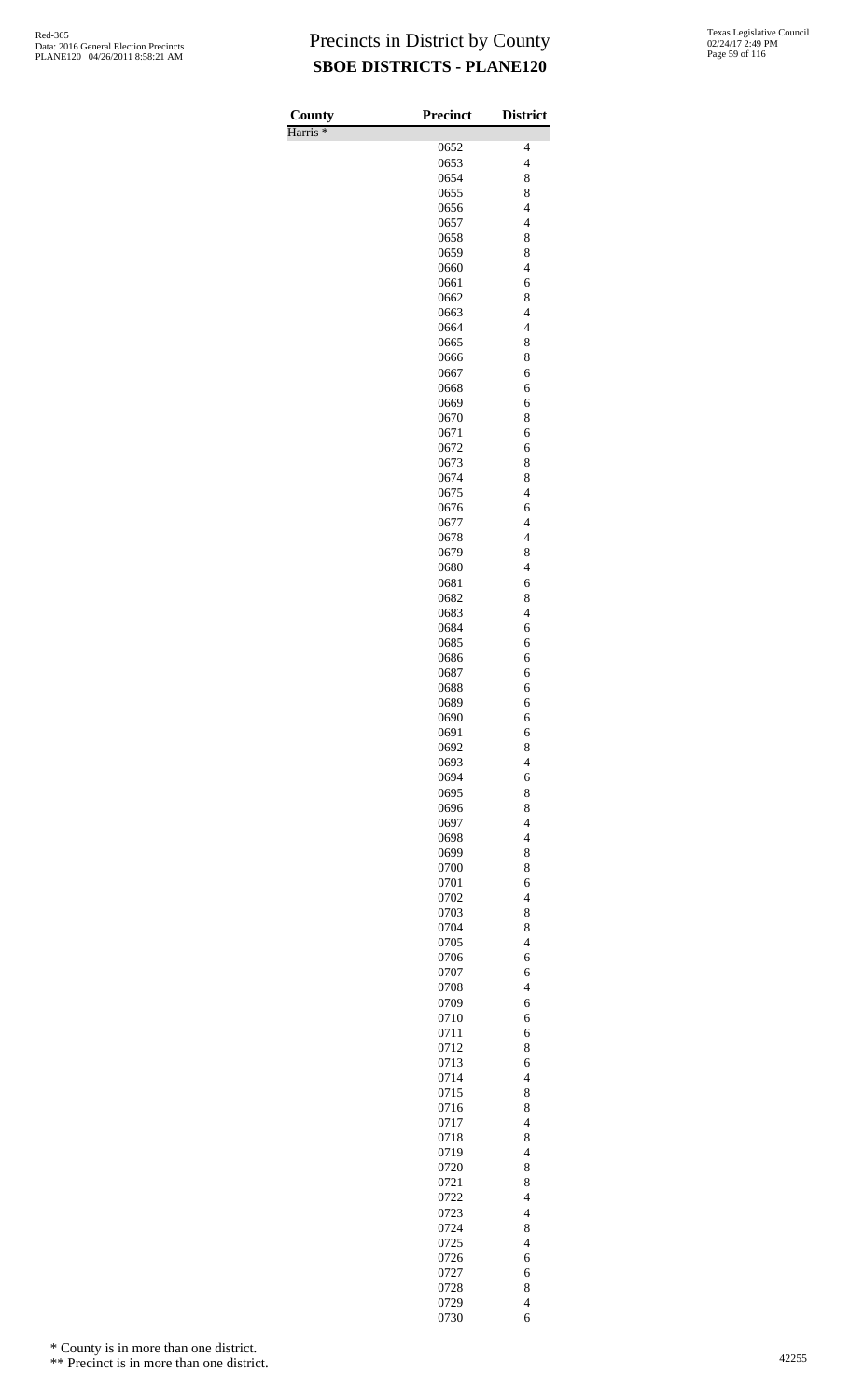Harris \*

| County<br>Harris <sup>*</sup> | <b>Precinct</b> | <b>District</b>                                      |
|-------------------------------|-----------------|------------------------------------------------------|
|                               | 0731            | 8                                                    |
|                               | 0732            | 8                                                    |
|                               | 0733            | $\overline{\mathcal{L}}$                             |
|                               | 0734            | 6                                                    |
|                               | 0735            | 6                                                    |
|                               | 0736            | $\overline{\mathcal{L}}$                             |
|                               | 0737            | $\overline{\mathcal{L}}$                             |
|                               | 0738            | $\overline{\mathcal{L}}$                             |
|                               | 0739            | 8                                                    |
|                               | 0740            | 8                                                    |
|                               | 0741            | $\overline{4}$                                       |
|                               | 0742            | 8                                                    |
|                               | 0743            | $\overline{\mathcal{L}}$                             |
|                               | 0744            | 8                                                    |
|                               | 0745            | 8                                                    |
|                               | 0746            | 8                                                    |
|                               | 0747            | 8                                                    |
|                               | 0748            | 8                                                    |
|                               | 0749            | $\overline{\mathcal{L}}$                             |
|                               | 0750            | 8                                                    |
|                               | 0751            | 6                                                    |
|                               | 0752            | 8                                                    |
|                               | 0753            | 8                                                    |
|                               | 0754            | $\overline{4}$                                       |
|                               | 0755            | $\overline{\mathcal{L}}$<br>$\overline{\mathcal{L}}$ |
|                               | 0756            | $\overline{\mathcal{L}}$                             |
|                               | 0757<br>0758    | 8                                                    |
|                               | 0759            | 6                                                    |
|                               | 0760            | 8                                                    |
|                               | 0761            | 6                                                    |
|                               | 0762            | 8                                                    |
|                               | 0763            | $\overline{\mathcal{L}}$                             |
|                               | 0764            | 8                                                    |
|                               | 0765            | 6                                                    |
|                               | 0766            | $\overline{4}$                                       |
|                               | 0767            | $\overline{4}$                                       |
|                               | 0768            | 6                                                    |
|                               | 0769            | $\overline{4}$                                       |
|                               | 0770            | $\overline{4}$                                       |
|                               | 0771            | 6                                                    |
|                               | 0772            | 6                                                    |
|                               | 0773            | 6                                                    |
|                               | 0774            | $\overline{4}$                                       |
|                               | 0775            | $\overline{4}$                                       |
|                               | 0776            | 8                                                    |
|                               | 0777            | $\overline{4}$                                       |
|                               | 0778            | $\overline{4}$                                       |
|                               | 0779            | $\overline{4}$                                       |
|                               | 0780            | $\overline{\mathcal{L}}$                             |
|                               | 0781            | 6                                                    |
|                               | 0782            | 8                                                    |
|                               | 0783            | $\overline{4}$                                       |
|                               | 0784            | $\overline{4}$<br>8                                  |
|                               | 0785<br>0786    | $\overline{\mathcal{L}}$                             |
|                               | 0787            | $\overline{4}$                                       |
|                               | 0788            | 6                                                    |
|                               | 0789            | 6                                                    |
|                               | 0790            | 8                                                    |
|                               | 0791            | $\overline{\mathcal{L}}$                             |
|                               | 0792            | $\overline{4}$                                       |
|                               | 0793            | 8                                                    |
|                               | 0794            | $\overline{4}$                                       |
|                               | 0795            | $\overline{4}$                                       |
|                               | 0796            | 8                                                    |
|                               | 0797            | $\overline{4}$                                       |
|                               | 0798            | $\overline{4}$                                       |
|                               | 0799            | $\overline{4}$                                       |
|                               | 0800            | 6                                                    |
|                               | 0801            | $\overline{\mathcal{L}}$                             |
|                               | 0802            | 6                                                    |
|                               | 0803            | 6                                                    |
|                               | 0804            | 6                                                    |
|                               | 0805            | 6                                                    |
|                               | 0806            | 6                                                    |
|                               | 0807            | 6                                                    |
|                               | 0808            | $\overline{\mathcal{L}}$                             |
|                               | 0809            | 6                                                    |

\* County is in more than one district.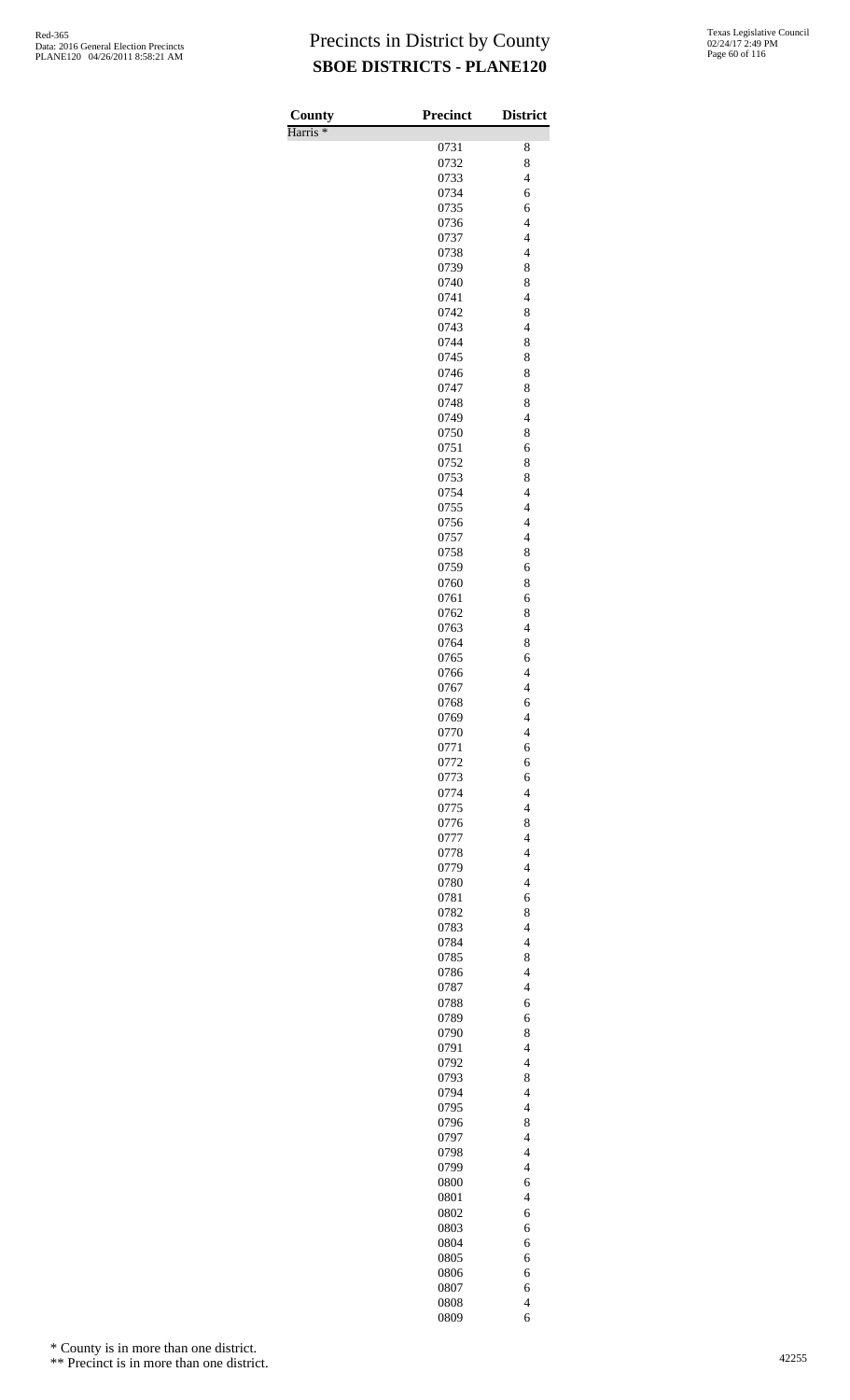| County              | Precinct     | <b>District</b>                                      |
|---------------------|--------------|------------------------------------------------------|
| Harris <sup>*</sup> |              |                                                      |
|                     | 0810         | 4<br>$\overline{\mathcal{L}}$                        |
|                     | 0811<br>0812 | $\overline{\mathcal{L}}$                             |
|                     | 0813         | 8                                                    |
|                     | 0814         | 6                                                    |
|                     | 0815         | $\overline{\mathcal{L}}$                             |
|                     | 0816         | $\overline{\mathcal{L}}$                             |
|                     | 0817         | 6                                                    |
|                     | 0818         | $\overline{\mathcal{L}}$                             |
|                     | 0819         | 6                                                    |
|                     | 0820<br>0821 | $\overline{\mathcal{L}}$<br>$\overline{\mathcal{L}}$ |
|                     | 0822         | $\overline{4}$                                       |
|                     | 0823         | 6                                                    |
|                     | 0824         | $\overline{4}$                                       |
|                     | 0825         | 6                                                    |
|                     | 0826         | 6                                                    |
|                     | 0827         | $\overline{\mathcal{L}}$                             |
|                     | 0828         | 6<br>$\overline{4}$                                  |
|                     | 0829<br>0830 | $\overline{4}$                                       |
|                     | 0831         | 8                                                    |
|                     | 0832         | $\overline{\mathcal{L}}$                             |
|                     | 0833         | $\overline{\mathcal{L}}$                             |
|                     | 0834         | $\overline{4}$                                       |
|                     | 0835         | $\overline{4}$                                       |
|                     | 0836         | $\overline{\mathcal{L}}$                             |
|                     | 0837         | 6                                                    |
|                     | 0838<br>0839 | $\overline{\mathcal{L}}$<br>6                        |
|                     | 0840         | $\overline{\mathcal{L}}$                             |
|                     | 0841         | $\overline{\mathcal{L}}$                             |
|                     | 0842         | $\overline{4}$                                       |
|                     | 0843         | $\overline{\mathcal{L}}$                             |
|                     | 0844         | $\overline{4}$                                       |
|                     | 0845         | 8                                                    |
|                     | 0846         | $\overline{4}$                                       |
|                     | 0847         | $\overline{4}$<br>$\overline{4}$                     |
|                     | 0848<br>0849 | 4                                                    |
|                     | 0850         | $\overline{\mathcal{L}}$                             |
|                     | 0851         | 6                                                    |
|                     | 0852         | $\overline{\mathcal{L}}$                             |
|                     | 0853         | 6                                                    |
|                     | 0854         | $\overline{4}$                                       |
|                     | 0855         | $\overline{\mathcal{L}}$                             |
|                     | 0856         | $\overline{\mathcal{L}}$                             |
|                     | 0857<br>0858 | $\overline{4}$<br>$\overline{\mathcal{L}}$           |
|                     | 0859         | $\overline{4}$                                       |
|                     | 0860         | $\overline{\mathcal{L}}$                             |
|                     | 0861         | $\overline{\mathcal{L}}$                             |
|                     | 0862         | 6                                                    |
|                     | 0863         | $\overline{4}$                                       |
|                     | 0864         | $\overline{4}$                                       |
|                     | 0865         | $\overline{4}$                                       |
|                     | 0866         | $\overline{\mathcal{L}}$                             |
|                     | 0867<br>0868 | $\overline{4}$<br>$\overline{\mathcal{L}}$           |
|                     | 0869         | $\overline{4}$                                       |
|                     | 0870         | 6                                                    |
|                     | 0871         | $\overline{\mathcal{L}}$                             |
|                     | 0872         | 8                                                    |
|                     | 0873         | $\overline{4}$                                       |
|                     | 0874         | 6                                                    |
|                     | 0875         | 8                                                    |
|                     | 0876<br>0877 | 6<br>8                                               |
|                     | 0878         | 6                                                    |
|                     | 0879         | 8                                                    |
|                     | 0880         | 6                                                    |
|                     | 0881         | 8                                                    |
|                     | 0882         | 6                                                    |
|                     | 0883         | 4                                                    |
|                     | 0884         | $\overline{4}$                                       |
|                     | 0885         | 8                                                    |
|                     | 0886<br>0887 | 6                                                    |
|                     | 0888         | 6<br>8                                               |

\* County is in more than one district.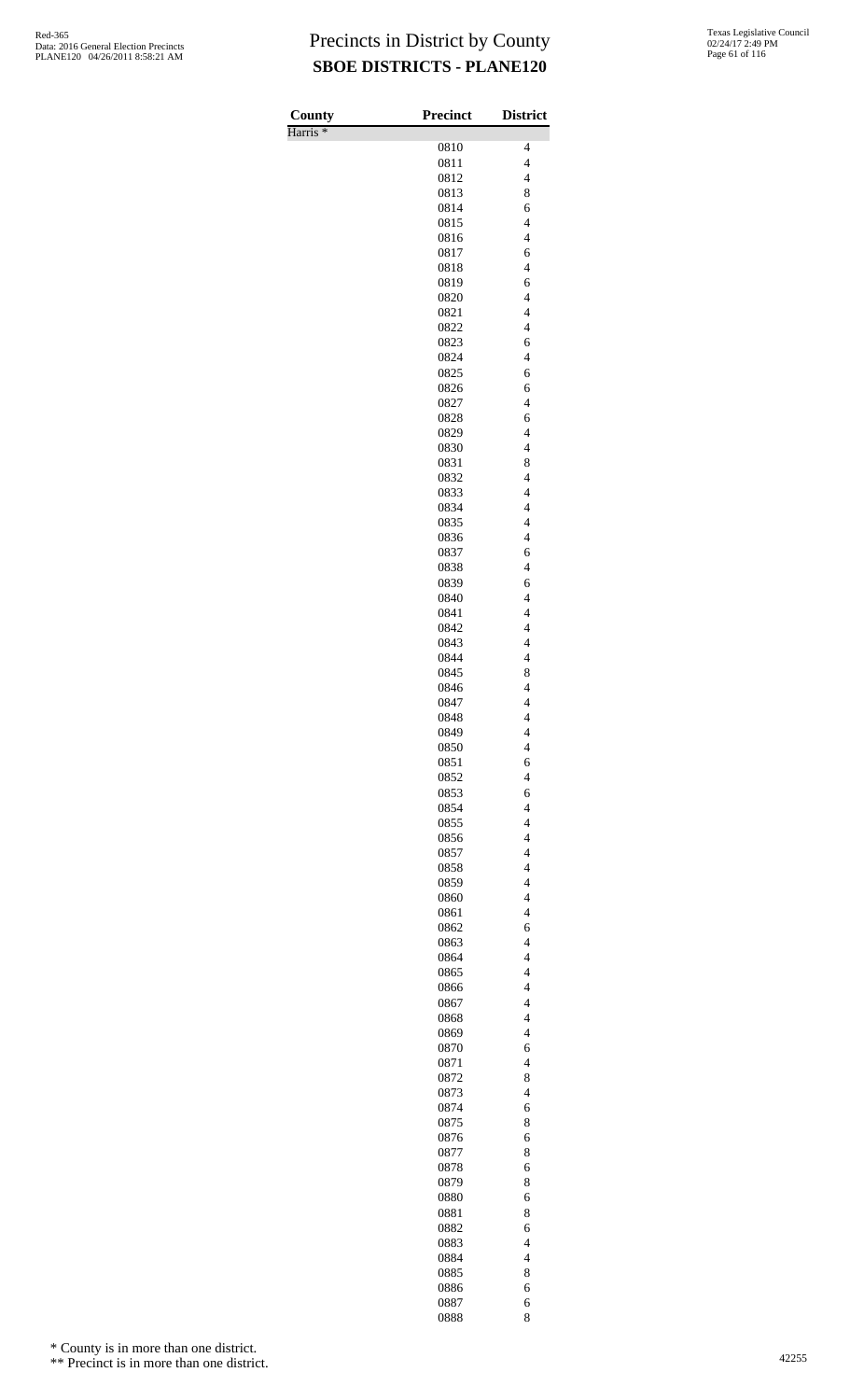Harris \*

| County              | <b>Precinct</b>    | <b>District</b>                                      |
|---------------------|--------------------|------------------------------------------------------|
| Harris <sup>*</sup> |                    |                                                      |
|                     | 0889               | 4                                                    |
|                     | 0890<br>0891       | $\overline{4}$<br>6                                  |
|                     | 0892               | $\overline{4}$                                       |
|                     | 0893               | $\overline{4}$                                       |
|                     | 0894               | $\overline{\mathbf{4}}$                              |
|                     | 0895               | 6                                                    |
|                     | 0896               | 6                                                    |
|                     | 0897               | 8                                                    |
|                     | 0898               | 8                                                    |
|                     | 0899               | 6                                                    |
|                     | 0900<br>0901       | $\overline{\mathcal{L}}$<br>8                        |
|                     | 0902               | 6                                                    |
|                     | 0903               | 6                                                    |
|                     | 0904               | 6                                                    |
|                     | 0905               | $\overline{\mathcal{L}}$                             |
|                     | 0906               | 6                                                    |
|                     | 0907               | 8                                                    |
|                     | 0908               | $\overline{\mathcal{L}}$                             |
|                     | 0909<br>0910       | $\overline{\mathcal{L}}$<br>$\overline{\mathcal{L}}$ |
|                     | 0911               | 8                                                    |
|                     | 0912               | 8                                                    |
|                     | 0913               | 8                                                    |
|                     | 0914               | $\overline{\mathbf{4}}$                              |
|                     | 0915               | 6                                                    |
|                     | 0916               | 6                                                    |
|                     | 0917               | $\overline{\mathcal{L}}$                             |
|                     | 0918               | $\overline{\mathcal{L}}$                             |
|                     | 0919               | 8                                                    |
|                     | 0920               | 8                                                    |
|                     | 0921<br>0922       | $\overline{\mathcal{L}}$<br>$\overline{4}$           |
|                     | 0923               | 8                                                    |
|                     | 0924               | $\overline{\mathbf{4}}$                              |
|                     | 0925               | 8                                                    |
|                     | 0926               | 6                                                    |
|                     | 0927               | 4                                                    |
|                     | 0928               | 4                                                    |
|                     | 0929               | $\overline{\mathcal{L}}$                             |
|                     | 0930<br>0931       | $\overline{4}$<br>6                                  |
|                     | 0932               | 6                                                    |
|                     | 0933               | 6                                                    |
|                     | 0934               | $\overline{\mathcal{L}}$                             |
|                     | 0935               | $\overline{\mathcal{L}}$                             |
|                     | 0936               | $\overline{4}$                                       |
|                     | 0937               | $\overline{4}$                                       |
|                     | 0938               | 6                                                    |
|                     | 0939               | 6<br>$\overline{4}$                                  |
|                     | 0940<br>0941       | 8                                                    |
|                     | 0942               | 6                                                    |
|                     | 0943               | $\overline{\mathcal{L}}$                             |
|                     | 0944               | 6                                                    |
|                     | 0945               | $\overline{4}$                                       |
|                     | 0946               | $\overline{4}$                                       |
|                     | 0947               | $\overline{4}$                                       |
|                     | 0948               | $\overline{4}$                                       |
|                     | 0949               | $\overline{\mathcal{L}}$                             |
|                     | ** 0950<br>** 0950 | $\overline{4}$<br>8                                  |
|                     | 0951               | 8                                                    |
|                     | 0952               | 6                                                    |
|                     | 0953               | $\overline{\mathcal{L}}$                             |
|                     | 0954               | $\overline{4}$                                       |
|                     | 0955               | 6                                                    |
|                     | 0956               | 6                                                    |
|                     | 0957               | $\overline{4}$                                       |
|                     | 0958               | $\overline{\mathcal{L}}$                             |
|                     | 0959               | $\overline{\mathcal{L}}$                             |
|                     | 0960<br>0961       | $\overline{\mathcal{L}}$<br>$\overline{4}$           |
|                     | 0962               | $\overline{4}$                                       |
|                     | 0963               | $\overline{\mathcal{L}}$                             |
|                     | 0964               | 8                                                    |
|                     | 0965               | 8                                                    |
|                     | 0966               | 6                                                    |

\* County is in more than one district.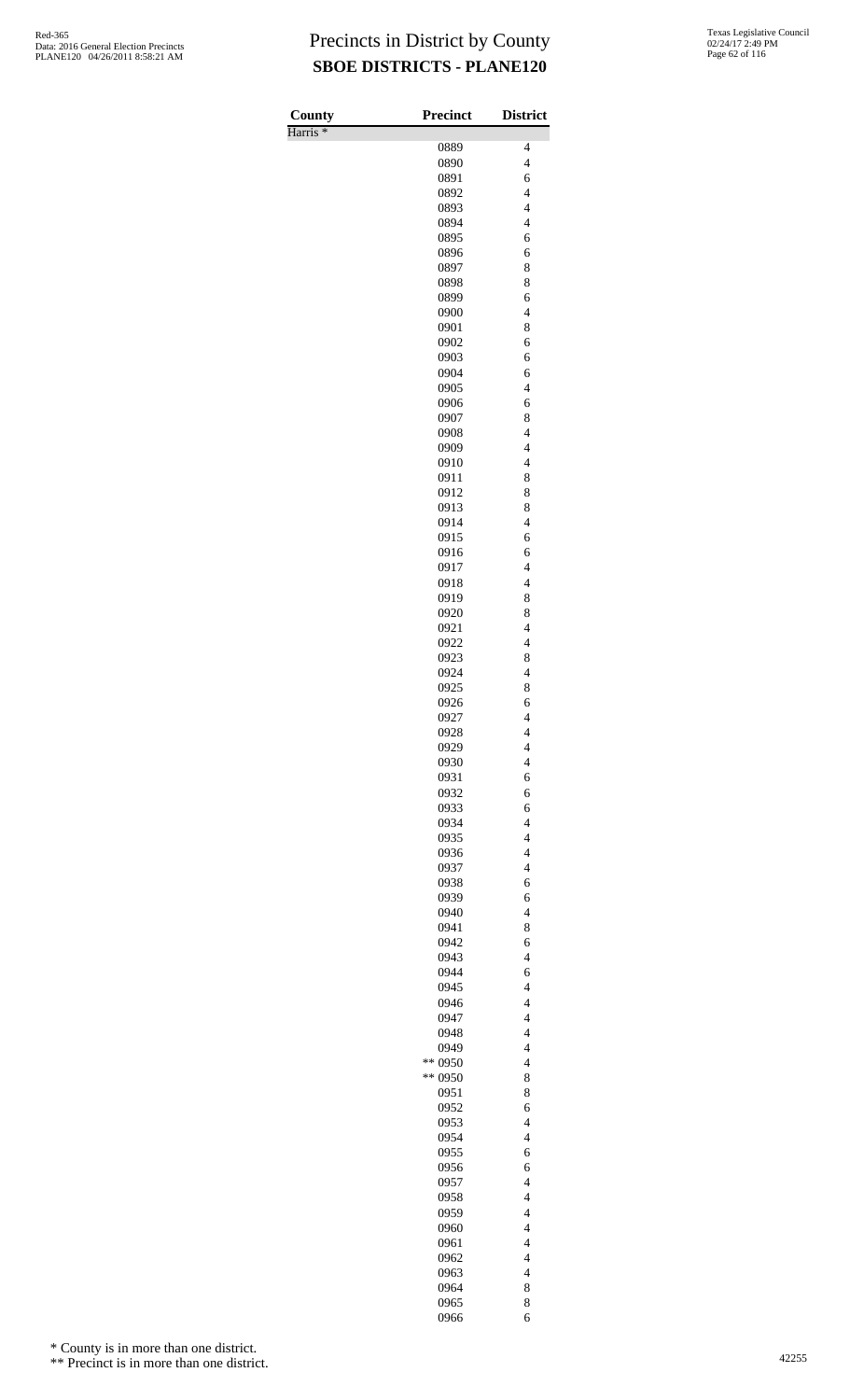| County              | <b>Precinct</b> | <b>District</b>          |
|---------------------|-----------------|--------------------------|
| Harris <sup>*</sup> | 0967            | 8                        |
|                     | 0968            | 8                        |
|                     | 0969            | $\overline{4}$           |
|                     | 0970            | $\overline{4}$           |
|                     | 0971            | 6                        |
|                     | 0972            | $\overline{\mathbf{4}}$  |
|                     | 0973            | 6                        |
|                     | 0974            | $\overline{\mathbf{4}}$  |
|                     | 0975            | $\overline{4}$           |
|                     | 0976            | $\overline{4}$           |
|                     | 0977            | $\overline{\mathcal{L}}$ |
|                     | 0978            | $\overline{4}$           |
|                     | 0979            | 8                        |
|                     | 0980            | 6                        |
|                     | 0981            | 6                        |
|                     | 0982            | 6                        |
|                     | 0983            | 6                        |
|                     | 0984            | 6                        |
|                     | 0985            | $\overline{4}$           |
|                     | 0986            | $\overline{\mathcal{L}}$ |
|                     | 0987            | $\overline{\mathbf{4}}$  |
|                     | 0988            | 8                        |
|                     | 0989            | $\overline{\mathbf{4}}$  |
|                     | 0990            | $\overline{4}$           |
|                     | 0991            | 6                        |
|                     | 0992            | 8                        |
|                     | 0993            | $\overline{\mathcal{L}}$ |
|                     | 0994            | $\overline{4}$           |
|                     | 0995            | $\overline{4}$           |
|                     | 0996            | 8                        |
|                     | 0997            | $\overline{\mathbf{4}}$  |
|                     | 0998            | 6                        |
|                     | 0999<br>1000    | 6<br>$\overline{4}$      |
|                     | 1001            | 6                        |
|                     | 1002            | 6                        |
|                     | 1003            | 6                        |
|                     | 1004            | $\overline{\mathcal{L}}$ |
|                     | 1005            | $\overline{4}$           |
|                     | 1006            | 8                        |
|                     | 1007            | $\overline{4}$           |
|                     | 1008            | 8                        |
|                     | 1009            | 8                        |
|                     | 1010            | $\overline{4}$           |
|                     | 1011            | 6                        |
| Harrison            | 1012            | $\overline{4}$           |
|                     | 0001            | 9                        |
|                     | 0002            | 9                        |
|                     | 0003            | 9                        |
|                     | 0004            | 9                        |
|                     | 0005            | 9                        |
|                     | 0006            | 9                        |
|                     | 0007            | 9                        |
|                     | 0008            | 9                        |
|                     | 0009            | 9                        |
|                     | 0010            | 9                        |
|                     | 0011            | 9                        |
|                     | 0012            | 9                        |
|                     | 0013            | 9                        |
|                     | 0014            | 9                        |
|                     | 0015            | 9                        |
|                     | 0016            | 9                        |
|                     | 0017            | 9                        |
|                     | 0018            | 9<br>9                   |
|                     | 0019            | 9                        |
|                     | 0020<br>0021    | 9                        |
|                     | 0022            | 9                        |
|                     | 0023            | 9                        |
|                     | 0024            | 9                        |
|                     | 0025            | 9                        |
|                     | 0026            | 9                        |
| Hartley             | 0101            | 15                       |
|                     | 0102            | 15                       |
|                     | 0201            | 15                       |
|                     | 0202            | 15                       |
|                     | 0301            | 15                       |

\* County is in more than one district.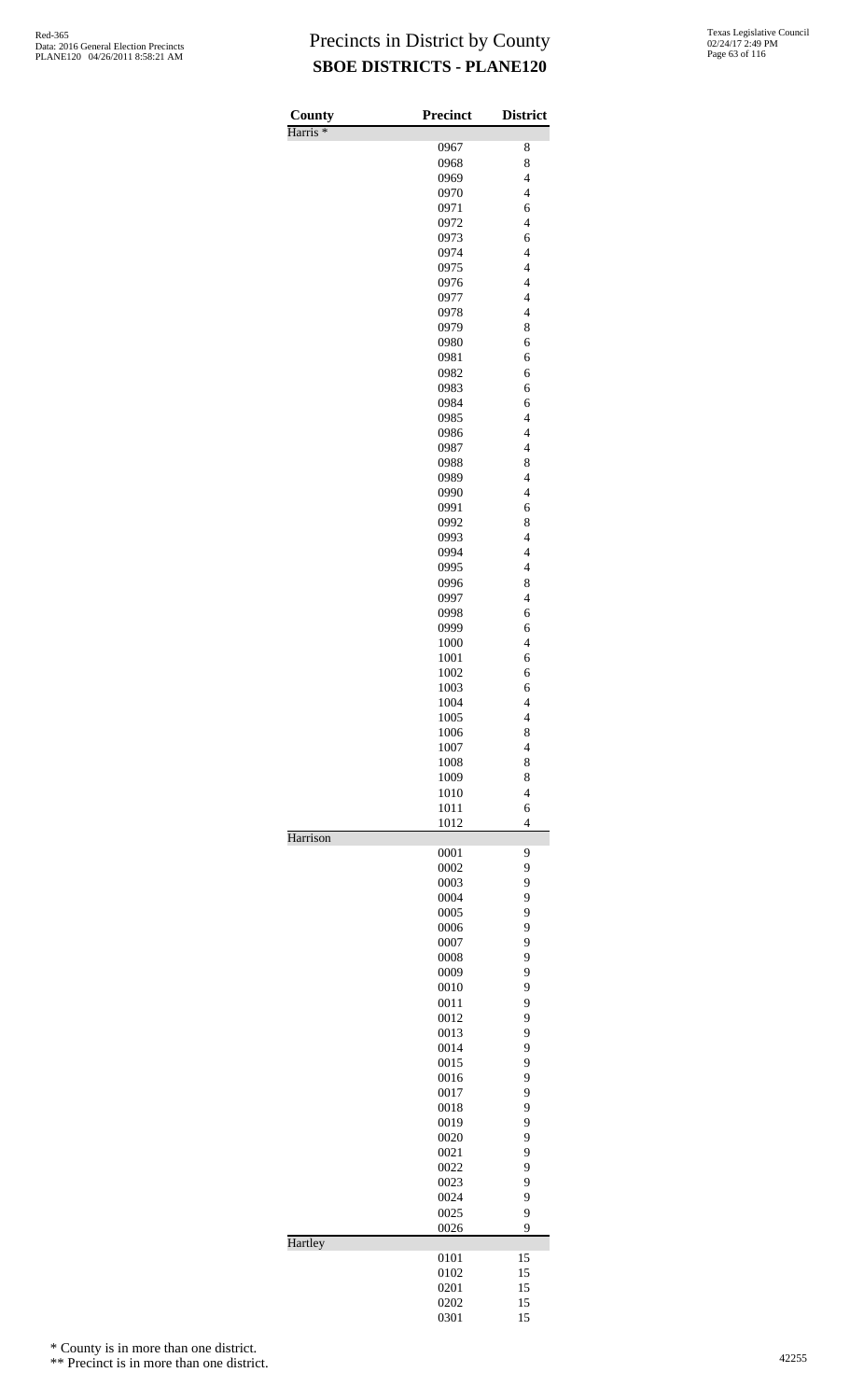| County    | Precinct     | <b>District</b>                            |
|-----------|--------------|--------------------------------------------|
| Hartley   | 0401         | 15                                         |
| Haskell   |              |                                            |
|           | 0001         | 15                                         |
|           | 0002<br>0003 | 15<br>15                                   |
|           | 0004         | 15                                         |
|           | 0005         | 15                                         |
|           | 0006         | 15                                         |
|           | 0007         | 15                                         |
|           | 0008         | 15                                         |
|           | 0009         | 15                                         |
| Hays      | 0010         | 15                                         |
|           | 0110         | 5                                          |
|           | 0111         | 5                                          |
|           | 0112         | 5                                          |
|           | 0113         | 5                                          |
|           | 0120         | 5                                          |
|           | 0125         | 5                                          |
|           | 0127         | 5<br>5                                     |
|           | 0129<br>0221 | 5                                          |
|           | 0223         | 5                                          |
|           | 0224         | 5                                          |
|           | 0225         | 5                                          |
|           | 0226         | 5                                          |
|           | 0228         | 5                                          |
|           | 0229         | 5                                          |
|           | 0230         | 5                                          |
|           | 0232<br>0234 | 5<br>5                                     |
|           | 0236         | 5                                          |
|           | 0238         | 5                                          |
|           | 0301         | 5                                          |
|           | 0315         | 5                                          |
|           | 0316         | 5                                          |
|           | 0317         | 5                                          |
|           | 0318         | 5<br>5                                     |
|           | 0330<br>0332 |                                            |
|           | 0333         | 5                                          |
|           | 0334         | $\frac{5}{5}$                              |
|           | 0335         |                                            |
|           | 0336         | $\begin{array}{c} 5 \\ 5 \\ 5 \end{array}$ |
|           | 0337         |                                            |
|           | 0339         | 5                                          |
|           | 0413         | 5                                          |
|           | 0414<br>0415 | $\frac{5}{5}$                              |
|           | 0416         | 5                                          |
|           | 0417         |                                            |
|           | 0418         | $\frac{5}{5}$                              |
|           | 0419         | 5                                          |
|           | 0420         | 5                                          |
|           | 0421         | 5                                          |
|           | 0440         | 5                                          |
|           | 0441         | 5                                          |
|           | 0442<br>0443 | 5<br>5                                     |
|           | 0444         | 5                                          |
|           | 0447         | 5                                          |
|           | 0449         | 5                                          |
| Hemphill  |              |                                            |
|           | 0101         | 15<br>15                                   |
|           | 0201<br>0202 | 15                                         |
|           | 0301         | 15                                         |
|           | 0302         | 15                                         |
|           | 0303         | 15                                         |
|           | 0401         | 15                                         |
|           | 0402         | 15                                         |
| Henderson | 0002         | 9                                          |
|           | 0003         | 9                                          |
|           | 0004         | 9                                          |
|           | 001A         | 9                                          |
|           | 001M         | 9                                          |
|           | 001T         | 9                                          |
|           | 002E         | 9                                          |

\* County is in more than one district.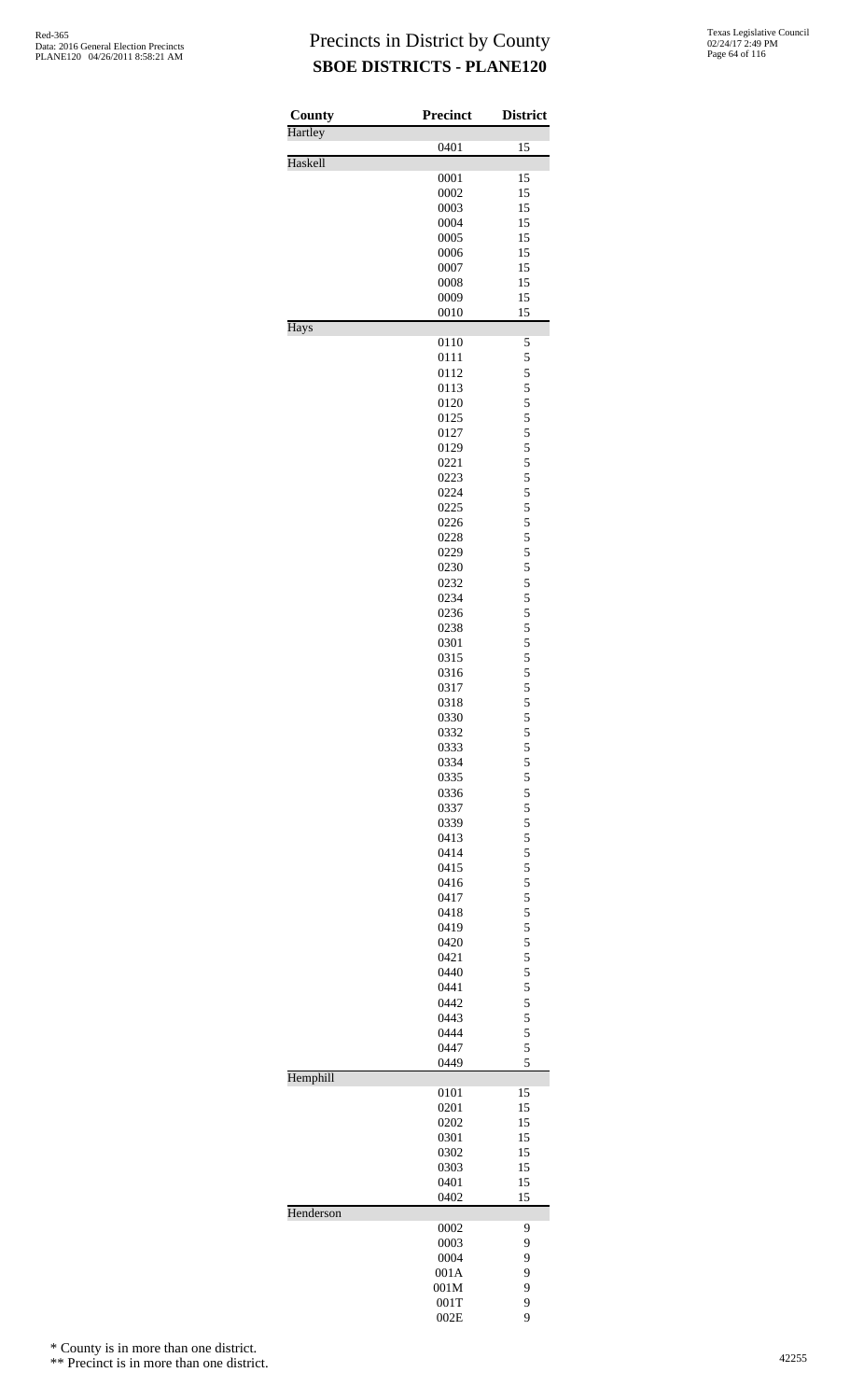| County               | <b>Precinct</b> | <b>District</b>                            |
|----------------------|-----------------|--------------------------------------------|
| Henderson            |                 |                                            |
|                      | 003B            | 9                                          |
|                      | 003C            | 9                                          |
|                      | 003M            | 9                                          |
|                      | 003N            | 9                                          |
|                      | 004A            | 9                                          |
|                      | 004W            | 9                                          |
|                      | 01CR            | 9                                          |
|                      | 01MN            | 9                                          |
|                      | $01$ TC         | 9                                          |
|                      | 03WS            | 9                                          |
|                      | 04BV            | 9                                          |
|                      | 04CC            | 9                                          |
|                      | 04MS            | 9                                          |
|                      | 04PF            | 9                                          |
|                      | 04SE            | 9                                          |
|                      | 2GBN            | 9                                          |
|                      | 2GBS            | 9                                          |
|                      | 2PSN            | 9                                          |
|                      | 2PSS            | 9                                          |
| Hidalgo <sup>*</sup> | 4NYL            | 9                                          |
|                      | 0001            | $\overline{\mathbf{c}}$                    |
|                      | 0002            | $\overline{\mathbf{c}}$                    |
|                      | 0003            | $\overline{c}$                             |
|                      | 0004            | $\overline{c}$                             |
|                      | 0005            | $\overline{c}$                             |
|                      | 0006            | $\overline{c}$                             |
|                      | 0007            | $\frac{2}{2}$                              |
|                      | 0008            |                                            |
|                      | 0009            | $\overline{\mathbf{c}}$                    |
|                      | 0010            | $\overline{c}$                             |
|                      | 0011            | 3                                          |
|                      | 0012            | $\frac{2}{3}$                              |
|                      | 0013            |                                            |
|                      | 0014            | 3                                          |
|                      | 0015            | $\overline{c}$                             |
|                      | 0016            | $\overline{c}$                             |
|                      | 0017            | $\overline{c}$                             |
|                      | 0018            | $\overline{c}$                             |
|                      | 0019            | $3222$<br>$223$                            |
|                      | 0020            |                                            |
|                      | 0021            |                                            |
|                      | 0022            |                                            |
|                      | 0023            |                                            |
|                      | 0024            |                                            |
|                      | 0025            | $\overline{\mathbf{c}}$                    |
|                      | 0026            | $\begin{array}{c} 2 \\ 2 \\ 2 \end{array}$ |
|                      | 0027            |                                            |
|                      | 0028            |                                            |
|                      | 0029            | 3                                          |
|                      | 0030            | 3                                          |
|                      | 0031            |                                            |
|                      | 0032            |                                            |
|                      | 0033            |                                            |
|                      | 0034            |                                            |
|                      | 0035            | 3222222222222222                           |
|                      | 0036            |                                            |
|                      | 0037            |                                            |
|                      | 0038            |                                            |
|                      | 0039            |                                            |
|                      | 0040            |                                            |
|                      | 0041            |                                            |
|                      | 0042            |                                            |
|                      | 0043            |                                            |
|                      | 0044            |                                            |
|                      | 0045            |                                            |
|                      | 0046            |                                            |
|                      | 0047            |                                            |
|                      | 0048            |                                            |
|                      | 0049            | $\overline{\mathbf{c}}$                    |
|                      | 0050            | 3                                          |
|                      | 0051            | 3                                          |
|                      | 0052            | 3                                          |
|                      | 0053            | $\overline{\mathbf{3}}$                    |
|                      | 0054            | 3                                          |
|                      | 0055            |                                            |
|                      | 0056            |                                            |
|                      | 0057            | $\begin{array}{c} 2 \\ 2 \\ 2 \end{array}$ |
|                      | 0058            |                                            |

\* County is in more than one district.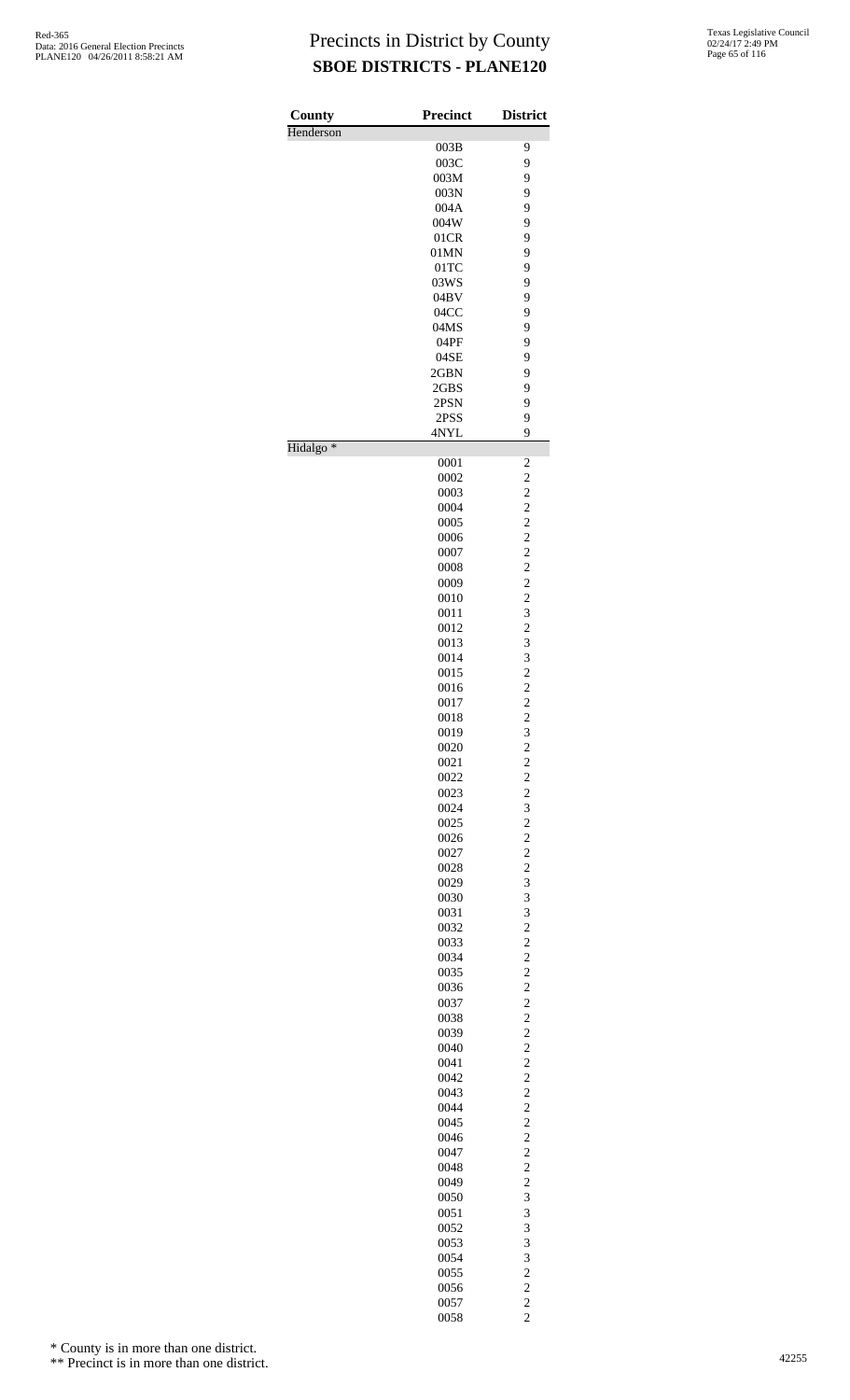| County               | Precinct     | <b>District</b>                                    |
|----------------------|--------------|----------------------------------------------------|
| Hidalgo <sup>*</sup> |              |                                                    |
|                      | 0059         | $\overline{\mathbf{c}}$                            |
|                      | 0060         | $\overline{c}$                                     |
|                      | 0061<br>0062 | $\overline{c}$<br>$\overline{c}$                   |
|                      | 0063         | $\overline{c}$                                     |
|                      | 0064         | 3                                                  |
|                      | 0065         | $\overline{c}$                                     |
|                      | 0066         | $\overline{c}$                                     |
|                      | 0067         | $\overline{c}$                                     |
|                      | 0068         | 3                                                  |
|                      | 0069<br>0070 | 3<br>$\overline{c}$                                |
|                      | 0071         | $\overline{c}$                                     |
|                      | 0072         | 3                                                  |
|                      | 0073         | 3                                                  |
|                      | 0074         | 3                                                  |
|                      | 0075         | 3                                                  |
|                      | 0076         | 3<br>$\overline{c}$                                |
|                      | 0077<br>0078 | 3                                                  |
|                      | 0079         | $\overline{c}$                                     |
|                      | 0080         | 3                                                  |
|                      | 0081         | $\overline{c}$                                     |
|                      | 0082         | $\overline{c}$                                     |
|                      | 0083         | $\overline{c}$                                     |
|                      | 0084<br>0085 | $\overline{c}$<br>$\overline{c}$                   |
|                      | 0086         | $\overline{c}$                                     |
|                      | 0087         | $\overline{c}$                                     |
|                      | 0088         | 3                                                  |
|                      | 0089         | 3                                                  |
|                      | 0090         | $\overline{c}$                                     |
|                      | 0091         | $\overline{c}$                                     |
|                      | 0092         | $\overline{c}$                                     |
|                      | 0093<br>0094 | 3<br>$\overline{c}$                                |
|                      | 0095         | $\overline{\mathbf{c}}$                            |
|                      | 0096         | 3                                                  |
|                      | 0097         | $\overline{c}$                                     |
|                      | 0098         | $\overline{\mathbf{c}}$                            |
|                      | 0099         | 3                                                  |
|                      | 0100         | 3                                                  |
|                      | 0101<br>0102 | $\overline{c}$<br>$\overline{c}$                   |
|                      | 0103         | $\overline{c}$                                     |
|                      | 0104         | $\overline{c}$                                     |
|                      | 0105         | 3                                                  |
|                      | 0106         | 3                                                  |
|                      | 0107         | 3                                                  |
|                      | 0108         | 3                                                  |
|                      | 0109         | 3                                                  |
|                      | 0110<br>0111 | $\overline{c}$<br>$\overline{c}$                   |
|                      | 0112         | $\overline{c}$                                     |
|                      | 0113         | $\overline{c}$                                     |
|                      | 0114         | $\overline{c}$                                     |
|                      | 0115         | $\overline{c}$                                     |
|                      | 0116         | $\overline{c}$                                     |
|                      | 0117         | $\overline{c}$                                     |
|                      | 0118         | $\overline{\mathbf{c}}$<br>$\overline{\mathbf{c}}$ |
|                      | 0119<br>0120 | $\overline{c}$                                     |
|                      | 0121         | $\overline{c}$                                     |
|                      | 0122         | $\overline{c}$                                     |
|                      | 0123         | $\overline{c}$                                     |
|                      | 0124         | $\overline{c}$                                     |
|                      | 0125         | 3                                                  |
|                      | 0126<br>0127 | $\overline{c}$<br>$\overline{c}$                   |
|                      | 0128         | $\overline{\mathbf{c}}$                            |
|                      | 0129         | 3                                                  |
|                      | 0130         | $\overline{\mathbf{c}}$                            |
|                      | 0131         | 3                                                  |
|                      | 0132         | $\overline{c}$                                     |
|                      | 0133         | 3                                                  |
|                      | 0134         | $\overline{c}$                                     |
|                      | 0135<br>0136 | $\overline{c}$<br>$\overline{c}$                   |
|                      | 0137         | $\overline{c}$                                     |
|                      |              |                                                    |

\* County is in more than one district.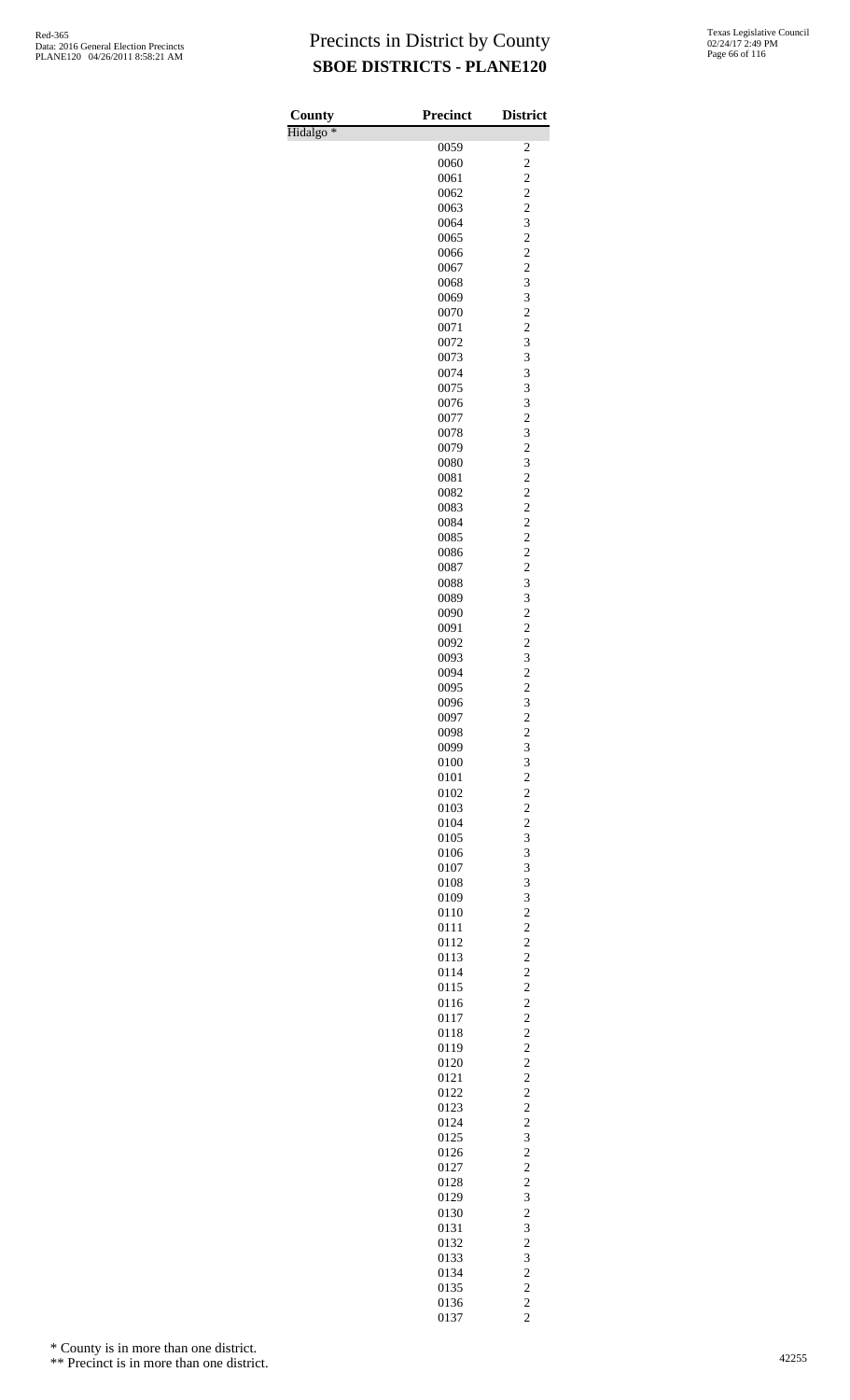| County               | <b>Precinct</b> | <b>District</b>                           |
|----------------------|-----------------|-------------------------------------------|
| Hidalgo <sup>*</sup> |                 |                                           |
|                      | 0138<br>0139    | 2<br>$\overline{c}$                       |
|                      | 0140            |                                           |
|                      | 0141            | $\frac{2}{2}$                             |
|                      | 0142            | $\frac{2}{2}$                             |
|                      | 0143            |                                           |
|                      | 0144            | $\overline{c}$                            |
|                      | 0145            | 3                                         |
|                      | 0146<br>0147    | $\overline{\mathbf{c}}$<br>$\overline{c}$ |
|                      | 0148            | $\overline{c}$                            |
|                      | 0149            | $\overline{c}$                            |
|                      | 0150            | $\frac{2}{3}$                             |
|                      | 0151            |                                           |
|                      | 0152            | 3<br>$\overline{c}$                       |
|                      | 0153<br>0154    | 3                                         |
|                      | 0155            |                                           |
|                      | 0156            | $\frac{2}{2}$                             |
|                      | 0157            | $\overline{\mathbf{c}}$                   |
|                      | 0158            | 3                                         |
|                      | 0159            | $\overline{c}$                            |
|                      | 0160<br>0161    | $\frac{2}{2}$                             |
|                      | 0162            | $\overline{\mathbf{c}}$                   |
|                      | 0163            | $\overline{\mathbf{c}}$                   |
|                      | 0164            | $\overline{c}$                            |
|                      | 0165            | 3                                         |
|                      | 0166<br>0167    | 3<br>3                                    |
|                      | 0168            | 3                                         |
|                      | 0169            | $\overline{c}$                            |
|                      | 0170            | $\frac{3}{2}$                             |
|                      | 0171            |                                           |
|                      | 0172            | $\frac{2}{2}$                             |
|                      | 0173<br>0174    | $\overline{c}$                            |
|                      | 0175            | $\overline{\mathbf{c}}$                   |
|                      | 0176            | $\overline{c}$                            |
|                      | 0177            | $\overline{\mathbf{c}}$                   |
|                      | 0178<br>0179    | $\overline{c}$<br>$\overline{c}$          |
|                      | 0180            |                                           |
|                      | 0181            | $\frac{2}{2}$                             |
|                      | 0182            | $\overline{\mathbf{3}}$                   |
|                      | 0183            | 3                                         |
|                      | 0184            | $\overline{c}$                            |
|                      | 0185<br>0186    | $\frac{3}{2}$                             |
|                      | 0187            | 3                                         |
|                      | 0188            | $\overline{c}$                            |
|                      | 0189            | $\overline{c}$                            |
|                      | 0190            | $\frac{2}{2}$                             |
|                      | 0191<br>0192    | $\overline{c}$                            |
|                      | 0193            | $\overline{c}$                            |
|                      | 0194            | 3                                         |
|                      | 0195            | $\frac{3}{2}$                             |
|                      | 0196            |                                           |
|                      | 0197            | 3<br>3                                    |
|                      | 0198<br>0199    | 3                                         |
|                      | 0200            | 3                                         |
|                      | 0201            | 3                                         |
|                      | 0202            | $\overline{\mathbf{c}}$                   |
|                      | 0203<br>0204    | $\overline{c}$<br>$\overline{c}$          |
|                      | 0205            | $\overline{\mathbf{c}}$                   |
|                      | 0206            | 3                                         |
|                      | 0207            | 3                                         |
|                      | 0209            | 3                                         |
|                      | 0210            | 3                                         |
|                      | 0211<br>0212    | 3<br>3                                    |
|                      | 0213            | $\overline{\mathbf{c}}$                   |
|                      | 0215            | $\overline{c}$                            |
|                      | 0216            | $\overline{c}$                            |
|                      | 0217            | 3<br>$\overline{\mathbf{3}}$              |
|                      | 0218            |                                           |

\* County is in more than one district.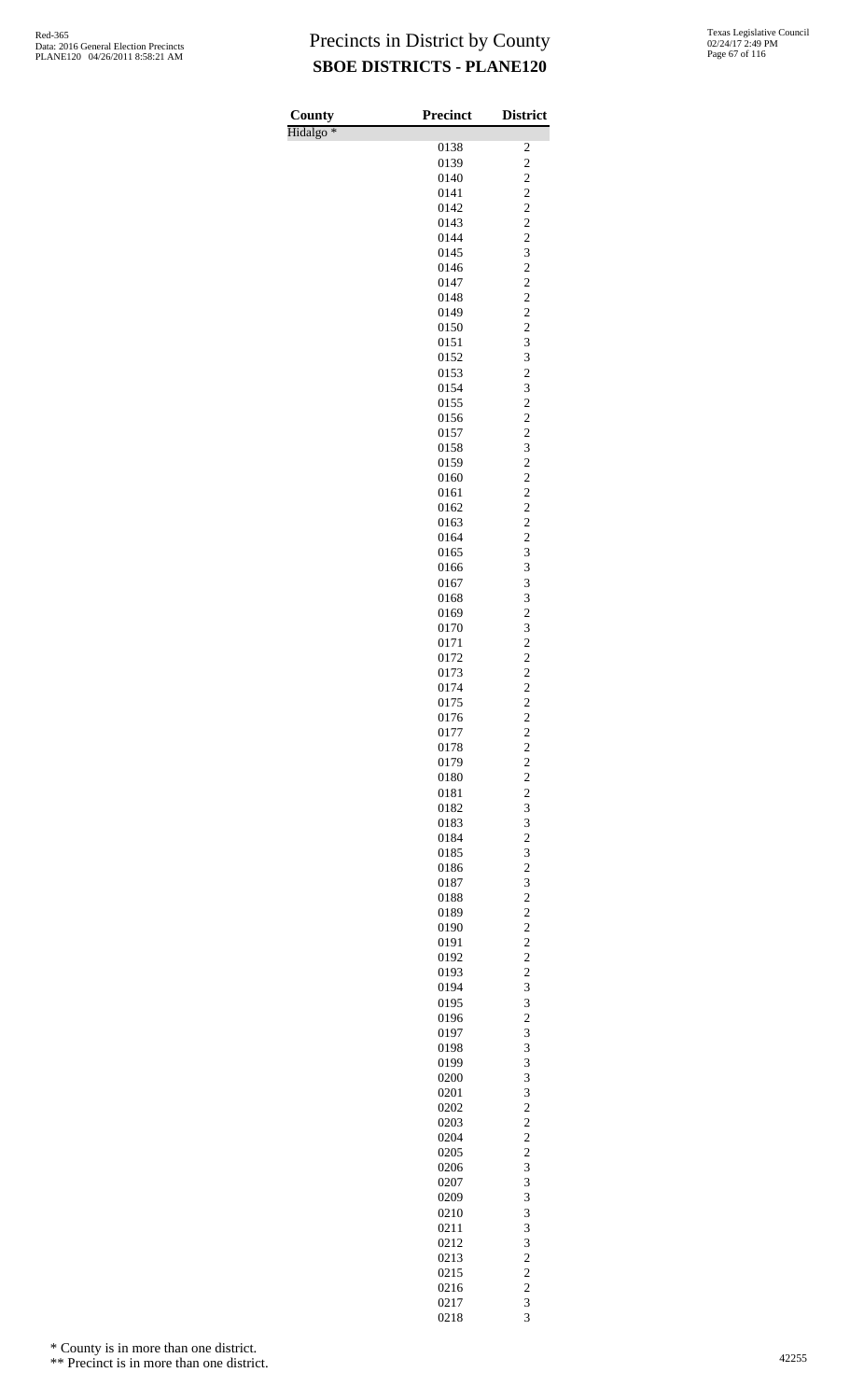| County               | <b>Precinct</b> | <b>District</b>                            |
|----------------------|-----------------|--------------------------------------------|
| Hidalgo <sup>*</sup> |                 |                                            |
|                      | 0219            | 3                                          |
|                      | 0220<br>0221    | $\overline{\mathbf{c}}$<br>3               |
|                      | 0222            | 3                                          |
|                      | 0223            | 3                                          |
|                      | 0224            | 3                                          |
|                      | 0225            |                                            |
|                      | 0226            | $\begin{array}{c} 2 \\ 2 \\ 2 \end{array}$ |
|                      | 0227            |                                            |
|                      | 0228            |                                            |
|                      | 0229            | $\frac{2}{3}$                              |
|                      | 0230            |                                            |
|                      | 0231            |                                            |
|                      | 0232            | $\begin{array}{c} 2 \\ 2 \\ 2 \end{array}$ |
|                      | 0233            |                                            |
|                      | 0234            | $\overline{\mathbf{c}}$                    |
|                      | 0235            | $\begin{array}{c} 2 \\ 2 \\ 2 \end{array}$ |
|                      | 0236<br>0237    |                                            |
|                      | 0238            |                                            |
|                      | 0239            | 3                                          |
|                      | 0240            | $\overline{\mathbf{c}}$                    |
|                      | 0241            | 3                                          |
|                      | 0242            |                                            |
|                      | 0243            | $\frac{2}{3}$                              |
|                      | 0244            | 3                                          |
|                      | 0245            | $\overline{\mathbf{c}}$                    |
|                      | 0246            |                                            |
|                      | 0247            | $\begin{array}{c} 2 \\ 2 \\ 2 \end{array}$ |
|                      | 0248            |                                            |
|                      | 0249            | $\overline{c}$                             |
|                      | 0250            | $\overline{\mathbf{c}}$                    |
|                      | 0251            | $\begin{array}{c} 2 \\ 2 \\ 2 \end{array}$ |
|                      | 0252            |                                            |
|                      | 0253            |                                            |
|                      | 0254            | 3                                          |
|                      | 0255            | $\frac{2}{3}$                              |
|                      | 0256<br>0257    | 3                                          |
| Hill                 |                 |                                            |
|                      | 0002            | 14                                         |
|                      | 0003            | 14                                         |
|                      | 0004            | 14<br>14                                   |
|                      | 0005<br>0006    | 14                                         |
|                      | 0007            | 14                                         |
|                      | 0008            | 14                                         |
|                      | 0009            | 14                                         |
|                      | 0010            | 14                                         |
|                      | 0012            | 14                                         |
|                      | 0013            | 14                                         |
|                      | 0014            | 14                                         |
|                      | 0015            | 14                                         |
|                      | 0016            | 14                                         |
|                      | 0018            | 14                                         |
|                      | 0019            | 14                                         |
|                      | 0020            | 14                                         |
|                      | 0021            | 14                                         |
|                      | 0022            | 14                                         |
|                      | 0023            | 14                                         |
|                      | 0024            | 14                                         |
|                      | 0027            | 14                                         |
| Hockley              | 0011            | 15                                         |
|                      | 0014            | 15                                         |
|                      | 0015            | 15                                         |
|                      | 0016            | 15                                         |
|                      | 0021            | 15                                         |
|                      | 0024            | 15                                         |
|                      | 0032            | 15                                         |
|                      | 0033            | 15                                         |
|                      | 0035            | 15                                         |
|                      | 0036            | 15                                         |
|                      | 0043            | 15                                         |
|                      | 0044            | 15                                         |
|                      | 0045            | 15                                         |
|                      | 0046            | 15                                         |
| Hood                 | 0001            | 14                                         |
|                      |                 |                                            |

\* County is in more than one district.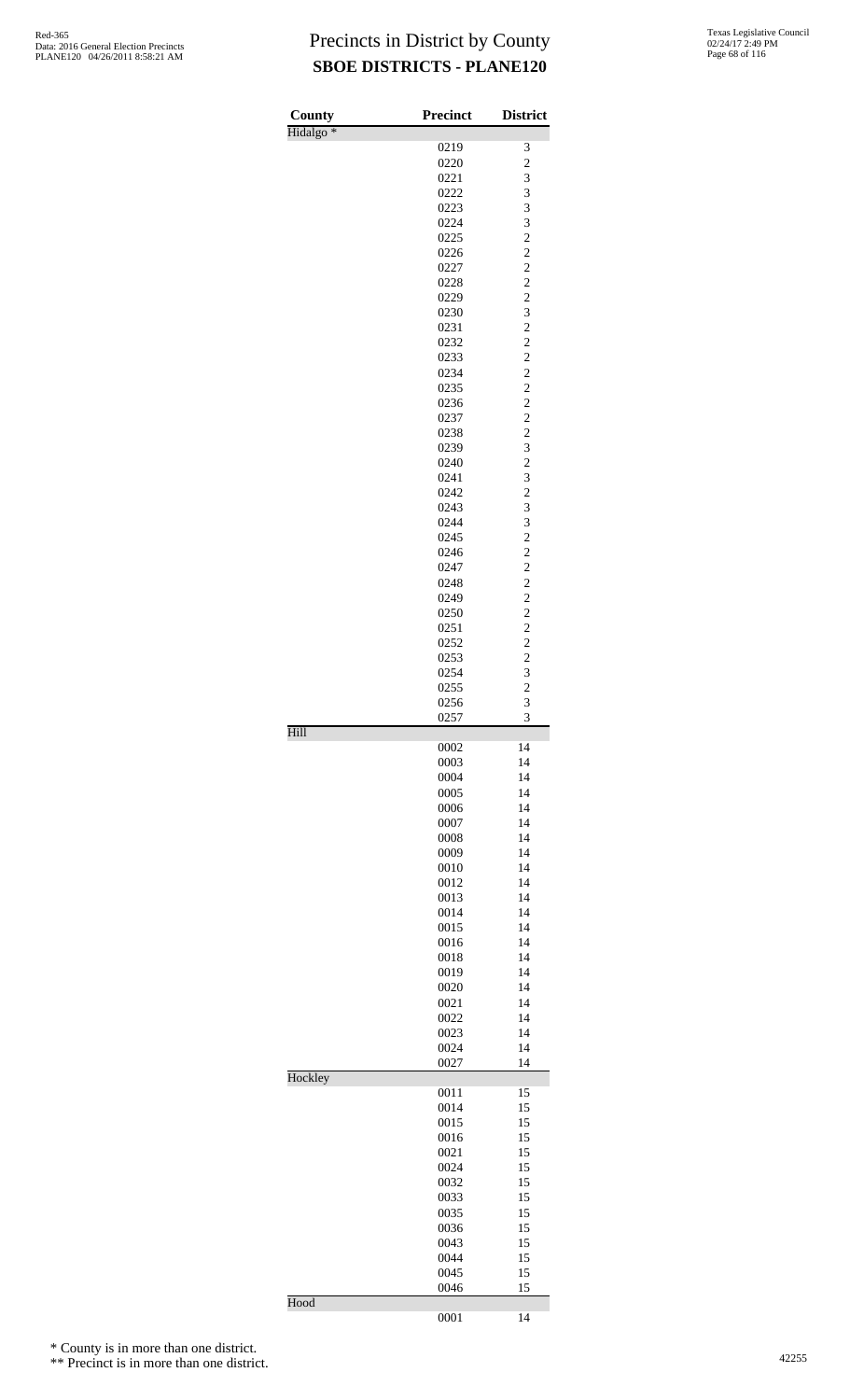| County  | <b>Precinct</b> | <b>District</b> |
|---------|-----------------|-----------------|
| Hood    |                 |                 |
|         | 0002<br>0003    | 14<br>14        |
|         | 0004            | 14              |
|         | 0005            | 14              |
|         | 0007            | 14              |
|         | 0008            | 14              |
|         | 0009            | 14              |
|         | 0010            | 14              |
|         | 0011            | 14              |
|         | 0012            | 14              |
|         | 0013            | 14              |
|         | 0014            | 14              |
|         | 0015<br>0016    | 14<br>14        |
| Hopkins |                 |                 |
|         | 0001            | 9               |
|         | 0002            | 9               |
|         | 0003            | 9               |
|         | 0004            | 9               |
|         | 0005            | 9               |
|         | 0008            | 9               |
|         | 0011            | 9<br>9          |
|         | 0012<br>0013    | 9               |
|         | 0014            | 9               |
|         | 0016            | 9               |
|         | 0017            | 9               |
|         | 001A            | 9               |
|         | 0020            | 9               |
|         | 0023            | 9               |
|         | 0024            | 9               |
|         | 0025            | 9               |
|         | 002A            | 9               |
|         | 0036            | 9               |
|         | 003A            | 9               |
| Houston | 004A            | 9               |
|         | 0001            | 8               |
|         | 0002            | 8               |
|         | 0003            | 8               |
|         | 0004            | 8               |
|         | 0005            | 8<br>8          |
|         | 0006<br>0007    | 8               |
|         | 0008            | 8               |
|         | 0009            | 8               |
|         | 0010            | 8               |
|         | 0011            | 8               |
|         | 0012            | 8               |
|         | 0014            | 8               |
|         | 0015            | 8               |
|         | 0016            | 8               |
|         | 0017            | 8               |
|         | 0018            | 8               |
|         | 0019            | 8               |
|         | 0020<br>0021    | 8<br>8          |
|         | 0022            | 8               |
| Howard  |                 |                 |
|         | 0011            | 15              |
|         | 0012            | 15              |
|         | 0013            | 15              |
|         | 0014<br>0016    | 15<br>15        |
|         | 0024            | 15              |
|         | 0025            | 15              |
|         | 0026            | 15              |
|         | 0032            | 15              |
|         | 0033            | 15              |
|         | 0034            | 15              |
|         | 0035            | 15              |
|         | 0037            | 15              |
|         | 0042            | 15              |
|         | 0045            | 15              |
|         | 0046            | 15              |
|         | 0103            | 15              |
|         | 0104            | 15              |
|         | 0105            | 15              |
|         | 012A            | 15              |

\* County is in more than one district.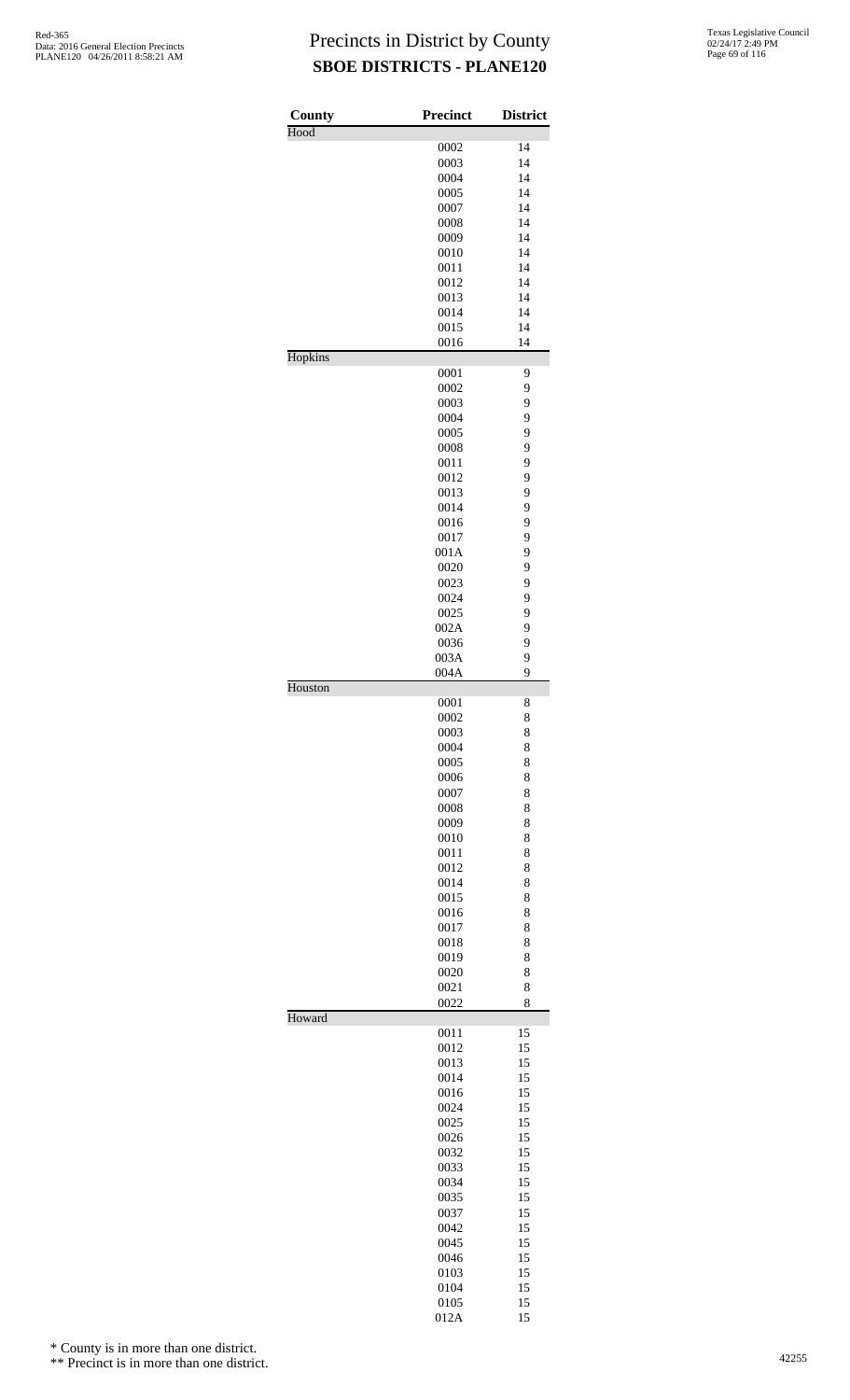| County     | Precinct     | <b>District</b>                            |
|------------|--------------|--------------------------------------------|
| Howard     |              |                                            |
|            | 0205         | 15                                         |
|            | 0207         | 15                                         |
|            | 0208<br>0209 | 15<br>15                                   |
|            | 0304         | 15                                         |
|            | 0404         | 15                                         |
|            | 0405         | 15                                         |
|            | 0408         | 15                                         |
|            | 0409         | 15                                         |
|            | 207C         | 15                                         |
| Hudspeth   | 0001         | $\mathbf{1}$                               |
|            | 0002         | $\mathbf{1}$                               |
|            | 0004         | $\mathbf{1}$                               |
|            | 003N         | $\mathbf{1}$                               |
|            | 003S         | $\mathbf{1}$                               |
| Hunt       |              |                                            |
|            | 0101         | 9                                          |
|            | 0102<br>0103 | 9<br>9                                     |
|            | 0104         | 9                                          |
|            | 0105         | 9                                          |
|            | 0106         | 9                                          |
|            | 0107         | 9                                          |
|            | 0108         | 9                                          |
|            | 0109         | 9                                          |
|            | 0210         | 9                                          |
|            | 0211<br>0212 | 9<br>9                                     |
|            | 0213         | 9                                          |
|            | 0214         | 9                                          |
|            | 0215         | 9                                          |
|            | 0216         | 9                                          |
|            | 0217         | 9                                          |
|            | 0318         | 9                                          |
|            | 0319<br>0320 | 9<br>9                                     |
|            | 0321         | 9                                          |
|            | 0322         | 9                                          |
|            | 0323         | 9                                          |
|            | 0324         | 9                                          |
|            | 0325         | 9                                          |
|            | 0426         | 9                                          |
|            | 0427<br>0428 | 9<br>9                                     |
|            | 0429         | 9                                          |
|            | 0430         | 9                                          |
|            | 0431         | 9                                          |
|            | 0432         | 9                                          |
|            | 0433         | 9                                          |
| Hutchinson | 0434         | 9                                          |
|            | 0011         | 15                                         |
|            | 0014         | 15                                         |
|            | 0021         | 15                                         |
|            | 0023         | 15                                         |
|            | 0031         | 15                                         |
|            | 0033<br>0041 | 15<br>15                                   |
|            | 0042         | 15                                         |
| Irion      |              |                                            |
|            | 0100         | 1                                          |
|            | 0200         | 1                                          |
|            | 0300         | $\mathbf{1}$                               |
| Jack       | 0400         | $\mathbf{1}$                               |
|            | 0001         | 14                                         |
|            | 0002         | 14                                         |
|            | 0003         | 14                                         |
|            | 0004         | 14                                         |
|            | 0005         | 14                                         |
| Jackson    | 0006         | 14                                         |
|            | 0001         | 2                                          |
|            | 0002         | $\overline{\mathbf{c}}$                    |
|            | 0003         |                                            |
|            | 0004         | $\begin{array}{c} 2 \\ 2 \\ 2 \end{array}$ |
|            | 0005         |                                            |
|            | 0006         |                                            |

\* County is in more than one district.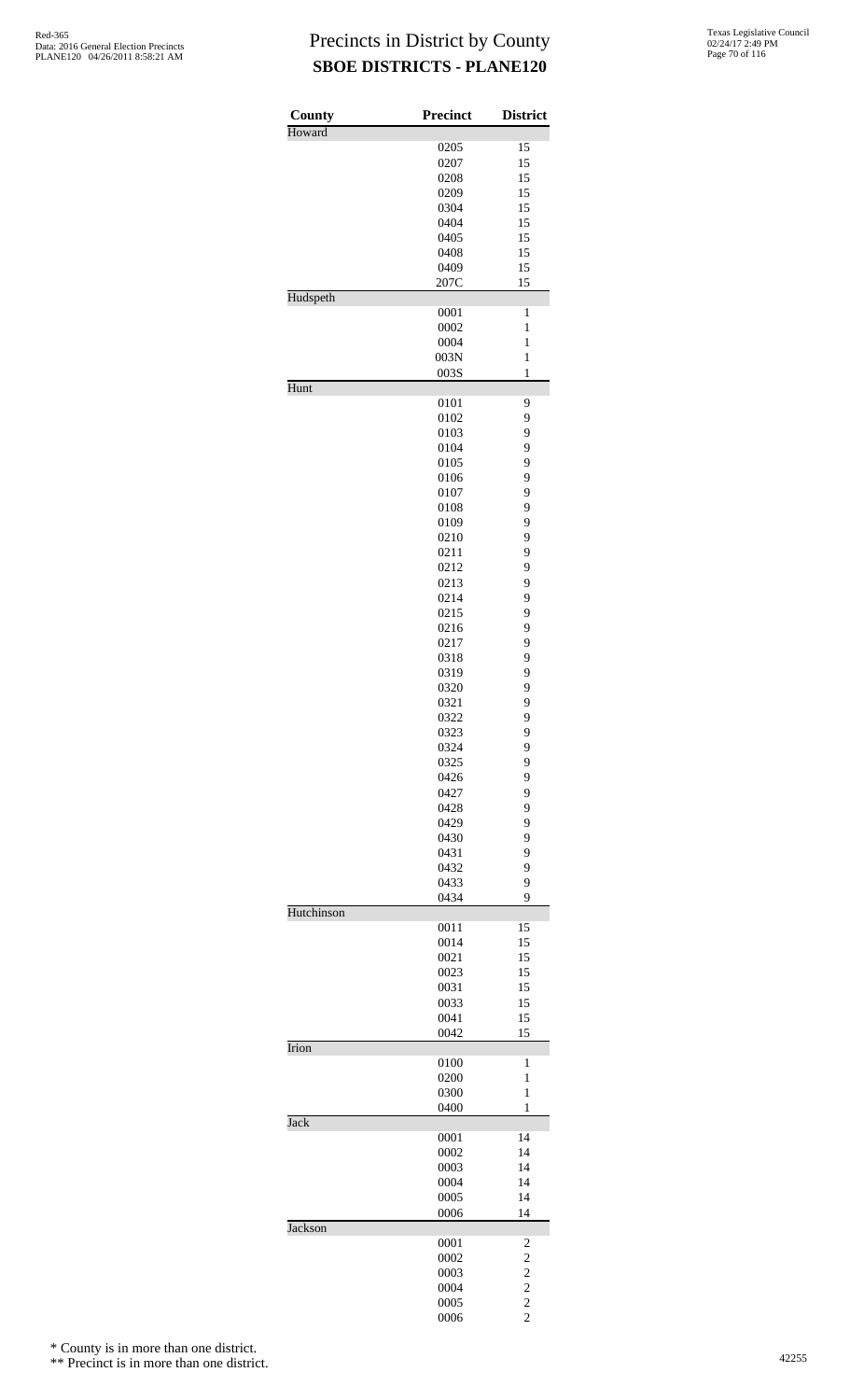| County            | <b>Precinct</b> | <b>District</b>                  |
|-------------------|-----------------|----------------------------------|
| Jackson           |                 |                                  |
|                   | 0007            | 2<br>$\overline{c}$              |
|                   | 0008<br>0009    | $\overline{c}$                   |
| Jasper            |                 |                                  |
|                   | 0001            | 7                                |
|                   | 0002<br>0003    | $\overline{7}$<br>$\overline{7}$ |
|                   | 0004            | $\overline{7}$                   |
|                   | 0005            | $\overline{7}$                   |
|                   | 0006            | $\overline{7}$                   |
|                   | 0007            | $\overline{7}$                   |
|                   | 0008            | $\overline{7}$                   |
|                   | 0009<br>0010    | $\overline{7}$<br>$\overline{7}$ |
|                   | 0011            | $\overline{7}$                   |
|                   | 0012            | $\overline{7}$                   |
|                   | 0013            | $\overline{7}$                   |
|                   | 0014            | $\overline{7}$                   |
|                   | 0015<br>0016    | $\overline{7}$<br>$\overline{7}$ |
|                   | 0017            | $\overline{7}$                   |
|                   | 0019            | $\overline{7}$                   |
|                   | 0020            | $\overline{7}$                   |
| <b>Jeff Davis</b> | 0021            | 7                                |
|                   | 0001            | 1                                |
|                   | 0002            | $\mathbf{1}$                     |
|                   | 0003<br>0004    | $\mathbf{1}$<br>$\mathbf{1}$     |
|                   | 0005            | $\mathbf{1}$                     |
| Jefferson         |                 |                                  |
|                   | 0001            | 7                                |
|                   | 0002<br>0003    | $\overline{7}$<br>$\overline{7}$ |
|                   | 0004            | $\overline{7}$                   |
|                   | 0005            | $\overline{7}$                   |
|                   | 0006            | $\overline{7}$                   |
|                   | 0007            | $\overline{7}$                   |
|                   | 0008            | 7<br>$\overline{7}$              |
|                   | 0009<br>0010    | $\overline{7}$                   |
|                   | 0011            | $\overline{7}$                   |
|                   | 0012            | $\overline{7}$                   |
|                   | 0013            | $\overline{7}$                   |
|                   | 0014<br>0015    | $\overline{7}$<br>$\overline{7}$ |
|                   | 0016            | $\overline{7}$                   |
|                   | 0017            | $\overline{7}$                   |
|                   | 0018            | $\overline{7}$                   |
|                   | 0019            | $\overline{7}$                   |
|                   | 0020            | $\overline{7}$                   |
|                   | 0021<br>0022    | $\overline{7}$<br>$\overline{7}$ |
|                   | 0023            | $\overline{7}$                   |
|                   | 0024            | $\overline{7}$                   |
|                   | 0025            | $\overline{7}$                   |
|                   | 0026            | $\overline{7}$                   |
|                   | 0027            | $\overline{7}$                   |
|                   | 0028<br>0029    | $\overline{7}$<br>$\overline{7}$ |
|                   | 0030            | $\overline{7}$                   |
|                   | 0031            | $\overline{7}$                   |
|                   | 0032            | $\overline{7}$                   |
|                   | 0033            | $\overline{7}$                   |
|                   | 0034<br>0035    | $\overline{7}$<br>$\overline{7}$ |
|                   | 0036            | $\overline{7}$                   |
|                   | 0037            | $\overline{7}$                   |
|                   | 0038            | $\overline{7}$                   |
|                   | 0039            | $\overline{7}$                   |
|                   | 0040            | $\overline{7}$                   |
|                   | 0041<br>0042    | $\overline{7}$<br>$\overline{7}$ |
|                   | 0043            | $\overline{7}$                   |
|                   | 0044            | $\overline{7}$                   |
|                   | 0045            | $\overline{7}$                   |
|                   | 0046            | $\overline{7}$                   |
|                   | 0047<br>0048    | $\overline{7}$<br>$\overline{7}$ |

\* County is in more than one district.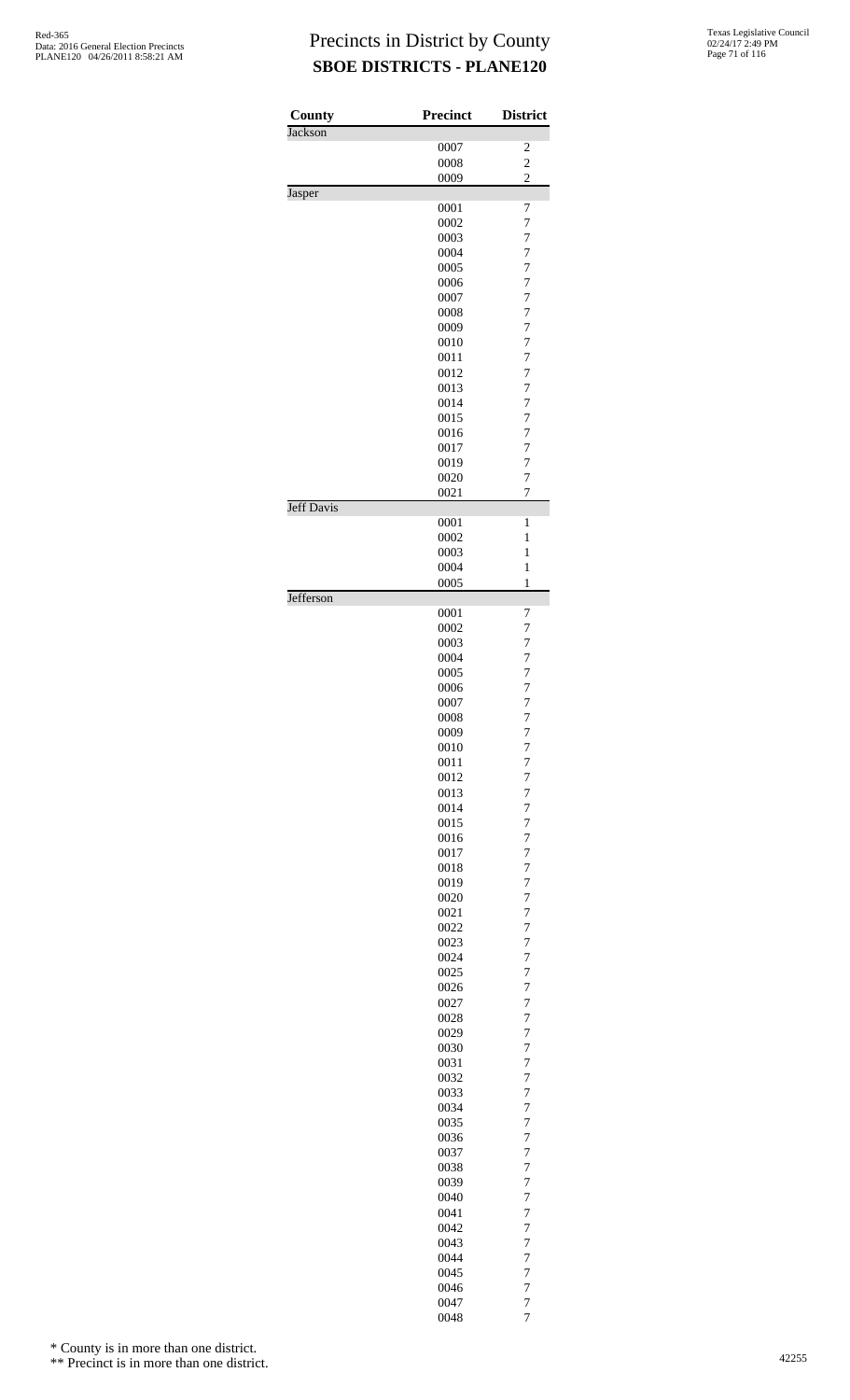| County    | <b>Precinct</b> | <b>District</b>                  |
|-----------|-----------------|----------------------------------|
| Jefferson |                 |                                  |
|           | 0049            | 7                                |
|           | 0050<br>0051    | $\overline{7}$<br>$\overline{7}$ |
|           | 0052            | $\overline{7}$                   |
|           | 0053            | $\overline{7}$                   |
|           | 0054            | $\overline{7}$                   |
|           | 0055            | $\overline{7}$                   |
|           | 0056            | $\overline{7}$                   |
|           | 0057            | $\overline{7}$                   |
|           | 0058<br>0059    | $\overline{7}$<br>$\overline{7}$ |
|           | 0060            | $\overline{7}$                   |
|           | 0061            | $\overline{7}$                   |
|           | 0062            | $\overline{7}$                   |
|           | 0063            | $\overline{7}$                   |
|           | 0064            | $\overline{7}$                   |
|           | 0065            | $\overline{7}$                   |
|           | 0066<br>0067    | $\overline{7}$<br>$\overline{7}$ |
|           | 0068            | $\overline{7}$                   |
|           | 0069            | $\overline{7}$                   |
|           | 0070            | $\overline{7}$                   |
|           | 0071            | $\overline{7}$                   |
|           | 0072            | $\overline{7}$                   |
|           | 0073<br>0074    | $\overline{7}$<br>$\overline{7}$ |
|           | 0075            | $\overline{7}$                   |
|           | 0076            | $\overline{7}$                   |
|           | 0077            | $\overline{7}$                   |
|           | 0078            | $\overline{7}$                   |
|           | 0079            | $\overline{7}$                   |
|           | 0080            | $\overline{7}$                   |
|           | 0081<br>0082    | $\overline{7}$<br>$\overline{7}$ |
|           | 0083            | $\overline{7}$                   |
|           | 0084            | $\overline{7}$                   |
|           | 0085            | $\overline{7}$                   |
|           | 0086            | $\overline{7}$                   |
|           | 0087            | $\overline{7}$                   |
|           | 0088            | 7<br>$\overline{7}$              |
|           | 0089<br>0090    | $\overline{7}$                   |
|           | 0091            | 7                                |
|           | 0092            | $\overline{7}$                   |
|           | 0093            | 7                                |
|           | 0094            | $\overline{7}$                   |
|           | 0095            | $\overline{7}$                   |
|           | 0096<br>0097    | $\overline{7}$<br>$\overline{7}$ |
|           | 0098            | 7                                |
|           | 0099            | $\overline{7}$                   |
|           | 0100            | 7                                |
|           | 0101            | 7                                |
|           | 0102            | $\overline{7}$                   |
|           | 0103<br>0104    | 7<br>$\overline{7}$              |
|           | 0105            | $\overline{7}$                   |
|           | 0106            | $\overline{7}$                   |
|           | 0107            | $\overline{7}$                   |
|           | 0108            | 7                                |
|           | 0109            | $\overline{7}$                   |
| Jim Hogg  | 0001            | 3                                |
|           | 0002            | 3                                |
|           | 0003            | 3                                |
|           | 0004            | 3                                |
|           | 0005            | 3                                |
| Jim Wells | 0001            | 3                                |
|           | 0002            | 3                                |
|           | 0003            | 3                                |
|           | 0004            | 3                                |
|           | 0005            | 3                                |
|           | 0006            | 3                                |
|           | 0007            | 3<br>3                           |
|           | 0008<br>0009    | 3                                |
|           | 0010            | 3                                |

3

\* County is in more than one district.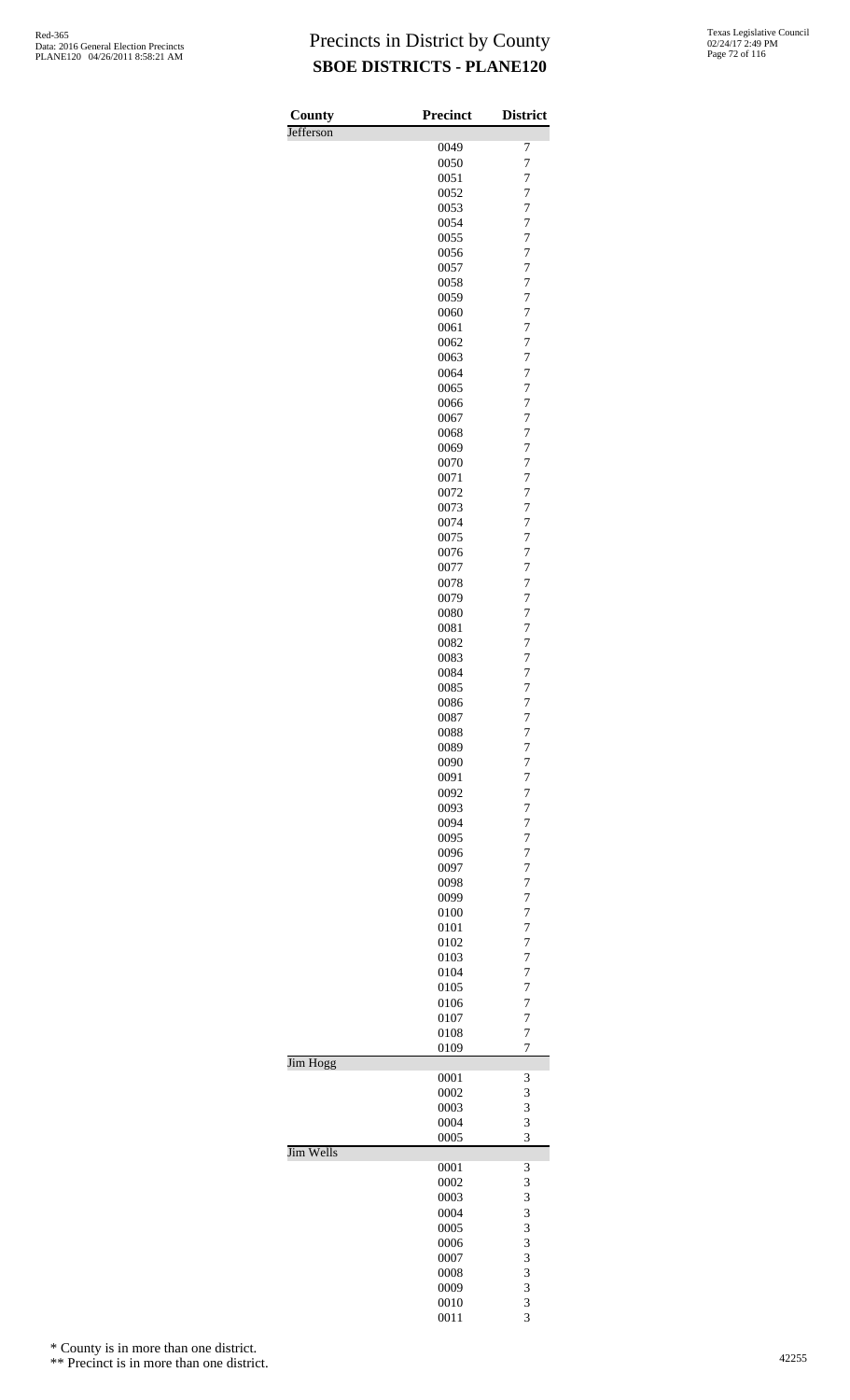| County           | <b>Precinct</b> | <b>District</b> |
|------------------|-----------------|-----------------|
| <b>Jim Wells</b> | 0012            | 3               |
|                  | 0013            | 3               |
|                  | 0014            | 3               |
|                  | 0015            | 3               |
|                  | 0016            | 3               |
|                  | 0017            | 3               |
|                  | 0018            | 3               |
|                  | 0019            | 3               |
|                  | 0020            | 3               |
| Johnson          | 0022            | 3               |
|                  | 0001            | 14              |
|                  | 0002            | 14              |
|                  | 0003            | 14              |
|                  | 0004            | 14              |
|                  | 0005            | 14              |
|                  | 0006            | 14              |
|                  | 0007            | 14              |
|                  | 0008            | 14              |
|                  | 0009            | 14              |
|                  | 0010            | 14              |
|                  | 0011            | 14              |
|                  | 0012<br>0013    | 14<br>14        |
|                  | 0014            | 14              |
|                  | 0015            | 14              |
|                  | 0016            | 14              |
|                  | 0017            | 14              |
|                  | 0018            | 14              |
|                  | 0019            | 14              |
|                  | 0020            | 14              |
|                  | 0021            | 14              |
|                  | 0022            | 14              |
|                  | 0023            | 14              |
|                  | 0024            | 14              |
|                  | 0025            | 14              |
|                  | 0026            | 14              |
|                  | 0027            | 14              |
|                  | 0028            | 14              |
|                  | 0029            | 14              |
|                  | 0030            | 14              |
|                  | 0031            | 14              |
|                  | 0032            | 14              |
|                  | 0033            | 14              |
|                  | 0034            | 14              |
|                  | 0035<br>0036    | 14<br>14        |
| Jones            |                 |                 |
|                  | 0101            | 15              |
|                  | 0102            | 15              |
|                  | 0103            | 15              |
|                  | 0201            | 15              |
|                  | 0202            | 15              |
|                  | 0203            | 15              |
|                  | 0301            | 15              |
|                  | 0302            | 15              |
|                  | 0303            | 15              |
|                  | 0401            | 15              |
|                  | 0402            | 15              |
| Karnes           | 0001            |                 |
|                  | 0002            | 3<br>3          |
|                  | 0003            | 3               |
|                  | 0004            | 3               |
|                  | 0005            | 3               |
|                  | 0006            | 3               |
|                  | 0007            | 3               |
|                  | 0008            | 3               |
|                  | 0009            | 3               |
|                  | 0010            | 3               |
|                  | 0011            | 3               |
|                  | 0012            | 3               |
|                  | 0013            | 3               |
|                  | 0014            | 3               |
|                  | 0015            | 3               |
| Kaufman          |                 |                 |
|                  | 0001<br>0002    | 9<br>9          |
|                  | 0003            | 9               |
|                  |                 |                 |

\* County is in more than one district.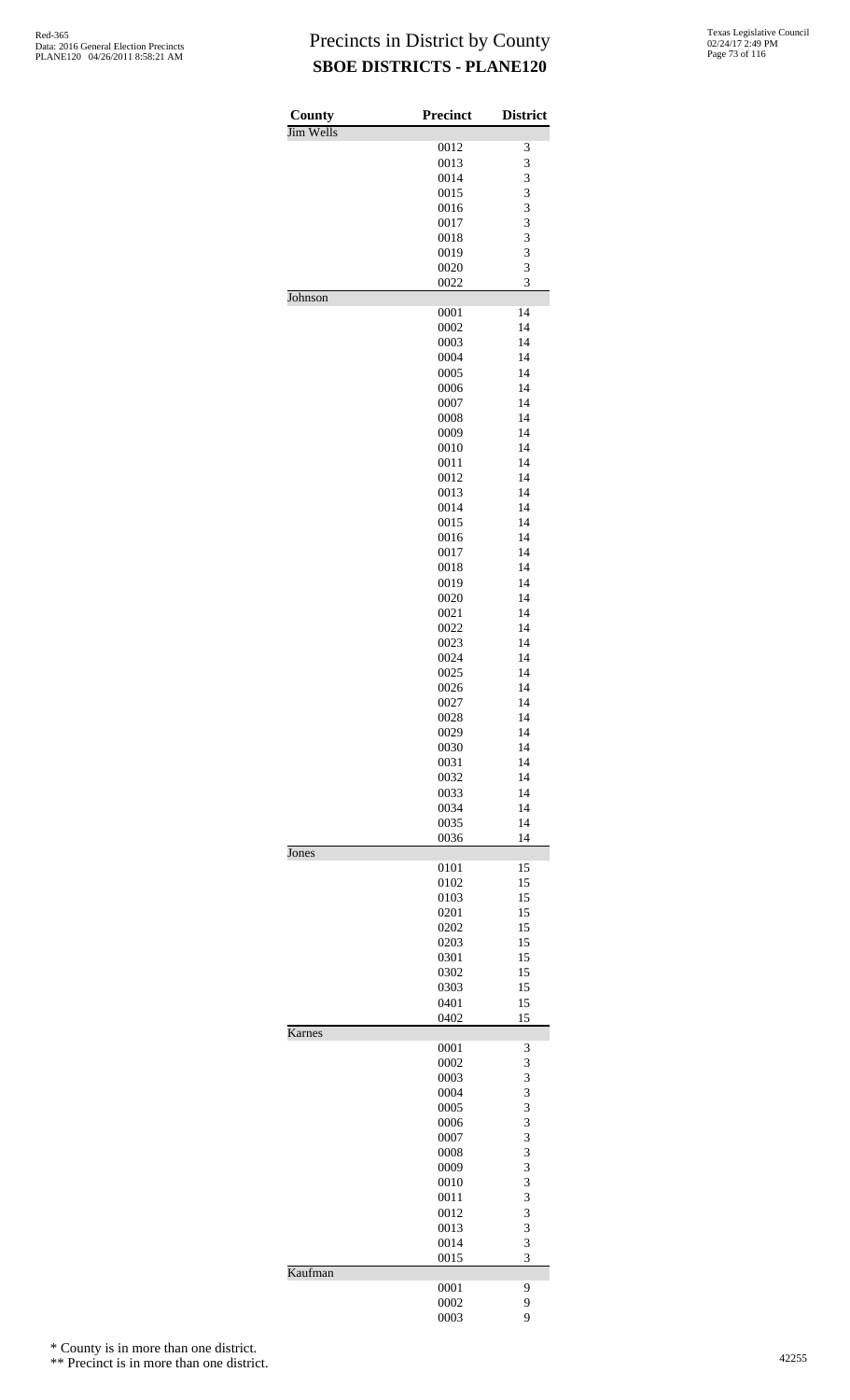| County  | <b>Precinct</b> | <b>District</b>                            |
|---------|-----------------|--------------------------------------------|
| Kaufman |                 |                                            |
|         | 0004<br>0005    | 9<br>9                                     |
|         | 0006            | 9                                          |
|         | 0007            | 9                                          |
|         | 0008            | 9                                          |
|         | 0009            | 9                                          |
|         | 0010            | 9                                          |
|         | 0011            | 9                                          |
|         | 0012            | 9                                          |
|         | 0013            | 9                                          |
|         | 0014            | 9                                          |
|         | 0015            | 9                                          |
|         | 0016            | 9                                          |
|         | 0017            | 9                                          |
|         | 0018            | 9<br>9                                     |
|         | 0019<br>0020    | 9                                          |
|         | 0021            | 9                                          |
|         | 0022            | 9                                          |
|         | 0023            | 9                                          |
|         | 0024            | 9                                          |
|         | 0025            | 9                                          |
|         | 0026            | 9                                          |
|         | 0027            | 9                                          |
|         | 0028            | 9                                          |
|         | 0029            | 9                                          |
| Kendall | 0030            | 9                                          |
|         | 1010            | 5                                          |
|         | 1110            | 5                                          |
|         | 2020            | 5                                          |
|         | 2080            | 5                                          |
|         | 2120            | 5                                          |
|         | 3030            | 5                                          |
|         | 3040            | 5                                          |
|         | 3060            | 5                                          |
|         | 4050            | $\frac{5}{5}$                              |
|         | 4070<br>4100    | 5                                          |
| Kenedy  | 0001            |                                            |
|         | 0002            | $\overline{\mathbf{c}}$                    |
|         | 0003            |                                            |
|         | 0004            | $\begin{array}{c} 2 \\ 2 \\ 2 \end{array}$ |
|         | 0005            |                                            |
|         | 0006            | $\overline{c}$                             |
| Kent    | 0101            | 15                                         |
|         | 0201            | 15                                         |
|         | 0202            | 15                                         |
|         | 0301            | 15                                         |
|         | 0302            | 15                                         |
| Kerr    | 0401            | 15                                         |
|         | 0101            | 5                                          |
|         | 0107            | 5                                          |
|         | 0109            | 5                                          |
|         | 0113            | 5                                          |
|         | 0118            | 5                                          |
|         | 0119            | 5                                          |
|         | 0202            | 5                                          |
|         | 0211            | $\begin{array}{c} 5 \\ 5 \\ 5 \end{array}$ |
|         | 0215<br>0220    |                                            |
|         | 0303            | 5                                          |
|         | 0308            | 5                                          |
|         | 0312            |                                            |
|         | 0314            | $\frac{5}{5}$                              |
|         | 0404            | 5                                          |
|         | 0405            | 5                                          |
|         | 0406            | 5                                          |
|         | 0410            | 5                                          |
|         | 0416            | 5                                          |
| Kimble  | 0417            | 5                                          |
|         | 0001            | 1                                          |
|         | 0002            | $\mathbf{1}$                               |
|         | 0003            | $\mathbf{1}$                               |
|         | 0004            | 1                                          |

\* County is in more than one district.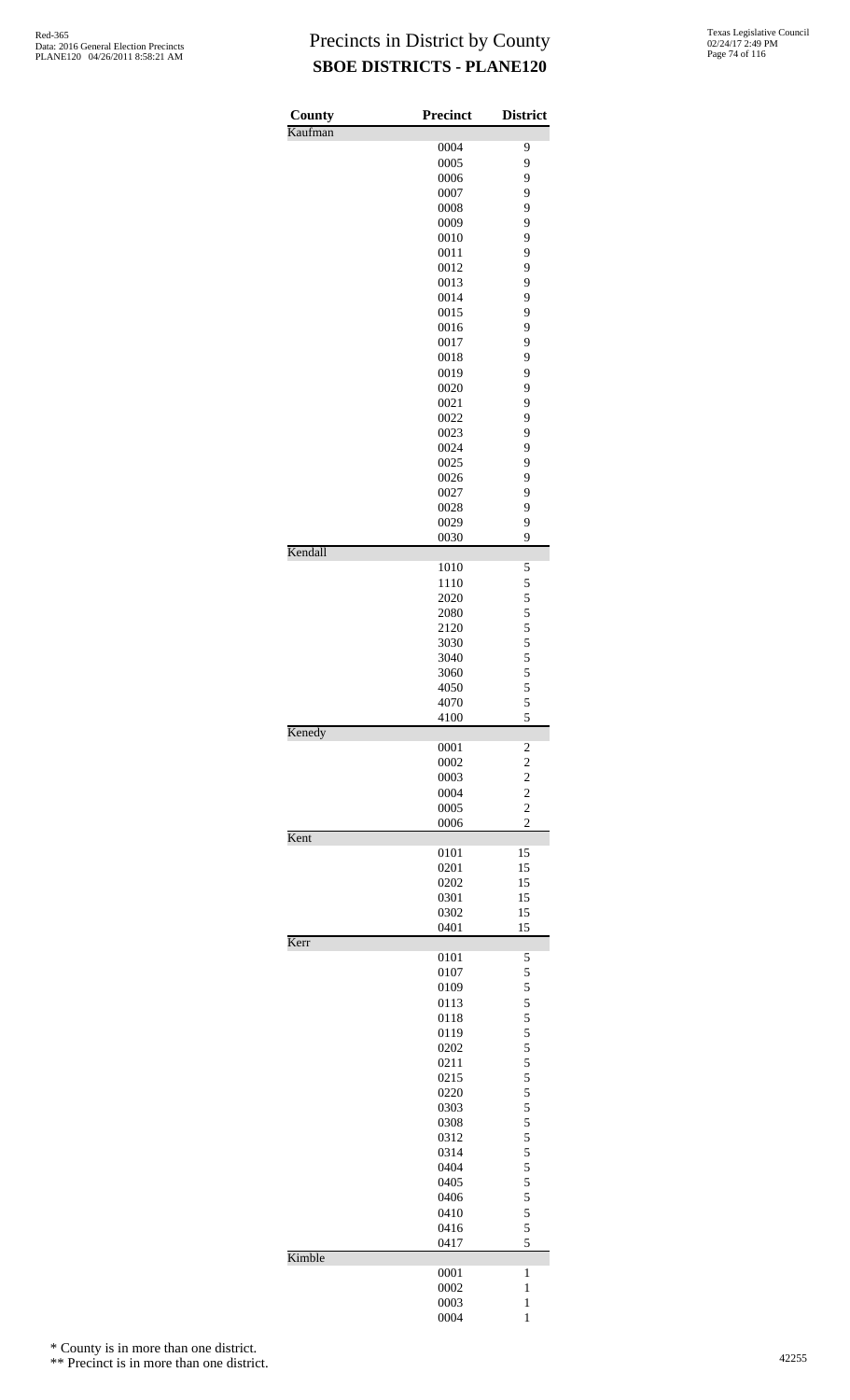| County   | <b>Precinct</b> | <b>District</b>                                 |
|----------|-----------------|-------------------------------------------------|
| Kimble   | 0006            | $\mathbf{1}$                                    |
|          | 0007            | $\mathbf{1}$                                    |
|          | 0009            | $\mathbf{1}$                                    |
| King     |                 |                                                 |
|          | 0001<br>0002    | 15<br>15                                        |
|          | 0003            | 15                                              |
|          | 0004            | 15                                              |
| Kinney   |                 |                                                 |
|          | 0001            | 1                                               |
|          | 0002<br>0003    | $\mathbf{1}$<br>$\mathbf{1}$                    |
|          | 0004            | $\mathbf{1}$                                    |
| Kleberg  |                 |                                                 |
|          | 0011            | $\overline{\mathbf{c}}$                         |
|          | 0012            | $\begin{array}{c} 2 \\ 2 \\ 2 \\ 2 \end{array}$ |
|          | 0013<br>0014    |                                                 |
|          | 0021            |                                                 |
|          | 0022            |                                                 |
|          | 0023            | $\frac{2}{2}$                                   |
|          | 0024            |                                                 |
|          | 0031<br>0032    |                                                 |
|          | 0033            | $\frac{2}{2}$                                   |
|          | 0034            |                                                 |
|          | 0035            | $\frac{2}{2}$                                   |
|          | 0041            | $\frac{2}{2}$                                   |
|          | 0042<br>0043    | $\overline{c}$                                  |
|          | 0044            | $\overline{c}$                                  |
|          | 0045            | $\overline{2}$                                  |
| Knox     |                 |                                                 |
|          | 0101            | 15                                              |
|          | 0201            | 15                                              |
|          | 0202<br>0301    | 15<br>15                                        |
|          | 0302            | 15                                              |
|          | 0401            | 15                                              |
| La Salle |                 |                                                 |
|          | 0001<br>0002    | 1<br>$\mathbf{1}$                               |
|          | 0003            | 1                                               |
|          | 0004            | $\mathbf{1}$                                    |
|          | 0005            | $\mathbf{1}$                                    |
|          | 0006            | $\mathbf{1}$                                    |
| Lamar    | 003A            | $\mathbf{1}$                                    |
|          | 001B            | 9                                               |
|          | 001C            | 9                                               |
|          | 001D            | 9                                               |
|          | 001E            | 9                                               |
|          | 001F<br>001G    | 9<br>9                                          |
|          | 001H            | 9                                               |
|          | 001I            | 9                                               |
|          | 002D            | 9                                               |
|          | 002E            | 9<br>9                                          |
|          | 002F<br>002G    | 9                                               |
|          | 003D            | 9                                               |
|          | 003E            | 9                                               |
|          | 003F            | 9                                               |
|          | 003G            | 9                                               |
|          | 003I<br>004B    | 9<br>9                                          |
|          | 004C            | 9                                               |
|          | 004D            | 9                                               |
|          | 004E            | 9                                               |
|          | 004F            | 9                                               |
|          | 004G<br>1A3B    | 9<br>9                                          |
|          | 1A5A            | 9                                               |
|          | 1E7C            | 9                                               |
|          | 2A1A            | 9                                               |
|          | 2B2A            | 9                                               |
|          | 2C3A            | 9<br>9                                          |
|          | 3C7G            |                                                 |

3H3C 9

\* County is in more than one district.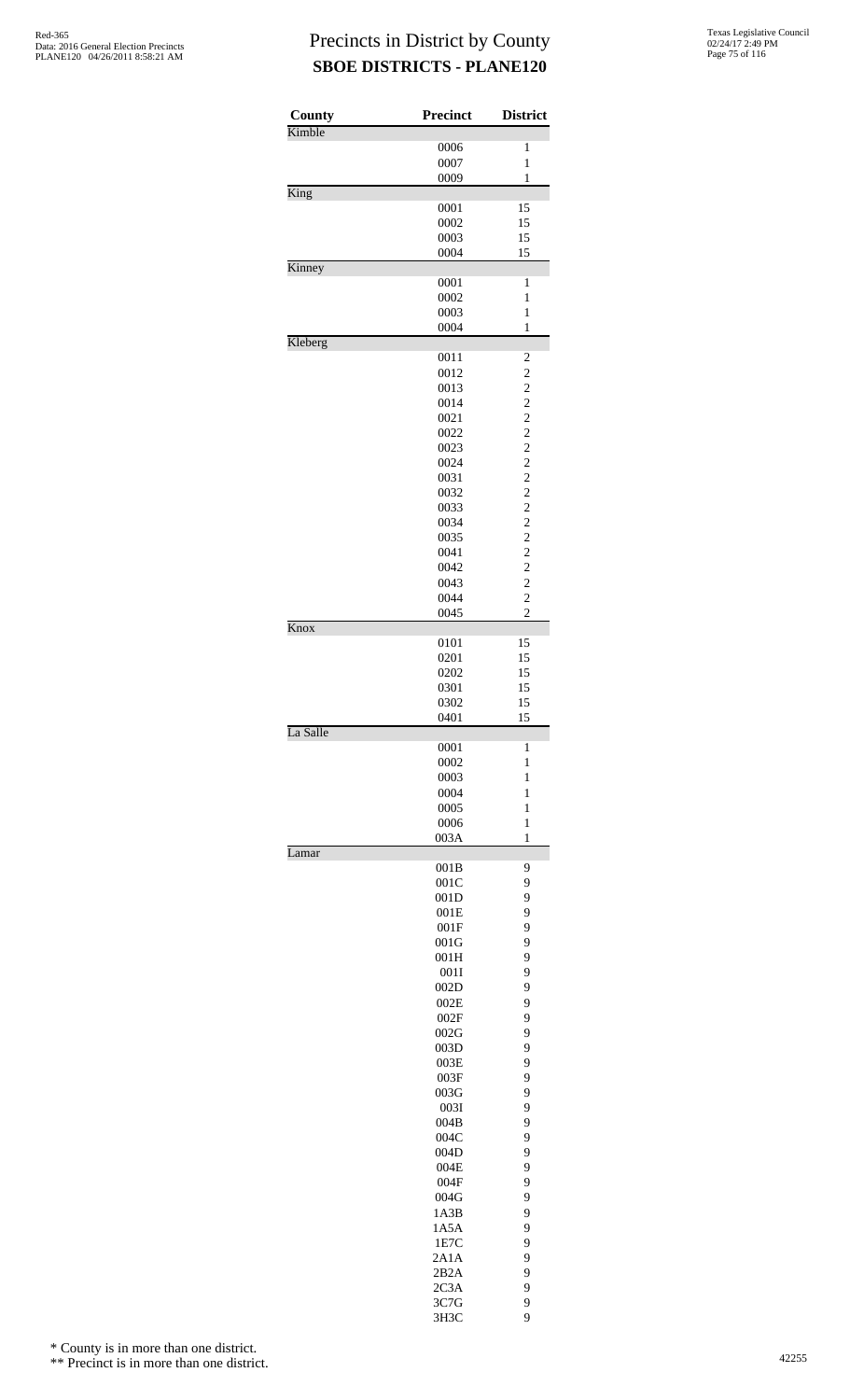| County   | <b>Precinct</b> | <b>District</b> |
|----------|-----------------|-----------------|
| Lamar    | 4A6E            | 9               |
| Lamb     |                 |                 |
|          | 0001            | 15              |
|          | 0002            | 15              |
|          | 0003            | 15              |
|          | 0004<br>0005    | 15<br>15        |
|          | 0006            | 15              |
|          | 0007            | 15              |
|          | 0008            | 15              |
|          | 0009<br>0010    | 15<br>15        |
|          | 0011            | 15              |
|          | 0012            | 15              |
| Lampasas |                 |                 |
|          | 0001            | 14              |
|          | 0002<br>0003    | 14<br>14        |
|          | 0004            | 14              |
|          | 0005            | 14              |
|          | 0006            | 14              |
|          | 0007            | 14              |
|          | 0008<br>0009    | 14<br>14        |
| Lavaca   |                 |                 |
|          | 0001            | 3               |
|          | 0002            | 3               |
|          | 0007            | 3               |
|          | 0008<br>0009    | 3<br>3          |
|          | 0011            | 3               |
|          | 0012            | 3               |
|          | 0015            | 3               |
|          | 0016            | 3               |
|          | 0017<br>0019    | 3<br>3          |
|          | 0020            | 3               |
|          | 0023            | 3               |
|          | 0026            | 3               |
|          | 0027            | 3               |
|          | 0029<br>0030    | 3<br>3          |
|          | 0031            | 3               |
|          | 0032            | 3               |
| Lee      |                 |                 |
|          | 0101<br>0102    | 10<br>10        |
|          | 0103            | 10              |
|          | 0201            | 10              |
|          | 0202            | 10              |
|          | 0203            | 10              |
|          | 0301<br>0302    | 10<br>10        |
|          | 0303            | 10              |
|          | 0304            | 10              |
|          | 0401            | 10              |
|          | 0402            | 10              |
|          | 0403<br>0404    | 10<br>10        |
|          | 0405            | 10              |
| Leon     |                 |                 |
|          | 0001            | 10              |
|          | 0002<br>0003    | 10<br>10        |
|          | 0004            | 10              |
|          | 0005            | 10              |
|          | 0006            | 10              |
|          | 0007            | 10              |
|          | 0008            | 10<br>10        |
|          | 0009<br>0010    | 10              |
|          | 0011            | 10              |
|          | 0012            | 10              |
|          | 0013            | 10              |
|          | 0014            | 10              |
|          | 001A<br>005A    | 10<br>10        |
|          | 014A            | 10              |

\* County is in more than one district.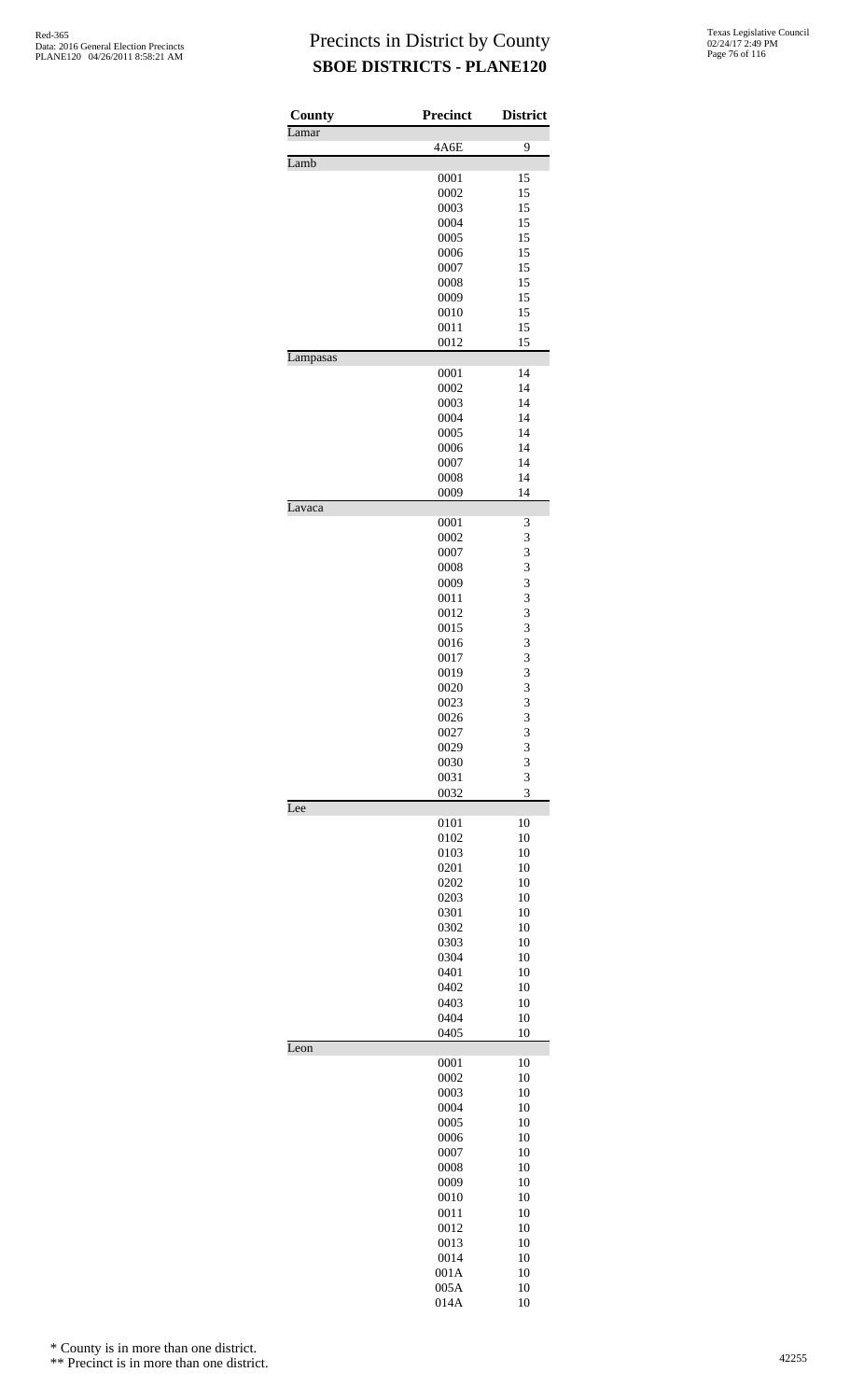| County    | Precinct     | <b>District</b>     |
|-----------|--------------|---------------------|
| Liberty   | 0001         | 7                   |
|           | 0002         | $\overline{7}$      |
|           | 0003         | 7                   |
|           | 0004         | 7                   |
|           | 0005         | 7                   |
|           | 0006         | $\overline{7}$      |
|           | 0007         | $\overline{7}$      |
|           | 0008<br>0009 | 7<br>$\overline{7}$ |
|           | 0010         | $\overline{7}$      |
|           | 0011         | $\overline{7}$      |
|           | 0012         | $\overline{7}$      |
|           | 0013         | 7                   |
|           | 0014         | 7                   |
|           | 0015         | 7                   |
|           | 0016         | $\overline{7}$      |
|           | 0017         | $\overline{7}$      |
|           | 0018<br>0019 | 7<br>$\overline{7}$ |
|           | 0020         | $\overline{7}$      |
|           | 0021         | $\overline{7}$      |
|           | 0022         | $\overline{7}$      |
|           | 0023         | 7                   |
|           | 0024         | 7                   |
|           | 0025         | 7                   |
|           | 0026         | $\overline{7}$      |
|           | 0027         | $\overline{7}$      |
|           | 0028<br>0029 | 7<br>7              |
|           | 0030         | 7                   |
| Limestone |              |                     |
|           | 0101         | 10                  |
|           | 0102         | 10                  |
|           | 0103         | 10                  |
|           | 0104         | 10                  |
|           | 0201         | 10                  |
|           | 0202<br>0203 | 10<br>10            |
|           | 0204         | 10                  |
|           | 0205         | 10                  |
|           | 0206         | 10                  |
|           | 0301         | 10                  |
|           | 0302         | 10                  |
|           | 0303         | 10                  |
|           | 0304<br>0305 | 10<br>10            |
|           | 0401         | 10                  |
|           | 0402         | 10                  |
|           | 0403         | 10                  |
|           | 0404         | 10                  |
|           | 0405         | 10                  |
|           | 0406         | 10                  |
| Lipscomb  |              |                     |
|           | 0106         | 15                  |
|           | 0202         | 15                  |
|           | 0207<br>0303 | 15<br>15            |
|           | 0308         | 15                  |
|           | 0404         | 15                  |
|           | 0409         | 15                  |
| Live Oak  |              |                     |
|           | 0001         | 3                   |
|           | 0002         | 3                   |
|           | 0003         | 3                   |
|           | 0004<br>0005 | 3<br>3              |
|           | 0006         | 3                   |
|           | 0007         | 3                   |
|           | 0008         | 3                   |
|           | 0009         | 3                   |
|           | 0010         | 3                   |
|           | 0011         | 3                   |
|           | 0012         | 3                   |
|           | 0013         | 3<br>3              |
| Llano     | 0014         |                     |
|           | 0101         | 5                   |
|           | 0102         | 5                   |
|           | 0108         | 5                   |

\* County is in more than one district.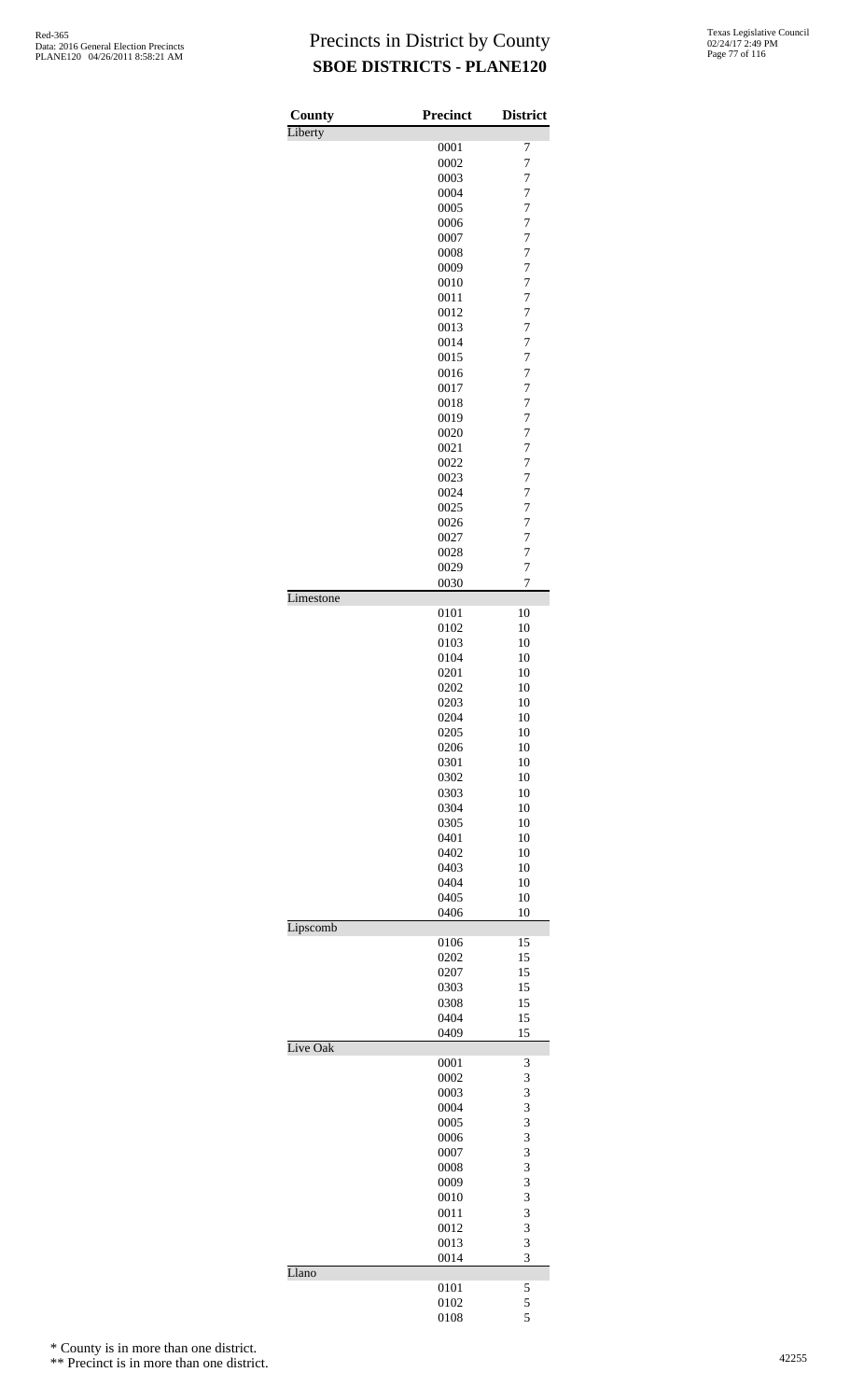| County  | <b>Precinct</b> | <b>District</b> |
|---------|-----------------|-----------------|
| Llano   |                 |                 |
|         | 0109            | 5               |
|         | 0203            | 5               |
|         | 0204            | 5               |
|         | 0205            | 5               |
|         | 0307            | 5               |
|         | 0410            | 5               |
| Loving  | 0001            | $\mathbf{1}$    |
|         | 0002            | $\mathbf{1}$    |
|         | 0003            | $\mathbf{1}$    |
|         | 0004            | $\mathbf{1}$    |
| Lubbock |                 |                 |
|         | 0001            | 15              |
|         | 0002            | 15              |
|         | 0003            | 15              |
|         | 0004            | 15              |
|         | 0005            | 15              |
|         | 0006            | 15              |
|         | 0007            | 15              |
|         | 0008            | 15              |
|         | 0009            | 15              |
|         | 0010            | 15              |
|         | 0012            | 15              |
|         | 0013            | 15              |
|         | 0014            | 15              |
|         | 0015            | 15              |
|         | 0016            | 15              |
|         | 0017            | 15              |
|         | 0018            | 15              |
|         | 0019            | 15              |
|         | 0020            | 15              |
|         | 0021            | 15              |
|         | 0022            | 15              |
|         | 0023            | 15              |
|         | 0024            | 15              |
|         | 0025            | 15              |
|         | 0026            | 15              |
|         | 0027            | 15              |
|         | 0028            | 15              |
|         | 0029            | 15              |
|         | 0030            | 15              |
|         | 0031            | 15              |
|         | 0033            | 15              |
|         | 0034            | 15              |
|         | 0035            | 15              |
|         | 0036            | 15              |
|         | 0038            | 15              |
|         | 0039<br>0040    | 15<br>15        |
|         |                 |                 |
|         | 0041            | 15<br>15        |
|         | 0043<br>0044    | 15              |
|         | 0045            | 15              |
|         | 0046            | 15              |
|         | 0047            | 15              |
|         | 0049            | 15              |
|         | 0050            | 15              |
|         | 0051            | 15              |
|         | 0052            | 15              |
|         | 0053            | 15              |
|         | 0054            | 15              |
|         | 0056            | 15              |
|         | 0057            | 15              |
|         | 0058            | 15              |
|         | 0059            | 15              |
|         | 0060            | 15              |
|         | 0062            | 15              |
|         | 0063            | 15              |
|         | 0064            | 15              |
|         | 0065            | 15              |
|         | 0066            | 15              |
|         | 0067            | 15              |
|         | 0069            | 15              |
|         | 0072            | 15              |
|         | 0075            | 15              |
|         | 0076            | 15              |
|         | 0078            | 15              |
|         | 0092            | 15              |
|         | 0096            | 15              |
|         |                 |                 |

\* County is in more than one district.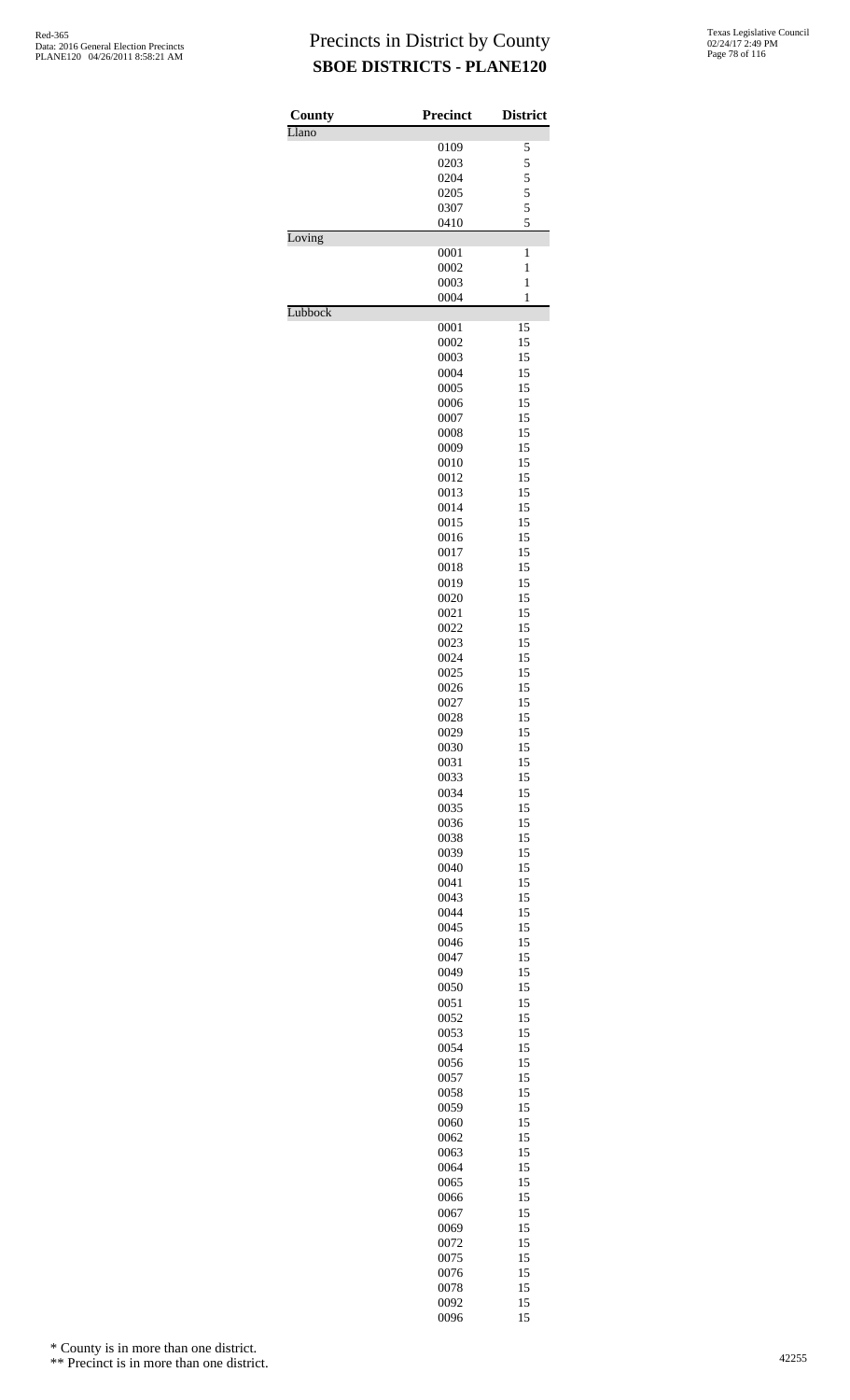| Texas Legislative Council |
|---------------------------|
| 02/24/17 2:49 PM          |
| Page 79 of 116            |

| County  | <b>Precinct</b> | <b>District</b> |
|---------|-----------------|-----------------|
| Lubbock |                 |                 |
|         | 0102<br>0104    | 15<br>15        |
|         | 0109            | 15              |
|         | 0110            | 15              |
|         | 0111            | 15              |
|         | 0112            | 15              |
|         | 0113            | 15              |
|         | 0114            | 15              |
|         | 0117<br>0118    | 15<br>15        |
|         | 0119            | 15              |
|         | 0120            | 15              |
|         | 0121            | 15              |
|         | 0122            | 15              |
|         | 0123            | 15              |
|         | 0124            | 15              |
|         | 0125            | 15              |
|         | 0126<br>0127    | 15<br>15        |
|         | 0128            | 15              |
|         | 0129            | 15              |
|         | 0131            | 15              |
|         | 0132            | 15              |
|         | 0135            | 15              |
|         | 0138            | 15              |
|         | 0140            | 15              |
|         | 0141            | 15<br>15        |
|         | 0142<br>0143    | 15              |
|         | 0144            | 15              |
|         | 0145            | 15              |
|         | 0146            | 15              |
|         | 0147            | 15              |
|         | 0148            | 15              |
|         | 0149            | 15              |
|         | 0150            | 15              |
|         | 0151<br>0152    | 15<br>15        |
|         | 0153            | 15              |
|         | 0154            | 15              |
|         | 0155            | 15              |
| Lynn    |                 |                 |
|         | 0001<br>0002    | 15<br>15        |
|         | 0003            | 15              |
|         | 0004            | 15              |
|         | 0005            | 15              |
|         | 0006            | 15              |
|         | 0007            | 15              |
|         | 0008            | 15              |
|         | 0009            | 15              |
|         | 0010<br>0011    | 15<br>15        |
|         | 0012            | 15              |
|         | 0013            | 15              |
|         | 0014            | 15              |
| Madison |                 |                 |
|         | 0101            | 10              |
|         | 0202<br>0303    | 10<br>10        |
|         | 0404            | 10              |
| Marion  |                 |                 |
|         | 0001            | 9               |
|         | 0002            | 9               |
|         | 0003<br>0004    | 9<br>9          |
|         | 0005            | 9               |
|         | 0006            | 9               |
|         | 0007            | 9               |
|         | 0008            | 9               |
|         | 0009            | 9               |
|         | 0010            | 9               |
| Martin  | 0001            | 15              |
|         | 0002            | 15              |
|         | 0003            | 15              |
|         | 0004            | 15              |
|         | 003A            | 15              |
|         | 004A            | 15              |

\* County is in more than one district.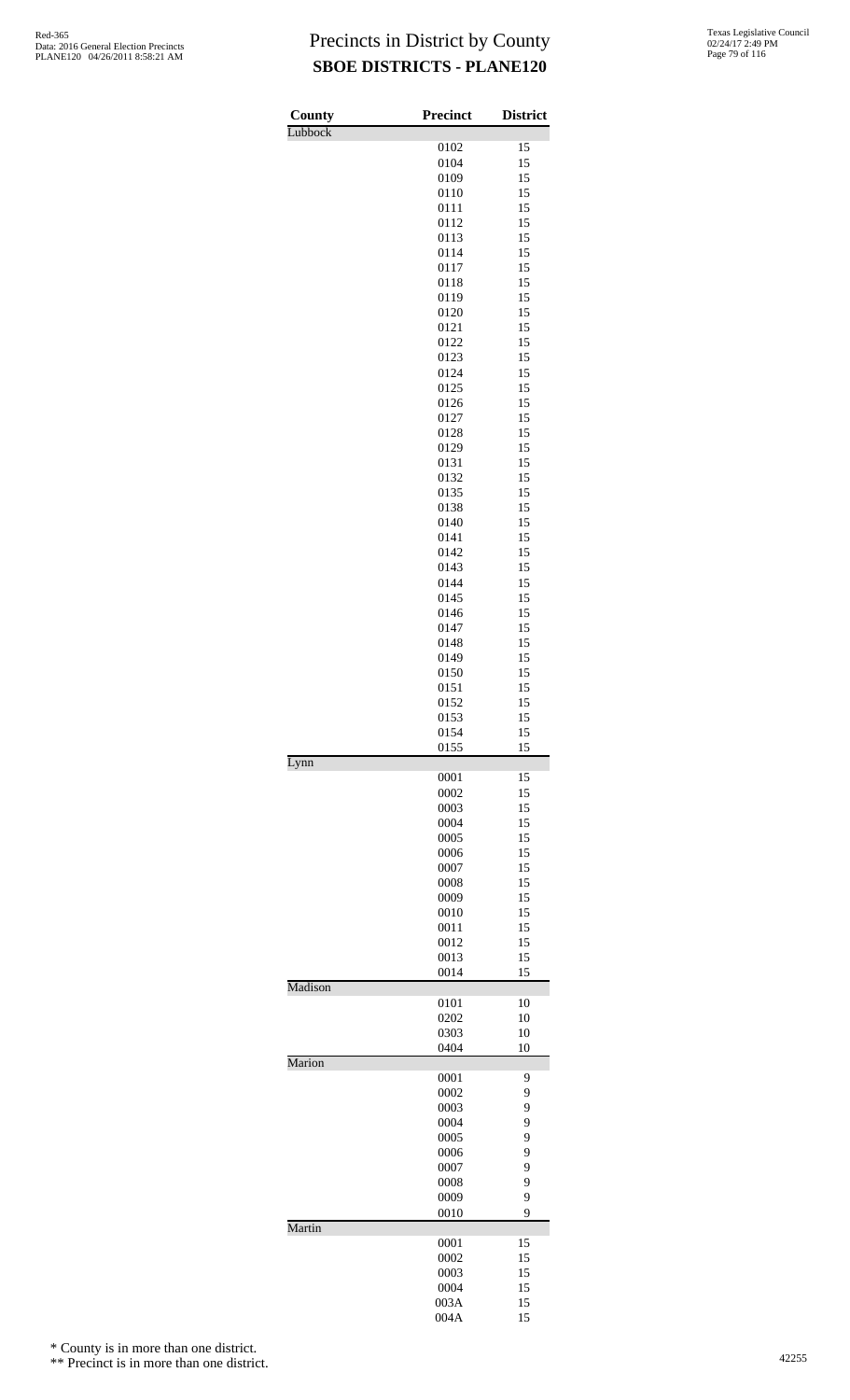| County    | <b>Precinct</b> | <b>District</b>                           |
|-----------|-----------------|-------------------------------------------|
| Mason     |                 |                                           |
|           | 0101<br>0210    | 5<br>5                                    |
|           | 0302            | 5                                         |
|           | 0405            | 5                                         |
| Matagorda |                 |                                           |
|           | 0002            | $\overline{c}$                            |
|           | 0004<br>0005    | $\overline{c}$<br>$\overline{c}$          |
|           | 0006            | $\overline{\mathbf{c}}$                   |
|           | 0007            | $\overline{\mathbf{c}}$                   |
|           | 0008            | $\overline{c}$                            |
|           | 0009            | $\overline{c}$                            |
|           | 0010            | $\overline{c}$                            |
|           | 0012            | $\overline{\mathbf{c}}$                   |
|           | 0013<br>001A    | $\overline{\mathbf{c}}$<br>$\overline{c}$ |
|           | 001B            | $\overline{c}$                            |
|           | 001C            | $\overline{c}$                            |
|           | 001D            | $\overline{c}$                            |
|           | 001E            | $\overline{\mathbf{c}}$                   |
|           | 001F            | $\overline{c}$                            |
|           | 003A            | $\overline{c}$                            |
| Maverick  | 003B            | $\overline{c}$                            |
|           | 001A            | 1                                         |
|           | 001B            | $\mathbf{1}$                              |
|           | 001C            | $\mathbf{1}$                              |
|           | 002A            | $\mathbf{1}$                              |
|           | 002B            | $\mathbf{1}$                              |
|           | 002C<br>002D    | $\mathbf{1}$<br>$\mathbf{1}$              |
|           | 003A            | $\mathbf{1}$                              |
|           | 003B            | $\mathbf{1}$                              |
|           | 003C            | 1                                         |
|           | 004A            | $\mathbf{1}$                              |
|           | 004B            | $\mathbf{1}$                              |
|           | 004C            | $\mathbf{1}$                              |
| McCulloch | 004D            | $\mathbf{1}$                              |
|           | 0101            | 1                                         |
|           | 0102            | $\mathbf{1}$                              |
|           | 0201            | $\mathbf{1}$                              |
|           | 0202            | $\mathbf{1}$                              |
|           | 0301            | 1<br>$\mathbf{1}$                         |
|           | 0302<br>0401    | $\mathbf{1}$                              |
|           | 0402            | $\mathbf{1}$                              |
|           | 0403            | $\mathbf{1}$                              |
| McLennan  |                 |                                           |
|           | 0001            | 14                                        |
|           | 0002            | 14                                        |
|           | 0003<br>0004    | 14<br>14                                  |
|           | 0005            | 14                                        |
|           | 0006            | 14                                        |
|           | 0007            | 14                                        |
|           | 0008            | 14                                        |
|           | 0009            | 14                                        |
|           | 0010            | 14                                        |
|           | 0011<br>0012    | 14<br>14                                  |
|           | 0013            | 14                                        |
|           | 0014            | 14                                        |
|           | 0015            | 14                                        |
|           | 0016            | 14                                        |
|           | 0017            | 14                                        |
|           | 0018            | 14<br>14                                  |
|           | 0019<br>0020    | 14                                        |
|           | 0021            | 14                                        |
|           | 0022            | 14                                        |
|           | 0023            | 14                                        |
|           | 0024            | 14                                        |
|           | 0025            | 14                                        |
|           | 0026            | 14                                        |
|           | 0027<br>0028    | 14<br>14                                  |
|           | 0029            | 14                                        |
|           | 0030            | 14                                        |

\* County is in more than one district.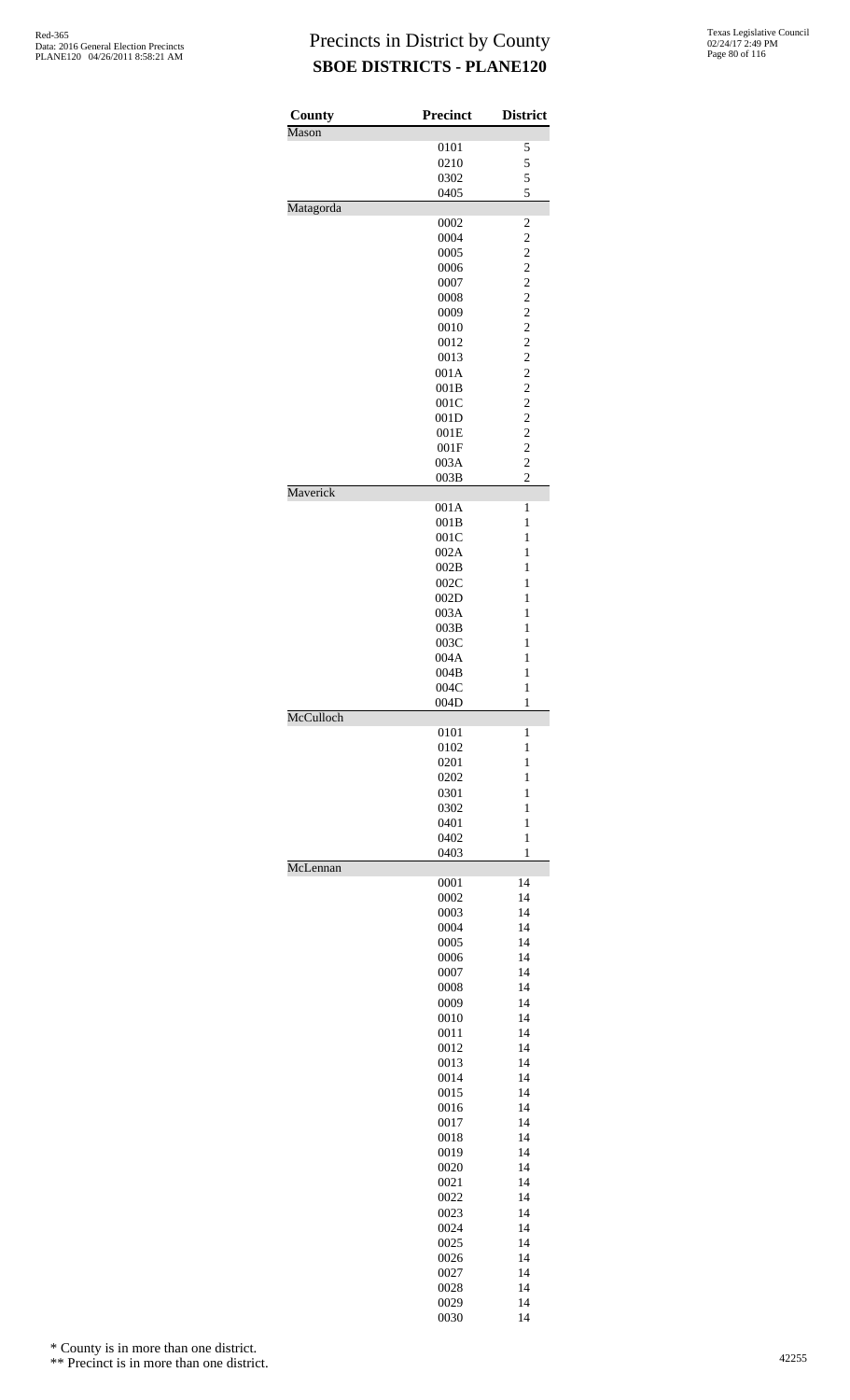| County   | <b>Precinct</b> | <b>District</b>              |
|----------|-----------------|------------------------------|
| McLennan |                 |                              |
|          | 0031<br>0032    | 14<br>14                     |
|          | 0033            | 14                           |
|          | 0034            | 14                           |
|          | 0035            | 14                           |
|          | 0036            | 14                           |
|          | 0037<br>0038    | 14<br>14                     |
|          | 0039            | 14                           |
|          | 0040            | 14                           |
|          | 0041            | 14                           |
|          | 0042            | 14<br>14                     |
|          | 0043<br>0044    | 14                           |
|          | 0045            | 14                           |
|          | 0046            | 14                           |
|          | 0047            | 14                           |
|          | 0048            | 14                           |
|          | 0049<br>0050    | 14<br>14                     |
|          | 0051            | 14                           |
|          | 0052            | 14                           |
|          | 0053            | 14                           |
|          | 0054            | 14                           |
|          | 0055<br>0056    | 14<br>14                     |
|          | 0057            | 14                           |
|          | 0058            | 14                           |
|          | 0059            | 14                           |
|          | 0060            | 14                           |
|          | 0061<br>0062    | 14<br>14                     |
|          | 0063            | 14                           |
|          | 0064            | 14                           |
|          | 0065            | 14                           |
|          | 0066            | 14                           |
|          | 0067<br>0068    | 14<br>14                     |
|          | 0069            | 14                           |
|          | 0070            | 14                           |
|          | 0071            | 14                           |
|          | 0072            | 14                           |
|          | 0073<br>0074    | 14<br>14                     |
|          | 0075            | 14                           |
|          | 0076            | 14                           |
|          | 0077            | 14                           |
|          | 0078            | 14                           |
|          | 0079            | 14                           |
|          | 0080<br>0081    | 14<br>14                     |
|          | 0082            | 14                           |
|          | 0083            | 14                           |
|          | 0084            | 14                           |
|          | 0085            | 14<br>14                     |
|          | 0086<br>0087    | 14                           |
|          | 0088            | 14                           |
|          | 0089            | 14                           |
|          | 0090            | 14                           |
| McMullen | 0091            | 14                           |
|          | 0001            | 3                            |
|          | 0003            | 3                            |
|          | 002A            | 3                            |
|          | 002B<br>004A    | 3<br>3                       |
|          | 004B            | 3                            |
| Medina   |                 |                              |
|          | 001A            | $\mathbf{1}$                 |
|          | 001B            | $\mathbf{1}$                 |
|          | 001C<br>001D    | 1<br>1                       |
|          | 002A            | 1                            |
|          | 002B            | 1                            |
|          | 002C            | 1                            |
|          | 003A            | 1                            |
|          | 003B<br>003C    | $\mathbf{1}$<br>$\mathbf{1}$ |

\* County is in more than one district.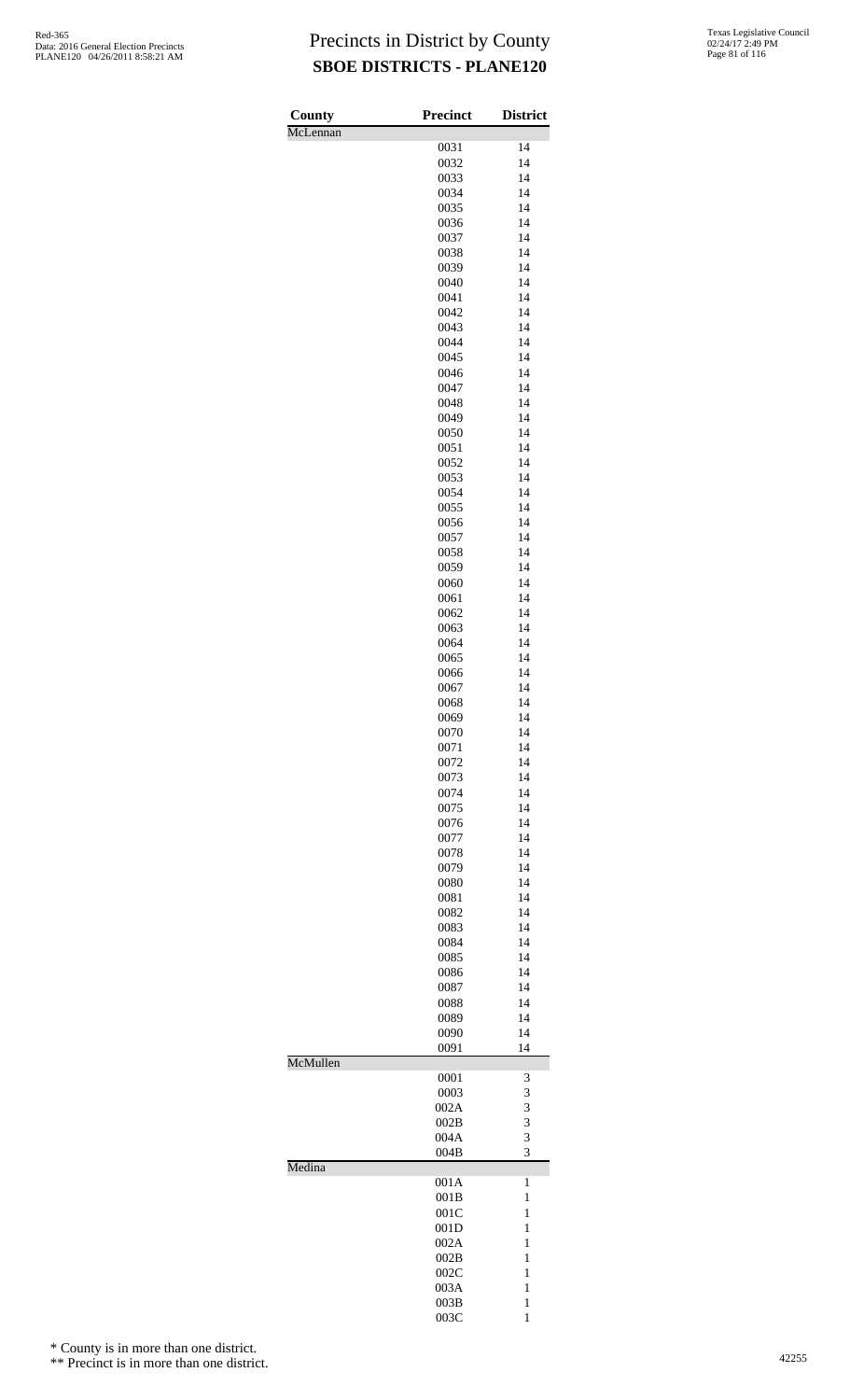| County  | <b>Precinct</b> | <b>District</b> |
|---------|-----------------|-----------------|
| Medina  | 003D            | $\mathbf{1}$    |
|         | 004A            | $\mathbf{1}$    |
|         | 004B            | $\mathbf{1}$    |
|         | 004C            | $\mathbf{1}$    |
| Menard  |                 |                 |
|         | 0001            | $\mathbf{1}$    |
|         | 0002            | $\mathbf{1}$    |
|         | 0003            | 1               |
|         | 0004            | $\mathbf{1}$    |
|         | 0005            | $\mathbf{1}$    |
| Midland | 0006            | $\mathbf{1}$    |
|         | 0101            | 15              |
|         | 0102            | 15              |
|         | 0103            | 15              |
|         | 0104            | 15              |
|         | 0105            | 15              |
|         | 0106            | 15              |
|         | 0107            | 15              |
|         | 0108            | 15              |
|         | 0109            | 15              |
|         | 0110            | 15              |
|         | 0201            | 15              |
|         | 0202            | 15              |
|         | 0203            | 15              |
|         | 0204            | 15              |
|         | 0205<br>0206    | 15<br>15        |
|         | 0207            | 15              |
|         | 0208            | 15              |
|         | 0210            | 15              |
|         | 0211            | 15              |
|         | 0212            | 15              |
|         | 0302            | 15              |
|         | 0303            | 15              |
|         | 0304            | 15              |
|         | 0305            | 15              |
|         | 0306            | 15              |
|         | 0307            | 15              |
|         | 0308            | 15              |
|         | 0309            | 15              |
|         | 0310            | 15              |
|         | 0401<br>0402    | 15<br>15        |
|         | 0403            | 15              |
|         | 0404            | 15              |
|         | 0405            | 15              |
|         | 0406            | 15              |
|         | 0407            | 15              |
|         | 0408            | 15              |
|         | 0409            | 15              |
|         | 0410            | 15              |
|         | 0411            | 15              |
|         | 108A            | 15              |
|         | 109A            | 15              |
|         | 307A            | 15              |
|         | 309A            | 15              |
| Milam   | 402A            | 15              |
|         | 0101            | 10              |
|         | 0105            | 10              |
|         | 0203            | 10              |
|         | 0207            | 10              |
|         | 0210            | 10              |
|         | 0212            | 10              |
|         | 0316            | 10              |
|         | 0317            | 10              |
|         | 0318            | 10              |
|         | 0419            | 10              |
| Mills   | 0420            | 10              |
|         | 0001            | 14              |
|         | 0002            | 14              |
|         | 0003            | 14              |
|         | 0004            | 14              |
|         | 0005            | 14              |
|         | 0006            | 14              |
|         | 0007            | 14              |
|         | 0008            | 14              |

\* County is in more than one district.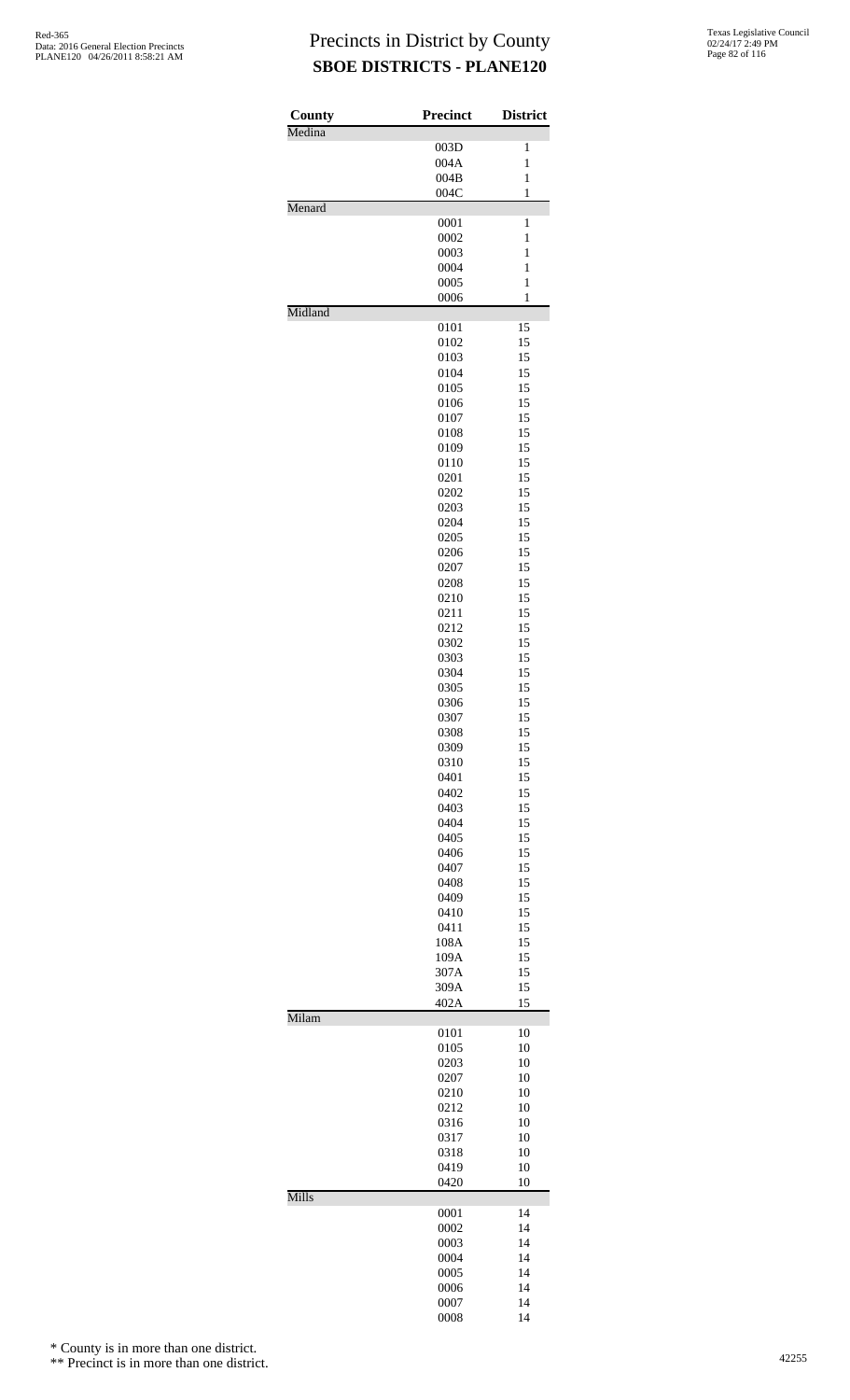| County     | <b>Precinct</b> | <b>District</b> |
|------------|-----------------|-----------------|
| Mills      | 0009            | 14              |
|            | 0011            | 14              |
| Mitchell   | 0001            | 15              |
|            | 0002            | 15              |
|            | 0003            | 15              |
|            | 0004<br>0025    | 15<br>15        |
|            | 0046            | 15              |
| Montague   | 0002            | 15              |
|            | 0003            | 15              |
|            | 0004            | 15              |
|            | 0005<br>0006    | 15<br>15        |
|            | 0007            | 15              |
|            | 0008            | 15              |
|            | 0009<br>0010    | 15<br>15        |
|            | 0011            | 15              |
|            | 0012            | 15              |
|            | 0013<br>0014    | 15<br>15        |
|            | 0015            | 15              |
|            | 0016            | 15              |
| Montgomery | 0001            | 8               |
|            | 0002            | 8               |
|            | 0003<br>0004    | 8<br>8          |
|            | 0005            | 8               |
|            | 0006            | 8               |
|            | 0007            | 8               |
|            | 0008<br>0009    | 8<br>8          |
|            | 0010            | 8               |
|            | 0011            | 8               |
|            | 0012<br>0013    | 8<br>8          |
|            | 0014            | 8               |
|            | 0015<br>0016    | 8<br>8          |
|            | 0017            | 8               |
|            | 0018            | 8               |
|            | 0019<br>0020    | 8<br>8          |
|            | 0021            | 8               |
|            | 0022            | 8               |
|            | 0023<br>0024    | 8<br>8          |
|            | 0025            | 8               |
|            | 0026            | 8               |
|            | 0027<br>0028    | 8<br>8          |
|            | 0029            | 8               |
|            | 0030            | 8               |
|            | 0031<br>0032    | 8<br>8          |
|            | 0033            | 8               |
|            | 0034            | 8               |
|            | 0035<br>0036    | 8<br>8          |
|            | 0037            | 8               |
|            | 0038            | 8               |
|            | 0039<br>0040    | 8<br>8          |
|            | 0041            | 8               |
|            | 0042<br>0043    | 8<br>8          |
|            | 0044            | 8               |
|            | 0045            | 8               |
|            | 0046            | 8               |
|            | 0047<br>0048    | 8<br>8          |
|            | 0049            | 8               |
|            | 0050            | 8               |
|            | 0051<br>0052    | 8<br>8          |
|            | 0053            | 8               |

\* County is in more than one district.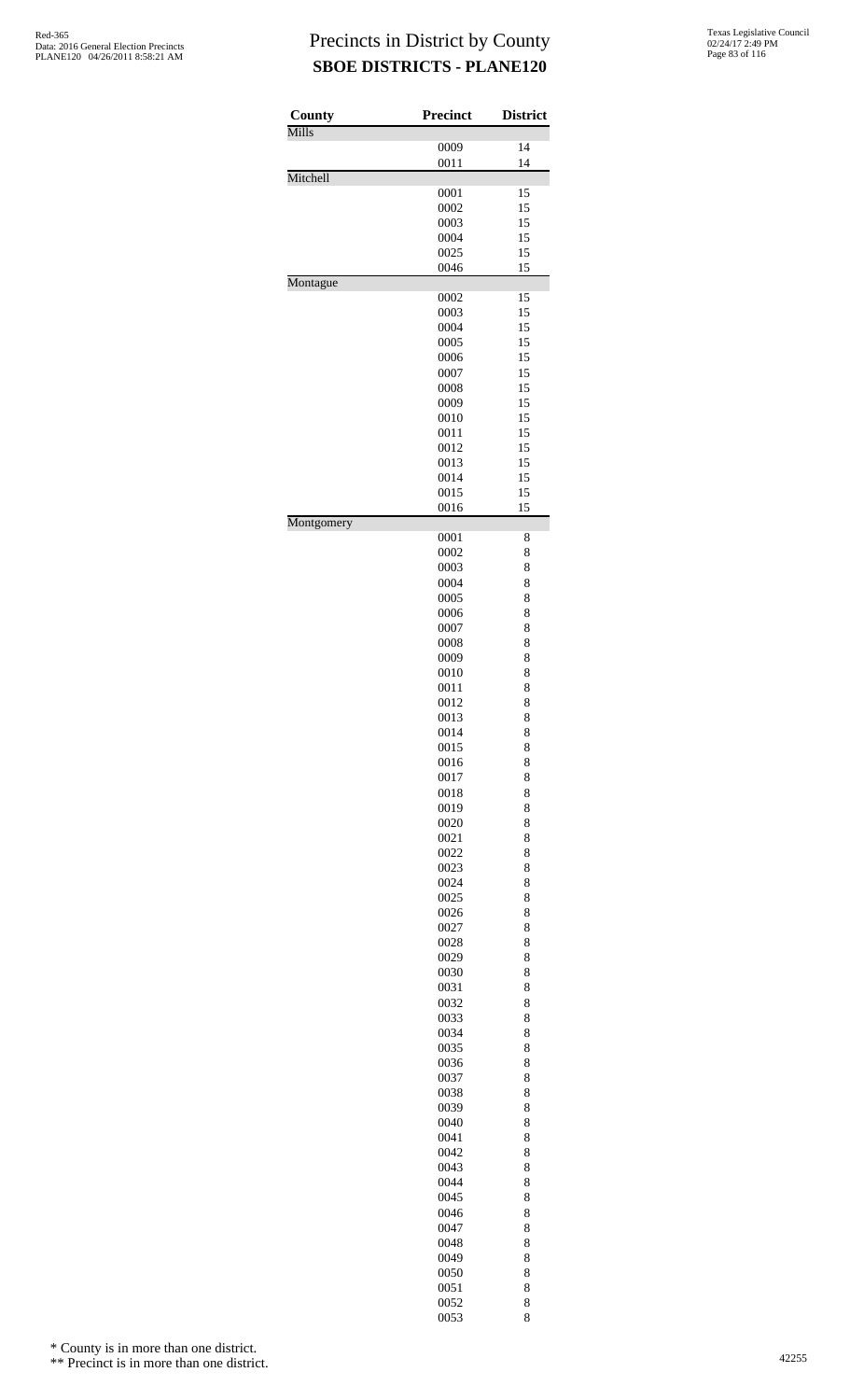| County      | <b>Precinct</b> | <b>District</b> |
|-------------|-----------------|-----------------|
| Montgomery  |                 |                 |
|             | 0054            | 8               |
|             | 0055            | 8               |
|             | 0056            | 8               |
|             | 0057<br>0058    | 8<br>8          |
|             | 0059            | 8               |
|             | 0060            | 8               |
|             | 0061            | 8               |
|             | 0062            | 8               |
|             | 0063            | 8               |
|             | 0064            | 8               |
|             | 0065<br>0066    | 8<br>8          |
|             | 0067            | 8               |
|             | 0068            | 8               |
|             | 0069            | 8               |
|             | 0070            | 8               |
|             | 0071            | 8               |
|             | 0072            | 8               |
|             | 0073            | 8               |
|             | 0074<br>0075    | 8<br>8          |
|             | 0076            | 8               |
|             | 0077            | 8               |
|             | 0078            | 8               |
|             | 0079            | 8               |
|             | 0080            | 8               |
|             | 0081            | 8               |
|             | 0082            | 8               |
|             | 0083            | 8               |
|             | 0084<br>0085    | 8<br>8          |
|             | 0086            | 8               |
|             | 0087            | 8               |
|             | 0088            | 8               |
|             | 0089            | 8               |
|             | 0090            | 8               |
| Moore       |                 |                 |
|             | 0101            | 15              |
|             | 0201<br>0202    | 15<br>15        |
|             | 0203            | 15              |
|             | 0301            | 15              |
|             | 0401            | 15              |
|             | 0402            | 15              |
| Morris      | 0101            | 9               |
|             | 0102            | 9               |
|             | 0103            | 9               |
|             | 0202            | 9               |
|             | 0203            | 9               |
|             | 0302            | 9               |
|             | 0303            | 9               |
| Motley      | 0401            | 9               |
|             | 0001            | 15              |
|             | 0002            | 15              |
|             | 0003            | 15              |
|             | 0004            | 15              |
|             | 0005            | 15              |
| Nacogdoches | 0006            | 15              |
|             | 0012            | 9               |
|             | 0013            | 9               |
|             | 0014            | 9               |
|             | 0015            | 9               |
|             | 0016            | 9               |
|             | 0017            | 9               |
|             | 0021            | 9               |
|             | 0022<br>0023    | 9<br>9          |
|             | 0024            | 9               |
|             | 0025            | 9               |
|             | 0026            | 9               |
|             | 0027            | 9               |
|             | 0030            | 9               |
|             | 0031            | 9               |
|             | 0032            | 9               |

9

\* County is in more than one district.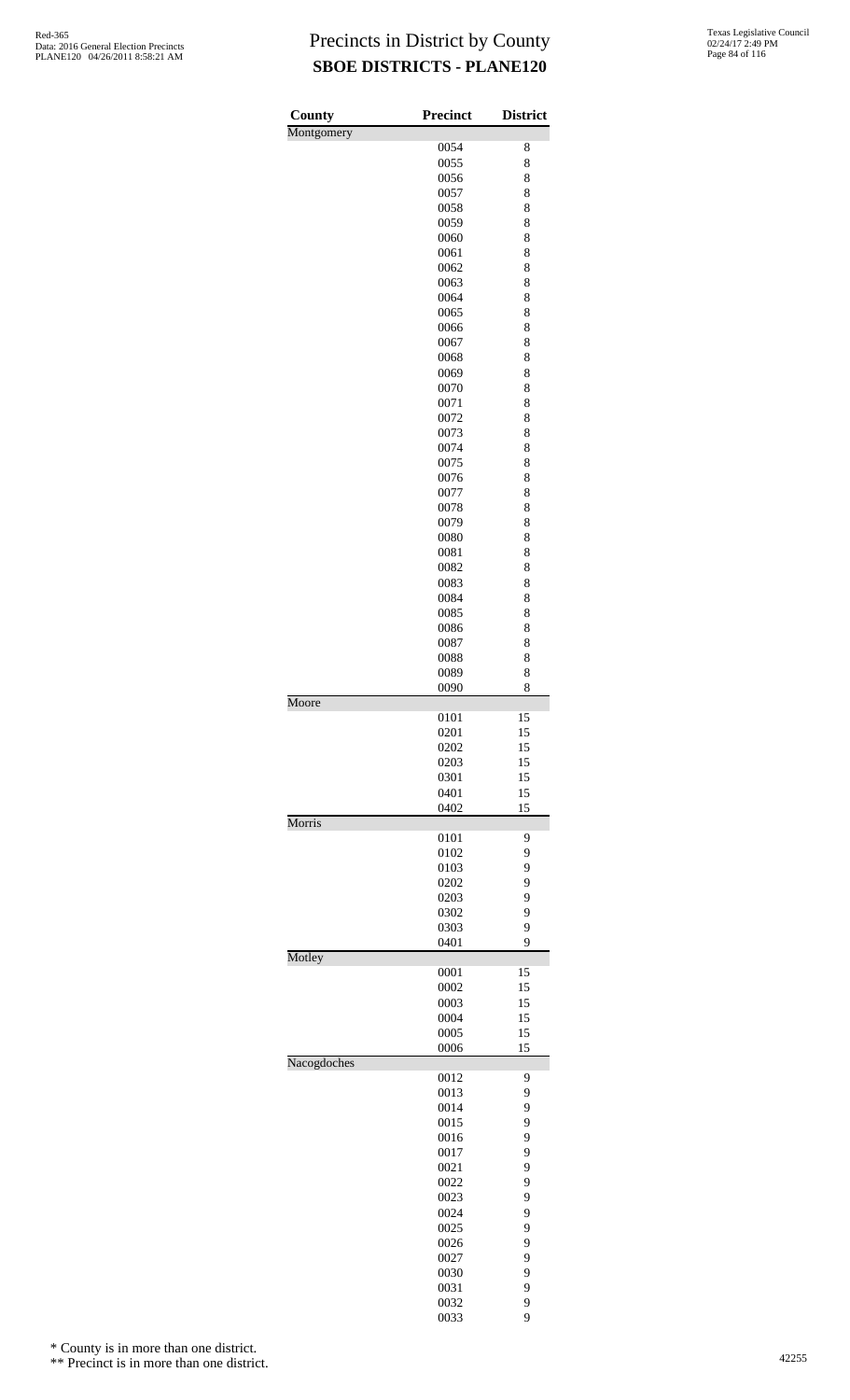| County      | <b>Precinct</b> | <b>District</b>     |
|-------------|-----------------|---------------------|
| Nacogdoches | 0034            | 9                   |
|             | 0041            | 9                   |
|             | 0042            | 9                   |
|             | 0043            | 9                   |
|             | 0044            | 9                   |
|             | 0045            | 9                   |
|             | 0046            | 9                   |
|             | 0047            | 9                   |
| Navarro     |                 |                     |
|             | 0101            | 14                  |
|             | 0103            | 14                  |
|             | 0104            | 14                  |
|             | 0105            | 14                  |
|             | 0106            | 14                  |
|             | 0107            | 14                  |
|             | 0108            | 14                  |
|             | 0109            | 14                  |
|             | 0200            | 14                  |
|             | 0201            | 14                  |
|             | 0202            | 14<br>14            |
|             | 0203<br>0204    | 14                  |
|             | 0205            | 14                  |
|             | 0206            | 14                  |
|             | 0300            | 14                  |
|             | 0301            | 14                  |
|             | 0303            | 14                  |
|             | 0304            | 14                  |
|             | 0305            | 14                  |
|             | 0306            | 14                  |
|             | 0307            | 14                  |
|             | 0308            | 14                  |
|             | 0400            | 14                  |
|             | 0401            | 14                  |
|             | 0402            | 14                  |
|             | 0403            | 14                  |
|             | 0404            | 14                  |
|             | 0405            | 14                  |
|             | 0406            | 14                  |
| Newton      |                 |                     |
|             | 0001            | 7                   |
|             | 0002<br>0003    | $\overline{7}$<br>7 |
|             | 0004            | 7                   |
|             | 0005            | $\overline{7}$      |
|             | 0006            | $\overline{7}$      |
|             | 0007            | $\overline{7}$      |
|             | 0008            | 7                   |
|             | 0009            | 7                   |
|             | 0010            | $\overline{7}$      |
|             | 0011            | $\overline{7}$      |
|             | 0012            | $\overline{7}$      |
|             | 0013            | 7                   |
|             | 0014            | 7                   |
|             | 0015            | $\overline{7}$      |
|             | 0016            | $\overline{7}$      |
|             | 0017            | $\overline{7}$      |
|             | 0018            | 7                   |
|             | 0019            | 7                   |
|             | 0020            | $\overline{7}$      |
|             | 0021            | $\overline{7}$      |
|             | 0022            | 7                   |
| Nolan       |                 |                     |
|             | 0001            | 15                  |
|             | 0002            | 15                  |
|             | 0003            | 15                  |
|             | 0004<br>0005    | 15<br>15            |
|             | 0006            | 15                  |
|             | 0007            | 15                  |
|             | 0008            | 15                  |
|             | 0009            | 15                  |
| Nueces      |                 |                     |
|             | 0001            | 2                   |
|             | 0002            | $\overline{c}$      |
|             | 0003            |                     |
|             | 0004            | $\frac{2}{2}$       |
|             | 0005            |                     |
|             | 0006            | $\frac{2}{2}$       |

\* County is in more than one district.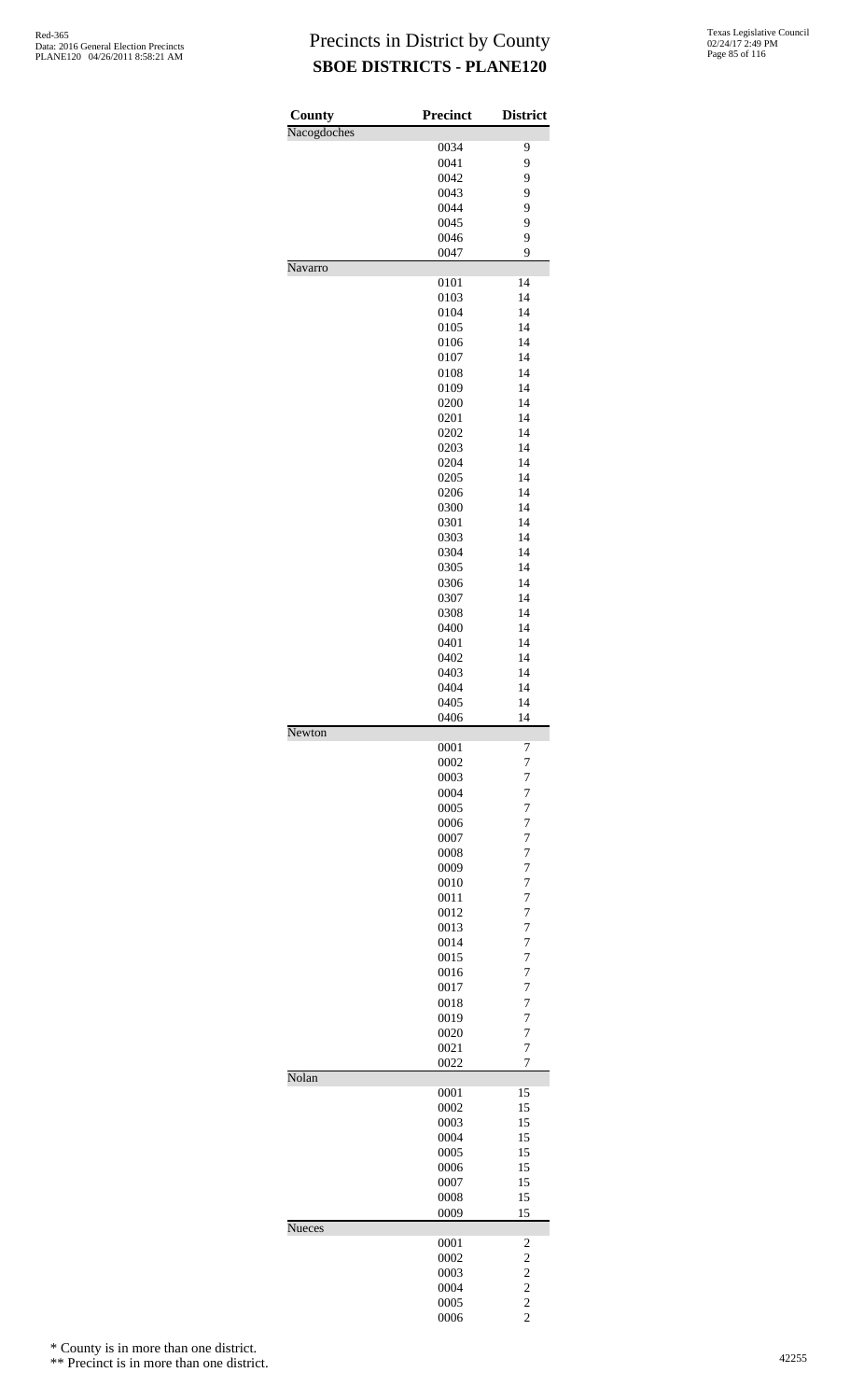| County<br><b>Nueces</b> | Precinct     | <b>District</b>                  |
|-------------------------|--------------|----------------------------------|
|                         | 0007         | 2                                |
|                         | 0008         | $\overline{c}$                   |
|                         | 0009         | $\overline{c}$                   |
|                         | 0010         | $\overline{c}$                   |
|                         | 0011<br>0012 | $\overline{c}$<br>$\overline{c}$ |
|                         | 0013         | $\overline{c}$                   |
|                         | 0014         | $\overline{c}$                   |
|                         | 0015         | $\overline{c}$                   |
|                         | 0016         | $\overline{c}$                   |
|                         | 0017<br>0018 | $\overline{c}$<br>$\overline{c}$ |
|                         | 0019         | $\overline{c}$                   |
|                         | 0020         | $\overline{c}$                   |
|                         | 0021         | $\overline{c}$                   |
|                         | 0022         | $\overline{c}$                   |
|                         | 0023<br>0024 | $\overline{c}$<br>$\overline{c}$ |
|                         | 0025         | $\overline{c}$                   |
|                         | 0026         | $\overline{c}$                   |
|                         | 0027         | $\overline{c}$                   |
|                         | 0028         | $\overline{c}$                   |
|                         | 0029<br>0030 | $\overline{c}$<br>$\overline{c}$ |
|                         | 0031         | $\overline{c}$                   |
|                         | 0032         | $\overline{c}$                   |
|                         | 0033         | $\overline{c}$                   |
|                         | 0034         | $\overline{c}$                   |
|                         | 0035<br>0036 | $\overline{c}$<br>$\overline{c}$ |
|                         | 0037         | $\overline{c}$                   |
|                         | 0038         | $\overline{c}$                   |
|                         | 0039         | $\overline{c}$                   |
|                         | 0040<br>0041 | $\overline{c}$<br>$\overline{c}$ |
|                         | 0042         | $\overline{c}$                   |
|                         | 0043         | $\overline{c}$                   |
|                         | 0044         | $\overline{c}$                   |
|                         | 0045         | $\overline{c}$                   |
|                         | 0046<br>0047 | $\frac{2}{2}$                    |
|                         | 0048         | $\overline{\mathbf{c}}$          |
|                         | 0049         | $\overline{c}$                   |
|                         | 0050         | $\overline{c}$                   |
|                         | 0051         | $\overline{c}$                   |
|                         | 0052<br>0053 | $\overline{c}$<br>$\overline{c}$ |
|                         | 0054         | $\overline{c}$                   |
|                         | 0055         | $\overline{c}$                   |
|                         | 0056         | $\overline{c}$                   |
|                         | 0057         | $\overline{c}$                   |
|                         | 0058<br>0059 | $\overline{c}$<br>$\overline{c}$ |
|                         | 0060         | $\overline{c}$                   |
|                         | 0061         | $\overline{c}$                   |
|                         | 0062         | $\overline{c}$                   |
|                         | 0063         | $\overline{\mathbf{c}}$          |
|                         | 0064<br>0065 | $\overline{c}$<br>$\overline{c}$ |
|                         | 0066         | $\overline{c}$                   |
|                         | 0067         | $\overline{c}$                   |
|                         | 0068         | $\overline{c}$                   |
|                         | 0069         | $\overline{c}$                   |
|                         | 0070<br>0071 | $\overline{c}$<br>$\overline{c}$ |
|                         | 0072         | $\overline{c}$                   |
|                         | 0073         | $\overline{\mathbf{c}}$          |
|                         | 0074         | $\overline{c}$                   |
|                         | 0075         | $\overline{c}$<br>$\overline{c}$ |
|                         | 0076<br>0077 | $\overline{c}$                   |
|                         | 0078         | $\overline{c}$                   |
|                         | 0079         | $\overline{c}$                   |
|                         | 0080         | $\overline{c}$                   |
|                         | 0081<br>0082 | $\overline{c}$<br>$\overline{c}$ |
|                         | 0083         | $\overline{c}$                   |
|                         | 0084         | $\overline{c}$                   |
|                         | 0085         | $\overline{c}$                   |

\* County is in more than one district.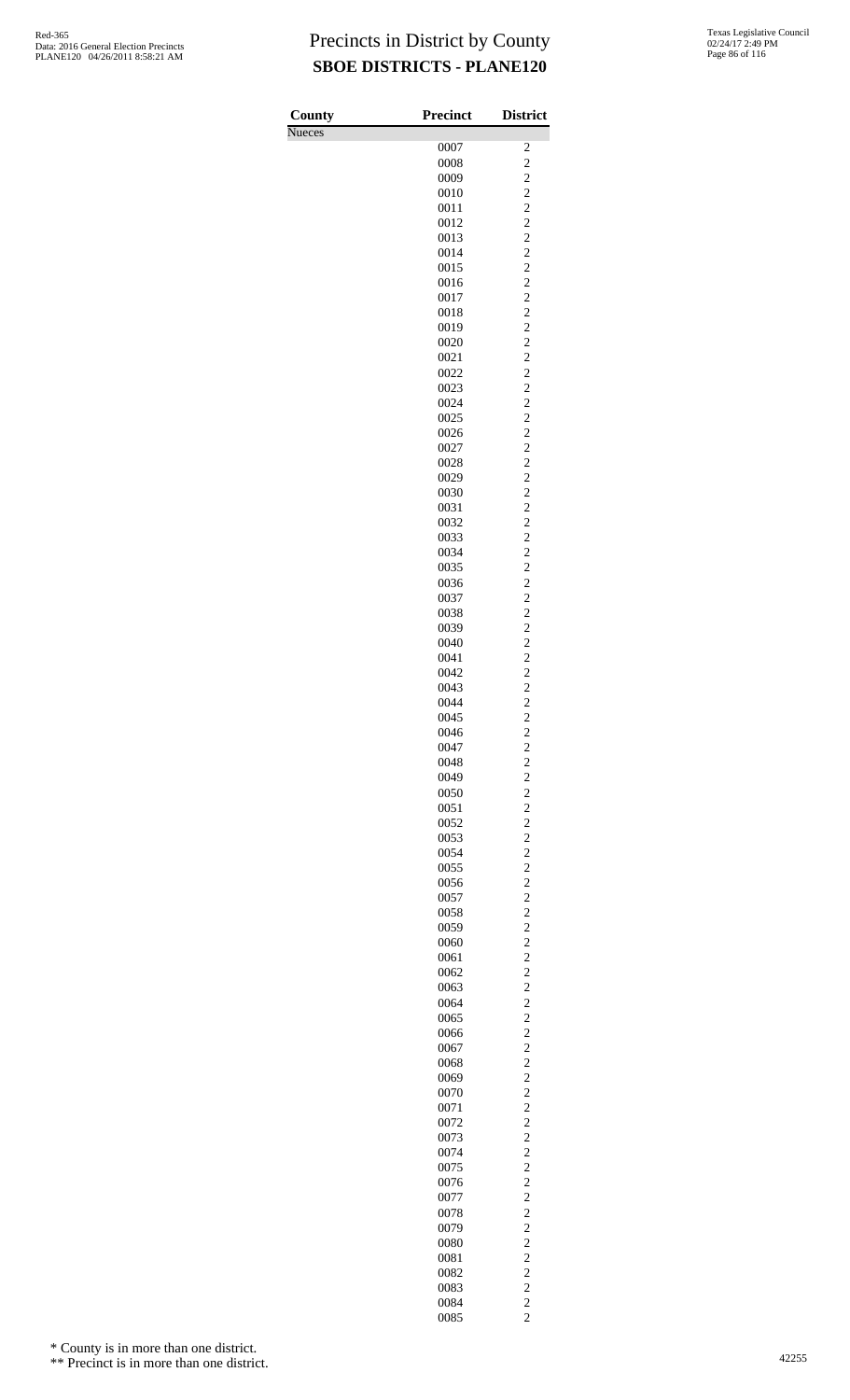| County        | <b>Precinct</b> | <b>District</b>                           |
|---------------|-----------------|-------------------------------------------|
| <b>Nueces</b> |                 |                                           |
|               | 0086<br>0087    | 2<br>$\overline{c}$                       |
|               | 0088            |                                           |
|               | 0089            | $\frac{2}{2}$                             |
|               | 0090            | $\overline{\mathbf{c}}$                   |
|               | 0091            | $\overline{c}$                            |
|               | 0092            | $\overline{c}$                            |
|               | 0093            | $\frac{2}{2}$                             |
|               | 0094            |                                           |
|               | 0095            | $\overline{\mathbf{c}}$                   |
|               | 0096<br>0097    | $\overline{c}$<br>$\overline{c}$          |
|               | 0098            |                                           |
|               | 0099            | $\frac{2}{2}$                             |
|               | 0100            | $\overline{\mathbf{c}}$                   |
|               | 0101            | $\overline{c}$                            |
|               | 0102            | $\overline{c}$                            |
|               | 0103            | $\frac{2}{2}$                             |
|               | 0104<br>0105    |                                           |
|               | 0106            | $\overline{\mathbf{c}}$<br>$\overline{c}$ |
|               | 0107            | $\overline{c}$                            |
|               | 0108            |                                           |
|               | 0109            | $\frac{2}{2}$                             |
|               | 0110            | $\overline{\mathbf{c}}$                   |
|               | 0111            | $\overline{c}$                            |
|               | 0112            | $\overline{c}$                            |
|               | 0113            | $\frac{2}{2}$                             |
|               | 0114            |                                           |
|               | 0115<br>0116    | $\overline{\mathbf{c}}$<br>$\overline{c}$ |
|               | 0117            | $\overline{c}$                            |
|               | 0118            |                                           |
|               | 0119            | $\frac{2}{2}$                             |
|               | 0120            | $\overline{c}$                            |
|               | 0121            | $\overline{c}$                            |
|               | 0122            | $\overline{c}$                            |
|               | 0123            | $\overline{\mathbf{c}}$                   |
|               | 0124            | $\overline{c}$                            |
|               | 0125<br>0126    | $\overline{\mathbf{c}}$<br>$\overline{c}$ |
|               | 0127            | $\overline{2}$                            |
| Ochiltree     |                 |                                           |
|               | 0001            | 15                                        |
|               | 0002            | 15                                        |
|               | 0003<br>0004    | 15<br>15                                  |
| Oldham        |                 |                                           |
|               | 0101            | 15                                        |
|               | 0103            | 15                                        |
|               | 0202            | 15                                        |
|               | 0203            | 15                                        |
|               | 0303            | 15                                        |
|               | 0403            | 15                                        |
|               | 0404            | 15                                        |
| Orange        | 0001            | 7                                         |
|               | 0002            | 7                                         |
|               | 0003            | 7                                         |
|               | 0004            | 7                                         |
|               | 0005            | 7                                         |
|               | 0006            | 7                                         |
|               | 0007            | $\overline{7}$                            |
|               | 0008<br>0009    | 7<br>7                                    |
|               | 0010            | 7                                         |
|               | 0011            | 7                                         |
|               | 0012            | 7                                         |
|               | 0013            | 7                                         |
|               | 0014            | 7                                         |
|               | 0015            | 7                                         |
|               | 0016            | 7                                         |
|               | 0017<br>0018    | 7<br>7                                    |
|               | 0019            | 7                                         |
|               | 0020            | 7                                         |
|               | 0021            | 7                                         |
|               | 0022            | 7                                         |
|               | 0023            | 7                                         |

\* County is in more than one district.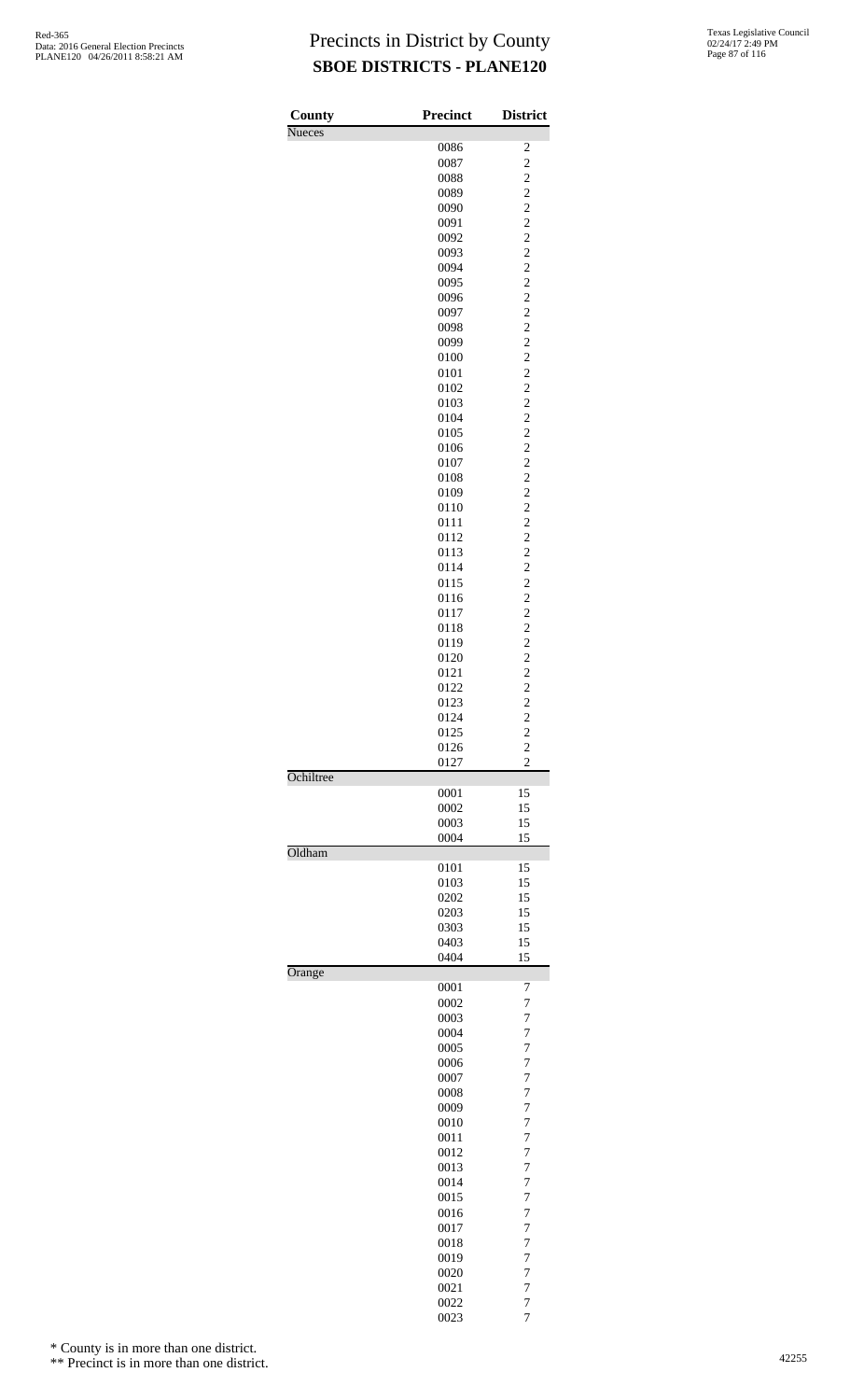| County     | <b>Precinct</b> | <b>District</b>     |
|------------|-----------------|---------------------|
| Orange     | 0024            | 7                   |
|            | 0025            | $\overline{7}$      |
|            | 0026            | $\overline{7}$      |
|            | 0027            | 7                   |
|            | 0028            | 7                   |
|            | 0029            | $\overline{7}$      |
|            | 0030            | $\overline{7}$      |
|            | 0031            | $\overline{7}$      |
|            | 0032            | 7                   |
|            | 0033<br>0034    | $\overline{7}$<br>7 |
| Palo Pinto |                 |                     |
|            | 0001            | 14                  |
|            | 0002            | 14                  |
|            | 0003            | 14                  |
|            | 0004            | 14                  |
|            | 0005            | 14                  |
|            | 0006            | 14                  |
|            | 0007            | 14                  |
|            | 0008<br>0009    | 14<br>14            |
|            | 0011            | 14                  |
|            | 0012            | 14                  |
|            | 0013            | 14                  |
|            | 0014            | 14                  |
|            | 0015            | 14                  |
|            | 0016            | 14                  |
|            | 0017            | 14                  |
|            | 0018            | 14                  |
|            | 0020            | 14                  |
|            | 0021<br>0022    | 14<br>14            |
|            | 0023            | 14                  |
|            | 0024            | 14                  |
|            | 0025            | 14                  |
|            | 0026            | 14                  |
|            | 0027            | 14                  |
|            | 0028            | 14                  |
|            | 0029            | 14                  |
| Panola     | 0030            | 14                  |
|            | 0001            | 9                   |
|            | 0002            | 9                   |
|            | 0003            | 9                   |
|            | 0005            | 9                   |
|            | 0007            | 9                   |
|            | 0008            | 9                   |
|            | 0009            | 9                   |
|            | 0010<br>0012    | 9<br>9              |
|            | 0013            | 9                   |
|            | 0014            | 9                   |
|            | 0018            | 9                   |
|            | 0019            | 9                   |
|            | 0020            | 9                   |
|            | 0022            | 9                   |
|            | 0026            | 9                   |
|            | 0027            | 9                   |
|            | 0028            | 9<br>9              |
| Parker     | 0029            |                     |
|            | 0100            | 11                  |
|            | 0105            | 11                  |
|            | 0110            | 11                  |
|            | 0111            | 11                  |
|            | 0115            | 11                  |
|            | 0120            | 11                  |
|            | 0125            | 11                  |
|            | 0130<br>0135    | 11<br>11            |
|            | 0140            | 11                  |
|            | 0200            | 11                  |
|            | 0205            | 11                  |
|            | 0210            | 11                  |
|            | 0215            | 11                  |
|            | 0220            | 11                  |
|            | 0225            | 11                  |
|            | 0230<br>0235    | 11<br>11            |
|            |                 |                     |

\* County is in more than one district.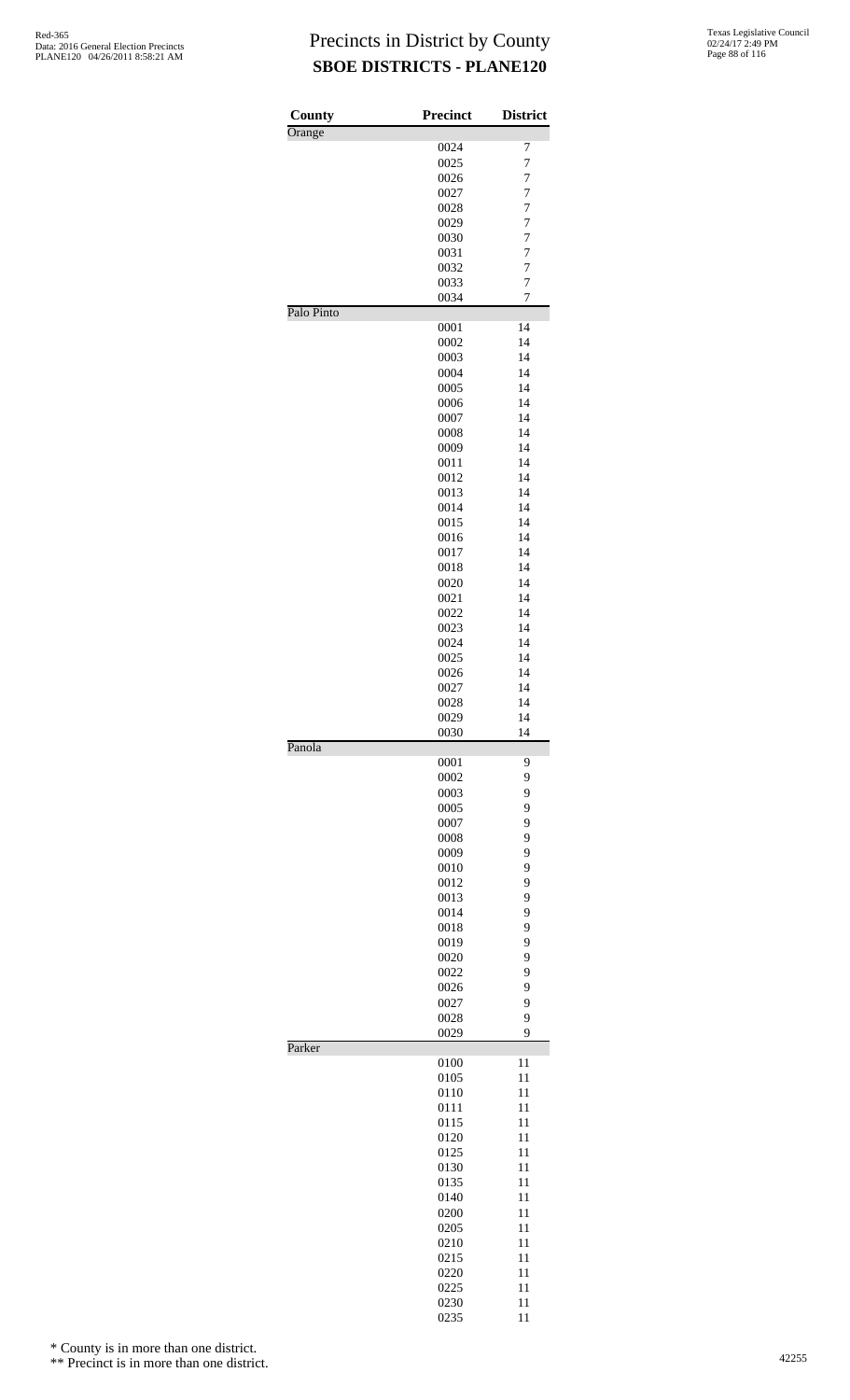| County | <b>Precinct</b> | <b>District</b> |
|--------|-----------------|-----------------|
| Parker | 0240            | 11              |
|        | 0245            | 11              |
|        | 0250            | 11              |
|        | 0255            | 11              |
|        | 0300            | 11              |
|        | 0305            | 11              |
|        | 0310            | 11              |
|        | 0315            | 11              |
|        | 0320            | 11              |
|        | 0325            | 11              |
|        | 0330            | 11              |
|        | 0335            | 11              |
|        | 0340<br>0345    | 11<br>11        |
|        | 0350            | 11              |
|        | 0400            | 11              |
|        | 0405            | 11              |
|        | 0410            | 11              |
|        | 0415            | 11              |
|        | 0420            | 11              |
|        | 0425            | 11              |
|        | 0430            | 11              |
|        | 0435            | 11              |
|        | 0440            | 11              |
|        | 0445            | 11              |
| Parmer | 0450            | 11              |
|        | 0101            | 15              |
|        | 0201            | 15              |
|        | 0202            | 15              |
|        | 0203            | 15              |
|        | 0301            | 15              |
|        | 0302<br>0303    | 15<br>15        |
|        | 0401            | 15              |
|        | 0402            | 15              |
| Pecos  | 0001            | $\mathbf{1}$    |
|        | 0002            | $\mathbf{1}$    |
|        | 0003            | 1               |
|        | 0004            | $\mathbf{1}$    |
|        | 0005            | 1               |
|        | 0006            | 1               |
|        | 0007            | $\mathbf{1}$    |
|        | 0009            | $\mathbf{1}$    |
| Polk   | 0010            | 1               |
|        | 0001            | 8               |
|        | 0002            | 8               |
|        | 0003            | 8               |
|        | 0004            | 8               |
|        | 0005            | 8               |
|        | 0006<br>0007    | 8<br>8          |
|        | 0008            | 8               |
|        | 0009            | 8               |
|        | 0010            | 8               |
|        | 0011            | 8               |
|        | 0012            | 8               |
|        | 0013            | 8               |
|        | 0014            | 8               |
|        | 0015            | 8               |
|        | 0016            | 8               |
|        | 0017            | 8               |
|        | 0018            | 8               |
|        | 0019            | 8               |
|        | 0020<br>0021    | 8<br>8          |
| Potter | 0121            | 15              |
|        | 0122            | 15              |
|        | 0123            | 15              |
|        | 0124            | 15              |
|        | 0125            | 15              |
|        | 0126            | 15              |
|        | 0221            | 15              |
|        | 0222            | 15              |
|        | 0223            | 15              |
|        | 0224            | 15              |

\* County is in more than one district.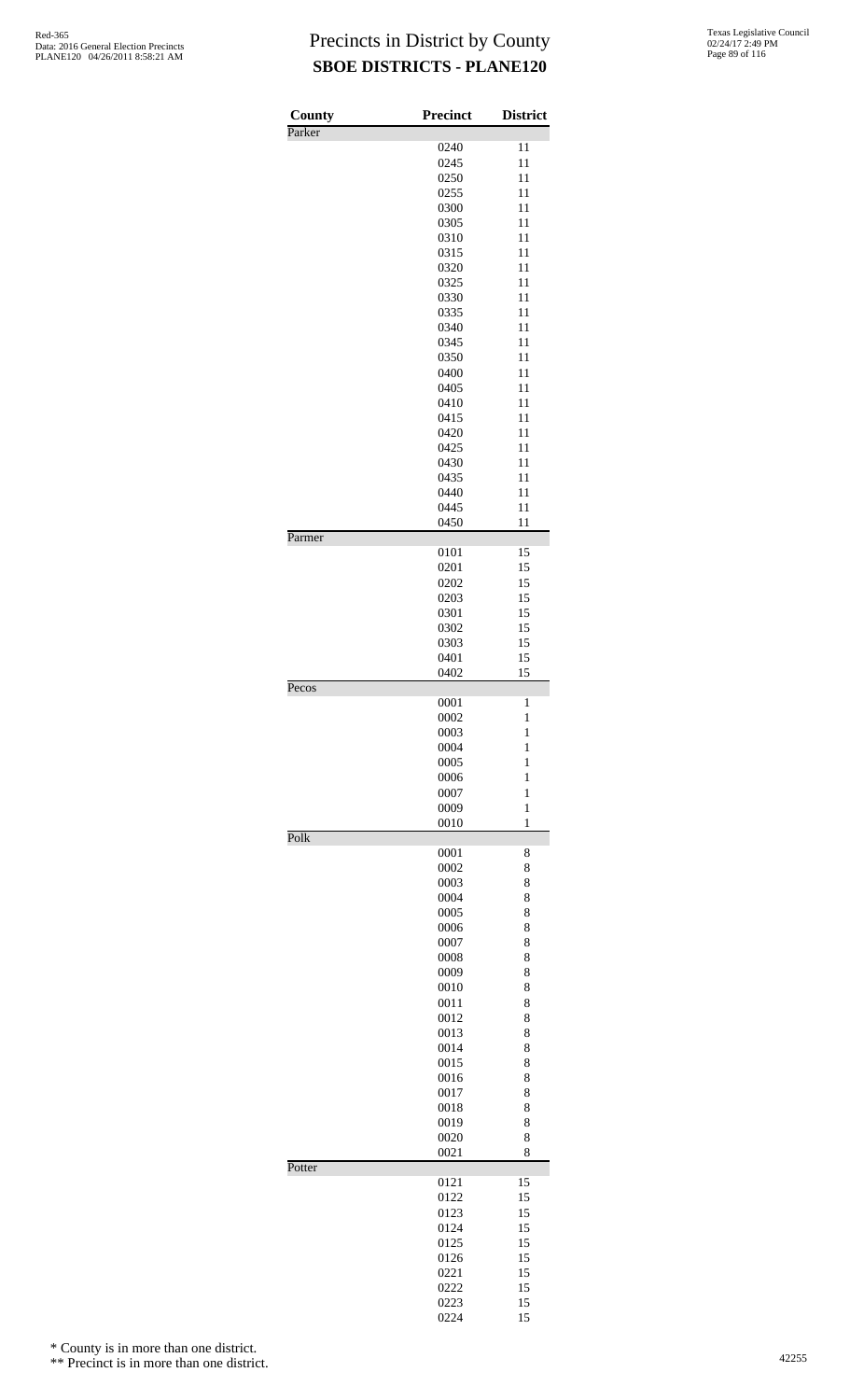| County           | Precinct     | <b>District</b>   |
|------------------|--------------|-------------------|
| Potter           | 0225         | 15                |
|                  | 0321         | 15                |
|                  | 0322         | 15                |
|                  | 0323         | 15                |
|                  | 0324         | 15                |
|                  | 0325         | 15                |
|                  | 0326         | 15                |
|                  | 0327         | 15                |
|                  | 0421         | 15                |
|                  | 0422<br>0424 | 15<br>15          |
|                  | 0425         | 15                |
|                  | 0426         | 15                |
|                  | 0427         | 15                |
| Presidio         |              |                   |
|                  | 0001         | 1                 |
|                  | 0002<br>0003 | 1<br>$\mathbf{1}$ |
|                  | 0004         | 1                 |
|                  | 0005         | 1                 |
|                  | 0006         | $\mathbf{1}$      |
|                  | 0007         | $\mathbf{1}$      |
| Rains            |              |                   |
|                  | 0101         | 9                 |
|                  | 0102<br>0203 | 9<br>9            |
|                  | 0204         | 9                 |
|                  | 0305         | 9                 |
|                  | 0306         | 9                 |
|                  | 0407         | 9                 |
|                  | 0408         | 9                 |
| Randall          |              |                   |
|                  | 0110<br>0111 | 15<br>15          |
|                  | 0112         | 15                |
|                  | 0114         | 15                |
|                  | 0123         | 15                |
|                  | 0208         | 15                |
|                  | 0220         | 15                |
|                  | 0222         | 15                |
|                  | 0227         | 15                |
|                  | 0228         | 15<br>15          |
|                  | 0230<br>0305 | 15                |
|                  | 0306         | 15                |
|                  | 0307         | 15                |
|                  | 0309         | 15                |
|                  | 0324         | 15                |
|                  | 0325         | 15                |
|                  | 0415         | 15                |
|                  | 0418         | 15                |
|                  | 0421<br>0426 | 15<br>15          |
|                  | 0429         | 15                |
| Reagan           |              |                   |
|                  | 0001         | 1                 |
|                  | 0002         | $\mathbf{1}$      |
|                  | 0003         | $\mathbf{1}$      |
| Real             | 0004         | $\mathbf{1}$      |
|                  | 0001         | $\mathbf{1}$      |
|                  | 0002         | $\mathbf{1}$      |
|                  | 0003         | $\mathbf{1}$      |
|                  | 0004         | $\mathbf{1}$      |
|                  | 0006         | $\mathbf{1}$      |
|                  | 0007         | $\mathbf{1}$      |
| <b>Red River</b> | 0001         | 9                 |
|                  | 0002         | 9                 |
|                  | 0003         | 9                 |
|                  | 0004         | 9                 |
|                  | 0005         | 9                 |
|                  | 0007         | 9                 |
|                  | 0009         | 9                 |
|                  | 0010         | 9                 |
|                  | 0011<br>0013 | 9<br>9            |
|                  | 0014         | 9                 |
|                  | 0017         | 9                 |

\* County is in more than one district.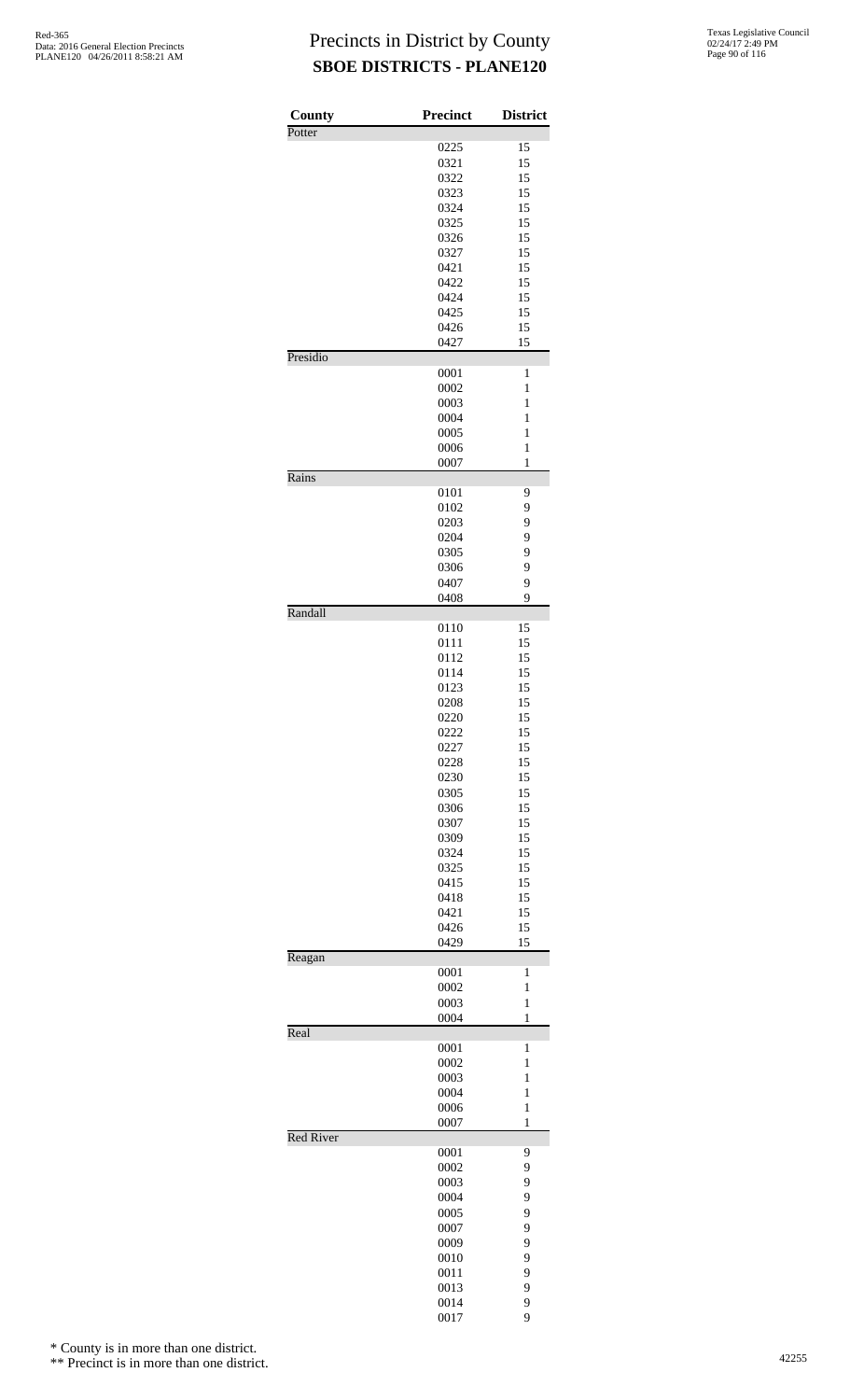| County           | Precinct           | <b>District</b>                                 |
|------------------|--------------------|-------------------------------------------------|
| <b>Red River</b> |                    |                                                 |
|                  | 0018               | 9                                               |
|                  | 0019               | 9                                               |
|                  | 0020<br>0021       | 9<br>9                                          |
|                  | 0024               | 9                                               |
|                  | 0027               | 9                                               |
|                  | 0028               | 9                                               |
|                  | 0029               | 9                                               |
|                  | 0030               | 9                                               |
|                  | 0031               | 9                                               |
| Reeves           |                    |                                                 |
|                  | 0001<br>0002       | 1<br>1                                          |
|                  | 0003               | $\mathbf{1}$                                    |
|                  | 0004               | $\mathbf{1}$                                    |
|                  | 0005               | $\mathbf{1}$                                    |
|                  | 0006               | 1                                               |
|                  | 0007               | 1                                               |
|                  | 0008               | $\mathbf{1}$                                    |
|                  | 0010               | $\mathbf{1}$                                    |
|                  | 0011               | $\mathbf{1}$                                    |
| Refugio          | 0012               | $\mathbf{1}$                                    |
|                  | 0001               | $\overline{\mathbf{c}}$                         |
|                  | 0002               | $\overline{c}$                                  |
|                  | 0003               |                                                 |
|                  | 0004               |                                                 |
|                  | 001A               |                                                 |
|                  | 002A               | $\begin{array}{c} 2 \\ 2 \\ 2 \\ 2 \end{array}$ |
|                  | 002B               |                                                 |
|                  | 003A<br>004A       | $\frac{1}{2}$<br>$\overline{c}$                 |
|                  | 004B               | $\overline{c}$                                  |
| Roberts          |                    |                                                 |
|                  | 0001               | 15                                              |
|                  | 0002               | 15                                              |
|                  | 0003               | 15                                              |
|                  | $04 - 1$<br>$04-2$ | 15<br>15                                        |
| Robertson        |                    |                                                 |
|                  | 0001               | 10                                              |
|                  | 0002               | 10                                              |
|                  | 0003               | 10                                              |
|                  | 0004               | 10                                              |
|                  | 0005               | 10                                              |
|                  | 0006               | 10<br>10                                        |
|                  | 0007<br>0008       | 10                                              |
|                  | 0011               | 10                                              |
|                  | 0013               | 10                                              |
|                  | 0016               | 10                                              |
|                  | 0018               | 10                                              |
|                  | 0019               | 10                                              |
|                  | 0022               | 10                                              |
| Rockwall         | 0023               | 10                                              |
|                  | 0001               | 9                                               |
|                  | 0002               | 9                                               |
|                  | 0003               | 9                                               |
|                  | 0004               | 9                                               |
|                  | 001A               | 9                                               |
|                  | 001B               | 9                                               |
|                  | 001C               | 9                                               |
|                  | 002A               | 9<br>9                                          |
|                  | 002B<br>002C       | 9                                               |
|                  | 003A               | 9                                               |
|                  | 003B               | 9                                               |
|                  | 003C               | 9                                               |
|                  | 003D               | 9                                               |
|                  | 004A               | 9                                               |
|                  | 004B               | 9                                               |
| Runnels          | 004C               | 9                                               |
|                  | 0001               | 15                                              |
|                  | 0002               | 15                                              |
|                  | 0003               | 15                                              |
|                  | 0004               | 15                                              |
|                  | 0005               | 15                                              |

\* County is in more than one district.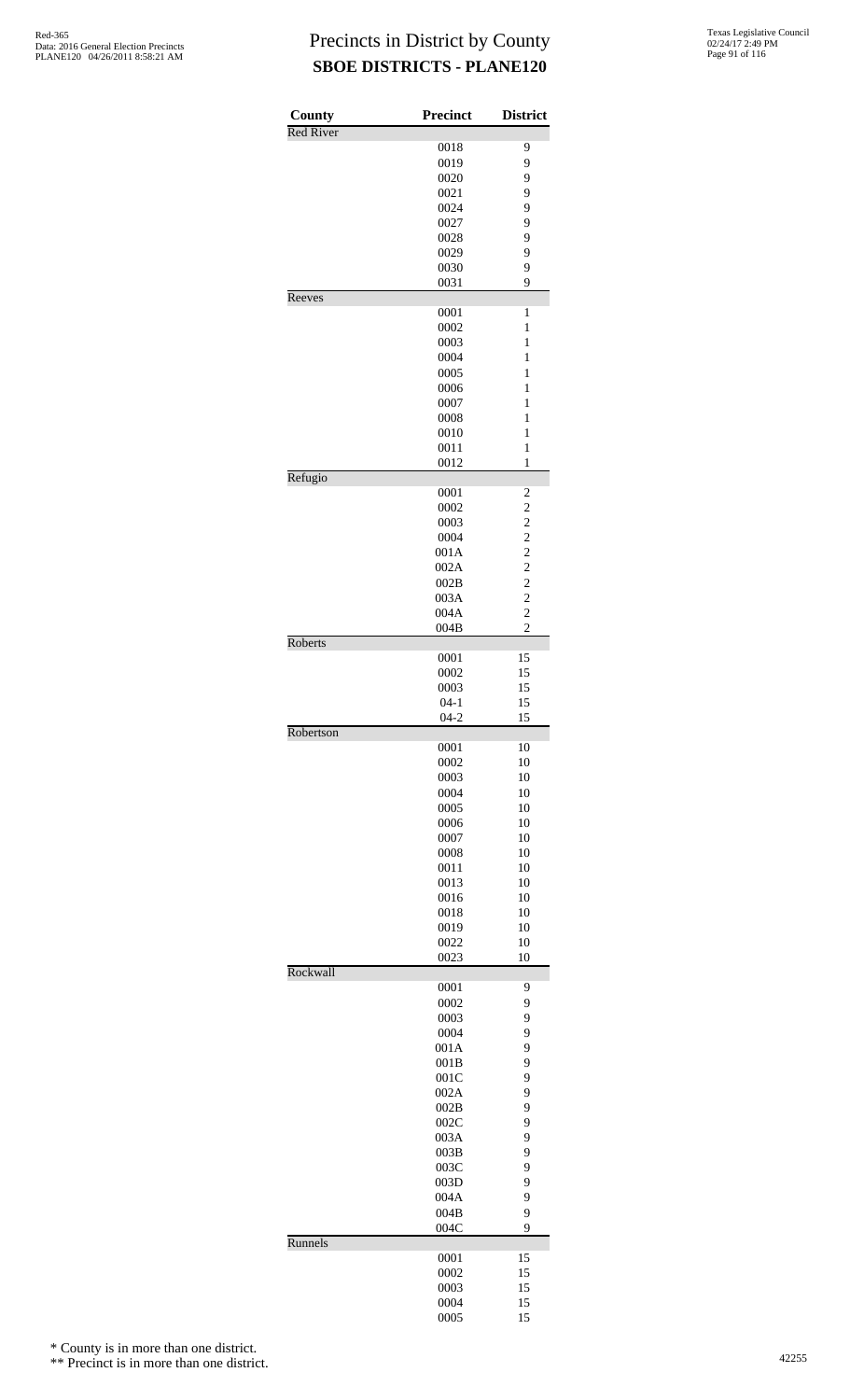| County<br>Runnels | <b>Precinct</b> | <b>District</b>                           |
|-------------------|-----------------|-------------------------------------------|
|                   | 0006            | 15                                        |
|                   | 0007            | 15                                        |
|                   | 0008            | 15                                        |
|                   | 0009            | 15                                        |
|                   | 0010            | 15                                        |
| <b>Rusk</b>       | 0111            | 9                                         |
|                   | 0112            | 9                                         |
|                   | 0113            | 9                                         |
|                   | 0114            | 9                                         |
|                   | 0201            | 9                                         |
|                   | 0212            | 9                                         |
|                   | 0213            | 9                                         |
|                   | 0214            | 9                                         |
|                   | 0215<br>0302    | 9<br>9                                    |
|                   | 0303            | 9                                         |
|                   | 0314            | 9                                         |
|                   | 0315            | 9                                         |
|                   | 0316            | 9                                         |
|                   | 0317            | 9                                         |
|                   | 0318            | 9                                         |
|                   | 0319            | 9                                         |
|                   | 0404            | 9                                         |
|                   | 0405            | 9                                         |
|                   | 0416<br>0417    | 9<br>9                                    |
|                   | 0418            | 9                                         |
| Sabine            |                 |                                           |
|                   | 0001            | 7                                         |
|                   | 0002            | 7                                         |
|                   | 0003<br>0004    | 7<br>$\overline{7}$                       |
|                   | 0005            | 7                                         |
|                   | 0006            | $\overline{7}$                            |
|                   | 0007            | 7                                         |
|                   | 0008            | $\overline{7}$                            |
| San Augustine     |                 | 7                                         |
|                   | 0001<br>0002    | 7                                         |
|                   | 0003            | 7                                         |
|                   | 0004            | 7                                         |
|                   | 0005            | 7                                         |
|                   | 0006            | 7                                         |
|                   | 0007            | $\overline{7}$                            |
|                   | 0008            | $\overline{7}$                            |
|                   | 0009<br>0010    | 7<br>7                                    |
|                   | 0011            | 7                                         |
| San Jacinto       |                 |                                           |
|                   | 0001            | 8                                         |
|                   | 0002<br>0003    | 8                                         |
|                   | 0004            | 8<br>8                                    |
|                   | 0005            | 8                                         |
|                   | 0006            | 8                                         |
|                   | 0007            | 8                                         |
|                   | 0008            | 8                                         |
|                   | 0010            | 8                                         |
|                   | 0013<br>0014    | 8<br>8                                    |
| San Patricio      |                 |                                           |
|                   | 0101            | $\overline{\mathbf{c}}$                   |
|                   | 0102            | $\overline{c}$                            |
|                   | 0103            | $\overline{c}$                            |
|                   | 0104<br>0105    | $\overline{c}$<br>$\overline{c}$          |
|                   | 0106            |                                           |
|                   | 0107            | $\frac{2}{2}$                             |
|                   | 0108            | $\overline{c}$                            |
|                   | 0109            | $\overline{c}$                            |
|                   | 0110            | $\overline{c}$                            |
|                   | 0111            | $\frac{2}{2}$                             |
|                   | 0112            |                                           |
|                   | 0113<br>0114    | $\overline{c}$<br>$\overline{\mathbf{c}}$ |
|                   | 0115            | $\overline{c}$                            |
|                   | 0116            |                                           |
|                   | 0117            | $\frac{2}{2}$                             |

\* County is in more than one district.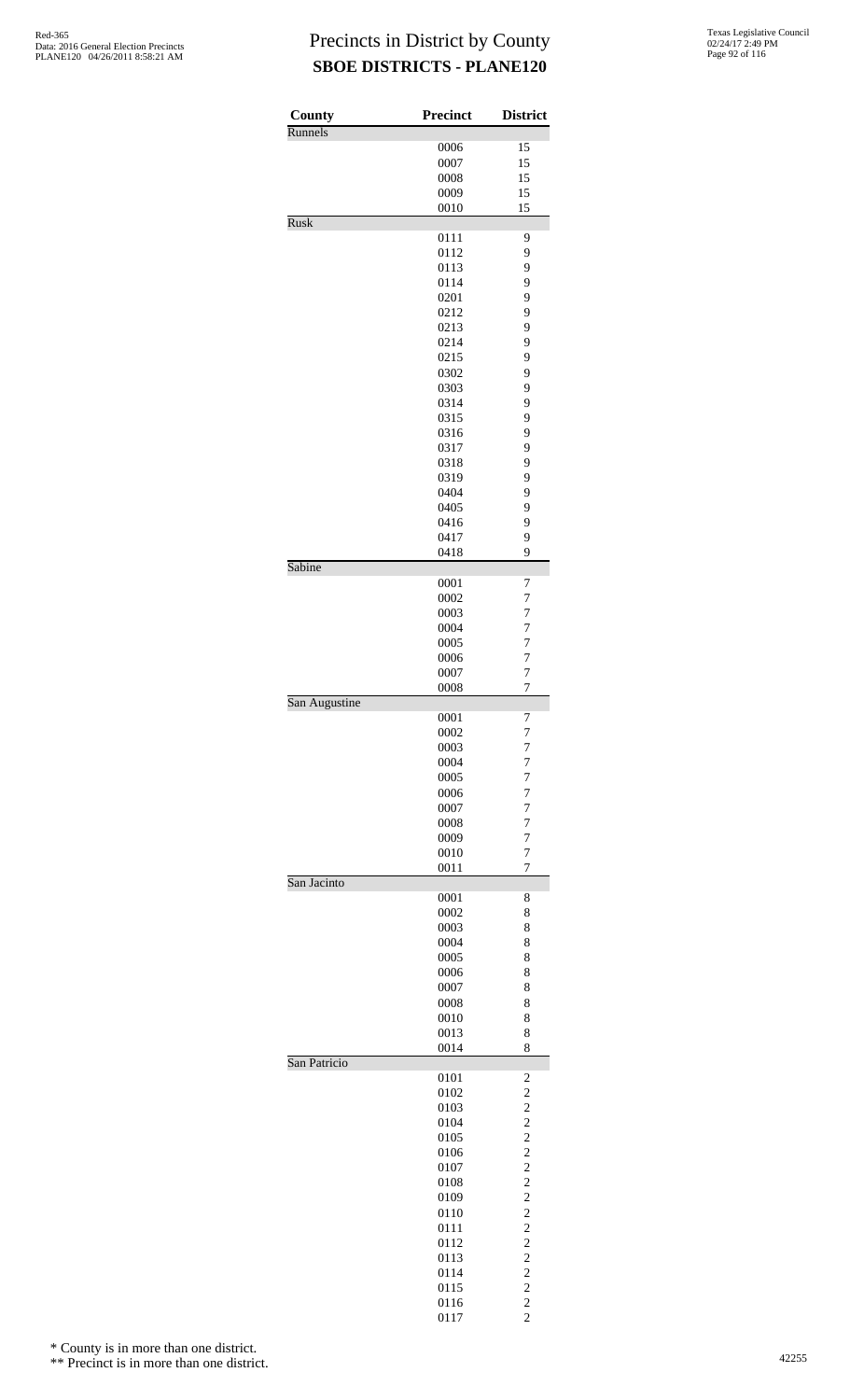| County       | Precinct     | <b>District</b>         |
|--------------|--------------|-------------------------|
| San Patricio |              |                         |
|              | 0118         | 2                       |
|              | 0119         | $\overline{\mathbf{c}}$ |
|              | 0120<br>0121 | $\frac{2}{2}$           |
|              | 0122         | $\overline{\mathbf{c}}$ |
|              | 0123         | $\overline{c}$          |
|              | 0124         | $\overline{c}$          |
|              | 0125         | $\overline{c}$          |
| San Saba     |              |                         |
|              | 0001<br>002A | 5<br>5                  |
|              | 002B         | 5                       |
|              | 003A         |                         |
|              | 003B         | $\frac{5}{5}$           |
|              | 004A         | 5                       |
|              | 004B         | 5                       |
| Schleicher   | 0001         | $\mathbf{1}$            |
|              | 0002         | $\mathbf{1}$            |
|              | 0003         | $\mathbf{1}$            |
|              | 0004         | 1                       |
| Scurry       |              |                         |
|              | 0005         | 15                      |
|              | 0006<br>0007 | 15<br>15                |
|              | 0008         | 15                      |
|              | 0009         | 15                      |
|              | 0010         | 15                      |
|              | 0011         | 15                      |
|              | 0012         | 15                      |
|              | 0013         | 15                      |
|              | 0014<br>0015 | 15<br>15                |
| Shackelford  |              |                         |
|              | 0101         | 15                      |
|              | 0202         | 15                      |
|              | 0303         | 15                      |
|              | 0307         | 15                      |
|              | 0404<br>0405 | 15<br>15                |
|              | 0406         | 15                      |
| Shelby       |              |                         |
|              | 0002         | 9                       |
|              | 0003         | 9                       |
|              | 0004<br>0005 | 9<br>9                  |
|              | 0006         | 9                       |
|              | 0007         | 9                       |
|              | 0008         | 9                       |
|              | 001N         | 9                       |
|              | 001S         | 9                       |
|              | 001W         | 9                       |
|              | 009N<br>009S | 9<br>9                  |
|              | 01SE         | 9                       |
|              | 01SW         | 9                       |
| Sherman      |              |                         |
|              | 0101         | 15<br>15                |
|              | 0102<br>0201 | 15                      |
|              | 0202         | 15                      |
|              | 0301         | 15                      |
|              | 0302         | 15                      |
|              | 0401         | 15                      |
| Smith        | 0001         | 9                       |
|              | 0002         | 9                       |
|              | 0003         | 9                       |
|              | 0004         | 9                       |
|              | 0005         | 9                       |
|              | 0006         | 9                       |
|              | 0007         | 9                       |
|              | 0008<br>0009 | 9<br>9                  |
|              | 0010         | 9                       |
|              | 0011         | 9                       |
|              | 0012         | 9                       |
|              | 0013         | 9                       |
|              | 0014         | 9                       |

\* County is in more than one district.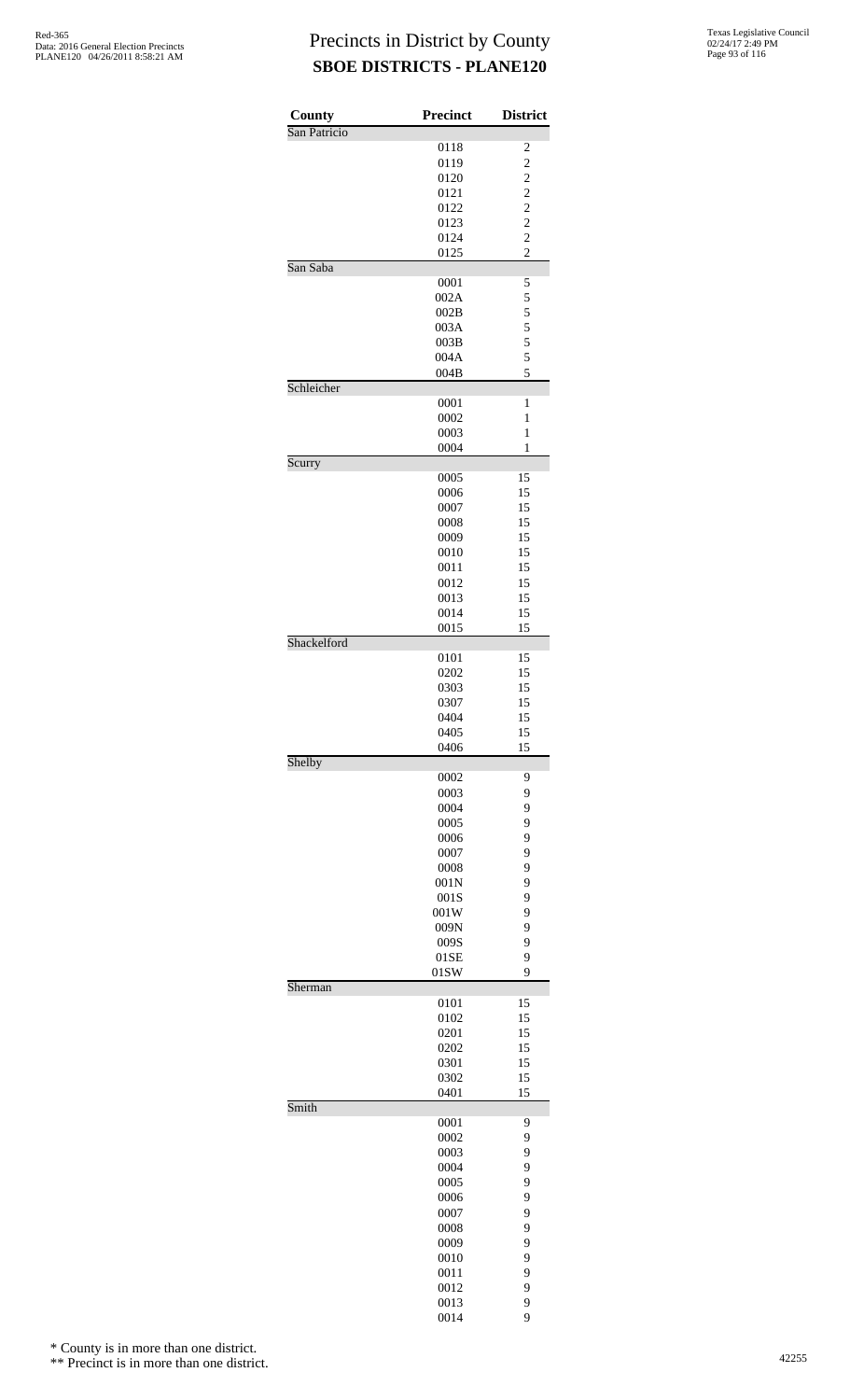| County    | <b>Precinct</b>      | <b>District</b> |
|-----------|----------------------|-----------------|
| Smith     | 0015                 | 9               |
|           | 0016                 | 9               |
|           | 0017                 | 9               |
|           | 0018                 | 9               |
|           | 0019                 | 9               |
|           | 0020                 | 9               |
|           | 0021                 | 9               |
|           | 0022                 | 9               |
|           | 0023<br>0025         | 9<br>9          |
|           | 0026                 | 9               |
|           | 0027                 | 9               |
|           | 0028                 | 9               |
|           | 0029                 | 9               |
|           | 0030                 | 9               |
|           | 0031                 | 9               |
|           | 0032                 | 9               |
|           | 0034<br>0035         | 9<br>9          |
|           | 0036                 | 9               |
|           | 0037                 | 9               |
|           | 0038                 | 9               |
|           | 0039                 | 9               |
|           | 0040                 | 9               |
|           | 0041                 | 9               |
|           | 0042                 | 9               |
|           | 0043                 | 9               |
|           | 0044                 | 9<br>9          |
|           | 0045<br>0046         | 9               |
|           | 0047                 | 9               |
|           | 0048                 | 9               |
|           | 0049                 | 9               |
|           | 0050                 | 9               |
|           | 0052                 | 9               |
|           | 0054                 | 9               |
|           | 0055                 | 9               |
|           | 0056<br>0058         | 9<br>9          |
|           | 0059                 | 9               |
|           | 0060                 | 9               |
|           | 0061                 | 9               |
|           | 0063                 | 9               |
|           | 0064                 | 9               |
|           | 0065                 | 9               |
|           | 0066                 | 9               |
|           | 0070                 | 9               |
|           | 0071<br>0072         | 9<br>9          |
|           | 0073                 | 9               |
|           | 0074                 | 9               |
|           | 0075                 | 9               |
|           | 0076                 | 9               |
|           | 0077                 | 9               |
|           | 0078                 | 9               |
|           | 0079                 | 9               |
|           | 0080                 | 9               |
|           | 0081                 | 9<br>9          |
| Somervell | 0082                 |                 |
|           | 0001                 | 14              |
|           | 0002                 | 14              |
|           | 0003                 | 14              |
|           | 0004                 | 14              |
| Starr     |                      |                 |
|           | 0001                 | 3               |
|           | 0002                 | 3               |
|           | 0003<br>0004         | 3<br>3          |
|           | 0005                 | 3               |
|           | 0006                 | 3               |
|           | 0007                 | 3               |
|           | 0008                 | 3               |
|           | 0009                 | 3               |
|           | 0010                 | 3               |
| Stephens  |                      |                 |
|           | $1 - 11$             | 14              |
|           | $2 - 11$<br>$2 - 19$ | 14<br>14        |
|           |                      |                 |

\* County is in more than one district.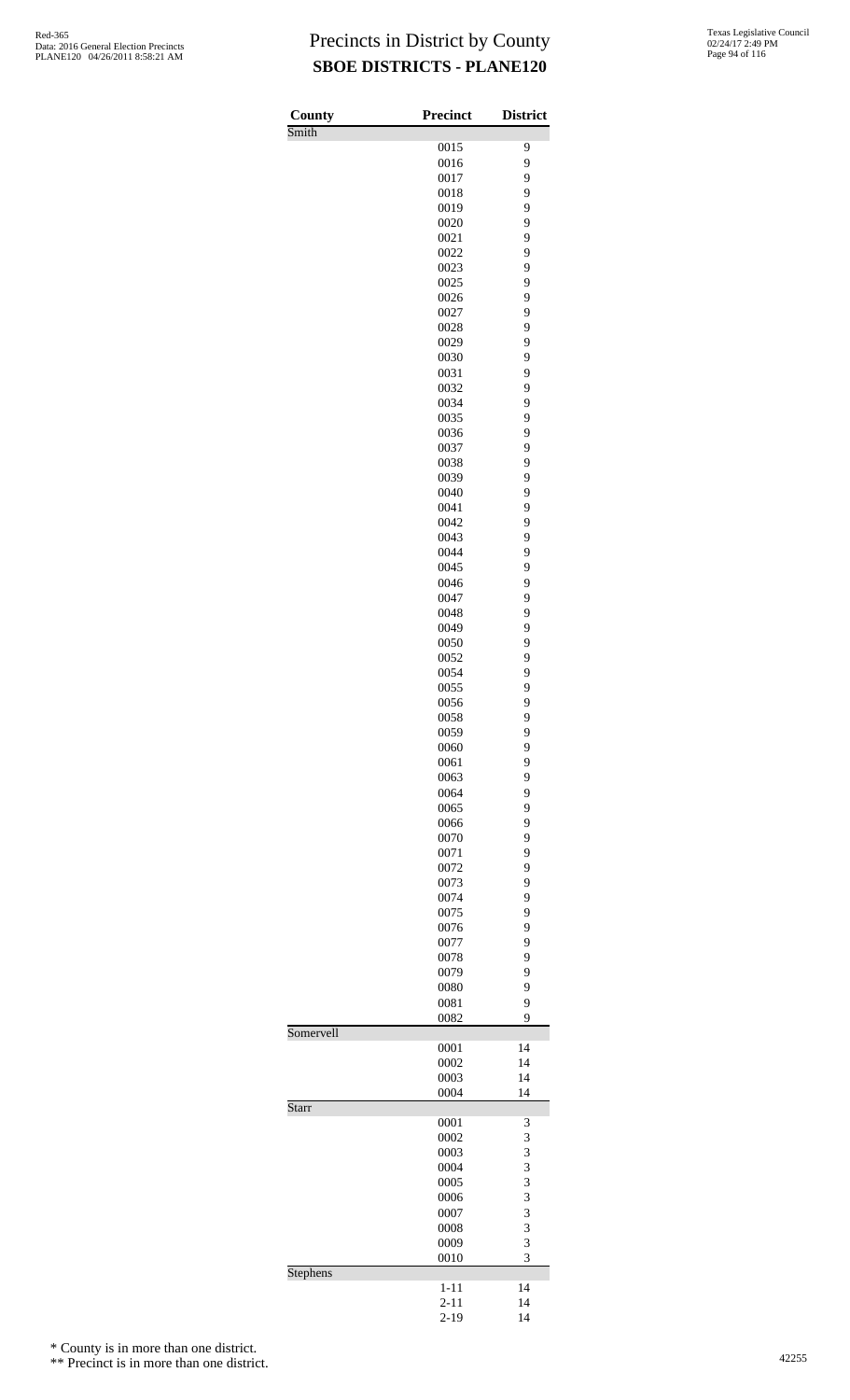| County    | <b>Precinct</b> | <b>District</b> |
|-----------|-----------------|-----------------|
| Stephens  | $3 - 11$        | 14              |
|           | $3-19$          | 14              |
|           | $4 - 11$        | 14              |
|           | $4 - 19$        | 14              |
|           | $5 - 11$        | 14              |
| Sterling  |                 |                 |
|           | 0001<br>0002    | 15<br>15        |
|           | 0003            | 15              |
|           | 0004            | 15              |
| Stonewall |                 |                 |
|           | 0001            | 15              |
|           | 0002            | 15              |
|           | 0003            | 15              |
| Sutton    | 0004            | 15              |
|           | 0101            | $\mathbf{1}$    |
|           | 0201            | 1               |
|           | 0301            | $\mathbf{1}$    |
|           | 0401            | 1               |
| Swisher   |                 |                 |
|           | 0001<br>0002    | 15<br>15        |
|           | 0003            | 15              |
|           | 0004            | 15              |
|           | 0006            | 15              |
|           | 0007            | 15              |
|           | 0009            | 15              |
| Tarrant*  | 0011            | 15              |
|           | 1001            | 13              |
|           | 1004            | 11              |
|           | 1005            | 13              |
|           | 1008            | 13              |
|           | 1009            | 11              |
|           | 1010            | 13              |
|           | 1011<br>1012    | 13<br>13        |
|           | 1013            | 13              |
|           | 1014            | 11              |
|           | 1015            | 13              |
|           | 1019            | 13              |
|           | 1021            | 11              |
|           | 1022<br>1023    | 11<br>11        |
|           | 1024            | 11              |
|           | 1025            | 13              |
|           | 1034            | 11              |
|           | 1056            | 13              |
|           | 1059            | 13              |
|           | 1061            | 13              |
|           | 1062<br>1064    | 11<br>11        |
|           | 1066            | 13              |
|           | 1071            | 11              |
|           | 1074            | 13              |
|           | 1075            | 13              |
|           | 1076            | 13              |
|           | 1078<br>1079    | 13<br>13        |
|           | 1080            | 13              |
|           | 1081            | 11              |
|           | 1082            | 11              |
|           | 1083            | 13              |
|           | 1084            | 13              |
|           | 1085            | 11              |
|           | 1088<br>1089    | 13<br>13        |
|           | 1090            | 13              |
|           | 1094            | 13              |
|           | 1095            | 11              |
|           | 1098            | 13              |
|           | 1099            | 13              |
|           | 1103            | 11              |
|           | 1104            | 13              |
|           | 1105<br>1106    | 11<br>13        |
|           | 1108            | 11              |
|           | 1109            | 11              |

\* County is in more than one district.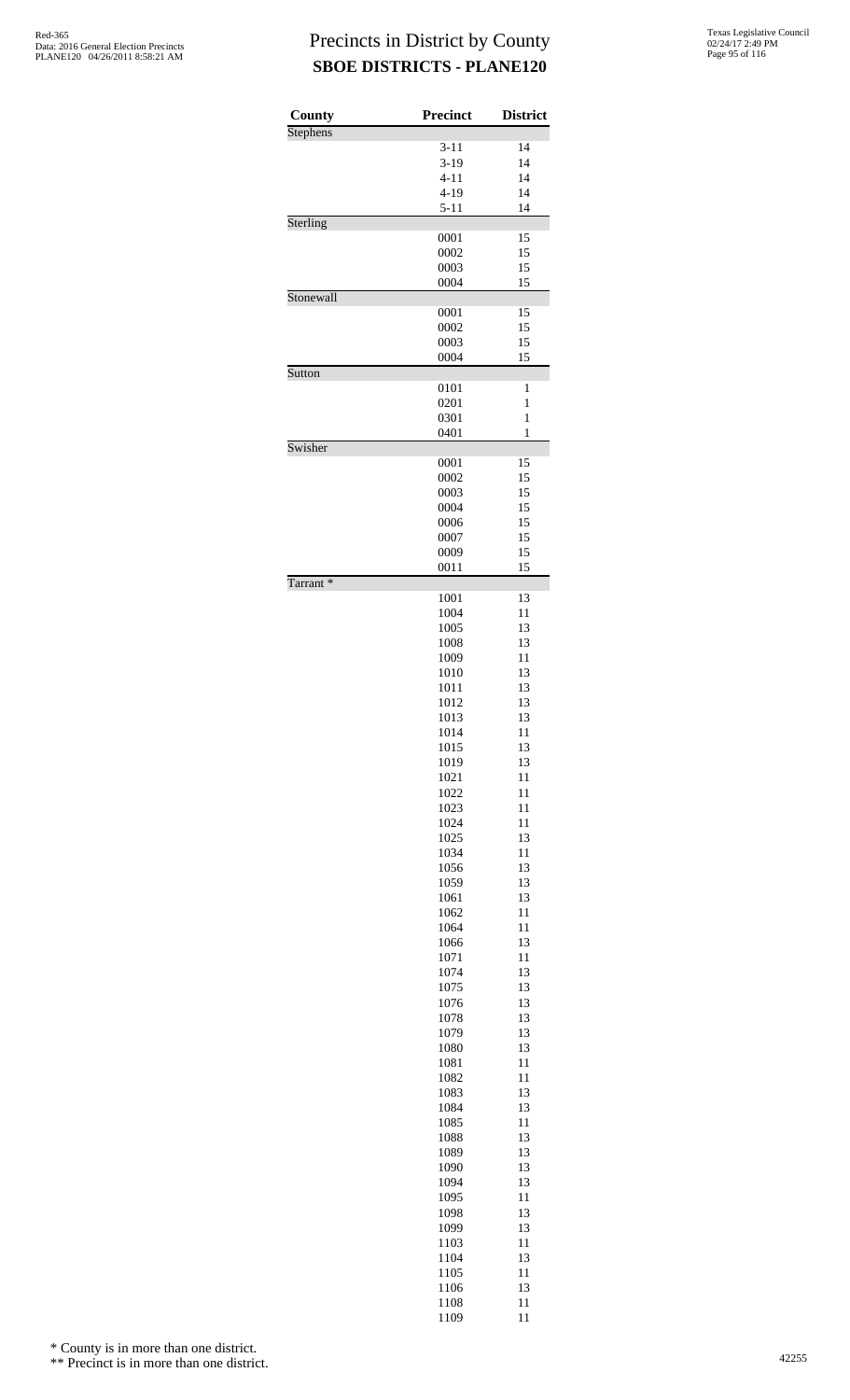| <b>County</b>        | <b>Precinct</b> | <b>District</b> |
|----------------------|-----------------|-----------------|
| Tarrant <sup>*</sup> | 1111            | 11              |
|                      | 1117            | 11              |
|                      | 1119            | 11              |
|                      | 1120<br>1126    | 13<br>13        |
|                      | 1127            | 13              |
|                      | 1132            | 13              |
|                      | 1133<br>1142    | 11<br>11        |
|                      | 1146            | 13              |
|                      | 1149            | 13              |
|                      | 1150<br>1151    | 13<br>13        |
|                      | 1153            | 13              |
|                      | 1154            | 13              |
|                      | 1165<br>1167    | 11<br>11        |
|                      | 1170            | 13              |
|                      | 1175            | 11<br>11        |
|                      | 1184<br>1186    | 11              |
|                      | 1188            | 13              |
|                      | 1189            | 11<br>11        |
|                      | 1197<br>1198    | 13              |
|                      | 1199            | 13              |
|                      | 1206            | 11<br>11        |
|                      | 1207<br>1208    | 11              |
|                      | 1211            | 13              |
|                      | 1227<br>1236    | 13<br>13        |
|                      | 1237            | 11              |
|                      | 1238            | 11              |
|                      | 1241<br>1244    | 11<br>13        |
|                      | 1251            | 11              |
|                      | 1255            | 11              |
|                      | 1257<br>1264    | 11<br>11        |
|                      | 1265            | 11              |
|                      | 1270            | 13              |
|                      | 1271<br>1273    | 11<br>11        |
|                      | 1277            | 13              |
|                      | 1278            | 13<br>13        |
|                      | 1279<br>1291    | 13              |
|                      | 1292            | 11              |
|                      | 1293<br>1294    | 13<br>11        |
|                      | 1295            | 13              |
|                      | 1296            | 11              |
|                      | 1297<br>1298    | 13<br>11        |
|                      | 1300            | 11              |
|                      | 1301            | 13              |
|                      | 1311<br>1337    | 13<br>11        |
|                      | 1339            | 11              |
|                      | 1345            | 11              |
|                      | 1346<br>1347    | 13<br>11        |
|                      | 1348            | 11              |
|                      | 1351<br>1352    | 13<br>11        |
|                      | 1366            | 11              |
|                      | 1376            | 13              |
|                      | 1377<br>1378    | 11<br>11        |
|                      | 1380            | 11              |
|                      | 1382            | 11              |
|                      | 1388<br>1394    | 11<br>11        |
|                      | 1404            | 11              |
|                      | 1407            | 13              |
|                      | 1408<br>1412    | 11<br>13        |

13

\* County is in more than one district.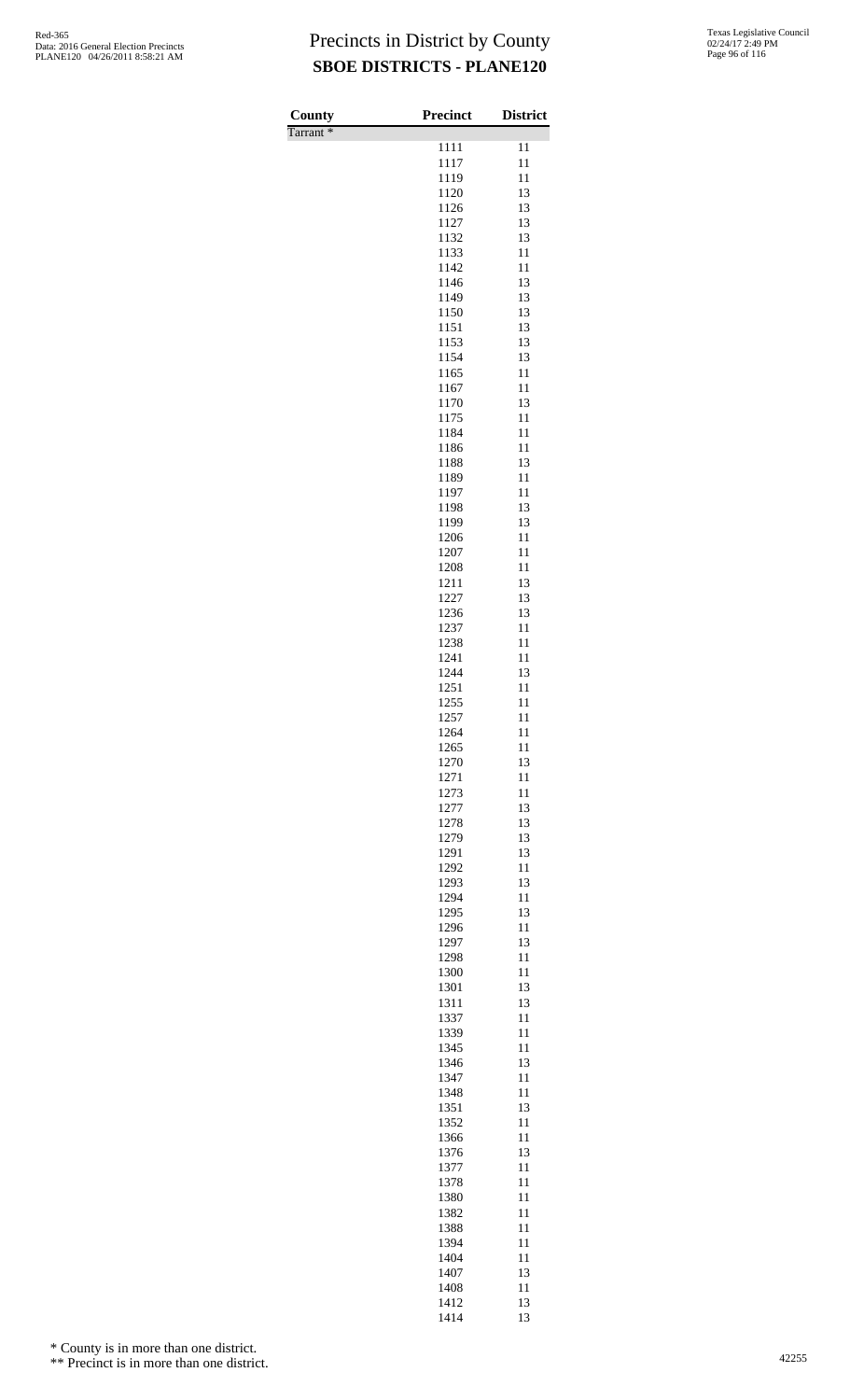Tarrant \*

| County               | <b>Precinct</b> | <b>District</b> |
|----------------------|-----------------|-----------------|
| Tarrant <sup>*</sup> | 1415            | 13              |
|                      | 1416            | 11              |
|                      | 1418            | 11              |
|                      | 1420            | 11              |
|                      | 1423            | 11              |
|                      | 1424<br>1427    | 11<br>13        |
|                      | 1430            | 13              |
|                      | 1431            | 11              |
|                      | 1434            | 11              |
|                      | 1436<br>1437    | 11<br>11        |
|                      | 1439            | 13              |
|                      | 1440            | 11              |
|                      | 1441            | 11              |
|                      | 1444<br>1445    | 13<br>11        |
|                      | 1455            | 13              |
|                      | 1457            | 11              |
|                      | 1459            | 11              |
|                      | 1460<br>1463    | 13<br>11        |
|                      | 1472            | 13              |
|                      | 1473            | 13              |
|                      | 1476            | 13              |
|                      | 1477<br>1479    | 13<br>13        |
|                      | 1481            | 13              |
|                      | 1482            | 13              |
|                      | 1489            | 13              |
|                      | 1490<br>1491    | 11<br>13        |
|                      | 1501            | 11              |
|                      | 1504            | 11              |
|                      | 1514            | 13              |
|                      | 1515<br>1518    | 13<br>13        |
|                      | 1543            | 13              |
|                      | 1544            | 13              |
|                      | 1547            | 11              |
|                      | 1549<br>1550    | 13<br>13        |
|                      | 1555            | 13              |
|                      | 1559            | 13              |
|                      | 1564            | 11              |
|                      | 1576<br>1577    | 13<br>13        |
|                      | 1578            | 13              |
|                      | 1586            | 11              |
|                      | 1589            | 11              |
|                      | 1594<br>1597    | 11<br>13        |
|                      | 1603            | 11              |
|                      | 1605            | 13              |
|                      | 1607            | 11              |
|                      | 1608<br>1610    | 11<br>13        |
|                      | 1611            | 11              |
|                      | 1617            | 13              |
|                      | 1619            | 13              |
|                      | 1621<br>1622    | 13<br>13        |
|                      | 1623            | 13              |
|                      | 1625            | 13              |
|                      | 1627            | 11<br>13        |
|                      | 1628<br>1631    | 11              |
|                      | 1633            | 11              |
|                      | 1639            | 11              |
|                      | 1641            | 11              |
|                      | 1642<br>1651    | 11<br>13        |
|                      | 1652            | 13              |
|                      | 1672            | 13              |
|                      | 1674            | 13              |
|                      | 1676<br>1677    | 13<br>13        |
|                      | 1678            | 13              |

1679 13

\* County is in more than one district.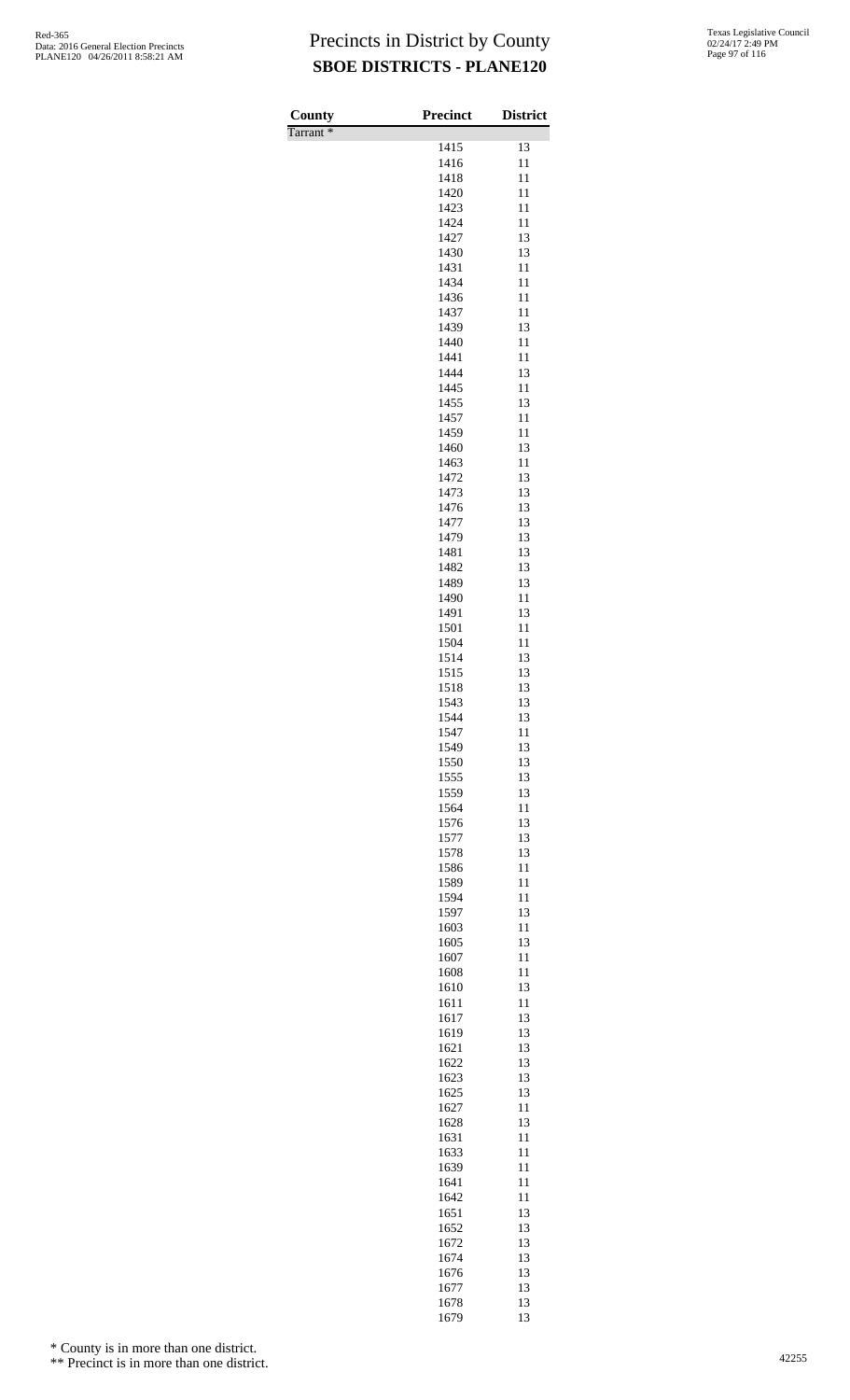| County               | Precinct     | <b>District</b> |
|----------------------|--------------|-----------------|
| Tarrant <sup>*</sup> | 1684         | 13              |
|                      | 2002         | 13              |
|                      | 2003         | 13              |
|                      | 2007         | 11              |
|                      | 2026         | 13              |
|                      | 2027<br>2028 | 13<br>11        |
|                      | 2029         | 11              |
|                      | 2030         | 13              |
|                      | 2031         | 13              |
|                      | 2033         | 11              |
|                      | 2052<br>2055 | 13<br>11        |
|                      | 2058         | 13              |
|                      | 2100         | 13              |
|                      | 2112         | 13              |
|                      | 2134         | 13              |
|                      | 2143<br>2145 | 13<br>13        |
|                      | 2147         | 13              |
|                      | 2148         | 13              |
|                      | 2158         | 11              |
|                      | 2161         | 13              |
|                      | 2168<br>2169 | 13<br>13        |
|                      | 2171         | 13              |
|                      | 2173         | 11              |
|                      | 2174         | 11              |
|                      | 2180         | 13              |
|                      | 2181<br>2190 | 13<br>13        |
|                      | 2205         | 13              |
|                      | 2210         | 13              |
|                      | 2217         | 13              |
|                      | 2219         | 11              |
|                      | 2220<br>2221 | 11<br>11        |
|                      | 2223         | 11              |
|                      | 2224         | 11              |
|                      | 2225         | 13              |
|                      | 2226         | 13              |
|                      | 2228<br>2229 | 11<br>11        |
|                      | 2235         | 13              |
|                      | 2246         | 11              |
|                      | 2258         | 11              |
|                      | 2262         | 11              |
|                      | 2263<br>2266 | 13<br>11        |
|                      | 2267         | 13              |
|                      | 2268         | 13              |
|                      | 2269         | 13              |
|                      | 2274         | 13              |
|                      | 2275<br>2280 | 13<br>13        |
|                      | 2281         | 11              |
|                      | 2299         | 13              |
|                      | 2302         | 13              |
|                      | 2303         | 13              |
|                      | 2304         | 11<br>11        |
|                      | 2305<br>2306 | 11              |
|                      | 2307         | 11              |
|                      | 2308         | 11              |
|                      | 2309         | 13              |
|                      | 2310<br>2313 | 11<br>11        |
|                      | 2314         | 11              |
|                      | 2315         | 11              |
|                      | 2316         | 11              |
|                      | 2317         | 11              |
|                      | 2318         | 13              |
|                      | 2319<br>2320 | 11<br>13        |
|                      | 2341         | 13              |
|                      | 2349         | 13              |
|                      | 2353         | 13              |
|                      | 2354<br>2355 | 13<br>11        |
|                      |              |                 |

\* County is in more than one district.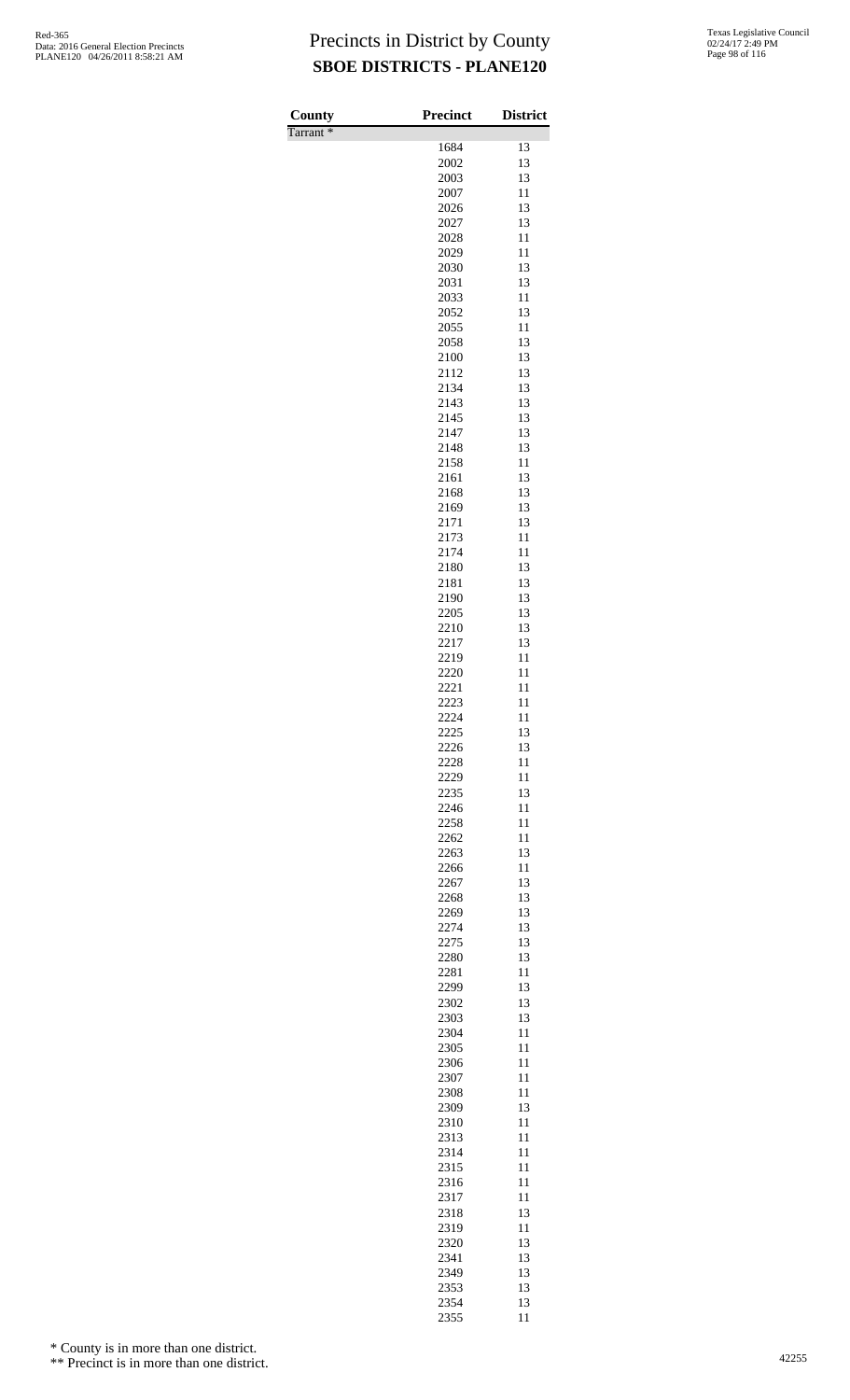| <b>County</b>        | <b>Precinct</b> | <b>District</b> |
|----------------------|-----------------|-----------------|
| Tarrant <sup>*</sup> |                 |                 |
|                      | 2356<br>2357    | 13<br>11        |
|                      | 2358            | 11              |
|                      | 2360            | 11              |
|                      | 2379            | 13              |
|                      | 2381            | 13              |
|                      | 2383<br>2393    | 13<br>13        |
|                      | 2401            | 13              |
|                      | 2402            | 13              |
|                      | 2403            | 13              |
|                      | 2405<br>2411    | 13<br>13        |
|                      | 2413            | 13              |
|                      | 2419            | 13              |
|                      | 2425            | 11              |
|                      | 2426<br>2428    | 11<br>13        |
|                      | 2435            | 11              |
|                      | 2438            | 13              |
|                      | 2442            | 11              |
|                      | 2448<br>2449    | 13<br>13        |
|                      | 2450            | 13              |
|                      | 2451            | 13              |
|                      | 2453            | 13              |
|                      | 2461<br>2462    | 13<br>13        |
|                      | 2464            | 11              |
|                      | 2466            | 13              |
|                      | 2467            | 11              |
|                      | 2468<br>2474    | 11<br>11        |
|                      | 2484            | 13              |
|                      | 2488            | 13              |
|                      | 2505            | 11              |
|                      | 2506<br>2513    | 11<br>13        |
|                      | 2519            | 13              |
|                      | 2520            | 11              |
|                      | 2521            | 11              |
|                      | 2522<br>2523    | 11<br>13        |
|                      | 2524            | 11              |
|                      | 2525            | 13              |
|                      | 2535            | 11              |
|                      | 2536<br>2537    | 11<br>11        |
|                      | 2541            | 13              |
|                      | 2546            | 11              |
|                      | 2548            | 11              |
|                      | 2553<br>2556    | 13<br>11        |
|                      | 2557            | 11              |
|                      | 2561            | 11              |
|                      | 2569            | 13              |
|                      | 2571<br>2581    | 11<br>13        |
|                      | 2600            | 11              |
|                      | 2601            | 11              |
|                      | 2606            | 13              |
|                      | 2609<br>2612    | 13<br>11        |
|                      | 2613            | 13              |
|                      | 2614            | 11              |
|                      | 2616<br>2618    | 11<br>11        |
|                      | 2635            | 13              |
|                      | 2636            | 11              |
|                      | 2643            | 11              |
|                      | 2644<br>2645    | 11<br>11        |
|                      | 2655            | 13              |
|                      | 2656            | 13              |
|                      | 2657            | 13              |
|                      | 2658<br>2659    | 13<br>13        |
|                      | 2660            | 13              |
|                      | 2670            | 13              |

\* County is in more than one district.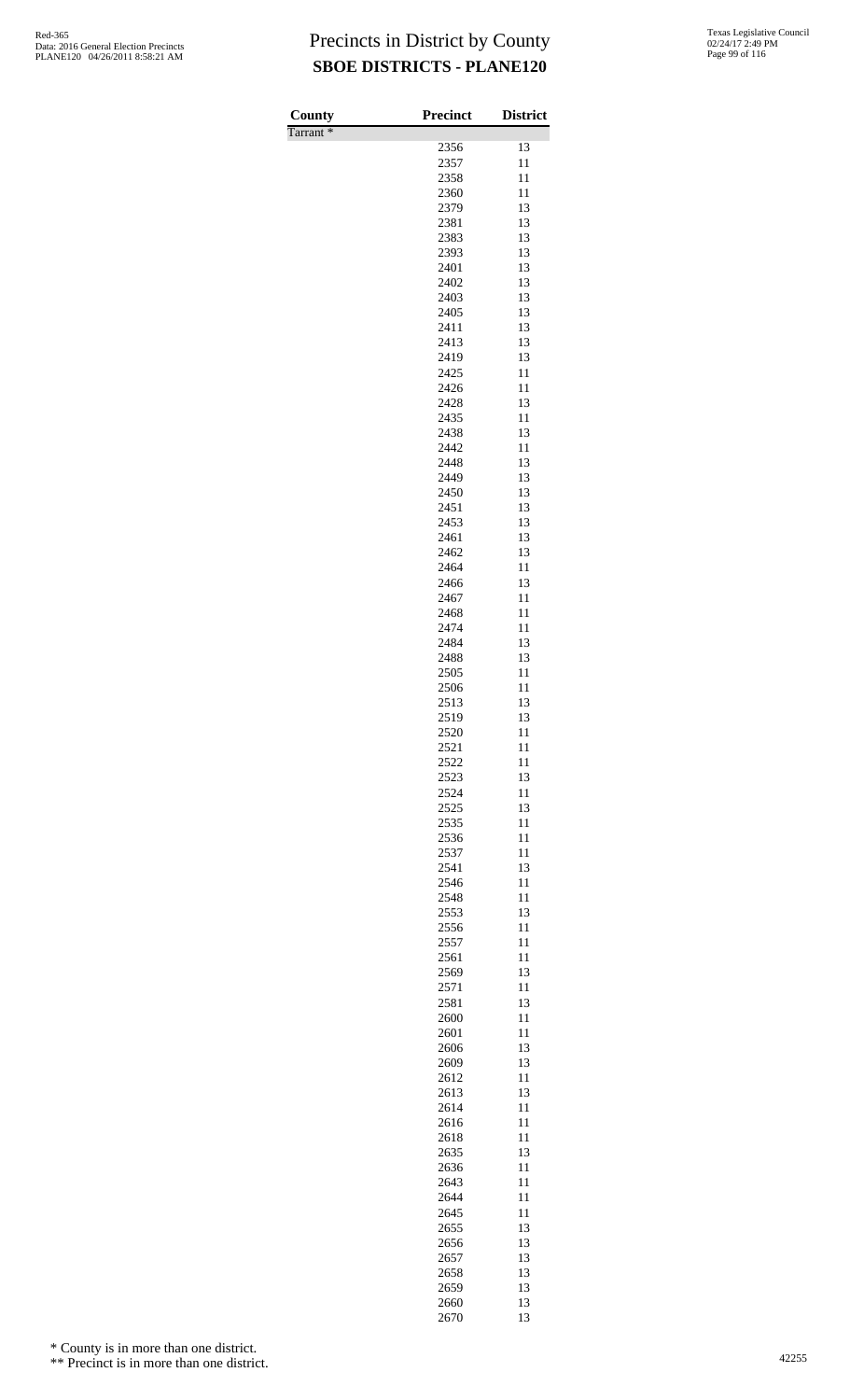| County               | <b>Precinct</b> | <b>District</b> |
|----------------------|-----------------|-----------------|
| Tarrant <sup>*</sup> |                 |                 |
|                      | 2673            | 13              |
|                      | 2675<br>2680    | 13<br>13        |
|                      | 2681            | 11              |
|                      | 3032            | 11              |
|                      | 3035            | 11              |
|                      | 3036            | 11              |
|                      | 3037<br>3038    | 11<br>11        |
|                      | 3039            | 11              |
|                      | 3040            | 11              |
|                      | 3041            | 11              |
|                      | 3043            | 11              |
|                      | 3049            | 11<br>11        |
|                      | 3054<br>3063    | 11              |
|                      | 3072            | 11              |
|                      | 3114            | 11              |
|                      | 3131            | 11              |
|                      | 3139            | 11              |
|                      | 3140<br>3152    | 11<br>11        |
|                      | 3156            | 11              |
|                      | 3157            | 11              |
|                      | 3160            | 11              |
|                      | 3164            | 11              |
|                      | 3166            | 11              |
|                      | 3172<br>3176    | 11<br>11        |
|                      | 3177            | 11              |
|                      | 3183            | 11              |
|                      | 3185            | 11              |
|                      | 3187            | 11              |
|                      | 3192<br>3193    | 11<br>11        |
|                      | 3194            | 11              |
|                      | 3196            | 11              |
|                      | 3200            | 11              |
|                      | 3209            | 11              |
|                      | 3212<br>3213    | 11<br>11        |
|                      | 3214            | 11              |
|                      | 3215            | 11              |
|                      | 3216            | 11              |
|                      | 3240            | 11              |
|                      | 3247<br>3248    | 11<br>11        |
|                      | 3249            | 11              |
|                      | 3254            | 11              |
|                      | 3260            | 11              |
|                      | 3282            | 11              |
|                      | 3283<br>3286    | 11<br>11        |
|                      | 3287            | 11              |
|                      | 3289            | 11              |
|                      | 3321            | 11              |
|                      | 3322            | 11              |
|                      | 3323<br>3324    | 11<br>11        |
|                      | 3325            | 11              |
|                      | 3326            | 11              |
|                      | 3327            | 11              |
|                      | 3329            | 11              |
|                      | 3330<br>3331    | 11<br>11        |
|                      | 3332            | 11              |
|                      | 3333            | 11              |
|                      | 3334            | 11              |
|                      | 3335            | 11              |
|                      | 3336<br>3359    | 11<br>11        |
|                      | 3361            | 11              |
|                      | 3363            | 11              |
|                      | 3364            | 11              |
|                      | 3365            | 11              |
|                      | 3367            | 11              |
|                      | 3368<br>3372    | 11<br>11        |
|                      | 3384            | 11              |

\* County is in more than one district.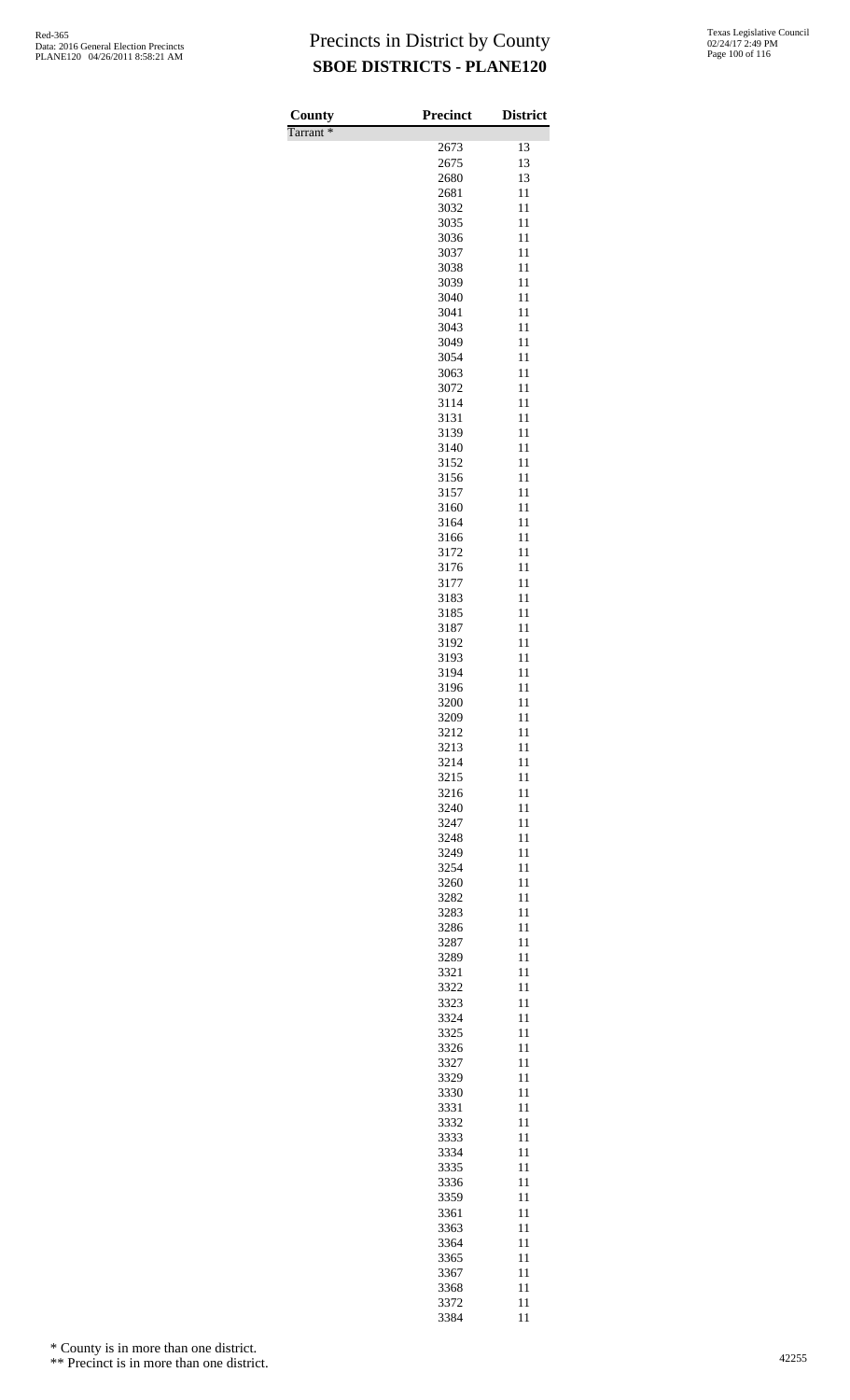| County               | <b>Precinct</b> | <b>District</b> |
|----------------------|-----------------|-----------------|
| Tarrant <sup>*</sup> |                 |                 |
|                      | 3385            | 11              |
|                      | 3386            | 11              |
|                      | 3387            | 11              |
|                      | 3389<br>3390    | 11<br>11        |
|                      | 3391            | 11              |
|                      | 3392            | 11              |
|                      | 3396            | 11              |
|                      | 3398            | 11              |
|                      | 3406            | 13              |
|                      | 3409            | 11              |
|                      | 3417            | 11              |
|                      | 3421            | 11<br>11        |
|                      | 3422<br>3433    | 11              |
|                      | 3443            | 11              |
|                      | 3446            | 11              |
|                      | 3447            | 11              |
|                      | 3465            | 11              |
|                      | 3469            | 11              |
|                      | 3470            | 11              |
|                      | 3471            | 11              |
|                      | 3486<br>3500    | 11<br>11        |
|                      | 3502            | 11              |
|                      | 3507            | 11              |
|                      | 3509            | 11              |
|                      | 3510            | 11              |
|                      | 3511            | 11              |
|                      | 3516            | 11              |
|                      | 3517            | 11              |
|                      | 3526<br>3527    | 11<br>11        |
|                      | 3529            | 11              |
|                      | 3530            | 11              |
|                      | 3538            | 11              |
|                      | 3539            | 11              |
|                      | 3542            | 11              |
|                      | 3545            | 11              |
|                      | 3552            | 11              |
|                      | 3554<br>3558    | 11<br>11        |
|                      | 3560            | 11              |
|                      | 3562            | 11              |
|                      | 3566            | 11              |
|                      | 3567            | 11              |
|                      | 3570            | 11              |
|                      | 3574            | 11              |
|                      | 3575            | 11              |
|                      | 3579            | 11              |
|                      | 3580<br>3582    | 11<br>11        |
|                      | 3583            | 11              |
|                      | 3584            | 11              |
|                      | 3585            | 11              |
|                      | 3590            | 11              |
|                      | 3624            | 11              |
|                      | 3626            | 11              |
|                      | 3637            | 11              |
|                      | 3646<br>3647    | 11<br>11        |
|                      | 3648            | 11              |
|                      | 3653            | 11              |
|                      | 3654            | 11              |
|                      | 3661            | 11              |
|                      | 3662            | 11              |
|                      | 3663            | 11              |
|                      | 3664            | 11              |
|                      | 3665<br>3667    | 11<br>11        |
|                      | 3668            | 11              |
|                      | 3669            | 11              |
|                      | 3671            | 11              |
|                      | 4006            | 13              |
|                      | 4016            | 11              |
|                      | 4017            | 13              |
|                      | 4018            | 11              |
|                      | 4020<br>4042    | 11<br>11        |
|                      |                 |                 |

\* County is in more than one district.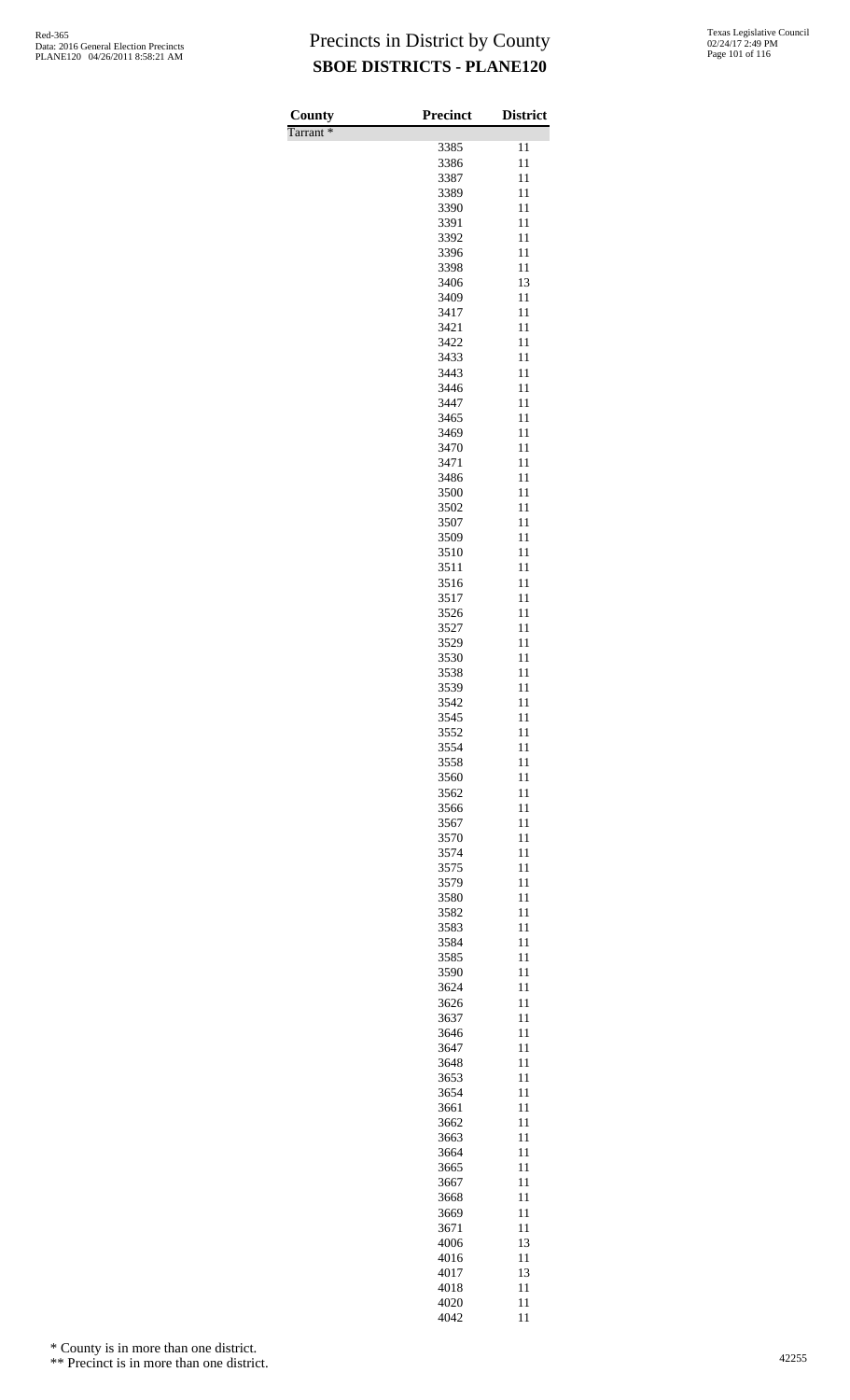| <b>County</b>        | <b>Precinct</b> | <b>District</b> |
|----------------------|-----------------|-----------------|
| Tarrant <sup>*</sup> |                 |                 |
|                      | 4044            | $\overline{11}$ |
|                      | 4045<br>4046    | 11<br>11        |
|                      | 4047            | 11              |
|                      | 4048            | 13              |
|                      | 4050            | 13              |
|                      | 4051            | 13              |
|                      | 4053            | 11              |
|                      | 4057            | 13              |
|                      | 4060            | 13              |
|                      | 4065            | 11              |
|                      | 4067<br>4068    | 13<br>13        |
|                      | 4069            | 11              |
|                      | 4070            | 11              |
|                      | 4073            | 13              |
|                      | 4077            | 13              |
|                      | 4086            | 11              |
|                      | 4087            | 13              |
|                      | 4091            | 11              |
|                      | 4092            | 13              |
|                      | 4093<br>4096    | 13<br>13        |
|                      | 4097            | 13              |
|                      | 4101            | 11              |
|                      | 4102            | 11              |
|                      | 4107            | 13              |
|                      | 4110            | 13              |
|                      | 4113            | 11              |
|                      | 4115            | 11<br>11        |
|                      | 4116<br>4118    | 11              |
|                      | 4121            | 11              |
|                      | 4122            | 11              |
|                      | 4123            | 13              |
|                      | 4124            | 11              |
|                      | 4125            | 11              |
|                      | 4128            | 11              |
|                      | 4129            | 11              |
|                      | 4130<br>4135    | 11<br>11        |
|                      | 4136            | 11              |
|                      | 4137            | 11              |
|                      | 4138            | 11              |
|                      | 4141            | 11              |
|                      | 4144            | 11              |
|                      | 4155            | 13              |
|                      | 4159            | 11              |
|                      | 4162            | 11<br>11        |
|                      | 4163<br>4178    | 11              |
|                      | 4179            | 11              |
|                      | 4182            | 11              |
|                      | 4191            | 11              |
|                      | 4195            | 13              |
|                      | 4201            | 13              |
|                      | 4202            | 11              |
|                      | 4203            | 11              |
|                      | 4204<br>4218    | 11<br>11        |
|                      | 4222            | 11              |
|                      | 4230            | 11              |
|                      | 4231            | 13              |
|                      | 4232            | 11              |
|                      | 4233            | 13              |
|                      | 4234            | 11              |
|                      | 4239<br>4242    | 11              |
|                      | 4243            | 11<br>11        |
|                      | 4245            | 11              |
|                      | 4250            | 11              |
|                      | 4252            | 11              |
|                      | 4253            | 13              |
|                      | 4256            | 11              |
|                      | 4259            | 11              |
|                      | 4261            | 11              |
|                      | 4272            | 11              |
|                      | 4276<br>4284    | 11<br>11        |

\* County is in more than one district.

<sup>\*\*</sup> Precinct is in more than one district.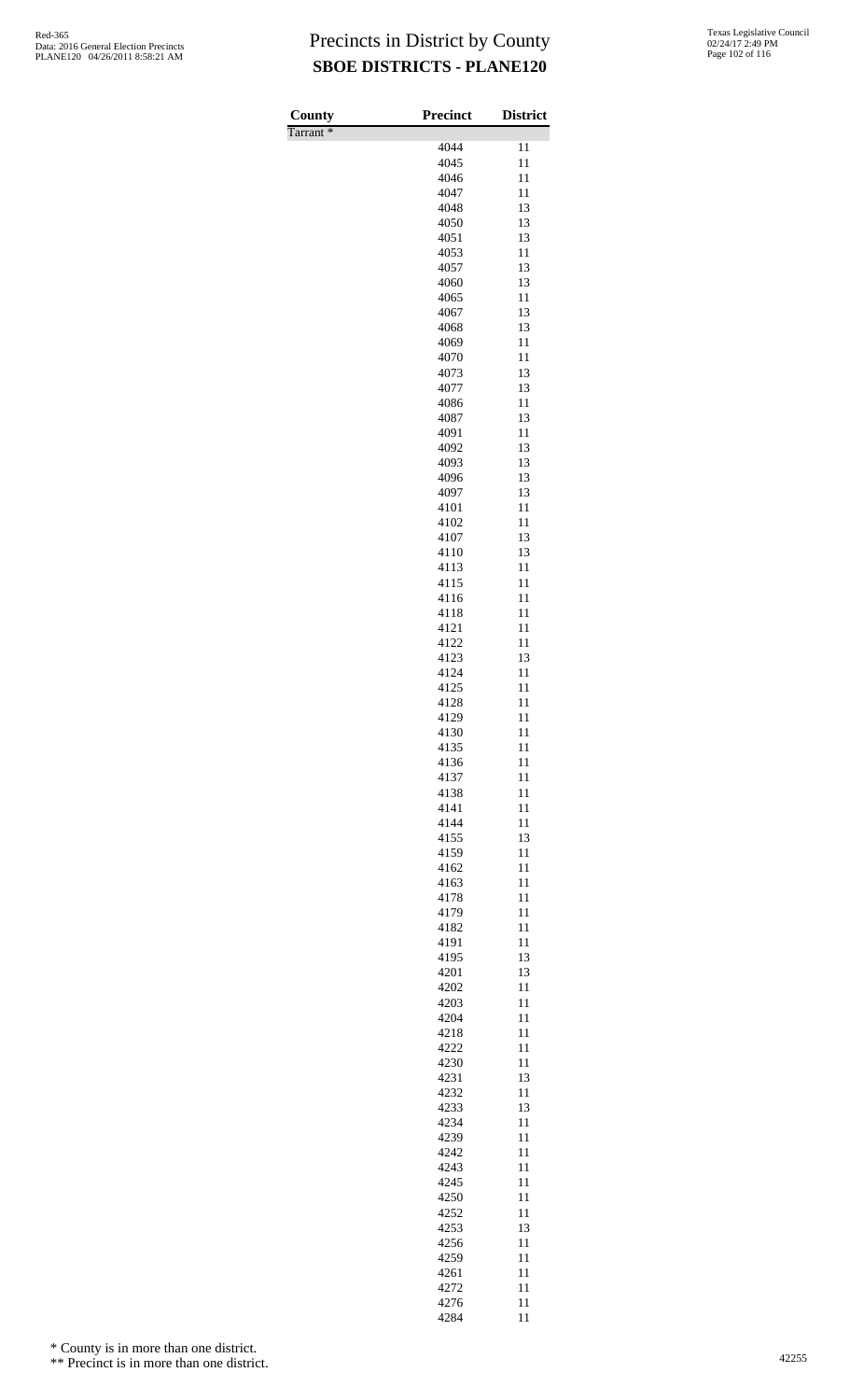| County               | <b>Precinct</b> | <b>District</b> |
|----------------------|-----------------|-----------------|
| Tarrant <sup>*</sup> | 4285            | 11              |
|                      | 4288            | 13              |
|                      | 4290            | 11              |
|                      | 4312<br>4328    | 13<br>11        |
|                      | 4338            | 11              |
|                      | 4340            | 11              |
|                      | 4342            | 11              |
|                      | 4343<br>4344    | 11<br>11        |
|                      | 4350            | 11              |
|                      | 4362            | 13              |
|                      | 4369<br>4370    | 11<br>13        |
|                      | 4371            | 11              |
|                      | 4373            | 11              |
|                      | 4374            | 11              |
|                      | 4375<br>4395    | 11<br>11        |
|                      | 4397            | 11              |
|                      | 4399            | 11              |
|                      | 4400            | 11              |
|                      | 4410<br>4429    | 11<br>11        |
|                      | 4432            | 13              |
|                      | 4452            | 11              |
|                      | 4454<br>4456    | 11<br>11        |
|                      | 4458            | 13              |
|                      | 4475            | 13              |
|                      | 4478            | 13              |
|                      | 4480<br>4483    | 11<br>11        |
|                      | 4485            | 11              |
|                      | 4487            | 11              |
|                      | 4492<br>4493    | 13              |
|                      | 4494            | 13<br>13        |
|                      | 4495            | 13              |
|                      | 4496            | 11              |
|                      | 4497<br>4498    | 11<br>11        |
|                      | 4499            | 11              |
|                      | 4503            | 11              |
|                      | 4508            | 11              |
|                      | 4512<br>4528    | 11<br>11        |
|                      | 4531            | 11              |
|                      | 4532            | 11              |
|                      | 4533<br>4534    | 11<br>11        |
|                      | 4540            | 11              |
|                      | 4551            | 11              |
|                      | 4563            | 13              |
|                      | 4565<br>4568    | 11<br>11        |
|                      | 4572            | 13              |
|                      | 4573            | 11              |
|                      | 4587            | 13              |
|                      | 4588<br>4591    | 11<br>11        |
|                      | 4592            | 11              |
|                      | 4593            | 11              |
|                      | 4595<br>4596    | 11<br>11        |
|                      | 4598            | 11              |
|                      | 4599            | 11              |
|                      | 4602            | 11              |
|                      | 4604<br>4615    | 11<br>13        |
|                      | 4620            | 11              |
|                      | 4629            | 11              |
|                      | 4630            | 11              |
|                      | 4632<br>4634    | 13<br>13        |
|                      | 4638            | 11              |
|                      | 4640            | 13              |
|                      | 4649<br>4650    | 11<br>11        |

\* County is in more than one district.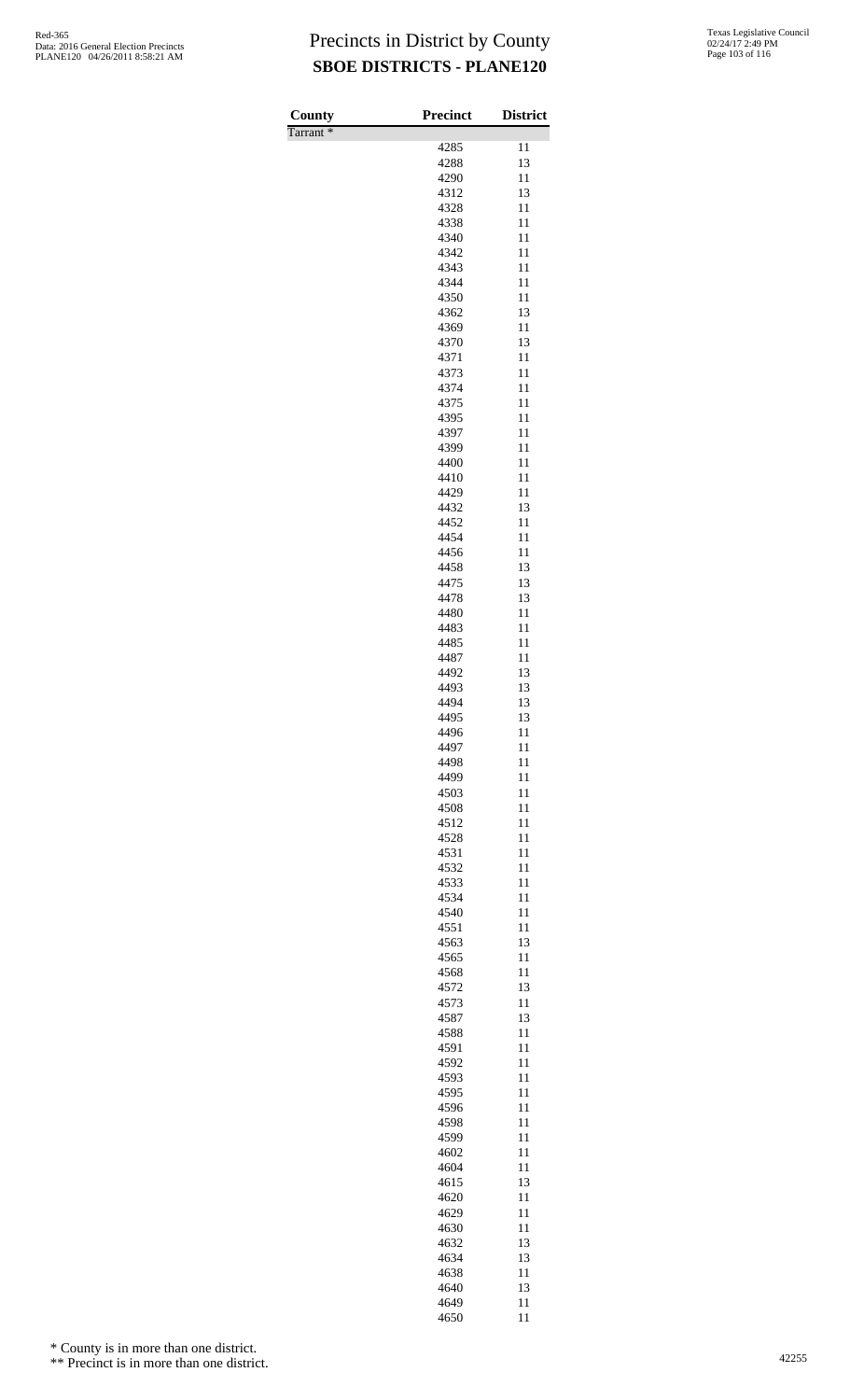| County<br>Tarrant <sup>*</sup> | <b>Precinct</b> | <b>District</b> |
|--------------------------------|-----------------|-----------------|
|                                | 4666            | 11              |
|                                | 4682            | 11              |
|                                | 4683            | 13              |
|                                | 4685            | 13              |
|                                | 4686            | 13              |
|                                | 4687            | 11              |
|                                | 4688            | 11              |
|                                | 4689            | 11              |
|                                | 4690            | 11              |
|                                | 4691            | 11              |
|                                | 4692            | 11              |
|                                | 4693            | 11              |
| Taylor                         | 4694            | 11              |
|                                | 0101            | 15              |
|                                | 0102            | 15              |
|                                | 0103            | 15              |
|                                | 0104            | 15              |
|                                | 0105            | 15              |
|                                | 0106            | 15              |
|                                | 0107            | 15              |
|                                | 0108            | 15              |
|                                | 0109            | 15<br>15        |
|                                | 0110<br>0201    | 15              |
|                                | 0202            | 15              |
|                                | 0203            | 15              |
|                                | 0204            | 15              |
|                                | 0205            | 15              |
|                                | 0206            | 15              |
|                                | 0207            | 15              |
|                                | 0301            | 15              |
|                                | 0302            | 15              |
|                                | 0303            | 15              |
|                                | 0304            | 15              |
|                                | 0305            | 15              |
|                                | 0306            | 15              |
|                                | 0307            | 15              |
|                                | 0308            | 15              |
|                                | 0401            | 15              |
|                                | 0402            | 15              |
|                                | 0403            | 15              |
|                                | 0404            | 15              |
|                                | 0405            | 15              |
|                                | 0406            | 15              |
|                                | 0407            | 15              |
|                                | 0408<br>0409    | 15<br>15        |
| Terrell                        |                 |                 |
|                                | 0001<br>0002    | 1<br>1          |
|                                | 0003            | $\mathbf{1}$    |
|                                | 0004            | 1               |
| Terry                          | 0101            | 15              |
|                                | 0102            | 15              |
|                                | 0201            | 15              |
|                                | 0202            | 15              |
|                                | 0301            | 15              |
|                                | 0401            | 15              |
|                                | 0402            | 15              |
| Throckmorton                   | 0001            | 15              |
|                                | 0002            | 15              |
|                                | 3003            | 15              |
|                                | 4005            | 15              |
|                                | 4006            | 15              |
| Titus                          | 0001            | 9               |
|                                | 0002            | 9               |
|                                | 0003            | 9               |
|                                | 0004            | 9               |
|                                | 0005            | 9               |
|                                | 0006            | 9               |
|                                | 0007            | 9               |
|                                | 0008            | 9               |
|                                | 0009            | 9               |
|                                | 0010            | 9               |
|                                | 0011            | 9               |

\* County is in more than one district.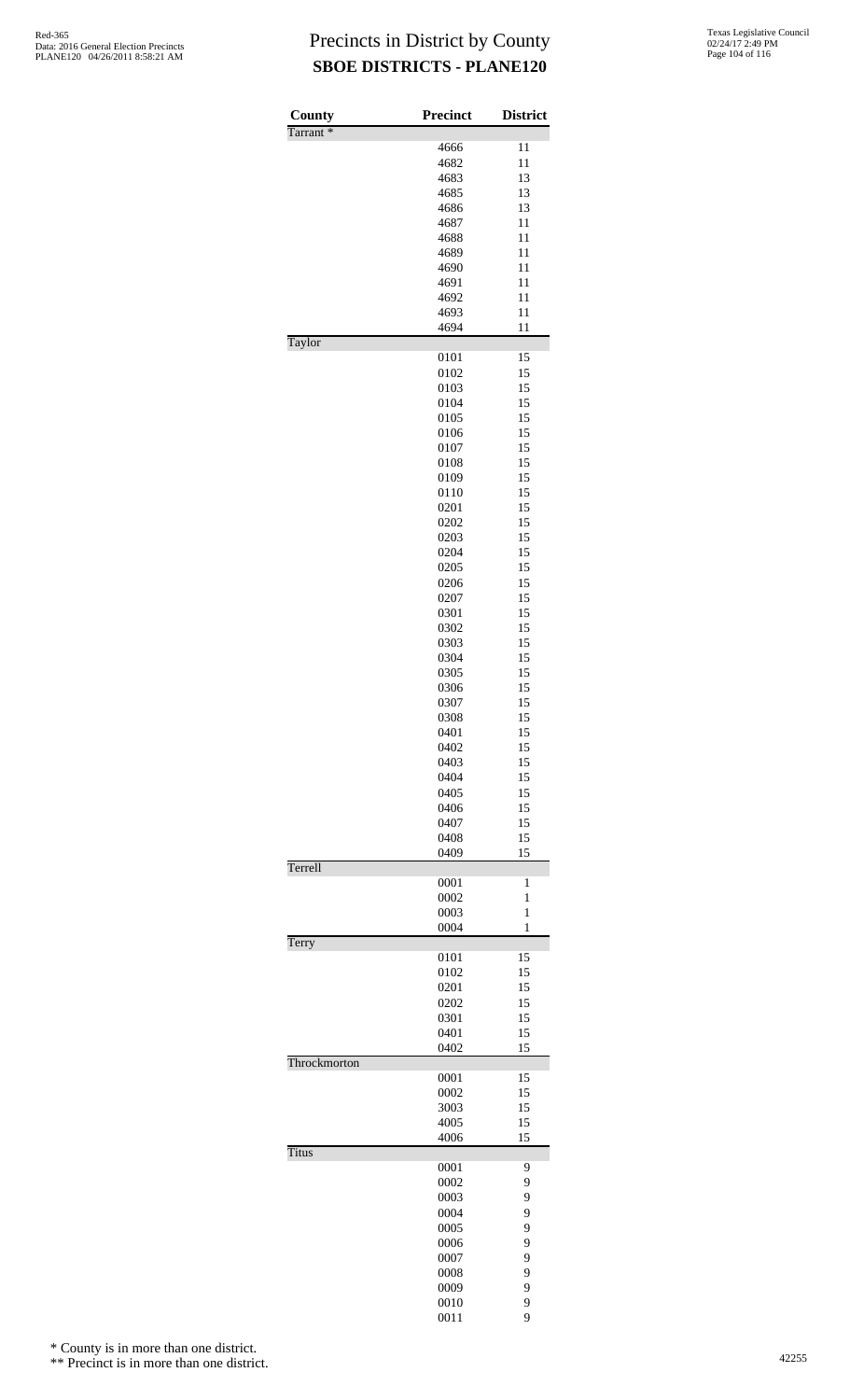| County              | <b>Precinct</b> | <b>District</b> |
|---------------------|-----------------|-----------------|
| <b>Titus</b>        |                 |                 |
|                     | 0012            | 9               |
|                     | 0014<br>0015    | 9<br>9          |
|                     | 0016            | 9               |
|                     | 0017            | 9               |
|                     | 0018            | 9               |
|                     | 0019<br>0020    | 9<br>9          |
| Tom Green           |                 |                 |
|                     | 0106            | 15              |
|                     | 0107            | 15              |
|                     | 0108            | 15              |
|                     | 0112<br>0114    | 15<br>15        |
|                     | 0124            | 15              |
|                     | 0137            | 15              |
|                     | 0144            | 15              |
|                     | 0146<br>0213    | 15<br>15        |
|                     | 0215            | 15              |
|                     | 0225            | 15              |
|                     | 0228            | 15              |
|                     | 0230<br>0241    | 15<br>15        |
|                     | 0304            | 15              |
|                     | 0305            | 15              |
|                     | 0306            | 15              |
|                     | 0308            | 15<br>15        |
|                     | 0319<br>0327    | 15              |
|                     | 0348            | 15              |
|                     | 0351            | 15              |
|                     | 0358            | 15              |
|                     | 0401<br>0402    | 15<br>15        |
|                     | 0420            | 15              |
|                     | 0421            | 15              |
|                     | 0422            | 15              |
|                     | 0423<br>0424    | 15<br>15        |
|                     | 0434            | 15              |
|                     | 0435            | 15              |
|                     | 0436            | 15              |
| Travis <sup>*</sup> | 0101            | 5               |
|                     | 0102            | 10              |
|                     | 0103            | 10              |
|                     | 0104            | 10              |
|                     | 0105<br>0106    | 10<br>10        |
|                     | 0107            | 10              |
|                     | 0108            | 10              |
|                     | 0109            | 10              |
|                     | 0110<br>0111    | 10<br>10        |
|                     | 0112            | 10              |
|                     | 0113            | 10              |
|                     | 0114            | 5               |
|                     | 0115            | 5<br>5          |
|                     | 0116<br>0117    | 5               |
|                     | 0118            | 5               |
|                     | 0119            | 5               |
|                     | 0120            | 10              |
|                     | 0121<br>0122    | 5<br>5          |
|                     | 0123            | 10              |
|                     | 0124            | 5               |
|                     | 0125            | 10              |
|                     | 0126<br>0127    | 5<br>5          |
|                     | 0128            | 10              |
|                     | 0129            | 5               |
|                     | 0130            | 5               |
|                     | 0131            | 10              |
|                     | 0132<br>0133    | 5<br>5          |
|                     | 0134            | 10              |
|                     | 0135            | 5               |

\* County is in more than one district.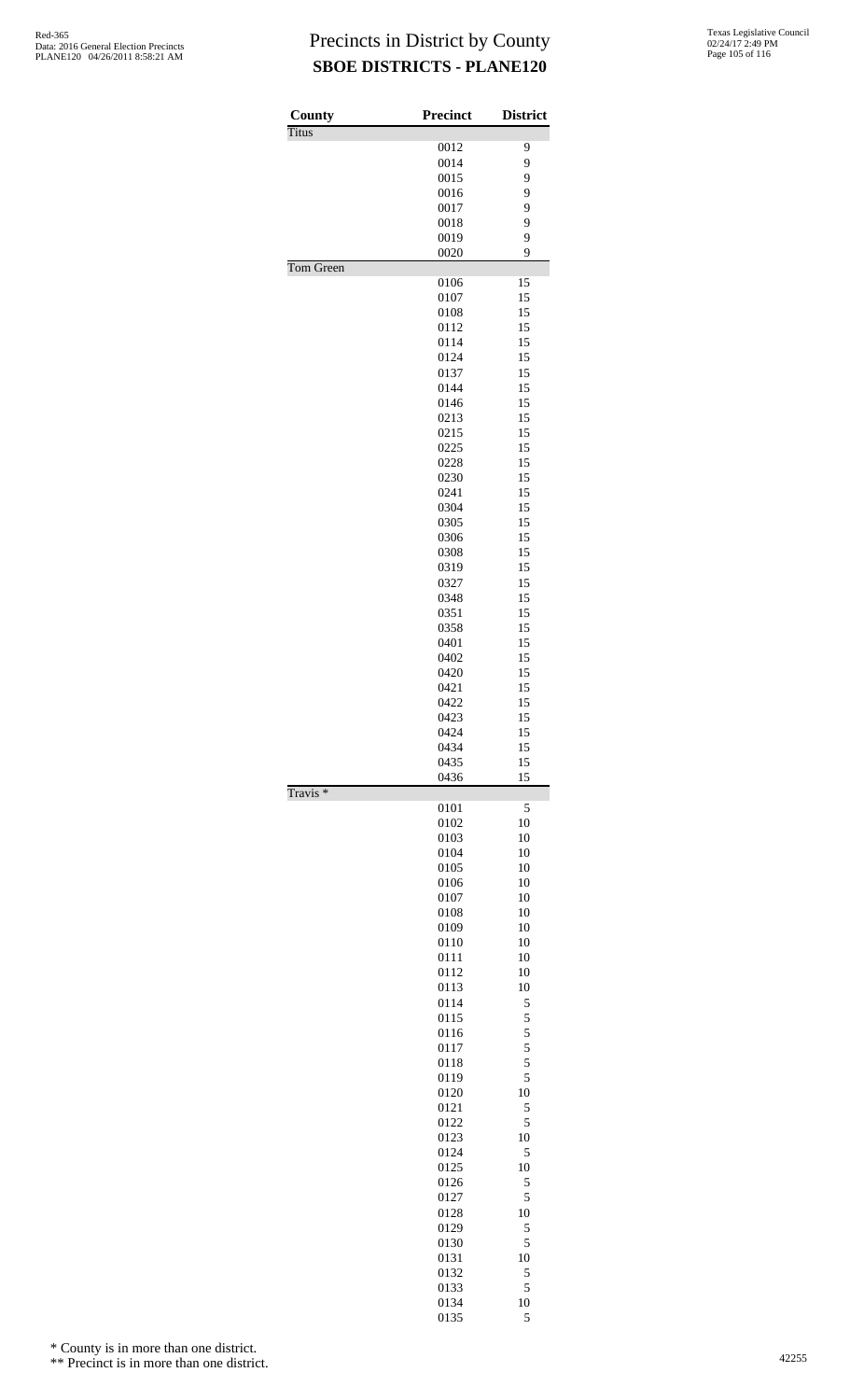Travis \*

| County                | <b>Precinct</b> | <b>District</b> |
|-----------------------|-----------------|-----------------|
| $\sqrt{\text{ravis}}$ | 0136            | 10              |
|                       | 0137            | 10              |
|                       | 0138            | 5               |
|                       | 0139<br>0140    | 10<br>10        |
|                       | 0141            | 10              |
|                       | 0142            | 5               |
|                       | 0145<br>0146    | 10<br>10        |
|                       | 0148            | 10              |
|                       | 0149            | 10              |
|                       | 0150            | 10              |
|                       | 0151<br>0152    | 5<br>5          |
|                       | 0153            | 10              |
|                       | 0154            | 10              |
|                       | 0156<br>0160    | 10<br>10        |
|                       | 0161            | 10              |
|                       | 0163            | 10              |
|                       | 0164            | 10              |
|                       | 0200<br>0202    | 5<br>5          |
|                       | 0203            | 10              |
|                       | 0205            | 10              |
|                       | 0206<br>0207    | 5<br>10         |
|                       | 0208            | 5               |
|                       | 0209            | 10              |
|                       | 0210            | 5<br>10         |
|                       | 0211<br>0212    | 5               |
|                       | 0213            | 5               |
|                       | 0214            | 5               |
|                       | 0215<br>0216    | 10<br>10        |
|                       | 0217            | 10              |
|                       | 0218            | 10              |
|                       | 0219            | 10              |
|                       | 0220<br>0221    | 10<br>5         |
|                       | 0222            | 10              |
|                       | 0223            | 10              |
|                       | 0224<br>0225    | 10<br>10        |
|                       | 0226            | 10              |
|                       | 0227            | 10              |
|                       | 0228            | 10              |
|                       | 0229<br>0231    | 10<br>10        |
|                       | 0232            | 10              |
|                       | 0233            | 10              |
|                       | 0234<br>0235    | 10<br>5         |
|                       | 0236            | 5               |
|                       | 0237            | 10              |
|                       | 0238            | 10              |
|                       | 0239<br>0240    | 10<br>10        |
|                       | 0241            | 10              |
|                       | 0242            | 10              |
|                       | 0243            | 10              |
|                       | 0244<br>0245    | 10<br>10        |
|                       | 0246            | 10              |
|                       | 0247            | 10              |
|                       | 0248<br>0249    | 10<br>10        |
|                       | 0250            | 5               |
|                       | 0251            | 5               |
|                       | 0252            | 10              |
|                       | 0253<br>0254    | 10<br>10        |
|                       | 0256            | 5               |
|                       | 0258            | 10              |
|                       | 0259<br>0260    | 10<br>10        |
|                       | 0262            | 10              |
|                       | 0263            | 10              |

\* County is in more than one district.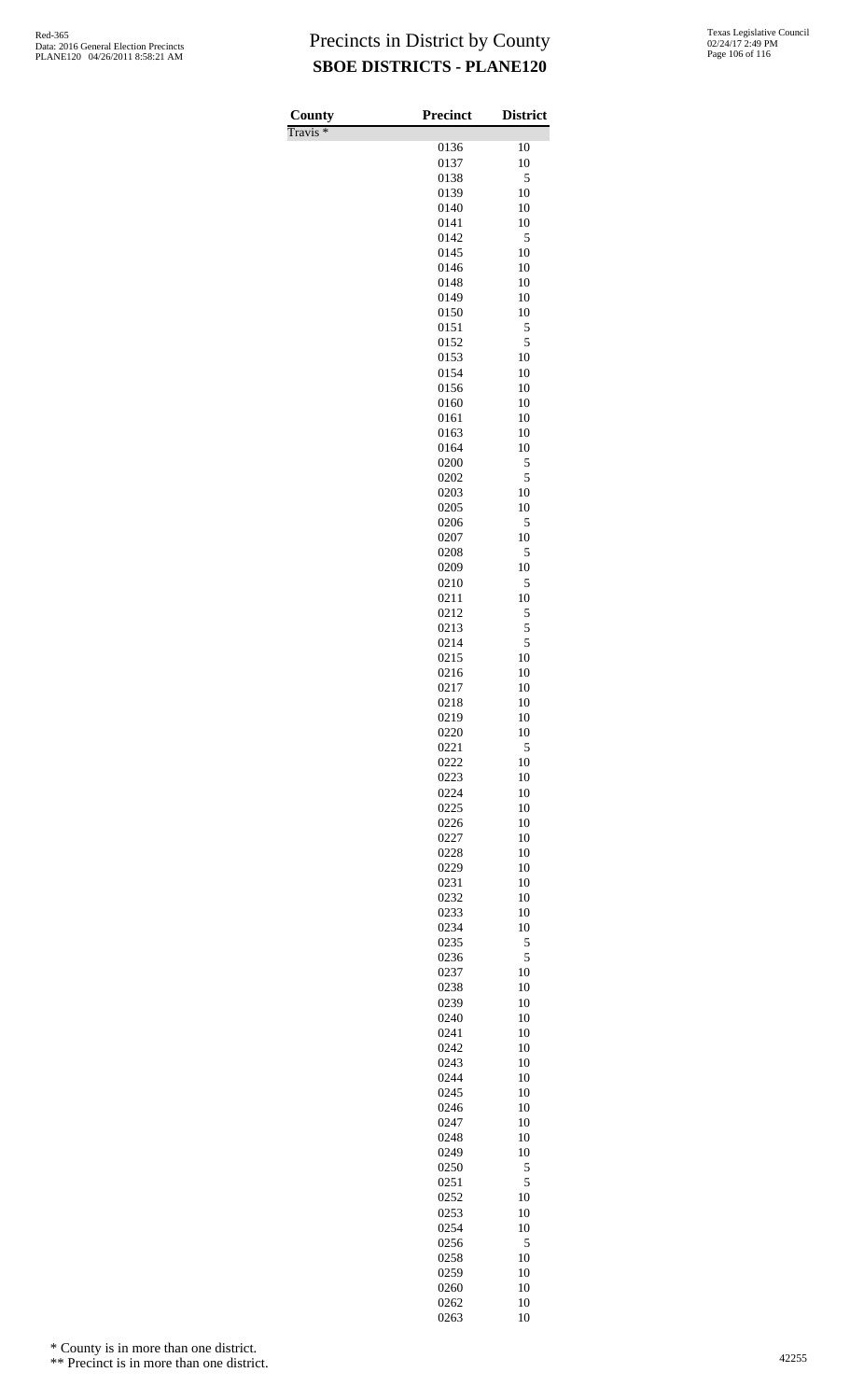Travis \*

| County<br>$\overline{\Gamma}$ ravis * | <b>Precinct</b> | <b>District</b>                            |
|---------------------------------------|-----------------|--------------------------------------------|
|                                       | 0266            | 5                                          |
|                                       | 0267            | 10                                         |
|                                       | 0268            | 10                                         |
|                                       | 0273            | 5<br>5                                     |
|                                       | 0274<br>0275    | 5                                          |
|                                       | 0277            |                                            |
|                                       | 0301            | $\begin{array}{c} 5 \\ 5 \\ 5 \end{array}$ |
|                                       | 0302            |                                            |
|                                       | 0303            | 5                                          |
|                                       | 0304<br>0305    | 5<br>10                                    |
|                                       | 0306            | 10                                         |
|                                       | 0307            | 5                                          |
|                                       | 0308            | 10                                         |
|                                       | 0309            | 5                                          |
|                                       | 0310<br>0311    | 5<br>5                                     |
|                                       | 0312            | 10                                         |
|                                       | 0313            | 5                                          |
|                                       | 0314            | 5                                          |
|                                       | 0315            | 5<br>10                                    |
|                                       | 0316<br>0317    | 5                                          |
|                                       | 0318            | 5                                          |
|                                       | 0319            | 10                                         |
|                                       | 0320            | 10                                         |
|                                       | 0321            | 10                                         |
|                                       | 0323<br>0324    | 10<br>10                                   |
|                                       | 0325            | 5                                          |
|                                       | 0326            | 10                                         |
|                                       | 0327            | 10                                         |
|                                       | 0328            | 10                                         |
|                                       | 0329<br>0330    | 5<br>5                                     |
|                                       | 0331            | 10                                         |
|                                       | 0332            | 5                                          |
|                                       | 0333            | 10                                         |
|                                       | 0334<br>0335    | 10<br>10                                   |
|                                       | 0336            | 10                                         |
|                                       | 0337            | 10                                         |
|                                       | 0338            | 5                                          |
|                                       | 0339            | 5                                          |
|                                       | 0340            | 5<br>5                                     |
|                                       | 0341<br>0342    | 5                                          |
|                                       | 0343            | 10                                         |
|                                       | 0344            | 5                                          |
|                                       | 0345            | 10                                         |
|                                       | 0346            | 10                                         |
|                                       | 0347<br>0349    | 5<br>5                                     |
|                                       | 0350            | 5                                          |
|                                       | 0351            | 5                                          |
|                                       | 0352            | 5                                          |
|                                       | 0354            | 5<br>5                                     |
|                                       | 0356<br>0357    | 5                                          |
|                                       | 0358            | 5                                          |
|                                       | 0359            | 10                                         |
|                                       | 0360            | 5                                          |
|                                       | 0361            | 5                                          |
|                                       | 0362<br>0363    | 5<br>5                                     |
|                                       | 0364            | $\overline{5}$                             |
|                                       | 0365            | 5                                          |
|                                       | 0366            | 5                                          |
|                                       | 0367            | 5<br>10                                    |
|                                       | 0368<br>0369    | 10                                         |
|                                       | 0370            | 10                                         |
|                                       | 0371            | 10                                         |
|                                       | 0372            | 10                                         |
|                                       | 0373<br>0374    | 10<br>10                                   |
|                                       | 0375            | 10                                         |
|                                       | 0401            | 5                                          |

\* County is in more than one district.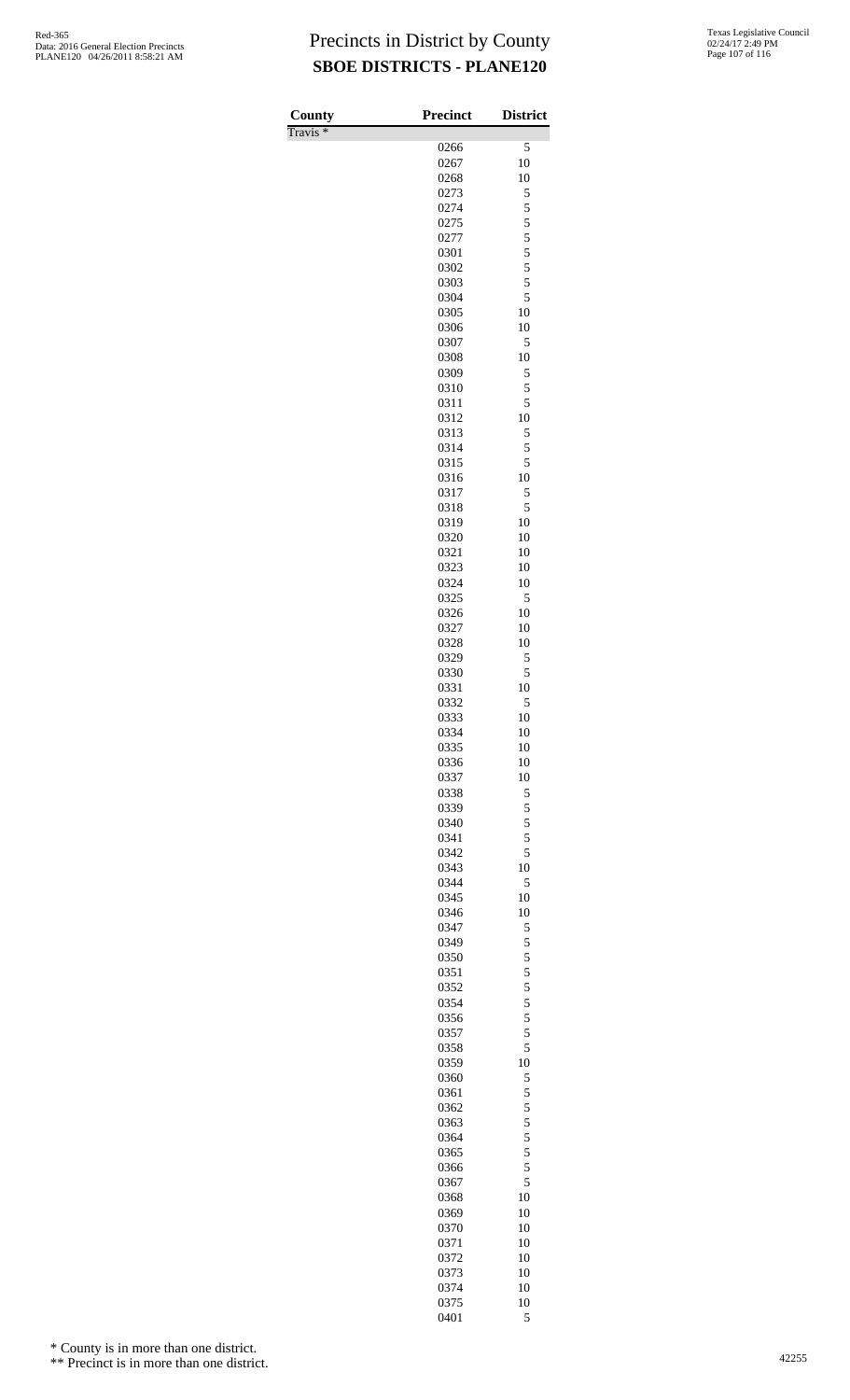| County              | <b>Precinct</b> | <b>District</b>    |
|---------------------|-----------------|--------------------|
| Travis <sup>*</sup> |                 |                    |
|                     | 0402<br>0403    | $\mathfrak s$<br>5 |
|                     | 0404            | 5                  |
|                     | 0405            | 5                  |
|                     | 0406            | 5                  |
|                     | 0407            | 5                  |
|                     | 0408            | 5                  |
|                     | 0409            | 5                  |
|                     | 0410            | 5                  |
|                     | 0411            | 5                  |
|                     | 0412            | 5                  |
|                     | 0413            | 5                  |
|                     | 0414            | 5                  |
|                     | 0415            | 5                  |
|                     | 0416            | 5                  |
|                     | 0417            | 5                  |
|                     | 0418            | 5                  |
|                     | 0419            | 5                  |
|                     | 0420            | 5                  |
|                     | 0421            | 5                  |
|                     | 0422            | 5                  |
|                     | 0423            | 5                  |
|                     | 0424            | 5                  |
|                     | 0425            | 5                  |
|                     | 0426            | 5                  |
|                     | 0427<br>0428    | 5<br>5             |
|                     | 0429            | 5                  |
|                     | 0430            | 5                  |
|                     | 0431            | 5                  |
|                     | 0432            | 5                  |
|                     | 0433            | 5                  |
|                     | 0434            | 5                  |
|                     | 0435            | 5                  |
|                     | 0436            | 5                  |
|                     | 0437            | 5                  |
|                     | 0438            | 5                  |
|                     | 0439            | 5                  |
|                     | 0440            | 5                  |
|                     | 0441            | 5                  |
|                     | 0442            | 5                  |
|                     | 0443            | 5                  |
|                     | 0444            | 5                  |
|                     | 0446            | 5                  |
|                     | 0447            | 5                  |
|                     | 0448            | 5                  |
|                     | 0450            | 5                  |
|                     | 0451            | 5                  |
|                     | 0452            | 5                  |
|                     | 0454            | 5                  |
|                     | 0458            | 5                  |
|                     | 0460            | 5                  |
|                     | 0461            | 5<br>5             |
| Trinity             | 0463            |                    |
|                     | 0001            | 8                  |
|                     | 0002            | 8                  |
|                     | 0003            | 8                  |
|                     | 0004            | 8                  |
|                     | 0005            | 8                  |
|                     | 0006            | 8                  |
|                     | 0007            | 8                  |
|                     | 0008            | 8                  |
|                     | 0009            | 8                  |
|                     | 0010            | 8                  |
|                     | 0011            | 8                  |
|                     | 0012            | 8                  |
|                     | 0014            | 8                  |
|                     | 0015            | 8                  |
|                     | 0016            | 8                  |
|                     | 0017            | 8                  |
|                     | 0018            | 8                  |
|                     | 0019            | 8                  |
|                     | 0020            | 8                  |
|                     | 0021            | 8                  |
| Tyler               |                 |                    |
|                     | 0001            | 7                  |
|                     | 0002            | $\overline{7}$     |
|                     | 0003            | $\overline{7}$     |

\* County is in more than one district.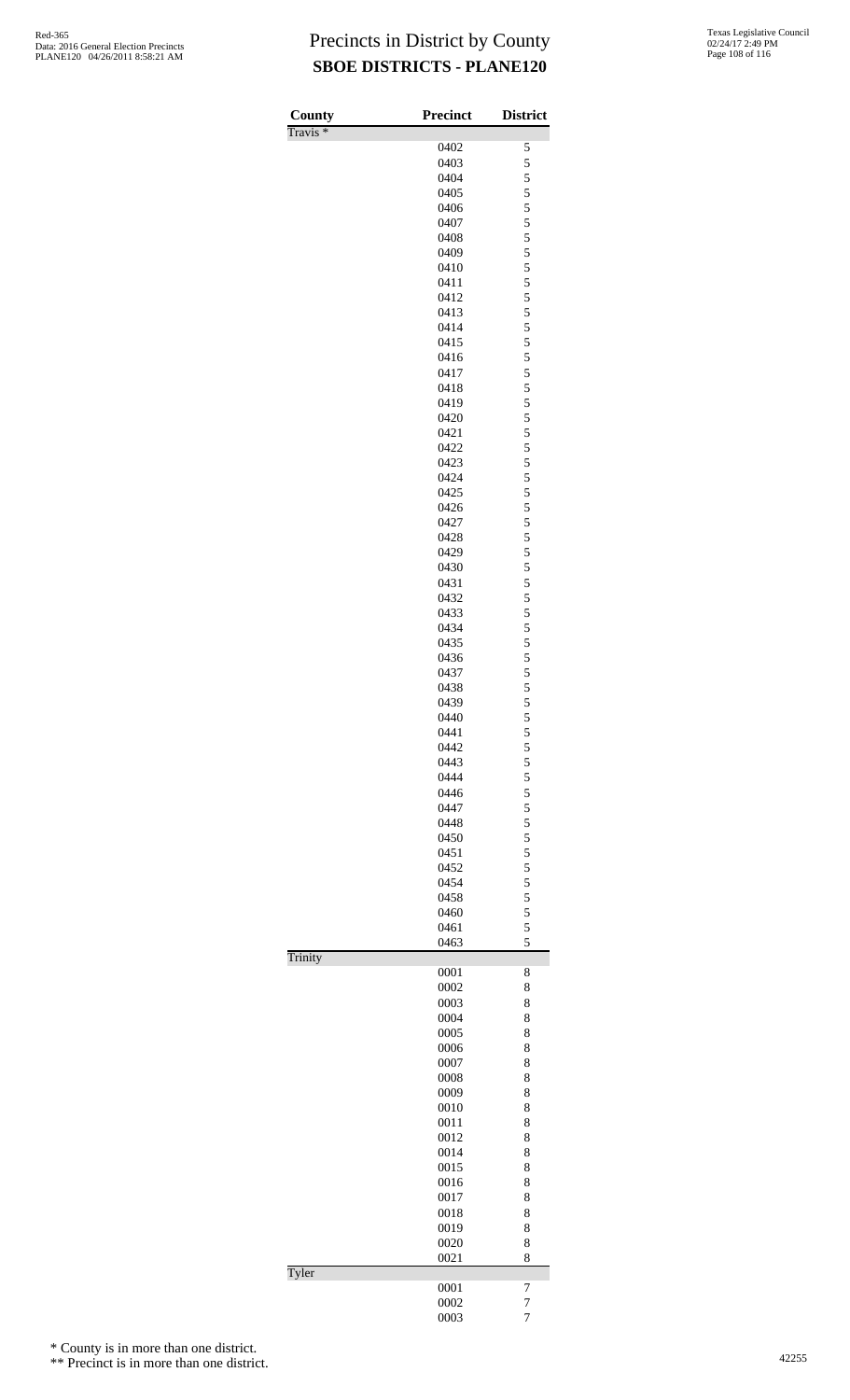| County    | Precinct     | <b>District</b>                  |
|-----------|--------------|----------------------------------|
| Tyler     |              |                                  |
|           | 0004         | 7                                |
|           | 0005<br>0006 | 7<br>$\overline{7}$              |
|           | 0007         | $\overline{7}$                   |
|           | 0008         | $\overline{7}$                   |
|           | 0009         | $\overline{7}$                   |
|           | 0010         | 7                                |
|           | 0011         | $\overline{7}$                   |
|           | 0013         | $\overline{7}$                   |
|           | 0014         | $\overline{7}$                   |
|           | 0015         | $\overline{7}$                   |
|           | 0016         | $\overline{7}$                   |
|           | 0017         | $\overline{7}$<br>$\overline{7}$ |
| Upshur    | 0018         |                                  |
|           | 0001         | 9                                |
|           | 0002         | 9                                |
|           | 0003         | 9                                |
|           | 0004         | 9                                |
|           | 0005         | 9                                |
|           | 0006         | 9                                |
|           | 0007         | 9                                |
|           | 0008         | 9                                |
|           | 0009         | 9                                |
|           | 0010         | 9                                |
|           | 0011         | 9                                |
|           | 0012<br>0013 | 9<br>9                           |
|           | 0014         | 9                                |
|           | 0015         | 9                                |
|           | 0016         | 9                                |
|           | 0017         | 9                                |
|           | 0018         | 9                                |
|           | 0019         | 9                                |
|           | 0020         | 9                                |
|           | 0021         | 9                                |
| Upton     |              |                                  |
|           | 0001<br>0002 | 1<br>$\mathbf{1}$                |
|           | 0003         | 1                                |
|           | 0004         | 1                                |
|           | 0005         | 1                                |
|           | 0006         | $\mathbf{1}$                     |
| Uvalde    |              |                                  |
|           | 0001         | 1                                |
|           | 0002         | 1                                |
|           | 0003         | 1                                |
|           | 0004<br>0005 | $\mathbf{1}$<br>$\mathbf{1}$     |
|           | 0006         | 1                                |
|           | 0007         | 1                                |
|           | 0008         | 1                                |
|           | 0009         | $\mathbf{1}$                     |
|           | 0010         | $\mathbf{1}$                     |
|           | 0011         | 1                                |
|           | 0012         | $\mathbf{1}$                     |
|           | 0013         | 1                                |
|           | 0014         | $\mathbf{1}$                     |
| Val Verde |              |                                  |
|           | 0010<br>0011 | 1<br>1                           |
|           | 0012         | 1                                |
|           | 0013         | $\mathbf{1}$                     |
|           | 0020         | $\mathbf{1}$                     |
|           | 0021         | 1                                |
|           | 0022         | 1                                |
|           | 0023         | 1                                |
|           | 0024         | $\mathbf{1}$                     |
|           | 0030         | $\mathbf{1}$                     |
|           | 0031         | 1                                |
|           | 0032         | 1                                |
|           | 0033         | 1                                |
|           | 0040         | $\mathbf{1}$                     |
|           | 0041         | $\mathbf{1}$                     |
|           | 0042         | $\mathbf{1}$                     |
| Van Zandt | 0043         | 1                                |
|           | 001A         | 9                                |
|           | 001B         | 9                                |

\* County is in more than one district.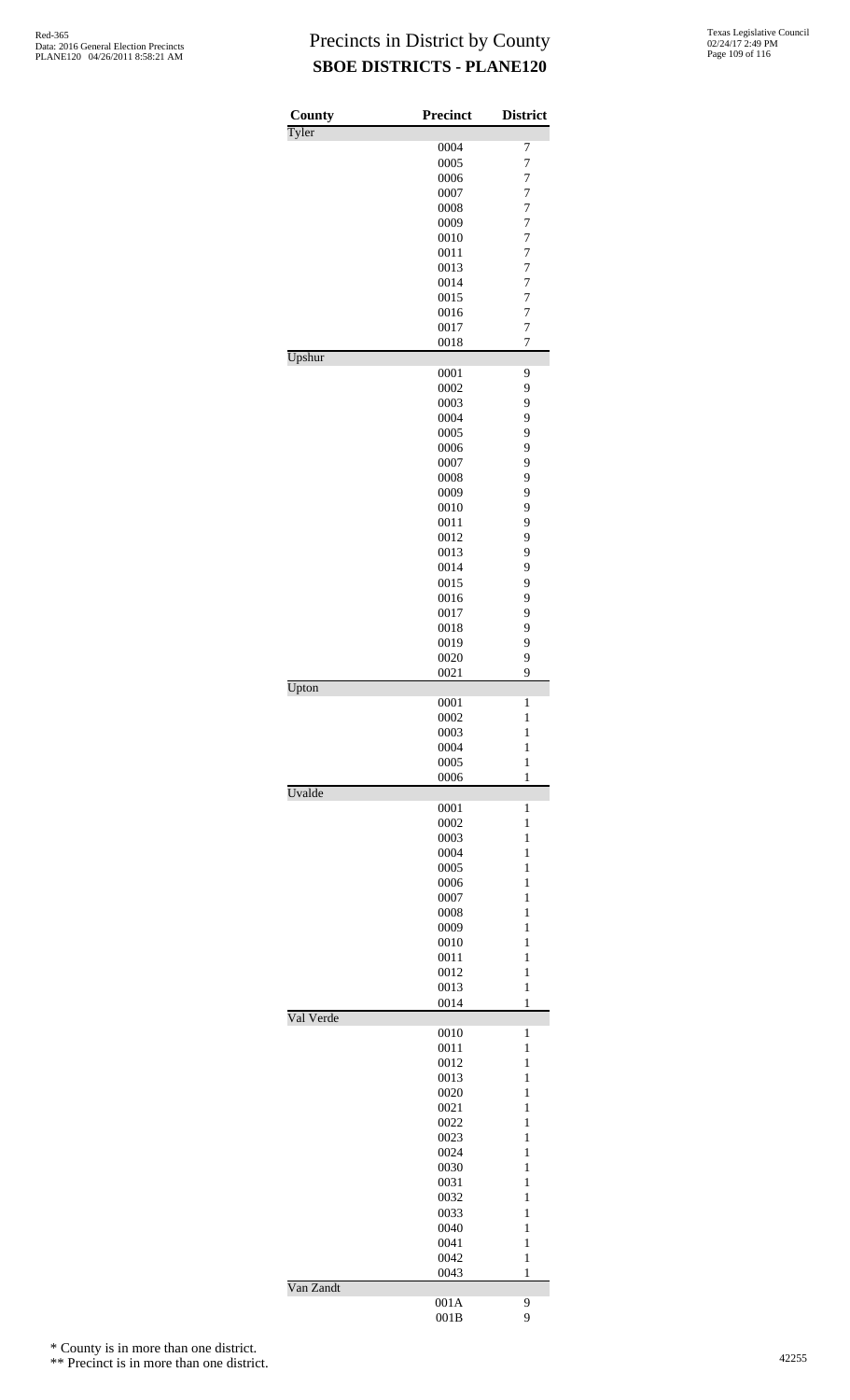| County    | <b>Precinct</b> | <b>District</b>                           |
|-----------|-----------------|-------------------------------------------|
| Van Zandt | 001C            | 9                                         |
|           | 001D            | 9                                         |
|           | 001E            | 9                                         |
|           | 002A            | 9                                         |
|           | 002B            | 9                                         |
|           | 002C            | 9                                         |
|           | 002D            | 9                                         |
|           | 003A<br>003B    | 9<br>9                                    |
|           | 003C            | 9                                         |
|           | 003D            | 9                                         |
|           | 004A            | 9                                         |
|           | 004B            | 9                                         |
|           | 004C            | 9                                         |
|           | 004D            | 9                                         |
| Victoria  | 004E            | 9                                         |
|           | 0001            | $\overline{\mathbf{c}}$                   |
|           | 0002            | $\overline{c}$                            |
|           | 0003            | $\overline{c}$                            |
|           | 0004            | $\overline{\mathbf{c}}$                   |
|           | 0005<br>0006    | $\overline{c}$                            |
|           | 0007            | $\frac{2}{2}$                             |
|           | 0008            | $\overline{c}$                            |
|           | 0009            | $\overline{\mathbf{c}}$                   |
|           | 0010            | $\overline{c}$                            |
|           | 0011            | $\frac{2}{2}$                             |
|           | 0012            |                                           |
|           | 0013            | $\overline{c}$                            |
|           | 0014            | $\overline{\mathbf{c}}$<br>$\overline{c}$ |
|           | 0015<br>0016    |                                           |
|           | 0017            | $\frac{2}{2}$                             |
|           | 0018            | $\overline{c}$                            |
|           | 0019            | $\overline{\mathbf{c}}$                   |
|           | 0020            | $\overline{c}$                            |
|           | 0021            | $\frac{2}{2}$                             |
|           | 0022            |                                           |
|           | 0023            | $\overline{\mathbf{c}}$                   |
|           | 0024<br>0025    | $\frac{2}{2}$                             |
|           | 0026            |                                           |
|           | 0027            | $\frac{2}{2}$                             |
|           | 0028            | $\overline{c}$                            |
|           | 0029            | $\overline{\mathbf{c}}$                   |
|           | 0030            | $\overline{c}$                            |
|           | 0031            | $\frac{2}{2}$                             |
|           | 0032            |                                           |
|           | 0033            | $\overline{c}$                            |
|           | 0034<br>0035    | $\overline{c}$<br>$\overline{c}$          |
| Walker    |                 |                                           |
|           | 0101            | 8                                         |
|           | 0102<br>0103    | 8<br>8                                    |
|           | 0104            | 8                                         |
|           | 0201            | 8                                         |
|           | 0203            | 8                                         |
|           | 0204            | 8                                         |
|           | 0205            | 8                                         |
|           | 0206            | 8                                         |
|           | 0301            | 8                                         |
|           | 0302<br>0303    | 8<br>8                                    |
|           | 0304            | 8                                         |
|           | 0401            | 8                                         |
|           | 0403            | 8                                         |
|           | 0404            | 8                                         |
| Waller    | 0101            | 10                                        |
|           | 0102            | 10                                        |
|           | 0103            | 10                                        |
|           | 0104            | 10                                        |
|           | 0105            | 10                                        |
|           | 0206            | 10                                        |
|           | 0207            | 10                                        |
|           | 0208<br>0309    | 10<br>10                                  |
|           |                 |                                           |

\* County is in more than one district.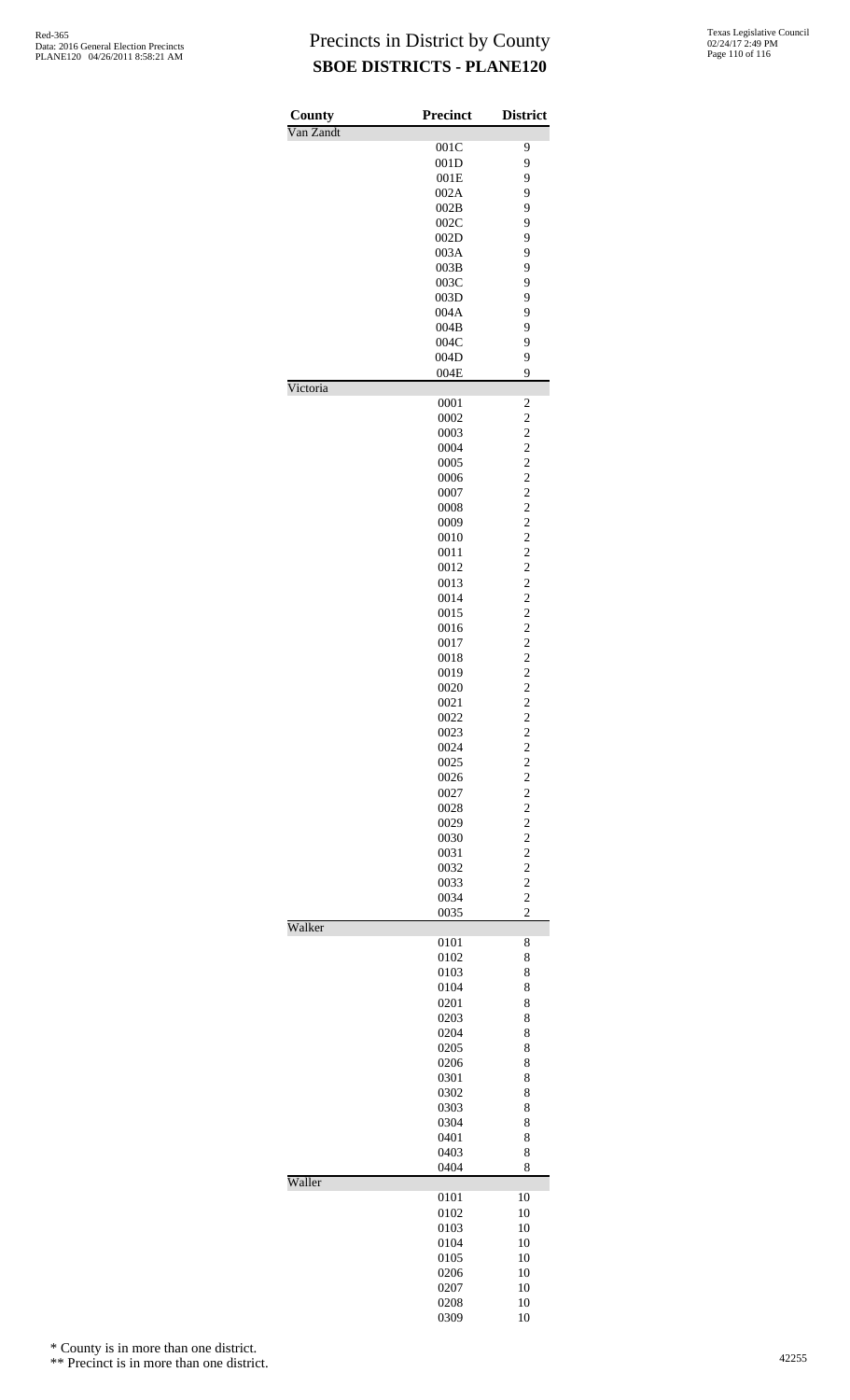| County     | <b>Precinct</b> | <b>District</b>              |
|------------|-----------------|------------------------------|
| Waller     |                 |                              |
|            | 0310            | 10                           |
|            | 0311            | 10                           |
|            | 0312            | 10                           |
|            | 0313            | 10                           |
|            | 0414            | 10                           |
|            | 0415<br>0416    | 10<br>10                     |
|            | 0417            | 10                           |
|            | 0418            | 10                           |
|            | 0419            | 10                           |
|            | 0420            | 10                           |
| Ward       |                 |                              |
|            | 0002<br>001E    | 1<br>$\mathbf{1}$            |
|            | 001W            | 1                            |
|            | 003N            | 1                            |
|            | 003S            | $\mathbf{1}$                 |
|            | 004E            | $\mathbf{1}$                 |
|            | 004M            | $\mathbf{1}$                 |
|            | 004W            | $\mathbf{1}$                 |
| Washington | 0101            | 10                           |
|            | 0104            | 10                           |
|            | 0109            | 10                           |
|            | 0115            | 10                           |
|            | 0117            | 10                           |
|            | 0121            | 10                           |
|            | 0202            | 10                           |
|            | 0203            | 10                           |
|            | 0205            | 10                           |
|            | 0208            | 10                           |
|            | 0307            | 10                           |
|            | 0311            | 10<br>10                     |
|            | 0312<br>0316    | 10                           |
|            | 0320            | 10                           |
|            | 0406            | 10                           |
|            | 0410            | 10                           |
|            | 0413            | 10                           |
|            | 0414            | 10                           |
|            | 0418            | 10                           |
|            | 0419            | 10                           |
| Webb       | 0122            | $\mathbf{1}$                 |
|            | 0124            | $\mathbf{1}$                 |
|            | 0125            | $\mathbf{1}$                 |
|            | 0128            | $\mathbf{1}$                 |
|            | 0129            | $\mathbf{1}$                 |
|            | 0130            | $\mathbf{1}$                 |
|            | 0132            | $\mathbf{1}$                 |
|            | 0133            | $\mathbf{1}$                 |
|            | 0134<br>0135    | $\mathbf{1}$<br>$\mathbf{1}$ |
|            | 0136            | $\mathbf{1}$                 |
|            | 0154            | $\mathbf{1}$                 |
|            | 0164            | $\mathbf{1}$                 |
|            | 0215            | $\mathbf{1}$                 |
|            | 0218            | $\mathbf{1}$                 |
|            | 0219            | $\mathbf{1}$                 |
|            | 0220            | $\mathbf{1}$                 |
|            | 0221            | $\mathbf{1}$                 |
|            | 0226            | $\mathbf{1}$                 |
|            | 0227            | $\mathbf{1}$                 |
|            | 0231            | $\mathbf{1}$                 |
|            | 0237            | $\mathbf{1}$                 |
|            | 0239            | $\mathbf{1}$                 |
|            | 0252            | $\mathbf{1}$<br>$\mathbf{1}$ |
|            | 0255<br>0266    | $\mathbf{1}$                 |
|            | 0267            | $\mathbf{1}$                 |
|            | 0268            | $\mathbf{1}$                 |
|            | 0308            | $\mathbf{1}$                 |
|            | 0309            | $\mathbf{1}$                 |
|            | 0310            | $\mathbf{1}$                 |
|            | 0311            | $\mathbf{1}$                 |
|            | 0312            | $\mathbf{1}$                 |
|            | 0338            | $\mathbf{1}$                 |
|            | 0340            | $\mathbf{1}$                 |
|            | 0341            | $\mathbf{1}$                 |

\* County is in more than one district.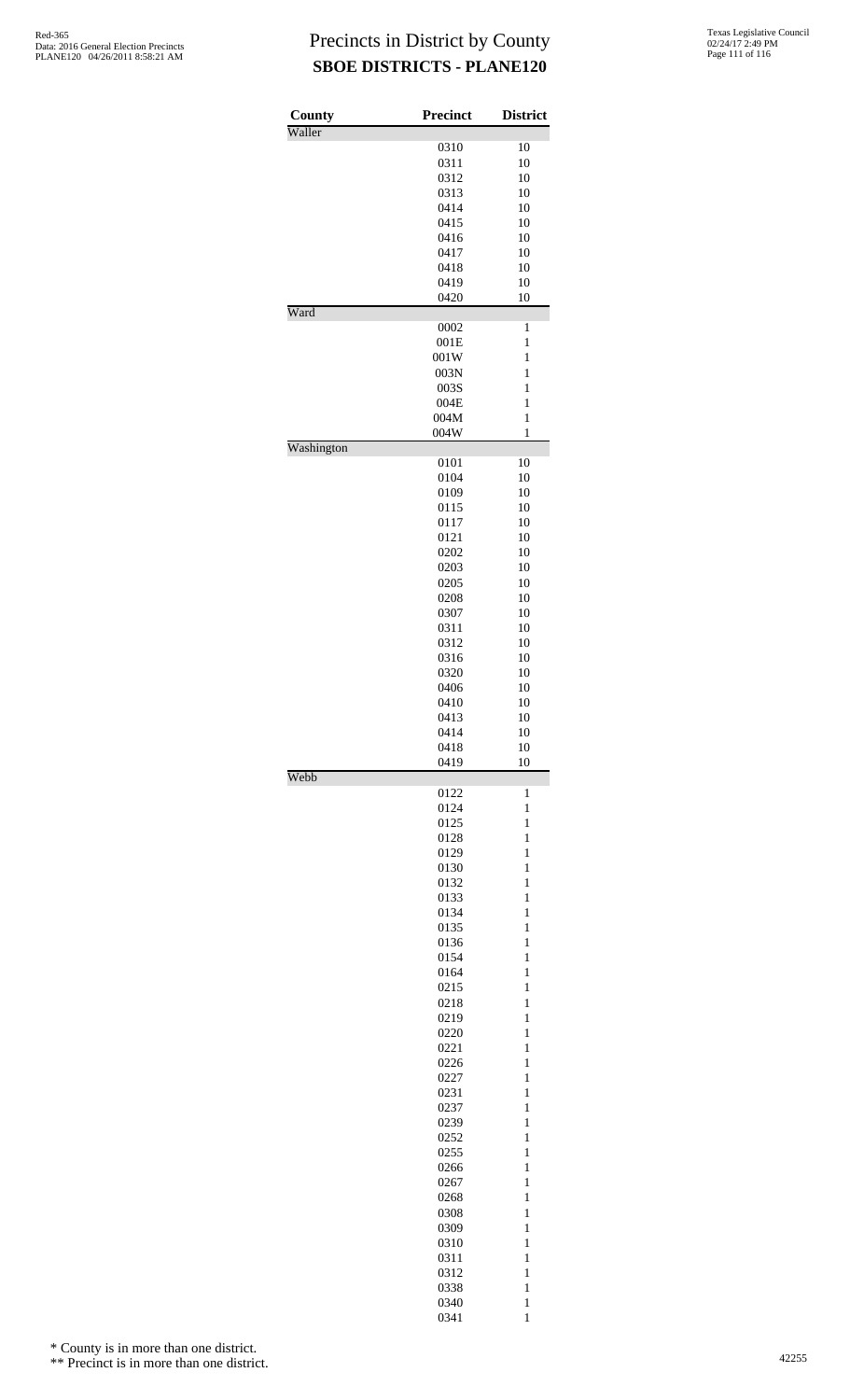| County  | <b>Precinct</b> | <b>District</b>                  |
|---------|-----------------|----------------------------------|
| Webb    |                 |                                  |
|         | 0342<br>0343    | 1<br>$\mathbf{1}$                |
|         | 0344            | $\mathbf{1}$                     |
|         | 0345            | $\mathbf{1}$                     |
|         | 0349            | $\mathbf{1}$                     |
|         | 0350            | $\mathbf{1}$                     |
|         | 0351            | $\mathbf{1}$                     |
|         | 0356            | 1                                |
|         | 0359            | 1                                |
|         | 0360<br>0361    | 1<br>$\mathbf{1}$                |
|         | 0362            | $\mathbf{1}$                     |
|         | 0363            | $\mathbf{1}$                     |
|         | 0401            | $\mathbf{1}$                     |
|         | 0402            | $\mathbf{1}$                     |
|         | 0403            | $\mathbf{1}$                     |
|         | 0404            | $\mathbf{1}$                     |
|         | 0405            | 1                                |
|         | 0406<br>0407    | 1<br>1                           |
|         | 0413            | $\mathbf{1}$                     |
|         | 0414            | $\mathbf{1}$                     |
|         | 0416            | $\mathbf{1}$                     |
|         | 0417            | 1                                |
|         | 0423            | $\mathbf{1}$                     |
|         | 0446            | $\mathbf{1}$                     |
|         | 0447            | $\mathbf{1}$                     |
|         | 0448            | 1                                |
|         | 0453            | 1                                |
|         | 0457            | $\mathbf{1}$<br>$\mathbf{1}$     |
|         | 0458<br>0465    | $\mathbf{1}$                     |
| Wharton |                 |                                  |
|         | 0101            | 2                                |
|         | 0102            | $\overline{\mathbf{c}}$          |
|         | 0103            | $\overline{c}$                   |
|         | 0201<br>0202    | $\overline{c}$<br>$\overline{c}$ |
|         | 0203            | $\overline{c}$                   |
|         | 0301            | $\overline{\mathbf{c}}$          |
|         | 0302            | $\overline{c}$                   |
|         | 0303            | $\overline{c}$                   |
|         | 0401            | $\frac{2}{2}$                    |
|         | 0402            | $\overline{c}$                   |
| Wheeler | 0403            |                                  |
|         | 0001            | 15                               |
|         | 0002            | 15                               |
|         | 0003            | 15                               |
|         | 0004            | 15                               |
|         | 0005            | 15                               |
|         | 0006<br>0007    | 15<br>15                         |
|         | 0008            | 15                               |
|         | 0009            | 15                               |
|         | 0010            | 15                               |
| Wichita |                 |                                  |
|         | 0101<br>0102    | 15<br>15                         |
|         | 0103            | 15                               |
|         | 0104            | 15                               |
|         | 0105            | 15                               |
|         | 0106            | 15                               |
|         | 0107            | 15                               |
|         | 0108            | 15                               |
|         | 0109            | 15                               |
|         | 0110<br>0111    | 15<br>15                         |
|         | 0112            | 15                               |
|         | 0113            | 15                               |
|         | 0114            | 15                               |
|         | 0115            | 15                               |
|         | 0116            | 15                               |
|         | 0117            | 15                               |
|         | 0201            | 15                               |
|         | 0202            | 15                               |
|         | 0203            | 15                               |
|         | 0204<br>0205    | 15<br>15                         |
|         |                 |                                  |

\* County is in more than one district.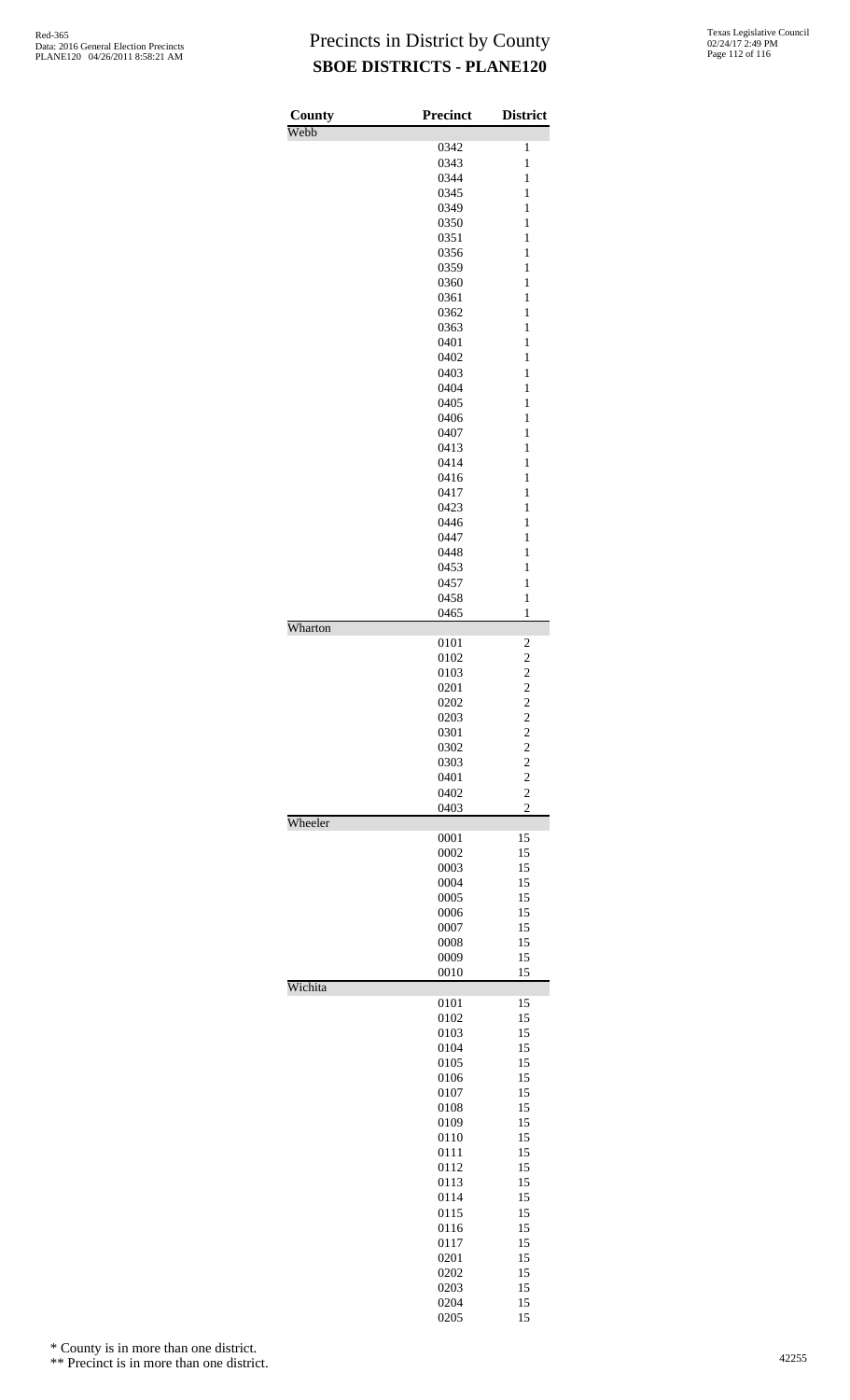| County     | <b>Precinct</b> | <b>District</b>                  |
|------------|-----------------|----------------------------------|
| Wichita    |                 |                                  |
|            | 0206            | 15                               |
|            | 0207            | 15                               |
|            | 0208            | 15                               |
|            | 0209<br>0210    | 15<br>15                         |
|            | 0211            | 15                               |
|            | 0301            | 15                               |
|            | 0302            | 15                               |
|            | 0303            | 15                               |
|            | 0304            | 15                               |
|            | 0305            | 15                               |
|            | 0306            | 15                               |
|            | 0307            | 15                               |
|            | 0308            | 15                               |
|            | 0309            | 15                               |
|            | 0310            | 15                               |
|            | 0311            | 15                               |
|            | 0312            | 15                               |
|            | 0313            | 15<br>15                         |
|            | 0314<br>0315    | 15                               |
|            | 0316            | 15                               |
|            | 0317            | 15                               |
|            | 0318            | 15                               |
|            | 0319            | 15                               |
|            | 0401            | 15                               |
|            | 0402            | 15                               |
|            | 0403            | 15                               |
|            | 0404            | 15                               |
|            | 0405            | 15                               |
|            | 0406            | 15                               |
|            | 0407            | 15                               |
|            | 0408            | 15                               |
|            | 0409            | 15                               |
|            | 0410            | 15                               |
|            | 0411<br>0412    | 15                               |
|            | 0413            | 15<br>15                         |
|            | 0414            | 15                               |
| Wilbarger  |                 |                                  |
|            | 0001            | 15                               |
|            | 0007            | 15                               |
|            | 0009            | 15                               |
|            | 0019            | 15                               |
|            |                 |                                  |
|            | 0020            | 15                               |
|            | 0021            | 15                               |
| Willacy    | 0001            | 2                                |
|            | 0002            | $\overline{c}$                   |
|            | 0003            | $\overline{\mathbf{c}}$          |
|            | 0004            | $\overline{c}$                   |
|            | 0005            | $\overline{c}$                   |
|            | 0006            | $\overline{c}$                   |
|            | 0007            | $\overline{c}$                   |
|            | 0008            | $\overline{c}$                   |
|            | 0009            | $\overline{c}$                   |
|            | 0010<br>0011    | $\overline{c}$<br>$\overline{c}$ |
|            | 0012            | $\overline{c}$                   |
| Williamson |                 |                                  |
|            | 0119            | 10                               |
|            | 0122            | 10                               |
|            | 0135            | 10                               |
|            | 0138            | 10                               |
|            | 0140<br>0145    | 10<br>10                         |
|            | 0146            | 10                               |
|            | 0147            | 10                               |
|            | 0149            | 10                               |
|            | 0150            | 10                               |
|            | 0151            | 10                               |
|            | 0152            | 10                               |
|            | 0160            | 10                               |
|            | 0162            | 10                               |
|            | 0172            | 10                               |
|            | 0182<br>0185    | 10<br>10                         |

10

\* County is in more than one district.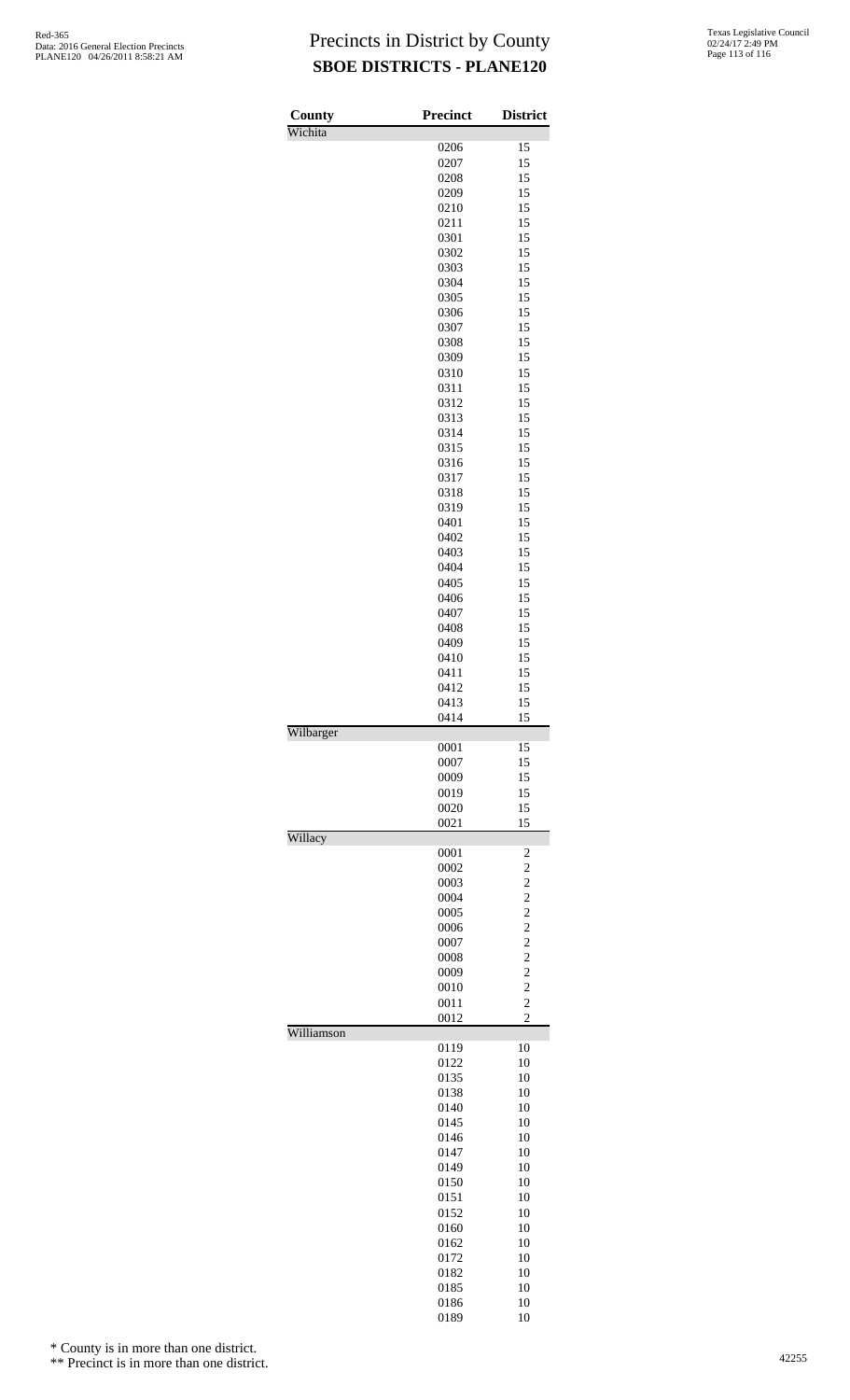| County     | Precinct     | <b>District</b> |
|------------|--------------|-----------------|
| Williamson | 0190         | 10              |
|            | 0197         | 10              |
|            | 0198         | 10              |
|            | 0201         | 10              |
|            | 0204         | 10              |
|            | 0206         | 10<br>10        |
|            | 0207<br>0216 | 10              |
|            | 0218         | 10              |
|            | 0253         | 10              |
|            | 0254         | 10              |
|            | 0259         | 10              |
|            | 0264         | 10              |
|            | 0266<br>0267 | 10<br>10        |
|            | 0273         | 10              |
|            | 0274         | 10              |
|            | 0275         | 10              |
|            | 0277         | 10              |
|            | 0278         | 10              |
|            | 0283         | 10              |
|            | 0287<br>0305 | 10<br>10        |
|            | 0309         | 10              |
|            | 0310         | 10              |
|            | 0311         | 10              |
|            | 0312         | 10              |
|            | 0314         | 10              |
|            | 0330<br>0331 | 10<br>10        |
|            | 0332         | 10              |
|            | 0333         | 10              |
|            | 0337         | 10              |
|            | 0339         | 10              |
|            | 0341         | 10              |
|            | 0342<br>0343 | 10<br>10        |
|            | 0344         | 10              |
|            | 0368         | 10              |
|            | 0369         | 10              |
|            | 0370         | 10              |
|            | 0371         | 10              |
|            | 0379<br>0381 | 10<br>10        |
|            | 0392         | 10              |
|            | 0394         | 10              |
|            | 0395         | 10              |
|            | 0396         | 10              |
|            | 0402         | 10              |
|            | 0403<br>0413 | 10<br>10        |
|            | 0415         | 10              |
|            | 0420         | 10              |
|            | 0423         | 10              |
|            | 0424         | 10              |
|            | 0425         | 10<br>10        |
|            | 0426<br>0427 | 10              |
|            | 0428         | 10              |
|            | 0429         | 10              |
|            | 0434         | 10              |
|            | 0436         | 10              |
|            | 0455         | 10<br>10        |
|            | 0456<br>0463 | 10              |
|            | 0480         | 10              |
|            | 0484         | 10              |
|            | 0488         | 10              |
|            | 0491         | 10              |
| Wilson     | 0101         | 3               |
|            | 0102         | 3               |
|            | 0103         | 3               |
|            | 0104         | 3               |
|            | 0205         | 3               |
|            | 0206<br>0207 | 3<br>3          |
|            | 0208         | 3               |
|            | 0209         | 3               |

\* County is in more than one district.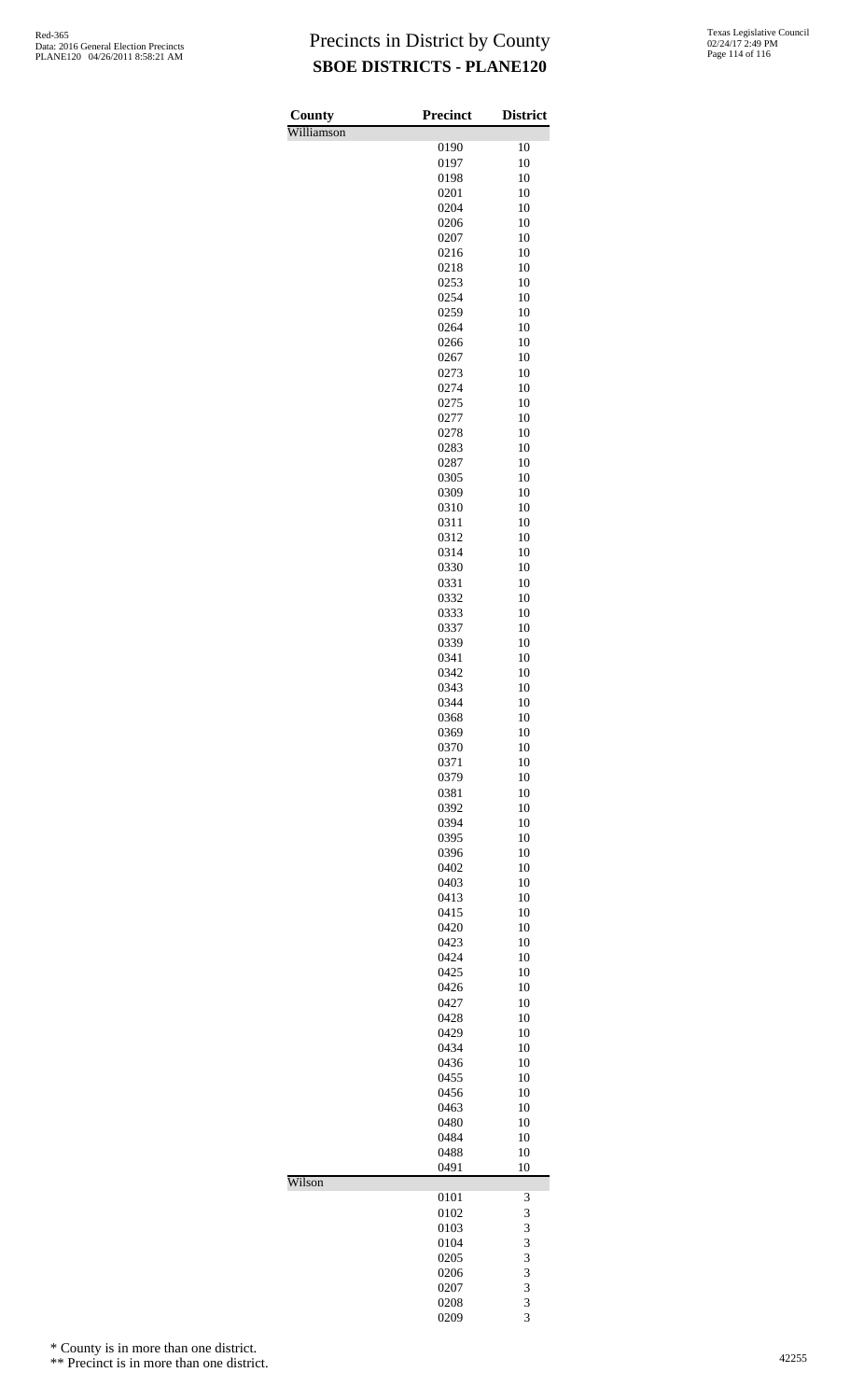| County  | <b>Precinct</b>      | <b>District</b> |
|---------|----------------------|-----------------|
| Wilson  |                      |                 |
|         | 0310                 | 3               |
|         | 0311<br>0312         | 3<br>3          |
|         | 0313                 | 3               |
|         | 0414                 | 3               |
|         | 0415                 | 3               |
|         | 0416                 | 3               |
| Winkler |                      |                 |
|         | 0101                 | $\mathbf{1}$    |
|         | 0201                 | $\mathbf{1}$    |
|         | 0202                 | $\mathbf{1}$    |
|         | 0301                 | $\mathbf{1}$    |
|         | 0401                 | 1               |
| Wise    |                      |                 |
|         | 0001                 | 14              |
|         | 0002                 | 14              |
|         | 0003                 | 14              |
|         | 0004                 | 14              |
|         | 0005                 | 14              |
|         | 0006                 | 14              |
|         | 0007                 | 14              |
|         | 0008                 | 14              |
|         | 0009                 | 14              |
|         | 0010<br>0011         | 14<br>14        |
|         | 0012                 | 14              |
|         | 0013                 | 14              |
|         | 0014                 | 14              |
|         | 0015                 | 14              |
|         | 0016                 | 14              |
|         | 0017                 | 14              |
|         | 0018                 | 14              |
|         | 0019                 | 14              |
|         | 0020                 | 14              |
|         | 0022                 | 14              |
|         | 0023                 | 14              |
|         | 0024                 | 14              |
|         | 0025                 | 14              |
|         | 0027                 | 14              |
| Wood    |                      |                 |
|         | $01 - 1$             | 9               |
|         | $01 - 2$             | 9               |
|         | $01-3$               | 9               |
|         | $01 - 4$             | 9<br>9          |
|         | $02 - 1$<br>$02 - 2$ | 9               |
|         | $02 - 3$             | 9               |
|         | $03-1$               | 9               |
|         | $03-2$               | 9               |
|         | $03 - 3$             | 9               |
|         | $04 - 1$             | 9               |
|         | $04 - 2$             | 9               |
|         | $04-3$               | 9               |
|         | $04 - 4$             | 9               |
| Yoakum  |                      |                 |
|         | 0101                 | 15              |
|         | 0202                 | 15              |
|         | 0303                 | 15              |
|         | 0305                 | 15              |
|         | 0404                 | 15              |
|         | 0406                 | 15              |
| Young   |                      |                 |
|         | 0005                 | 15              |
|         | 0006<br>0007         | 15<br>15        |
|         | 0010                 | 15              |
|         | 0016                 | 15              |
|         | 0020                 | 15              |
|         | 0022                 | 15              |
|         | 0023                 | 15              |
|         | 0024                 | 15              |
| Zapata  |                      |                 |
|         | 0001                 | 1               |
|         | 0002                 | 1               |
|         | 0003                 | 1               |
|         | 0004                 | $\mathbf{1}$    |
|         | 001A                 | $\mathbf{1}$    |
|         | 001B                 | 1               |
|         | 002A                 | 1               |

\* County is in more than one district.